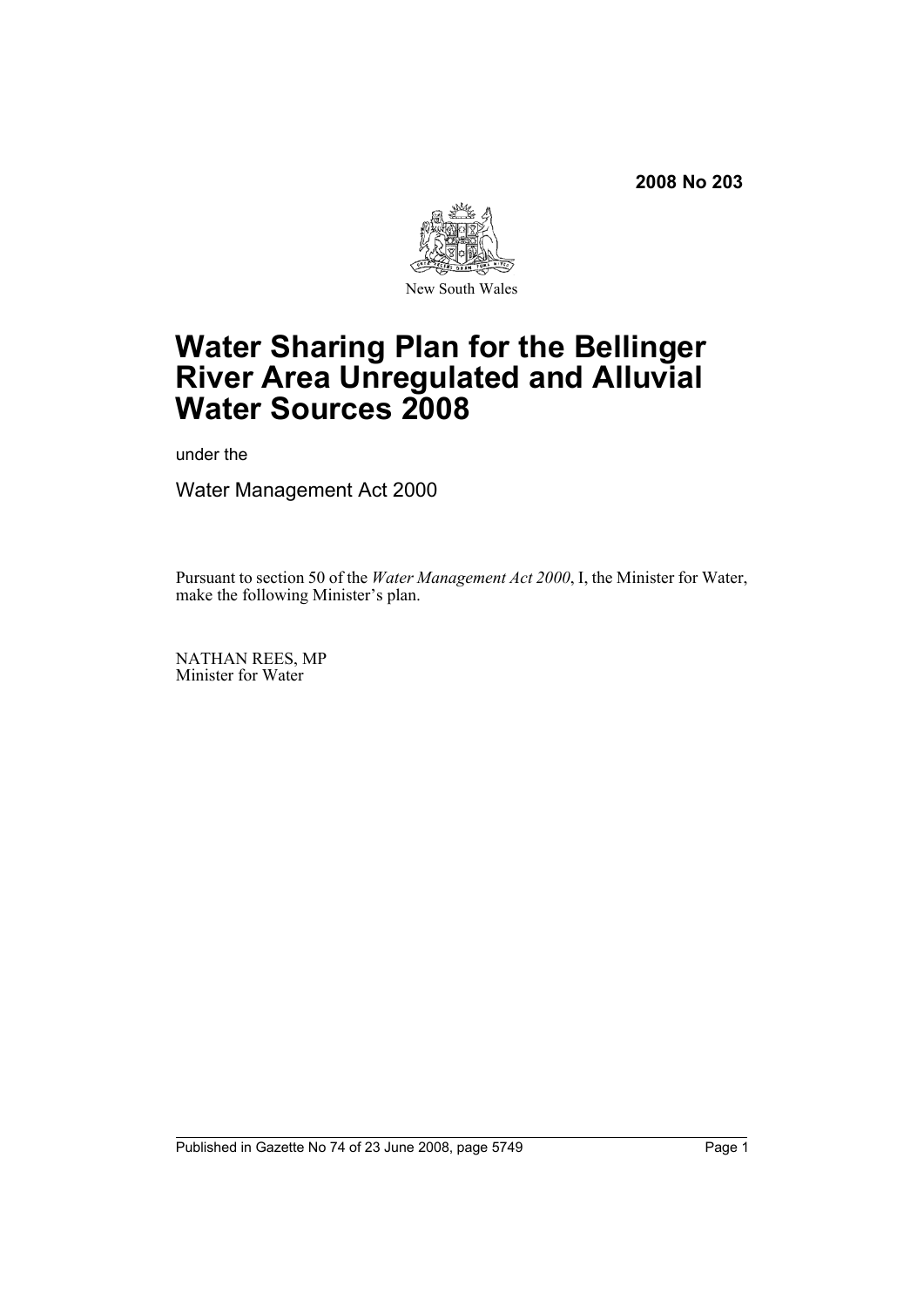Water Sharing Plan for the Bellinger River Area Unregulated and Alluvial Water Sources 2008

# **Contents**

|                   |                                                                                           | Page            |
|-------------------|-------------------------------------------------------------------------------------------|-----------------|
| Part 1            | <b>Introduction</b>                                                                       |                 |
|                   | 1<br>Name of this Plan                                                                    | 6               |
|                   | $\overline{2}$<br>Nature and Status of this Plan                                          | 6               |
|                   | 3<br>Date of commencement                                                                 | 6               |
|                   | 4<br>Area to which this Plan applies                                                      | 6               |
|                   | 5<br>Waters to which this Plan applies                                                    | 6               |
|                   | 6<br>Interpretation                                                                       | 8               |
|                   | $\overline{7}$<br>Effect on licences, authorities and permits under the<br>Water Act 1912 | 9               |
|                   | 8<br>State Water Management Outcomes Plan                                                 | 9               |
| Part 2            | Vision, objectives, strategies and performance<br>indicators                              |                 |
|                   | 9<br>Vision, objectives, strategies and performance indicators                            | 10              |
|                   | 10<br>Vision                                                                              | 10              |
|                   | 11<br>Objectives                                                                          | 10              |
|                   | 12<br><b>Strategies</b>                                                                   | 11              |
|                   | 13<br>Performance indicators                                                              | 11              |
|                   |                                                                                           |                 |
| Part <sub>3</sub> | <b>Basis for water sharing</b>                                                            |                 |
|                   | 14<br>Basis for water sharing                                                             | 12              |
|                   | 15<br>Climatic variability                                                                | 12 <sup>2</sup> |
|                   | 16<br>Extraction management unit for these water sources                                  | 12              |
|                   | 17<br>Flow reference point                                                                | 13              |
|                   | 18<br>Flow classes for these water sources                                                | 13              |
|                   | 19<br>Determination of flow management                                                    | 19              |
| Part 4            | <b>Environmental water provisions</b>                                                     |                 |
|                   | 20<br>Environmental water provisions                                                      | 20              |
|                   | 21<br>Planned environmental water                                                         | 20              |
|                   | 22<br>Adaptive environmental water                                                        | 21              |
| Part 5            | <b>Basic landholder rights</b>                                                            |                 |
|                   | 23<br>Basic landholder rights                                                             | 24              |
|                   | 24<br>Domestic and stock rights                                                           | 24              |
|                   | 25<br>Native title rights                                                                 | 25              |
|                   | 26<br>Harvestable rights                                                                  | 25              |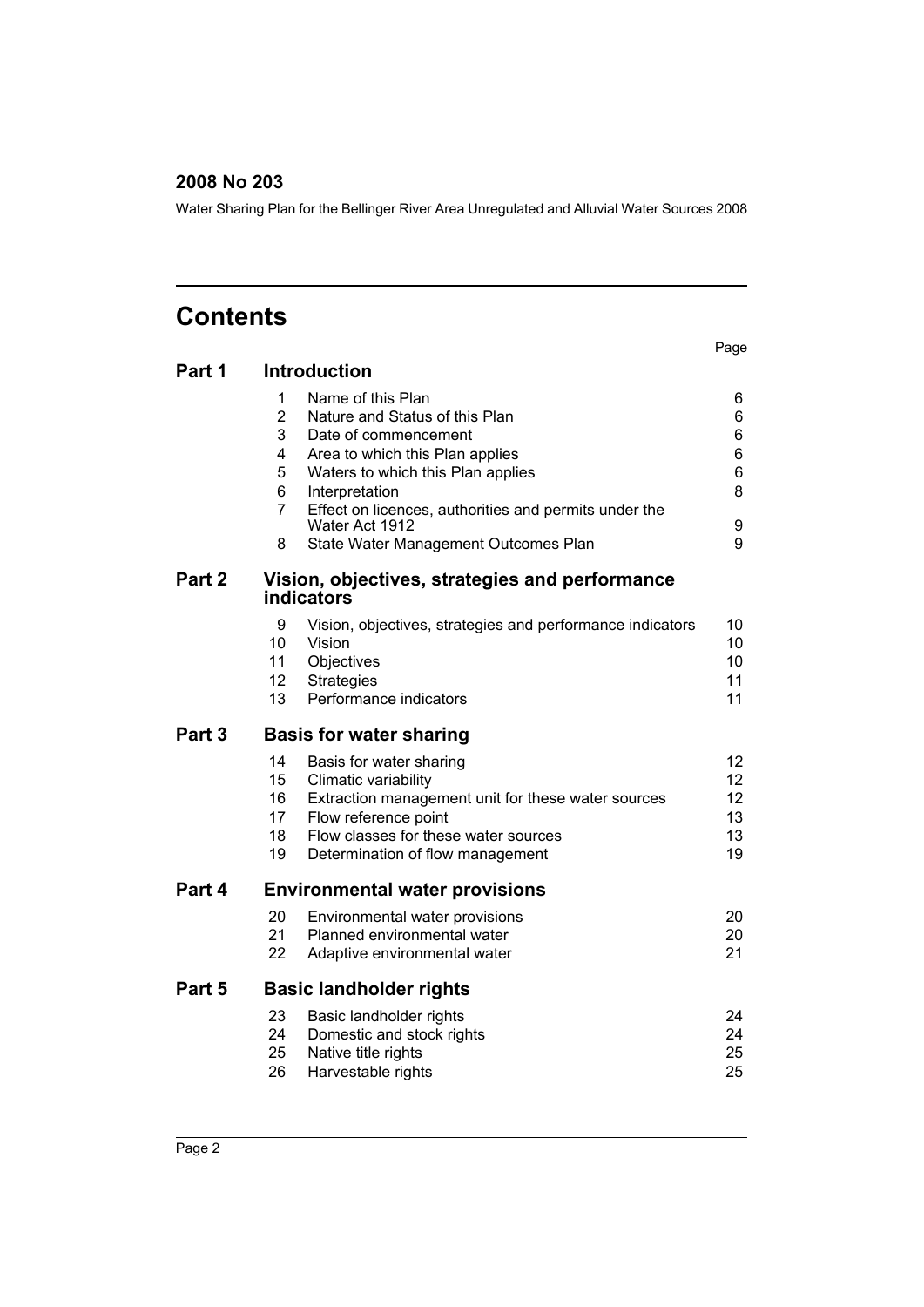Water Sharing Plan for the Bellinger River Area Unregulated and Alluvial Water Sources 2008 **Contents** 

|         |                                        |                                   |                                                                                                                                                                                                                                                                                                                                                                     | Page                                   |
|---------|----------------------------------------|-----------------------------------|---------------------------------------------------------------------------------------------------------------------------------------------------------------------------------------------------------------------------------------------------------------------------------------------------------------------------------------------------------------------|----------------------------------------|
| Part 6  |                                        |                                   | <b>Bulk access regime</b>                                                                                                                                                                                                                                                                                                                                           |                                        |
|         | 27                                     |                                   | Bulk access regime                                                                                                                                                                                                                                                                                                                                                  | 26                                     |
| Part 7  |                                        |                                   | Requirements for water under access licences                                                                                                                                                                                                                                                                                                                        |                                        |
|         | 28<br>29<br>30<br>31<br>32<br>33<br>34 | licences                          | Requirements for water under access licences<br>Share component of domestic and stock access licences<br>Share component of local water utility access licences<br>Share component of unregulated river access licences<br>Share component of unregulated river high flow access<br>Share component of aquifer access licences<br>Changes to total share components | 27<br>27<br>27<br>27<br>28<br>28<br>29 |
| Part 8  |                                        |                                   | <b>Rules for granting access licences</b>                                                                                                                                                                                                                                                                                                                           |                                        |
|         | 35                                     |                                   | Rules for granting access licences                                                                                                                                                                                                                                                                                                                                  | 30                                     |
| Part 9  |                                        | works approvals                   | Rules for granting and amending water supply                                                                                                                                                                                                                                                                                                                        |                                        |
|         | 36<br>37<br>38<br>39                   | In-river dams<br>(bore) approvals | Granting and amending water supply works approvals<br>Runoff harvesting dams<br>Rules for granting or amending water supply works                                                                                                                                                                                                                                   | 33<br>33<br>33<br>34                   |
| Part 10 |                                        |                                   | Limits to the availability of water                                                                                                                                                                                                                                                                                                                                 |                                        |
|         |                                        | <b>Division 1</b>                 | Long-term average annual extraction limit                                                                                                                                                                                                                                                                                                                           |                                        |
|         | 40<br>41<br>42<br>43<br>44             | limits                            | Limits to the availability of water<br>Extraction management units for these water sources<br>Long-term average annual extraction limit<br>Variation of the long-term average annual extraction limits<br>Compliance with the long-term average annual extraction                                                                                                   | 38<br>38<br>38<br>38<br>39             |
|         |                                        | <b>Division 2</b>                 | Available water determinations                                                                                                                                                                                                                                                                                                                                      |                                        |
|         | 45<br>46                               | access licences                   | Available water determinations<br>Available water determinations for domestic and stock                                                                                                                                                                                                                                                                             | 40<br>41                               |
|         | 47                                     | licences                          | Available water determinations for local water utility access                                                                                                                                                                                                                                                                                                       | 41                                     |
|         | 48                                     | access licences                   | Available water determinations for unregulated river                                                                                                                                                                                                                                                                                                                | 41                                     |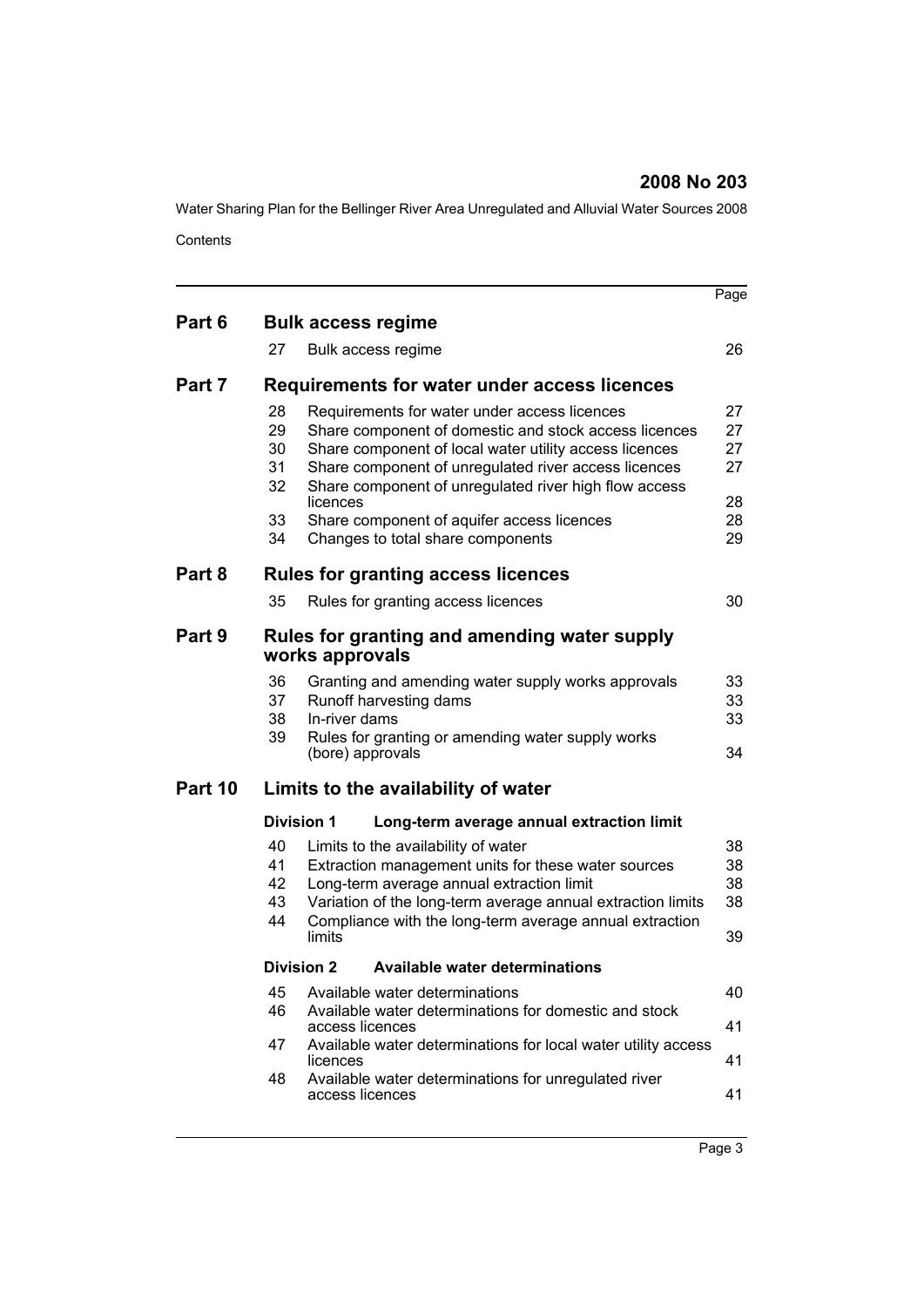Water Sharing Plan for the Bellinger River Area Unregulated and Alluvial Water Sources 2008

**Contents** 

|         |    |                   |                                                                                                             | Page |
|---------|----|-------------------|-------------------------------------------------------------------------------------------------------------|------|
|         | 49 |                   | Available water determinations for unregulated river<br>high flow access licences                           | 42   |
|         | 50 | licences          | Available water determinations for aquifer access                                                           | 42   |
| Part 11 |    |                   | <b>Rules for managing access licences</b>                                                                   |      |
|         |    | <b>Division 1</b> | General                                                                                                     |      |
|         | 51 |                   | Rules for managing access licences                                                                          | 43   |
|         |    | <b>Division 2</b> | Water allocation account management                                                                         |      |
|         | 52 |                   | Water allocation accounts                                                                                   | 43   |
|         | 53 |                   | Accrual of water allocations                                                                                | 43   |
|         | 54 |                   | Accounting of assigned allocations and return flows                                                         | 43   |
|         | 55 |                   | Volume taken under access licences                                                                          | 43   |
|         | 56 | licences          | Limits to the volumes that may be taken under access                                                        | 44   |
|         | 57 |                   | Carrying over of water allocations credits and water                                                        |      |
|         |    |                   | allocation account limits                                                                                   | 45   |
|         |    | <b>Division 3</b> | Sharing surface water flows on a daily<br>basis                                                             |      |
|         | 58 |                   | Sharing surface water flows on a daily basis                                                                | 45   |
|         | 59 |                   | Total daily extraction limits                                                                               | 45   |
|         | 60 | licence           | Initial assignment of the TDEL to categories of access                                                      | 45   |
|         | 61 |                   | Unassigned TDEL                                                                                             | 45   |
|         | 62 |                   | Daily extraction limits for individual access licence holders                                               | 45   |
|         | 63 |                   | Granting of unassigned TDEL                                                                                 | 45   |
|         | 64 |                   | Very low flow access in these water sources                                                                 | 45   |
|         | 65 |                   | Access conditions for access licences which nominated<br>water supply works (bore) approvals in these water |      |
|         |    | sources           |                                                                                                             | 47   |
|         | 66 |                   | Infrastructure failure in these water sources                                                               | 48   |
|         |    | <b>Division 4</b> | <b>Management of local impacts</b>                                                                          |      |
|         | 67 |                   | Management of local impacts                                                                                 | 48   |
|         | 68 |                   | Water level management                                                                                      | 49   |
|         | 69 |                   | Water quality management                                                                                    | 49   |
|         | 70 |                   | Infrastructure failure in local impact areas                                                                | 50   |
| Part 12 |    |                   | <b>Access licence dealing rules</b>                                                                         |      |
|         | 71 |                   | Access licence dealing rules                                                                                | 51   |
|         | 72 |                   | Rules relating to constraints within these water sources                                                    | 51   |
|         |    |                   |                                                                                                             |      |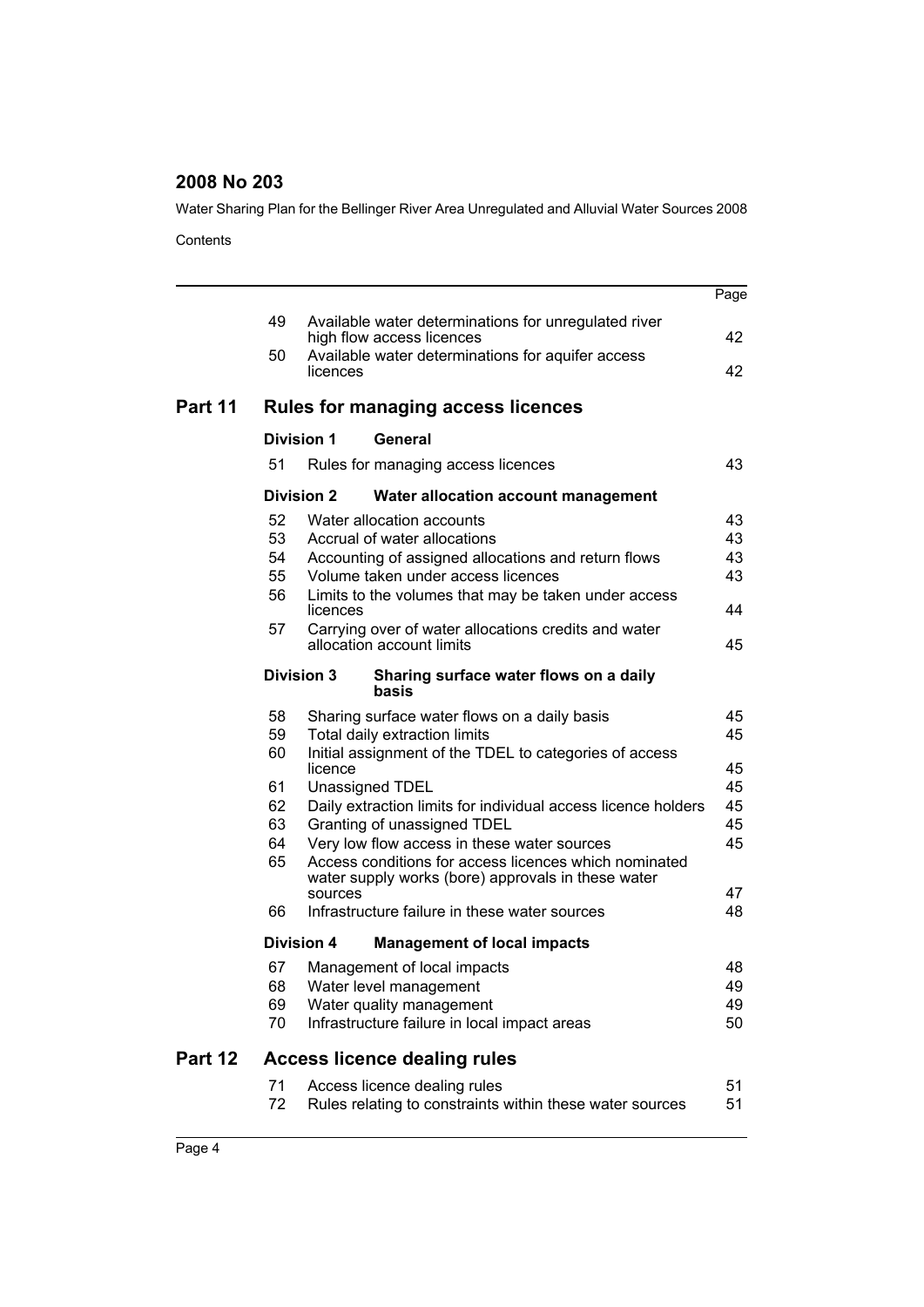Water Sharing Plan for the Bellinger River Area Unregulated and Alluvial Water Sources 2008

**Contents** 

|                                 |                                  |                                                                                                                                                                                                                                                                    | Page                             |
|---------------------------------|----------------------------------|--------------------------------------------------------------------------------------------------------------------------------------------------------------------------------------------------------------------------------------------------------------------|----------------------------------|
|                                 | 73<br>74<br>75                   | Rules for change of water source<br>Rules for conversion of access licence category<br>Rules for interstate access licence transfer                                                                                                                                | 54<br>56<br>56                   |
|                                 | 76<br>77                         | Rules for water allocation assignments between water<br>sources<br>Rules for interstate assignment of water allocations                                                                                                                                            | 56<br>58                         |
| Part 13                         |                                  | <b>Mandatory conditions</b>                                                                                                                                                                                                                                        |                                  |
|                                 | 78<br>79<br>80                   | Mandatory conditions on access licences<br>Mandatory conditions on water supply works approvals<br>Mandatory conditions on water supply works (bore)<br>approvals                                                                                                  | 59<br>61<br>62                   |
| Part 14                         |                                  | <b>Monitoring and reporting</b>                                                                                                                                                                                                                                    |                                  |
|                                 | 81                               | Monitoring and reporting of performance indicators                                                                                                                                                                                                                 | 65                               |
| Part 15                         |                                  | <b>Amendment of this Plan</b>                                                                                                                                                                                                                                      |                                  |
|                                 | 82<br>83<br>84<br>85<br>86<br>87 | Amendment of this Plan<br>Amendments due to floodplain harvesting<br><b>Amendments for Coastal Sands Water Source</b><br>Amendments for alluvial aquifers downstream of the<br>tidal limit<br>Amendments for stormwater harvesting<br>Other amendment of this Plan | 66<br>66<br>66<br>66<br>66<br>67 |
|                                 |                                  |                                                                                                                                                                                                                                                                    |                                  |
| Schedule 1<br><b>Schedule 2</b> |                                  | <b>Dictionary</b><br>Contribution to relevant targets in the December 2002<br><b>State Water Management Outcomes Plan</b>                                                                                                                                          | 68<br>70                         |
| Schedule 3                      |                                  | Licences under the Water Act 1912 or Water<br>Management Act 2000 with access to very low flows                                                                                                                                                                    | 75                               |
| Schedule 4                      |                                  | <b>Contamination sources in the Bellinger River Area</b><br><b>Unregulated and Alluvial Water Sources</b>                                                                                                                                                          | 76                               |
| <b>Schedule 5</b>               |                                  | High priority groundwater dependent ecosystems                                                                                                                                                                                                                     | 77                               |
| Schedule 6                      |                                  | Beneficial use for the Bellinger River Area<br><b>Unregulated and Alluvial Water Sources</b>                                                                                                                                                                       | 78                               |
| <b>Appendix 1</b>               |                                  | <b>Bellinger River Area Unregulated and Alluvial Water</b><br>Sources and the Bellinger River Catchment and the<br><b>Dalhousie Creek Catchment Extraction Management</b>                                                                                          |                                  |
| <b>Appendix 2</b>               |                                  | <b>Units</b><br><b>Location of maps</b>                                                                                                                                                                                                                            | 79<br>80                         |
|                                 |                                  |                                                                                                                                                                                                                                                                    |                                  |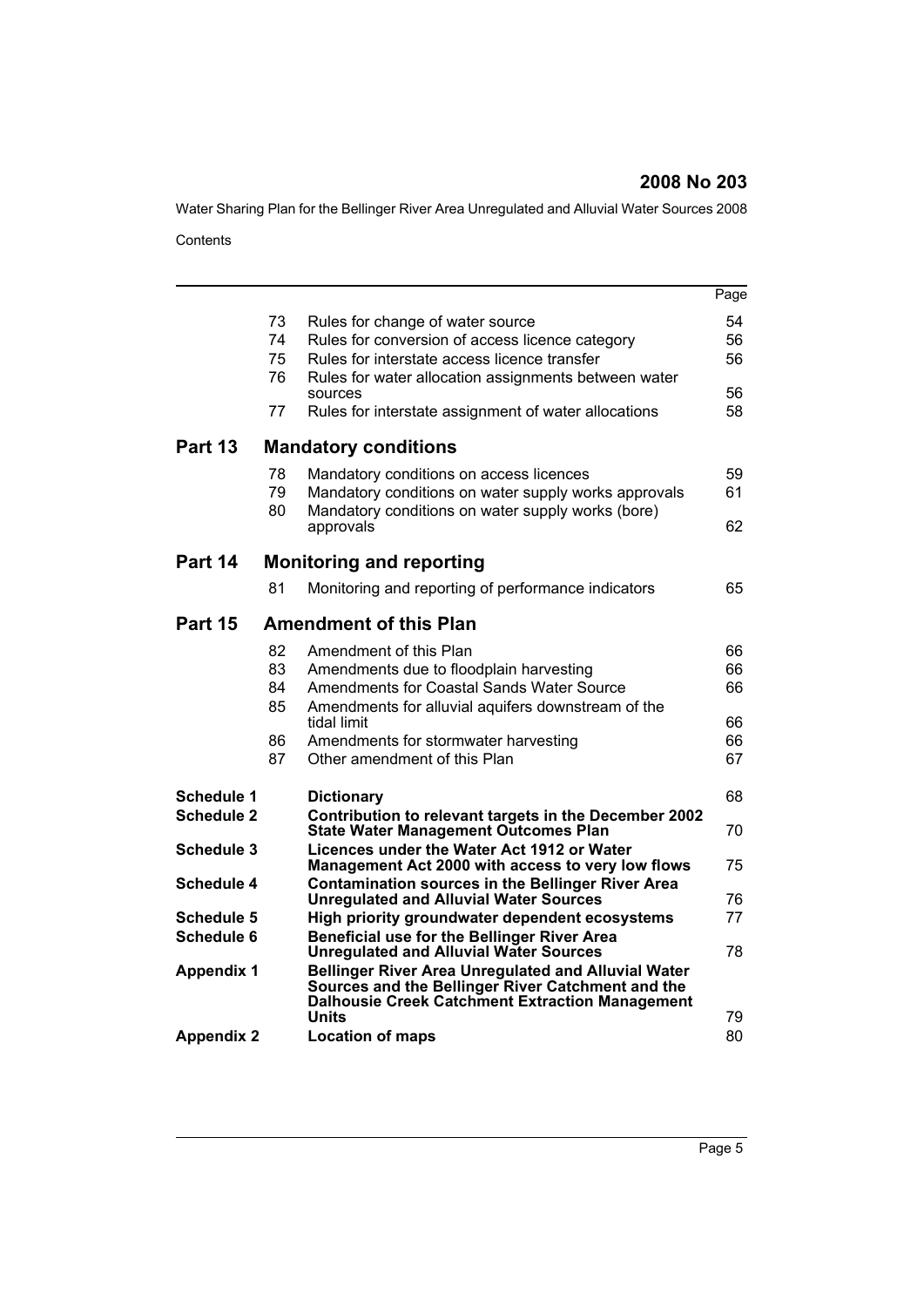|          | 1999 Water Sharing Plan for the Bellinger River Area Unregulated and Alluvial |
|----------|-------------------------------------------------------------------------------|
| Clause 1 | Water Sources 2008                                                            |
|          |                                                                               |

Part 1 Introduction

# **Water Sharing Plan for the Bellinger River Area Unregulated and Alluvial Water Sources 2008**

under the

Water Management Act 2000

# <span id="page-5-1"></span><span id="page-5-0"></span>**Part 1 Introduction**

#### **1 Name of this Plan**

This Plan is the *Water Sharing Plan for the Bellinger River Area Unregulated and Alluvial Water Sources 2008* (hereafter *this Plan*).

#### <span id="page-5-2"></span>**2 Nature and Status of this Plan**

- (1) This Plan is made under section 50 (1A) of the *Water Management Act 2000* (hereafter *the Act*).
- (2) This Plan is a plan for water sharing, and covers the provisions of sections 20 (1), 20 (2) (a) to 20 (2) (e), 20 (3), 20 (4), 21 (a) to 21 (c) and 21 (f) of the Act and dispenses with section 16 of the Act.

#### <span id="page-5-3"></span>**3 Date of commencement**

This Plan takes effect on 1 July 2008 and ceases 10 years after that date.

#### <span id="page-5-4"></span>**4 Area to which this Plan applies**

- (1) The area in respect of which this Plan is made is that area of land within part of the Upper North Coast Water Management Area, known as the Bellinger River Area Unregulated and Alluvial Water Sources (hereafter *these water sources*).
- (2) These water sources exclude the area of land below the mangrove limit. **Note.** The mangrove limit is as defined in the *DIPNR Survey of tidal limits and mangrove limits in NSW estuaries 1996 to 2003* (NSW Dept of Commerce, Manly Hydraulics Laboratory).

#### <span id="page-5-5"></span>**5 Waters to which this Plan applies**

- (1) These water sources in respect of which this Plan is made, and shown on the registered plan called T*he Bellinger River Area Unregulated and Alluvial Water Sources* (Plan No WSP 0002) held in the Department of Water and Energy's Head Office, are:
	- (a) Bellinger River Water Source,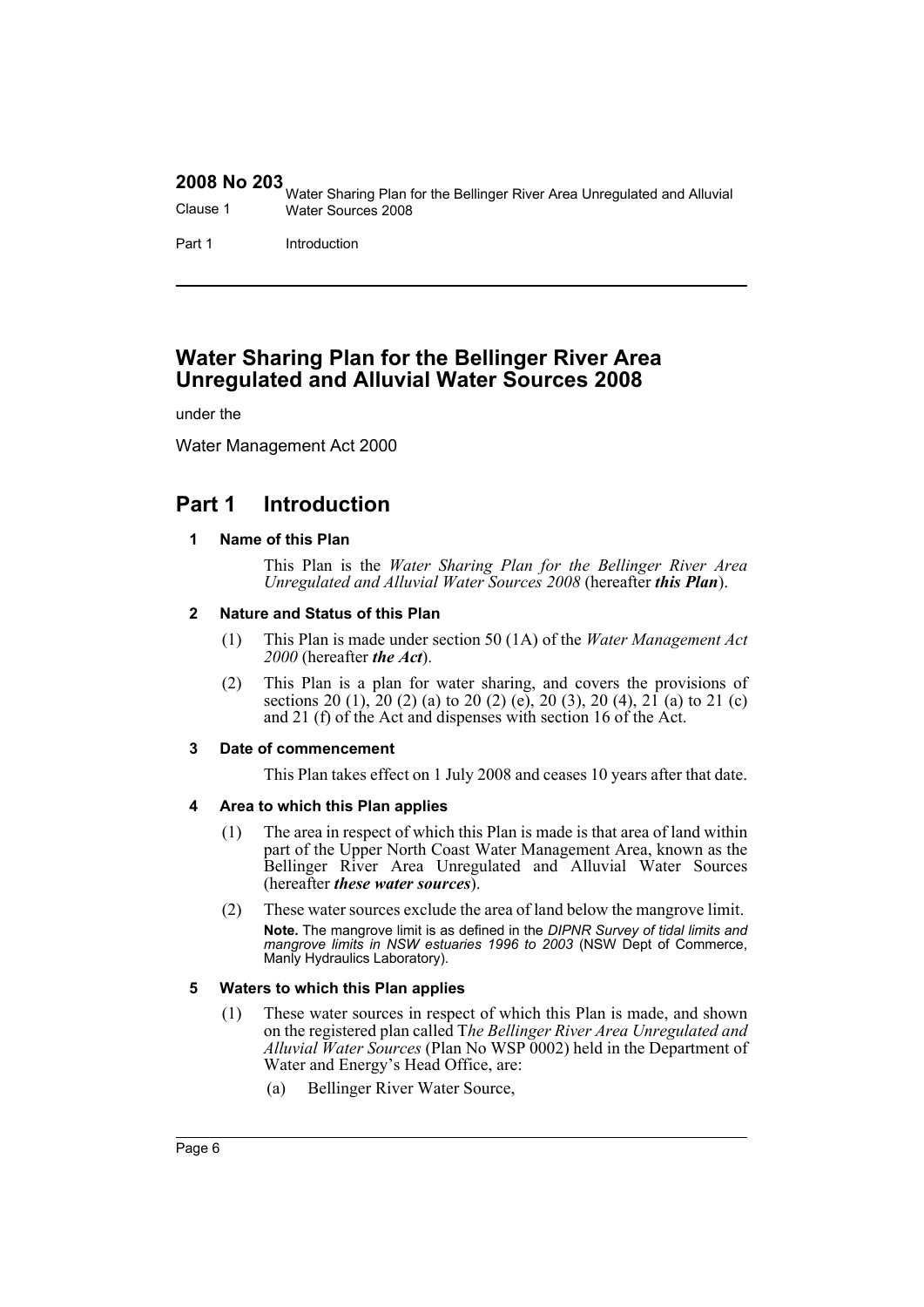| Water Sharing Plan for the Bellinger River Area Unregulated and Alluvial | 2008 No 203 |
|--------------------------------------------------------------------------|-------------|
| Water Sources 2008                                                       | Clause 5    |
| Introduction                                                             | Part 1      |

- (b) Boggy Creek Water Source,
- (c) Coastal Bellinger Water Source, **Note.** This water source excludes alluvial groundwater downstream of the tidal limits.
- (d) Coastal Kalang Water Source, **Note.** This water source excludes alluvial groundwater downstream of the tidal limits.
- (e) Dalhousie Creek Water Source,
- (f) Hydes Creek Water Source, **Note.** This water source excludes alluvial groundwater downstream of the tidal limits.
- (g) Kalang River Water Source, **Note.** This water source excludes alluvial groundwater downstream of the tidal limits.
- (h) Never Never Creek Water Source,
- (i) Rosewood Creek Water Source,
- (j) Spicketts Creek Water Source, and
- (k) Thora–North Arm Bellinger River Water Source.

**Note.** An overview of these water sources is shown in Appendix 1. Registered plans referred to in this Plan may be inspected at offices listed in Appendix 2.

- (2) The Thora–North Arm Bellinger River Water Source is divided into the following management zones and shown on the registered plan called *The Bellinger River Area Unregulated and Alluvial Water Sources* (Plan No WSP 0002) held in the Department of Water and Energy's Head Office:
	- (a) Upper Thora–North Arm Bellinger River Management Zone, and
	- (b) Lower Thora–North Arm Bellinger River Management Zone.
- (3) The Bellinger River, Hydes Creek, Kalang River, Coastal Bellinger and Coastal Kalang Water Sources are divided into the following management zones:
	- (a) Non Tidal Management Zone, and
	- (b) Tidal Pool Management Zone.
- (4) The Minister may under section 45 (1) (b) of the Act amend subclauses (1), (2) and (3) to amend an existing water source or management zone, or establish a new or additional management zones.
- (5) Following an amendment to or the establishment of a water source, management zone or management zones under subclause (4) the registered plan called *The Bellinger River Area Unregulated and*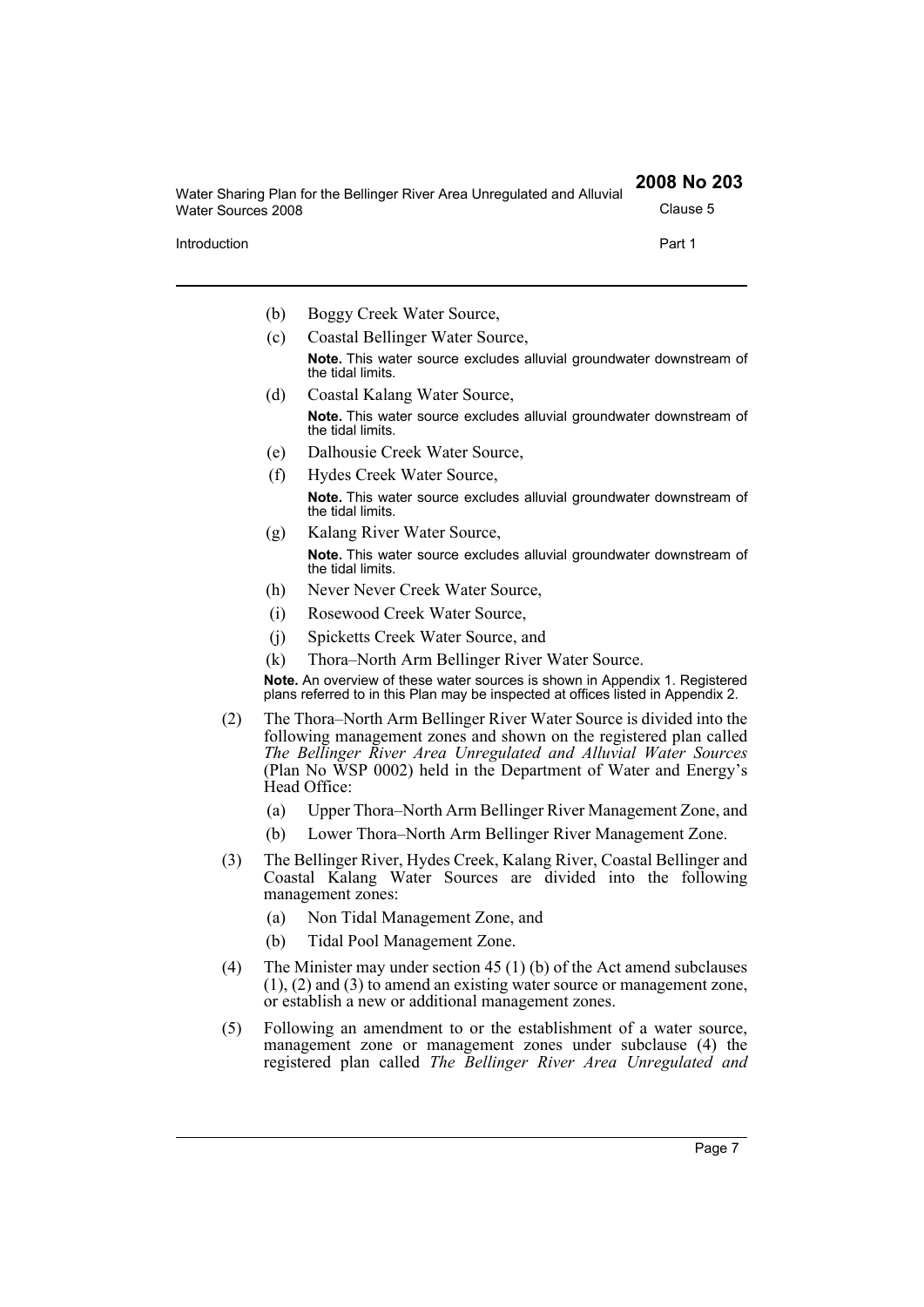Water Sharing Plan for the Bellinger River Area Unregulated and Alluvial Clause 6 Water Sources 2008

Part 1 Introduction

*Alluvial Water Sources* (Plan No WSP 0002) held in the Department of Water and Energy's Head Office may be amended.

- (6) The waters of these water sources include:
	- (a) all water occurring on the land surface shown on the registered plan called *The Bellinger River Area Unregulated and Alluvial Water Sources* (Plan No WSP 0002) held in the Department of Water and Energy's Head Office, including but not limited to all rivers, lakes and wetlands in these water sources, and
	- (b) all groundwater within all alluvial sediments below the surface of the land on the registered plan called *The Bellinger River Area Unregulated and Alluvial Water Sources* (Plan No WSP 0002) held in the Department's Head Office, excluding:
		- (i) any alluvial sediments downstream of the tidal limit, excluding the Bellinger River within the Bellinger River Water Source,

**Note.** This exclusion applies to part of the Hydes Creek, Kalang River, Coastal Bellinger and Coastal Kalang Water Sources.

- (ii) any groundwaters contained in the coastal sands, and
- (iii) any groundwater contained in fractured rock aquifers and basement rocks in the area to which this Plan applies.

**Note.** Alluvial groundwater and surface water in water sources with highly connected surface and groundwaters are treated as a single 'resource' within this Plan. Therefore, traditional management of groundwater via sustainable yield and extraction limits is not used within these water sources. Instead, management of surface and groundwater may be linked to surface water flow or groundwater levels. Note however, that this only applies to 'highly' connected alluvial groundwater. Alluvial groundwater that is not contained in the specified water sources is addressed under the Coastal Alluvial Groundwater Sharing Plan (*currently under development*).

#### <span id="page-7-0"></span>**6 Interpretation**

- (1) Terms that are defined in the Act have the same meaning in this Plan and the effect of these terms may be explained in Notes.
- (2) Additional terms to those identified in subclause (1) are defined in Schedule 1.
- (3) Notes in the text of this Plan do not form part of this Plan.
- (4) Schedules to this Plan form part of this Plan.
- (5) Appendices to this Plan do not form part of this Plan.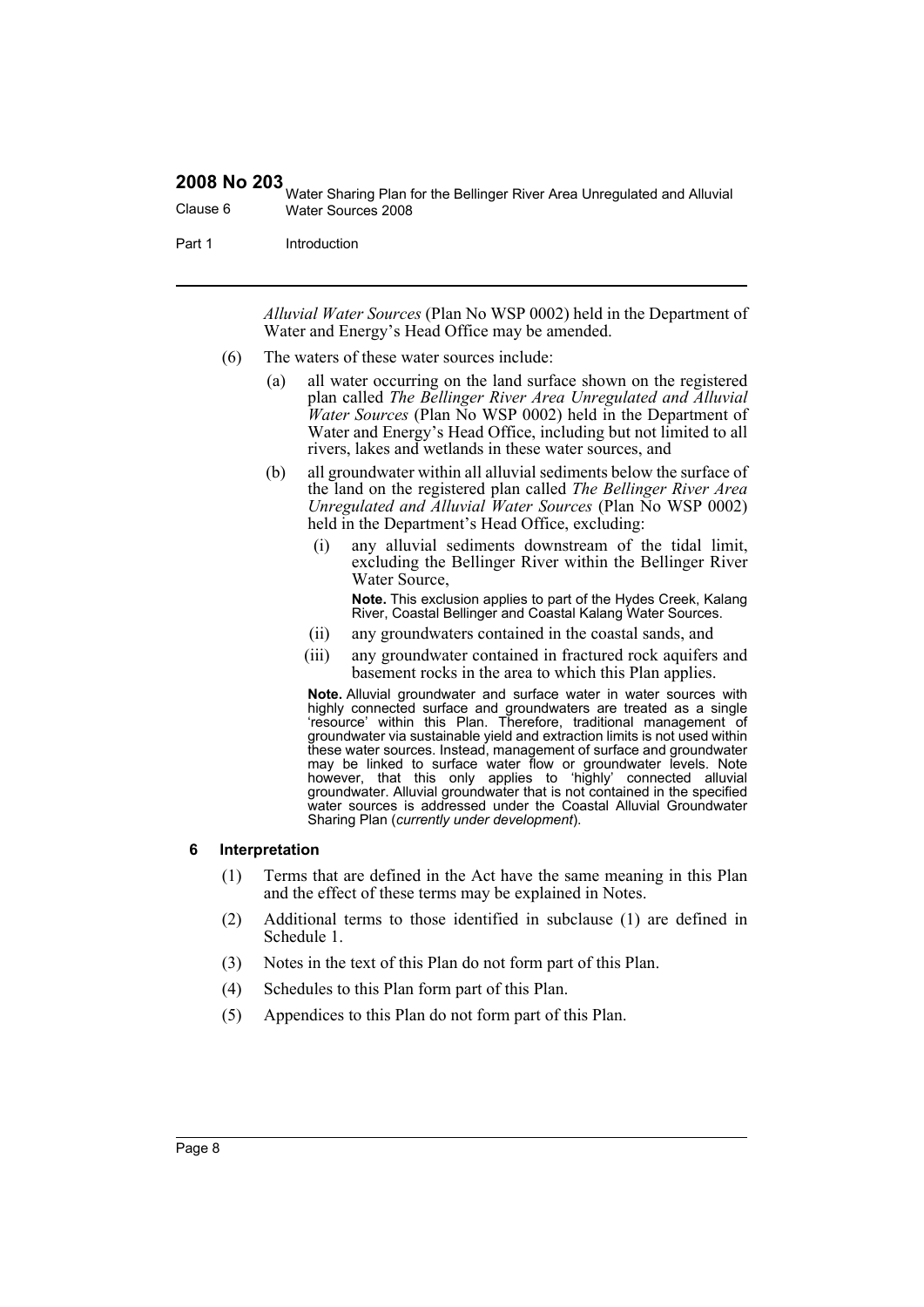| Water Sharing Plan for the Bellinger River Area Unregulated and Alluvial | 2008 No 203 |
|--------------------------------------------------------------------------|-------------|
| Water Sources 2008                                                       | Clause 7    |
| Introduction                                                             | Part 1      |
|                                                                          |             |

#### <span id="page-8-0"></span>**7 Effect on licences, authorities and permits under the Water Act 1912**

- (1) This Plan applies from the date of commencement to those matters that are administered under the Act at that time.
- (2) This Plan applies to other matters from the date the relevant provisions of the Act are commenced.

#### <span id="page-8-1"></span>**8 State Water Management Outcomes Plan**

This Plan is consistent with the *State Water Management Outcomes Plan* published in the Gazette on 20 December 2002 (hereafter *the SWMOP*) to the extent as described in Schedule 2.

**Note.** The *State Water Management Outcomes Plan* published in the Gazette on 20 December 2002 has expired and has not been replaced.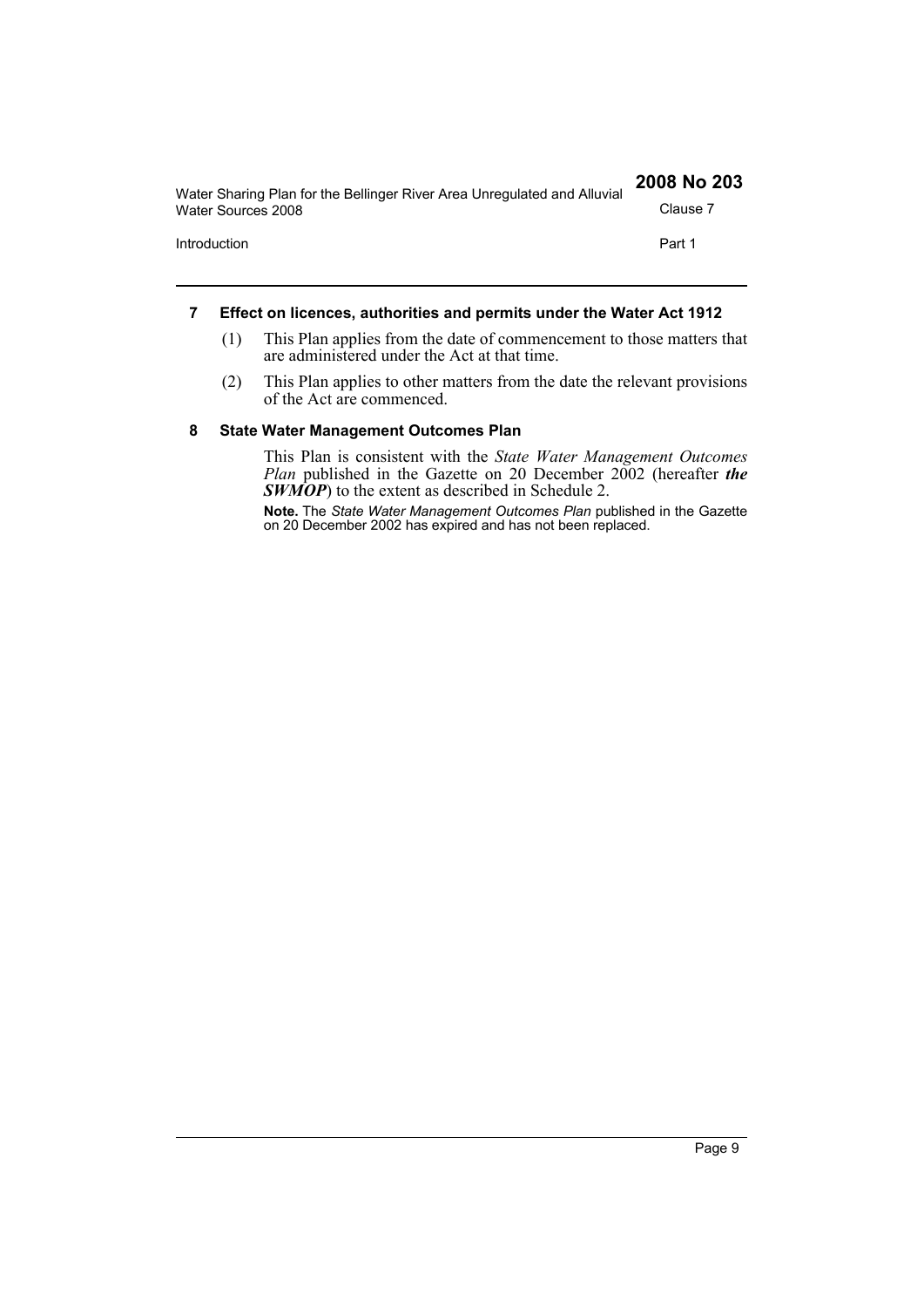|          | Water Sharing Plan for the Bellinger River Area Unregulated and Alluvial |
|----------|--------------------------------------------------------------------------|
| Clause 9 | Water Sources 2008                                                       |

Part 2 Vision, objectives, strategies and performance indicators

# <span id="page-9-0"></span>**Part 2 Vision, objectives, strategies and performance indicators**

#### <span id="page-9-1"></span>**9 Vision, objectives, strategies and performance indicators**

This part is made in accordance with section 35 (1) of the Act.

#### <span id="page-9-2"></span>**10 Vision**

The vision of this Plan is to provide healthy and enhanced water dependant ecosystems and equitable water sharing among users in the Bellinger River Area Unregulated and Alluvial Water Sources.

#### <span id="page-9-3"></span>**11 Objectives**

The objectives of this Plan are to:

- (a) protect, preserve, maintain or enhance the important river flow dependent and high priority groundwater dependent ecosystems of these water sources,
- (b) protect, preserve, maintain or enhance the Aboriginal, cultural and heritage values of these water sources,
- (c) protect basic landholder rights,
- (d) manage these water sources to ensure equitable sharing between users,
- (e) provide opportunities for market based trading of access licences and water allocations within sustainability and system constraints,
- (f) provide sufficient flexibility in water account management to encourage responsible use of available water,
- (g) contribute to the maintenance of water quality,
- (h) provide recognition of the connectivity between surface water and groundwater, and
- (i) adaptively manage these water sources.

**Note.** For the purposes of the *Inter-government Agreement on the National Water Initiative (2004)* the environmental and other public benefit outcomes are:

- 1. the important river flow dependent environmental, Aboriginal, cultural and heritage values of these water sources are protected, preserved, maintained or enhanced,
- 2. these water sources are managed to ensure equitable sharing between users,
- 3. basic landholder rights of owners, or occupiers, of land are protected, and
- 4. the maintenance of water quality contributed to.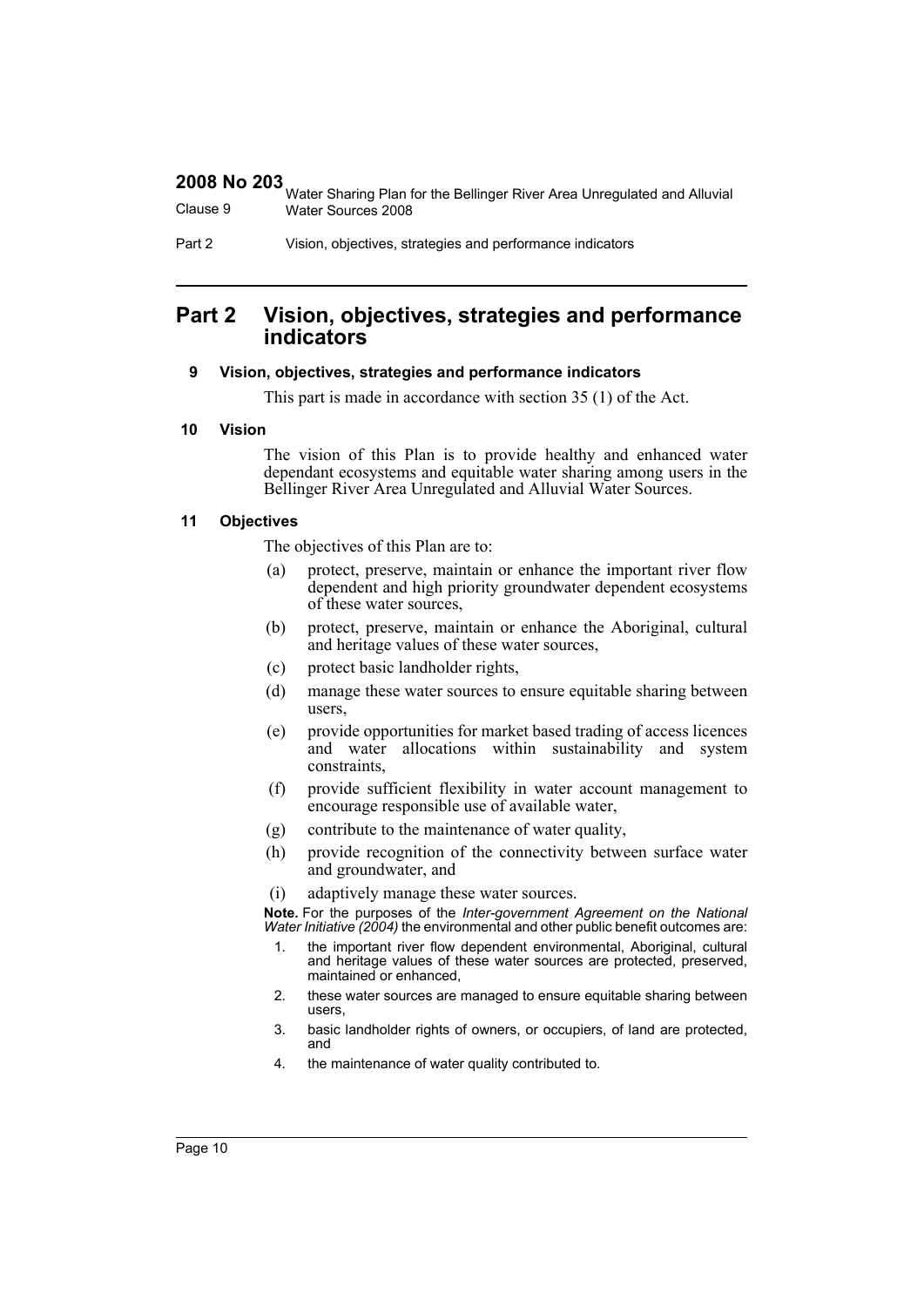| Water Sharing Plan for the Bellinger River Area Unregulated and Alluvial | 2008 No 203 |
|--------------------------------------------------------------------------|-------------|
| Water Sources 2008                                                       | Clause 12   |
| Vision, objectives, strategies and performance indicators                | Part 2      |

#### <span id="page-10-0"></span>**12 Strategies**

The strategies of this Plan are to:

- (a) establish environmental water rules,
- (b) identify water requirements for basic landholder rights,
- (c) identify water requirements for access licences,
- (d) establish rules for granting of access licences and approvals,
- (e) establish rules that place limits on the availability of water for extraction,
- (f) establish rules for making available water determinations,
- (g) establish rules for the operation of water accounts,
- (h) establish rules which specify the circumstances under which water may be extracted,
- (i) establish access licence dealing rules,
- (j) establish performance indicators, and
- (k) identify triggers for and limits to changes to the rules.

#### <span id="page-10-1"></span>**13 Performance indicators**

The following indicators are to be used to determine the performance of this Plan against its objectives:

- (a) change in low flow regime,
- (b) change in moderate to high flow regime,
- (c) change in groundwater extraction relative to the long-term average annual extraction limit,
- (d) change in local water utilities access,
- (e) change in, or maintenance of, ecological value of key water sources and their dependent ecosystems,
- (f) extent to which basic landholder rights requirements have been met,
- (g) extent to which local water utility requirements have been met,
- (h) extent to which native title rights requirements have been met,
- (i) change in economic benefits derived from water extraction and use, and
- (j) extent of recognition of spiritual, social, economic and customary values of water to Aboriginal people.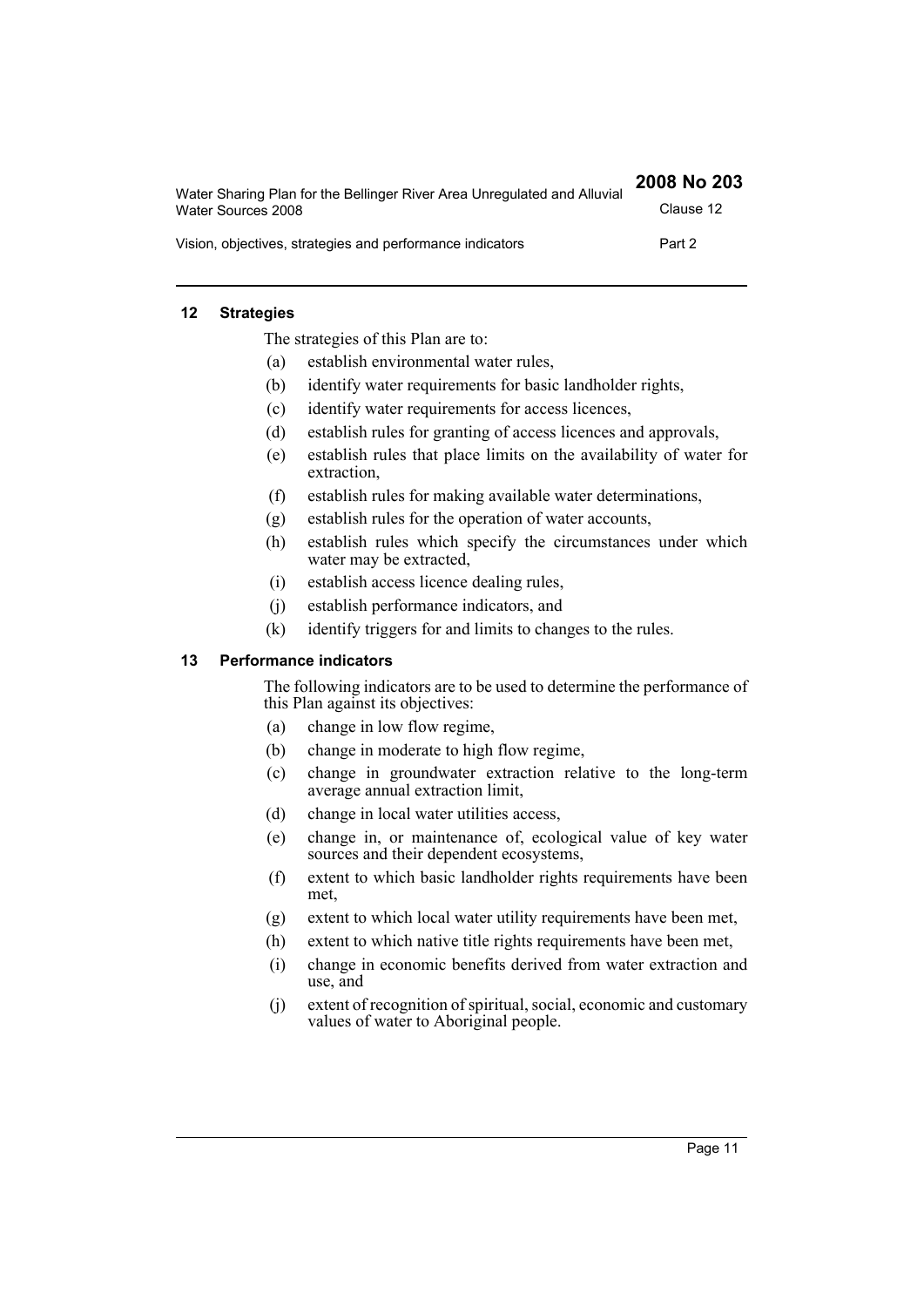|           | Water Sharing Plan for the Bellinger River Area Unregulated and Alluvial |
|-----------|--------------------------------------------------------------------------|
| Clause 14 | Water Sources 2008                                                       |

Part 3 Basis for water sharing

# <span id="page-11-0"></span>**Part 3 Basis for water sharing**

#### <span id="page-11-1"></span>**14 Basis for water sharing**

This Part is made in order to give effect to section 5 (3) of the Act, and in accordance with sections  $20(2)(a)$  and  $20(2)(c)$  of the Act.

#### <span id="page-11-2"></span>**15 Climatic variability**

- (1) This Plan recognises climatic variability and therefore river flow and groundwater level variability in these water sources.
- (2) To give effect to subclause (1), this Plan has provisions that manage:
	- (a) the sharing of water in these water sources within the limits of water availability on a long-term average annual basis,
	- (b) the sharing of flows that occur in specified water sources on a daily basis, and
	- (c) water extraction to maintain groundwater dependent ecosystems.

#### <span id="page-11-3"></span>**16 Extraction management unit for these water sources**

- (1) The availability of water for extraction from these water sources on a long-term average annual basis will be determined at the level of an extraction management unit.
- (2) The extraction management units of which these water sources are part are known as the Bellinger River Catchment Extraction Management Unit and the Dalhousie Creek Catchment Extraction Management Unit, and are shown on the registered plan called *The Bellinger River Area Unregulated and Alluvial Water Sources* (Plan No WSP 0002) held in the Department of Water and Energy's Head Office.
- (3) The Bellinger River Catchment Extraction Management Unit consists of the following water sources:
	- (a) Bellinger River Water Source,
	- (b) Boggy Creek Water Source,
	- (c) Coastal Bellinger Water Source,
	- (d) Coastal Kalang Water Source,
	- (e) Hydes Creek Water Source,
	- (f) Kalang River Water Source,
	- (g) Never Never Creek Water Source,
	- (h) Rosewood Creek Water Source,
	- (i) Spicketts Creek Water Source, and
	- (j) Thora–North Arm Bellinger River Water Source.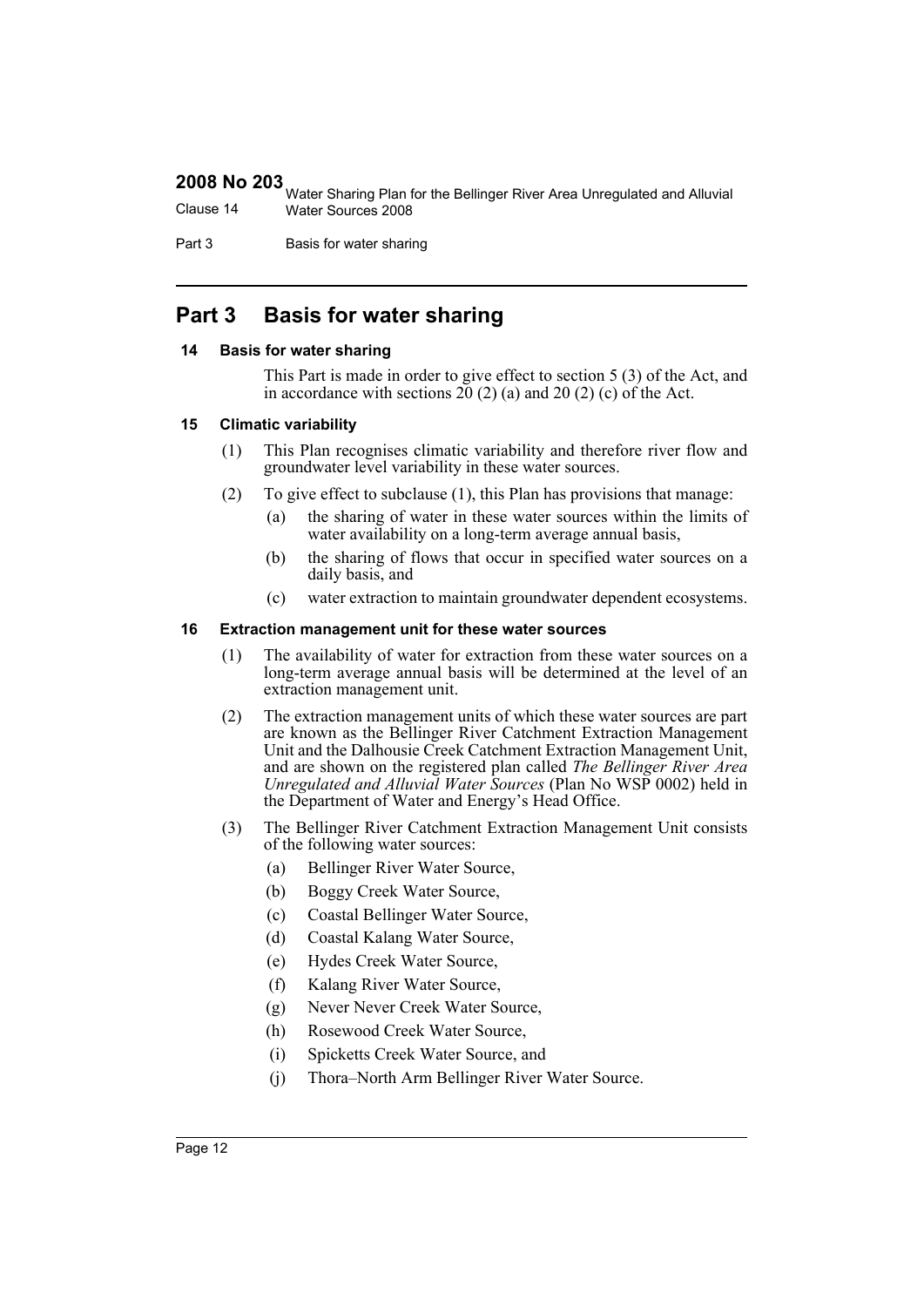| Water Sharing Plan for the Bellinger River Area Unregulated and Alluvial | 2008 No 203 |
|--------------------------------------------------------------------------|-------------|
| Water Sources 2008                                                       | Clause 17   |
| Basis for water sharing                                                  | Part 3      |
|                                                                          |             |

(4) The Dalhousie Creek Catchment Extraction Management Unit consists of the Dalhousie Creek Water Source.

#### <span id="page-12-0"></span>**17 Flow reference point**

- (1) For the purposes of this Plan all flows referred to relate to the estimated flows at the flow reference points for each water source or management zone, as shown on the registered plan called *The Bellinger River Area Unregulated and Alluvial Water Sources* (Plan No WSP 0002) held in the Department of Water and Energy's Head Office, or as otherwise stated in this Plan.
- (2) The Minister may under Section 45 (1) (b) of the Act amend the flow reference point for the Boggy Creek Water Source, if following a hydrologic study the Very Low Flow Class is found to be less than visible flow at the end of the system under clause 18 (2) (a) of this Plan.
- (3) The Minister may under Section 45 (1) (b) of the Act amend the flow reference point for the Boggy Creek Water Source, following the establishment of a gauge for the B Class flows under clause 18 (2) (d) of this Plan.
- (4) The Minister may under Section 45 (1) (b) of the Act amend the flow reference point for the Coastal Bellinger Water Source, the Bellinger River Water Source, the Rosewood Creek Water Source, the Never Never Water Source and the Boggy Creek Water Source, if a gauge is installed downstream of the junction of the Bellinger River and Roses Creek, and the site is found suitable as a flow reference point for the individual water sources under clause 18 (2) (b) of this Plan.
- (5) The registered plan called *The Bellinger River Area Unregulated and Alluvial Water Sources* (Plan No WSP 0002) held in the Department Water and Energy's Head Office may be amended by the Minister under section 45 (1) (b) of the Act as a result of the establishment of, or changes to, flow reference points under subclauses (2), (3) and (4), and clause 18 (2) of this Plan.

#### <span id="page-12-1"></span>**18 Flow classes for these water sources**

(1) This Plan establishes the following flow classes as the basis for sharing of daily flows from these water sources:

**Note.** The following flow classes apply to all access licences extracting from surface water specified for each water source from the commencement date of this Plan, excluding those access licences listed under clause 64 and access licences that nominate a runoff harvesting work. They will also apply to all existing aquifer access licence holders extracting from alluvial aquifers within 40 metres of the high bank of the river from year six of this Plan, except where provided for under clause 65 (2) of this Plan. For those aquifer access licences outside the 40 metres daily flow classes will not apply.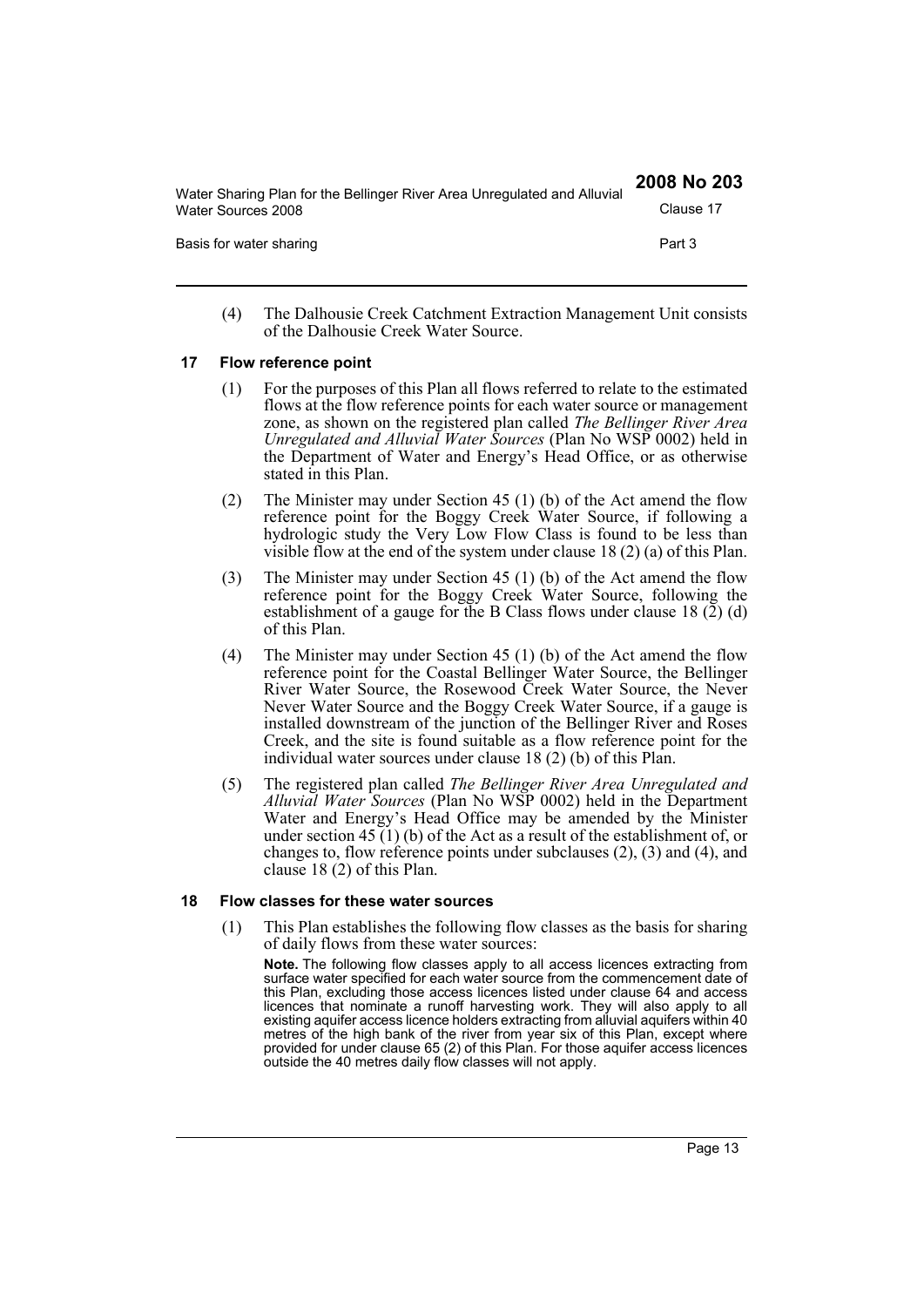Water Sharing Plan for the Bellinger River Area Unregulated and Alluvial Clause 18 Water Sources 2008

- Part 3 Basis for water sharing
	- (a) for the Non Tidal Management Zone of the Bellinger River Water Source, at the Bellinger River gauge at Thora in the Thora–North Arm Bellinger River Water Source:
		- (i) the Very Low Flow Class is when flows are at or below 16 megalitres per day (hereafter *ML/day*), Note. 16 ML/day corresponds to the estimated 95<sup>th</sup> percentile. The percentiles refer to lowest flow month at the gauge and include all days of record.
		- (ii) A Class is when flows are greater than 16 ML/day and less than 95 ML/day, and **Note.** 95 ML/day corresponds to the estimated 50<sup>th</sup> percentile. The percentiles refer to lowest flow month at the gauge and include all days of record.
		- (iii) B Class is when flows are equal or greater than 95 ML/day, **Note.** B Class relates to unregulated river (Aboriginal commercial) access licences.

**Note.** These flow classes may be amended if a gauging station is installed within or close to the water source, in accordance with clause 18 (2) (b) of this Plan.

- (b) for the Tidal Pool Management Zone of the Bellinger River Water Source, at the Bellinger River gauge at Thora in the Thora–North Arm Bellinger River Water Source:
	- (i) the Very Low Flow Class is when flows are at or below 16 ML/day,

Note. 16 ML/day corresponds to the estimated 95<sup>th</sup> percentile. The percentiles refer to lowest flow month at the gauge and include all days of record.

- (ii) A Class is when flows are greater than 16 ML/day and less than 95 ML/day, and Note. 95 ML/day corresponds to the estimated 50<sup>th</sup> percentile. The percentiles refer to lowest flow month at the gauge and include all days of record.
- (iii) B Class is when flows are equal or greater than 95 ML/day, **Note.** B Class relates to unregulated river (Aboriginal commercial) access licences.

**Note.** These flow classes may be amended if a gauging station is installed within or close to the water source, in accordance with clause 18 (2) (b) of this Plan.

**Note.** These flow classes may be amended during the life of this Plan based on the outcome of a review of existing hydrological and ecological studies, and salinity monitoring, in accordance with clause 18 (2) (f) of this Plan.

(c) for the Boggy Creek Water Source, at the Bellinger River gauge at Thora in the Thora–North Arm Bellinger River Water Source: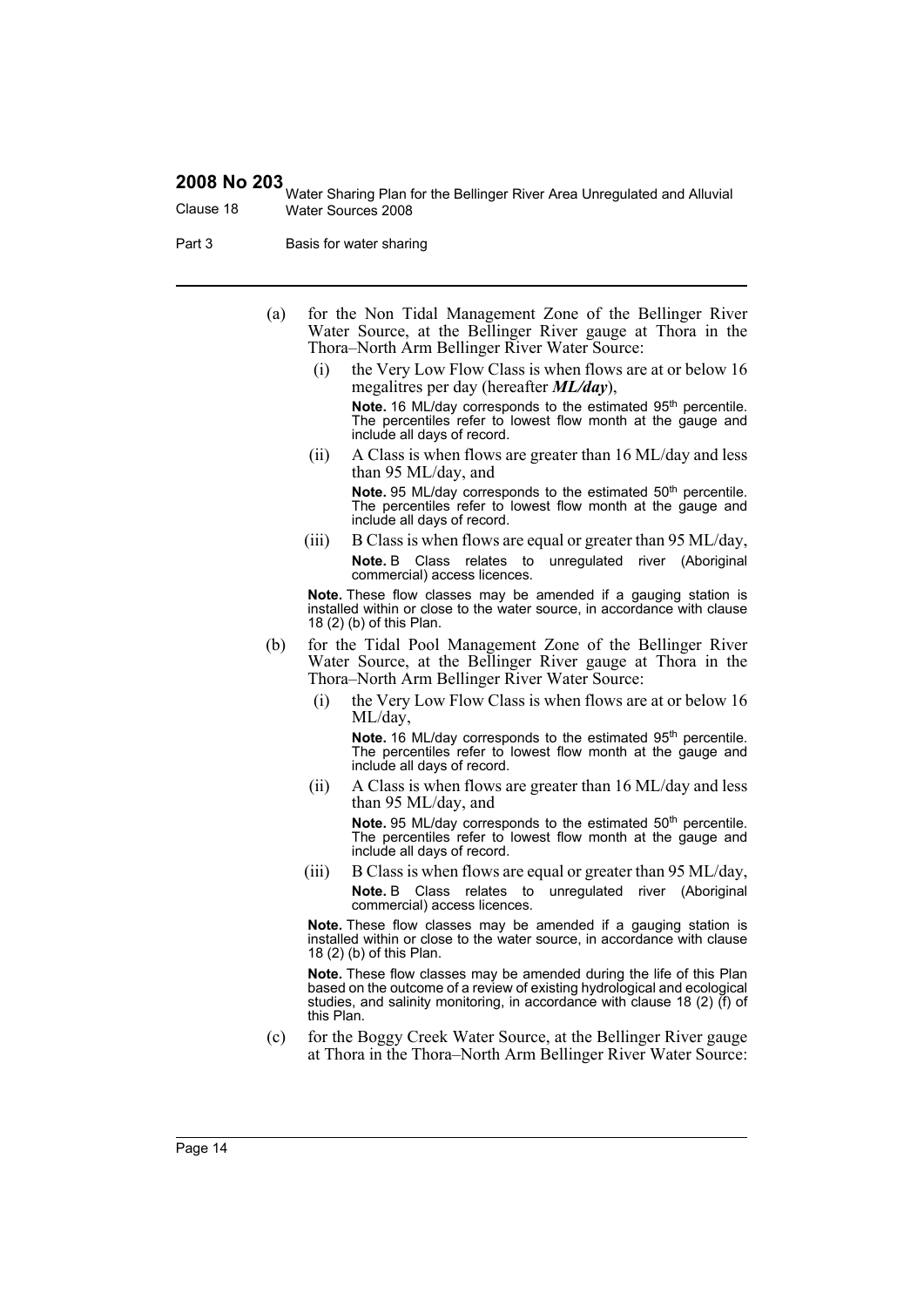Water Sharing Plan for the Bellinger River Area Unregulated and Alluvial Water Sources 2008 Clause 18

Basis for water sharing **Part 3 Part 3** 

(i) the Very Low Flow Class is when flows are at or below 16 ML/day, and

Note. 16 ML/day corresponds to the estimated 95<sup>th</sup> percentile. The percentiles refer to lowest flow month at the gauge and include all days of record.

(ii) A Class is when flows are greater than 16 ML/day,

**Note.** These flow classes may be amended based on the outcomes of a hydrological study of end of system flows, in accordance with clause 18  $(2)$  (a) of this Plan.

**Note.** These flow classes may be amended if a gauging station is installed within or close to the water source, in accordance with clause 18 (2) (b) of this Plan.

**Note.** These flow classes may be amended if an unregulated river (aboriginal commercial) access licence is granted in this water source, in accordance with clause 18 (2) (d) and 18 (2) (e) of this Plan.

- (d) for the Non Tidal Management Zone of the Coastal Bellinger Water Source, no flow classes are established for this Plan,
- (e) for the Tidal Pool Management Zone of the Coastal Bellinger Water Source, at the Bellinger River gauge at Thora in the Thora–North Arm Bellinger River Water Source:
	- (i) the Very Low Flow Class is when flows are at or below 16 hereafter ML/day,

Note. 16 ML/day corresponds to the estimated 95<sup>th</sup> percentile. The percentiles refer to lowest flow month at the gauge and include all days of record.

(ii) A Class is when flows are greater than 16 ML/day and less than 95 ML/day, and

Note. 95 ML/day corresponds to the estimated 50<sup>th</sup> percentile. The percentiles refer to lowest flow month at the gauge and include all days of record.

(iii) B Class is when flows are equal or greater than 95 ML/day, **Note.** B Class relates to unregulated river (Aboriginal commercial) access licences.

**Note.** These flow classes may be amended if a gauging station is installed within or close to the water source, in accordance with clause 18 (2) (b) of this Plan.

**Note.** These flow classes may be amended during the life of this Plan based on the outcome of a review of existing hydrological and ecological studies, and salinity monitoring, in accordance with clause 18 (2) (f) of this Plan.

(f) for the Non Tidal Management Zone of the Coastal Kalang Water Source, no flow classes are established for this Plan,

**Note.** Flow classes may be established if an unregulated river (aboriginal commercial) access licence is granted in this water source, in accordance with clause 18 (2) (e) of this Plan.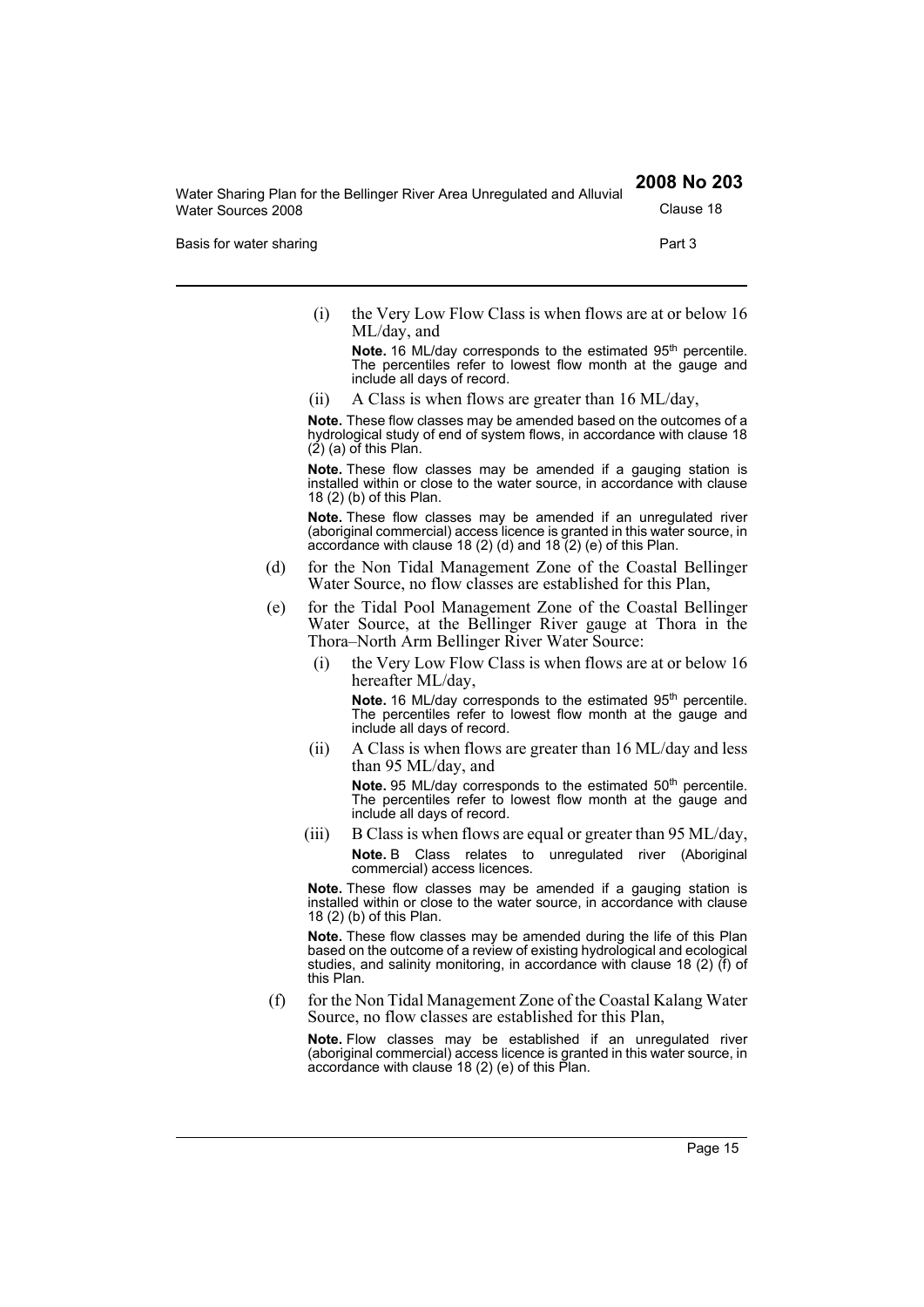Water Sharing Plan for the Bellinger River Area Unregulated and Alluvial Clause 18 Water Sources 2008

- Part 3 Basis for water sharing
	- (g) for the Tidal Pool Management Zone of the Coastal Kalang Water Source, at the Sunny Corner Road crossing in the Kalang River Water Source:
		- (i) for the first five years of this Plan, the Very Low Flow Class is when flows are at or below 2 ML/day, thereafter the Very Low Flow Class is when flows are at or below 4 ML/day,

**Note.** 2 ML/day corresponds to the estimated 99.5<sup>th</sup> percentile and 4 ML/day corresponds to the estimated 98th percentile. The percentiles refer to lowest flow month at the gauge and include all days of record.

(ii) for the first five years of this Plan, A Class is when flows are greater than 2 ML/day, thereafter A Class is when flows are greater than 4 ML/day,

**Note.** These flow classes may be amended if an unregulated river (aboriginal commercial) access licence is granted in this water source, in accordance with clause 18 (2) (e) of this Plan.

**Note.** These flow classes may be amended during the life of this Plan based on the outcome of a review of existing hydrological and ecological studies, and salinity monitoring, in accordance with clause 18 (2) (f) of this Plan.

- (h) for the Dalhousie Creek Water Source, no flow classes are established for this Plan,
- (i) for the Non Tidal and Tidal Pool Management Zones of the Hydes Creek Water Source, at Kethels Road bridge:
	- (i) the Very Low Flow Class is when flows are at or below 1 ML/day, and

**Note.** 1 ML/day corresponds to the estimated 95<sup>th</sup> percentile. The percentiles refer to lowest flow month at the gauge and include all days of record.

(ii) A Class is when flows are greater than 1 ML/day,

**Note.** These flow classes may be amended if an unregulated river high flow access licence or unregulated river (aboriginal commercial) access licence is granted in this water source, in accordance with clause 18 (2) (e) of this Plan.

**Note.** These flow classes may be amended during the life of this Plan based on the outcome of a review of existing hydrological and ecological studies, and salinity monitoring, in accordance with clause 18 (2) (f) of this Plan.

- (j) for the Non Tidal and Tidal Pool Management Zones of the Kalang River Water Source, at the Sunny Corner Road crossing:
	- for the first five years of this Plan, the Very Low Flow Class is when flows are at or below 2 ML/day, thereafter the Very Low Flow Class is when flows are at or below 4 ML/day,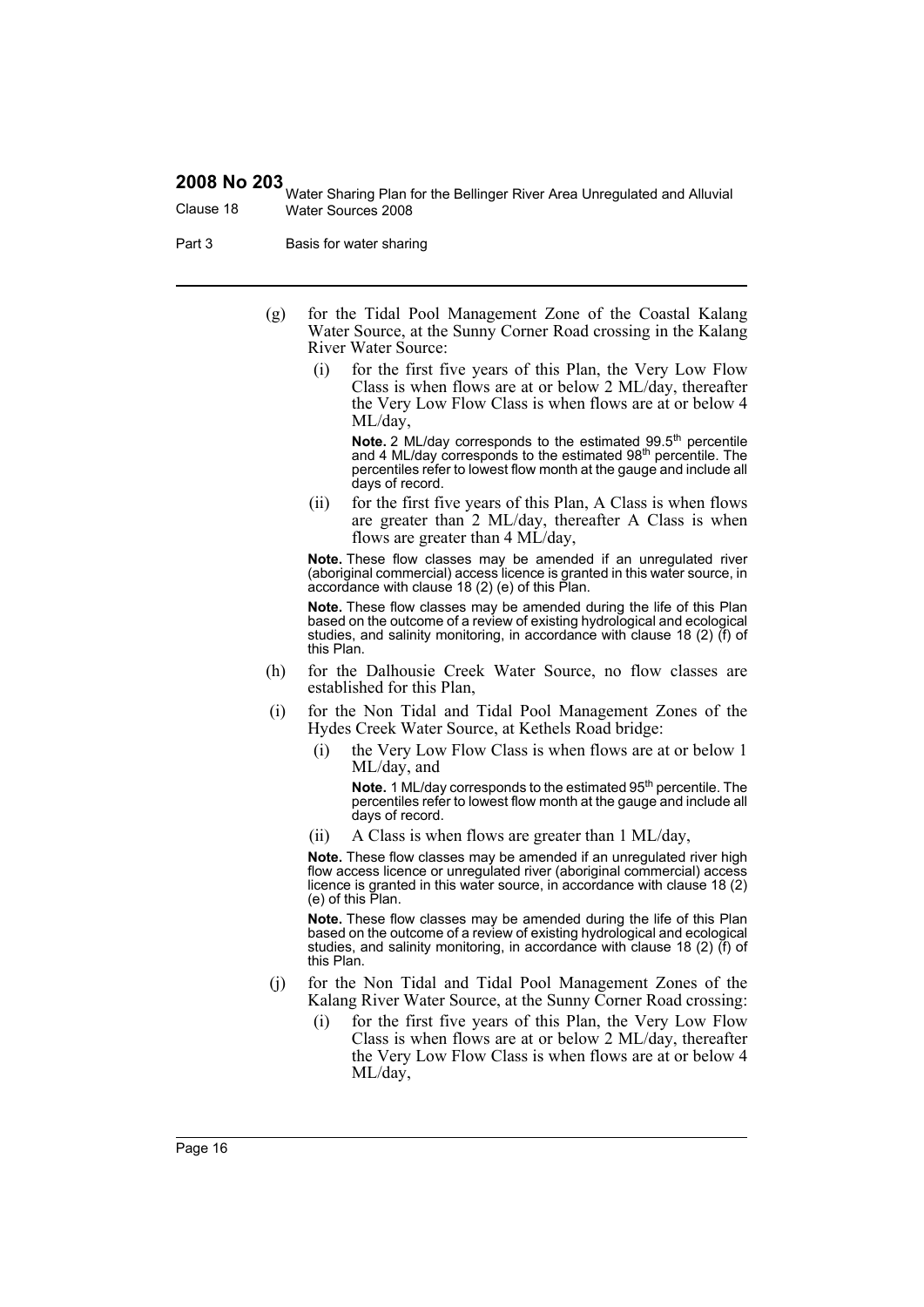Water Sharing Plan for the Bellinger River Area Unregulated and Alluvial Water Sources 2008 Clause 18

Basis for water sharing **Part 3 Part 3** 

**Note.** 2 ML/day corresponds to the estimated 99.5<sup>th</sup> percentile and 4 ML/day corresponds to the estimated 98<sup>th</sup> percentile. The percentiles refer to lowest flow month at the gauge and include all days of record.

- (ii) for the first five years of this Plan, A Class is when flows are greater than 2 ML/day, thereafter A Class is when flows are greater than 4 ML/day,
- (k) for the Never Never Creek Water Source, at Promised Land Loop Road, immediately upstream of the Arthur Keogh Reserve:
	- (i) the Very Low Flow Class is when flows are at or below 2 ML/day, and

**Note.** 2 ML/day corresponds to the estimated 95<sup>th</sup> percentile. The percentiles refer to lowest flow month at the gauge and include all days of record.

(ii) A Class is when flows are greater than 2 ML/day,

**Note.** These flow classes may be amended if a gauging station is installed within or close to the water source, in accordance with clause 18 (2) (b) of this Plan.

**Note.** These flow classes may be amended if an unregulated river high flow access licence is granted in this water source, in accordance with clause 18 (2) (e) of this Plan.

- (l) for the Rosewood Creek Water Source, at the Bellinger River gauge at Thora in the Thora–North Arm Bellinger River Water Source:
	- (i) the Very Low Flow Class is when flows are at or below 16 ML/day, and

Note. 16 ML/day corresponds to the estimated 95<sup>th</sup> percentile. The percentiles refer to lowest flow month at the gauge and include all days of record.

(ii) A Class is when flows are greater than 16 ML/day,

**Note.** These flow classes may be amended if a gauging station is installed within or close to the water source, in accordance with clause 18 (2) (b) of this Plan.

(m) for the Spicketts Creek Water Source, no flow classes are established for this Plan, and

**Note.** Flow classes may be established if an unregulated river (aboriginal commercial) access licence is granted in this water source, in accordance with clause 18 (2) (e) of this Plan.

- (n) for the Thora–North Arm Bellinger River Water Source, at the Bellinger River gauge at Thora:
	- (i) the Very Low Flow Class is when flows are at or below 16 ML/day, and

Note. 16 ML/day corresponds to the estimated 95<sup>th</sup> percentile. The percentiles refer to lowest flow month at the gauge and include all days of record.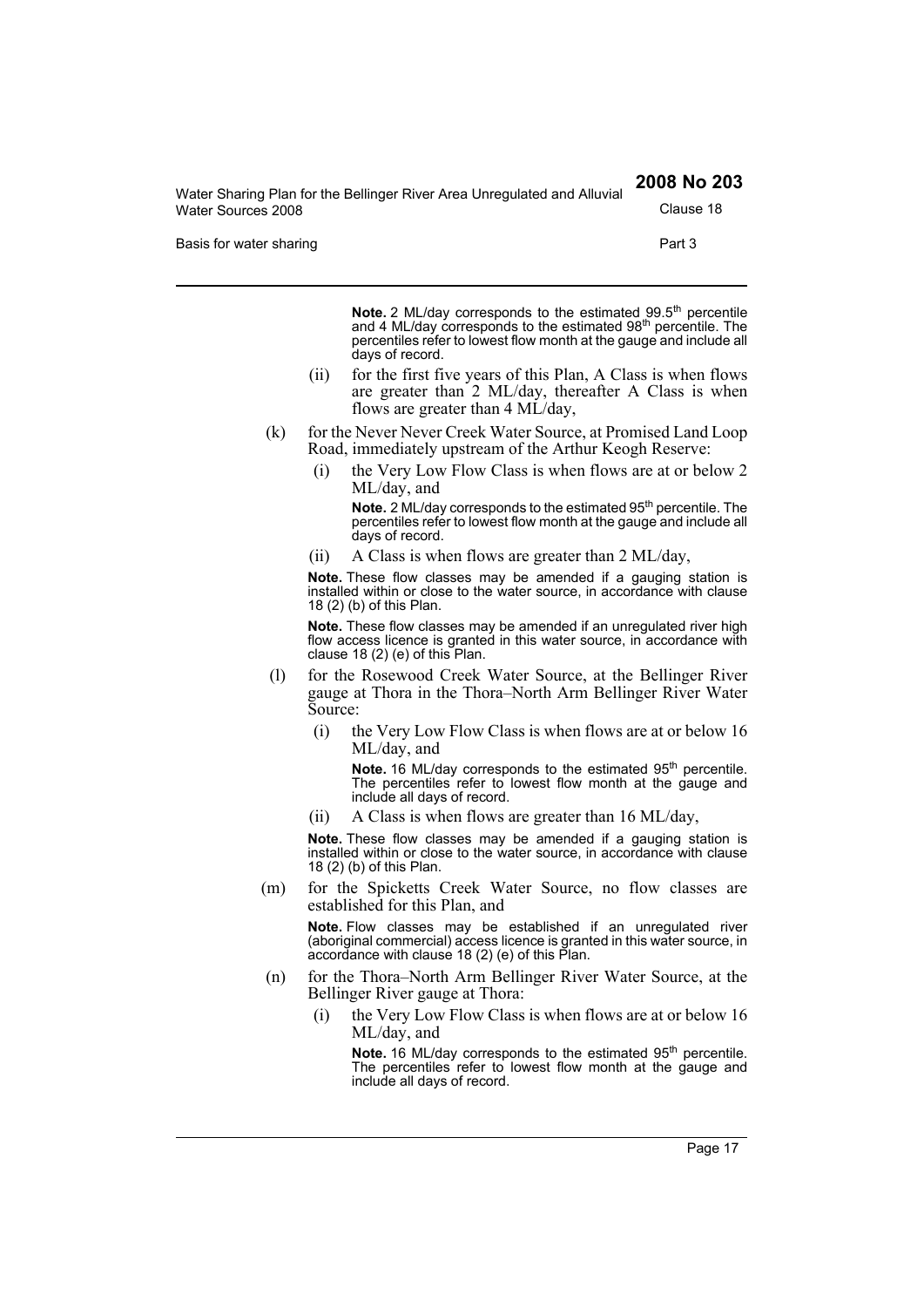Water Sharing Plan for the Bellinger River Area Unregulated and Alluvial Clause 18 Water Sources 2008

Part 3 Basis for water sharing

(ii) A Class is when flows are greater than 16 ML/day.

- (2) The Minister may under section 45 (1) (b) of the Act amend subclauses  $(1)$  (a), (1) (b), (1) (c), (1) (e), (1) (f), (1) (g), (1) (i), (1) (j), (1) (k), (1) (l) and (1) (m) to amend or establish a new or additional flow class or flow classes in:
	- (a) the Boggy Creek Water Source, if following a hydrologic study the bottom of A Class is found to be less than visible flow at the end of the system, then the flow classes will change to ensuring extraction of water from a river by an approved water supply work is permitted if there is a visible flow in the river in the downstream vicinity of the water supply work, or where water is being taken from a pool, a visible inflow and outflow to and from that pool,
	- (b) the Tidal Pool Management Zone of the Coastal Bellinger Water Source, the Bellinger River Water Source, the Rosewood Creek Water Source, the Never Never Water Source and the Boggy Creek Water Source, if a gauge is installed near the junction of the Bellinger River and Roses Creek and sufficient data collection to enable determination of a cease to pump level at the flow reference point at or below the equivalent to the 95<sup>th</sup> percentile flow at the end of the system,
	- (c) the Coastal Bellinger and the Coastal Kalang Water Sources if a Drainage Management Plan, Floodplain Management Plan or similar management plan is developed for all or part of the water sources,
	- (d) the Boggy Creek Water Source, if an unregulated river (Aboriginal commercial) access licence is granted under clause 35 (2) (f), a gauge may be installed in Boggy Creek and calibrated to the equivalent of a flow that is equal to the  $50<sup>th</sup>$  percentile daily flow for the B Class,

**Note.** The percentiles refer to lowest flow month at the gauge and include all days of record.

(e) the Boggy Creek Water Source, the Coastal Kalang Water Source, the Hydes Creek Water Source, the Never Never Creek Water Source and the Spicketts Creek Water Source, if an unregulated river access licence is converted to an unregulated river high flow access licence under clause  $74$  (2), or an unregulated river (Aboriginal commercial) access licence is granted under clause 35 (2) (f), such that B Class is when flows are greater than a flow that is equal to the  $50<sup>th</sup>$  percentile daily flow, and

**Note.** The percentiles refer to lowest flow month at the gauge and include all days of record.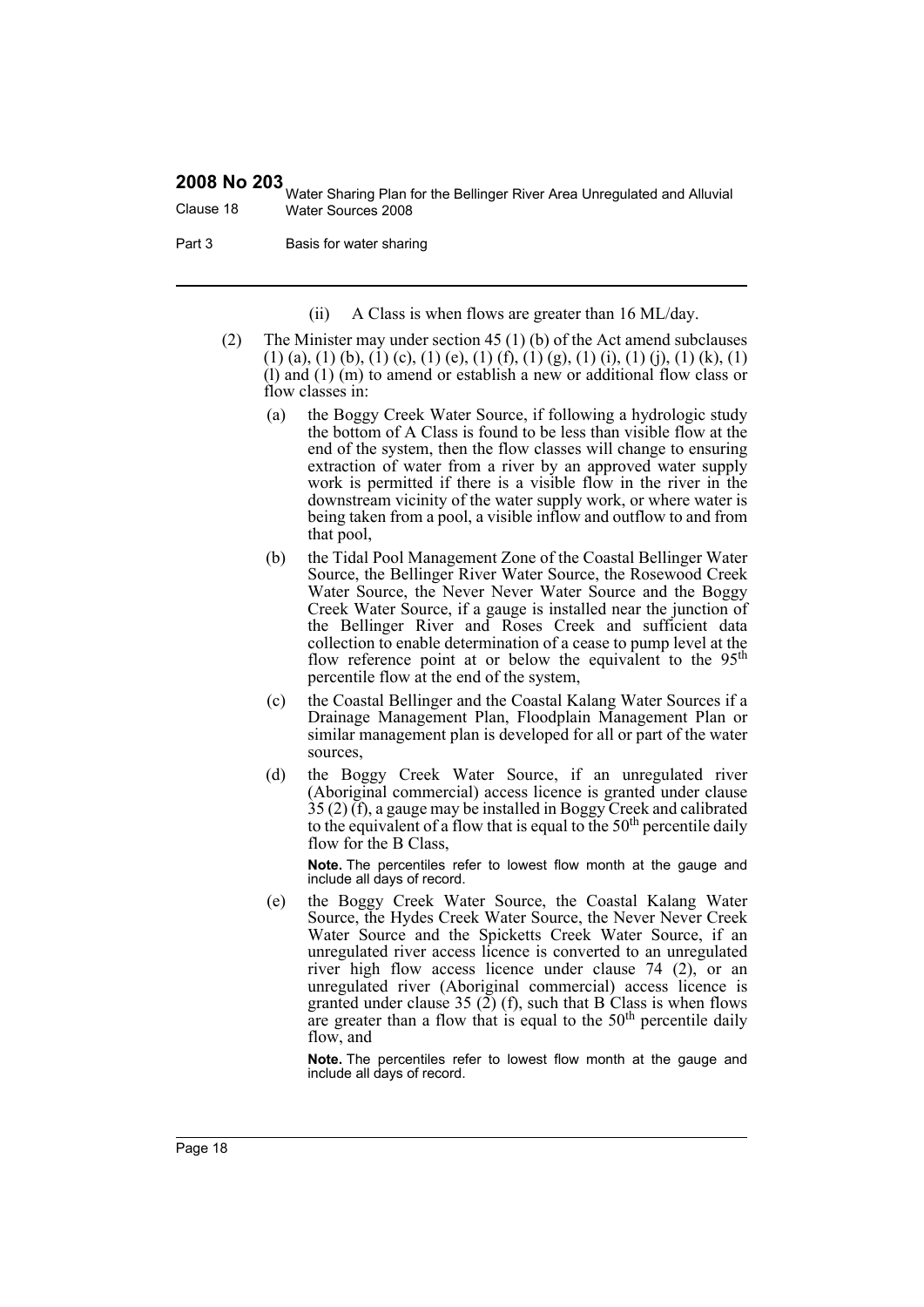| Water Sharing Plan for the Bellinger River Area Unregulated and Alluvial | 2008 No 203 |
|--------------------------------------------------------------------------|-------------|
| Water Sources 2008                                                       | Clause 19   |
| Basis for water sharing                                                  | Part 3      |

(f) the Tidal Pool Management Zones of the Bellinger River, the Coastal Bellinger, the Coastal Kalang and the Hydes Creek Water Sources, during the life of this Plan, based on a review of salinity monitoring, and ecological and hydrological studies to determine whether the Very Low Flow Classes are under or over satisfying ecological needs in the tidal pool, with a range in variation between visible flow and the  $95<sup>th</sup>$  percentile at the nominated flow reference point or a salinity threshold equivalent.

#### <span id="page-18-0"></span>**19 Determination of flow management**

Where flow gauging stations are being used to determine daily flow classes, announcement of the flow class may be made by the Minister from time to time.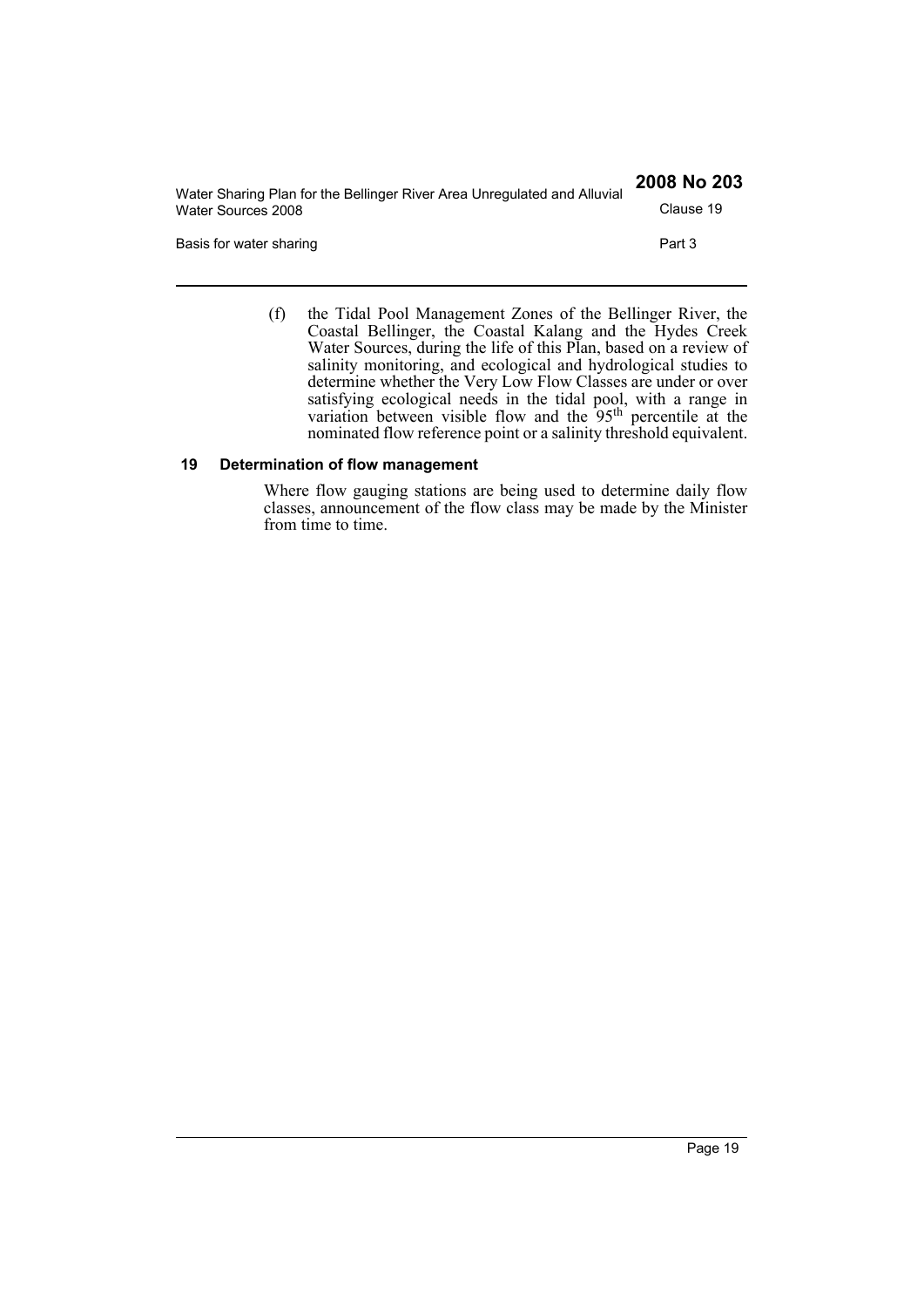Water Sharing Plan for the Bellinger River Area Unregulated and Alluvial Clause 20 Water Sources 2008

Part 4 **Environmental water provisions** 

# <span id="page-19-0"></span>**Part 4 Environmental water provisions**

#### <span id="page-19-1"></span>**20 Environmental water provisions**

This Part is made in accordance with sections 5 (3) and 8 (1), 8 (1A), 8 (2), 8 (4), 8A, 8B, 8C, 8D, 8E and 20 (1) (a) of the Act.

#### <span id="page-19-2"></span>**21 Planned environmental water**

- (1) Planned environmental water is identified and established in these water sources as follows:
	- (a) water volume in excess of the respective long-term average annual extraction limit established in clause 42 of this Plan may not be taken and used for any purpose in these water sources, thereby protecting a proportion of river flows for fundamental ecosystem needs from increases in long-term water extraction, and
	- (b) for all water sources, the water remaining in the water source after taking water to meet basic landholder rights and for access licences in accordance with the rules identified in clause 21 (3).
- (2) The planned environmental water established in clause 21 (1) (a) for these water sources is maintained by the rules in clause 44 that limit the availability of water for extraction under access licences, thereby protecting a proportion of natural river flows for fundamental ecological needs from increases in long-term water extraction.
- (3) The planned environmental water established in clause 21 (1) (b) is maintained as follows:
	- (a) in management zones or water sources with a Very Low Flow Class, the holders of access licences, excluding access licences listed in Schedule 3, aquifer access licences under clause 65 (1) and 65 (3) and access licences under clause 65 (7) of this Plan, and access licences that nominate a runoff harvesting work, are not permitted to take water when flows are within the Very Low Flow Class,
	- (b) in all water sources, excluding access licences listed in Schedule 3, aquifer access licences under clause 65 (1) and 65 (3) and access licences under clause 65 (7) of this Plan and access licences that nominate a runoff harvesting work, notwithstanding all other rights and conditions, extraction of water from a river by an approved water supply work is permitted:
		- (i) if there is a visible flow in the river in the downstream vicinity of the water supply work, or
		- (ii) where water is being taken from a pool, a visible inflow and outflow to and from that pool,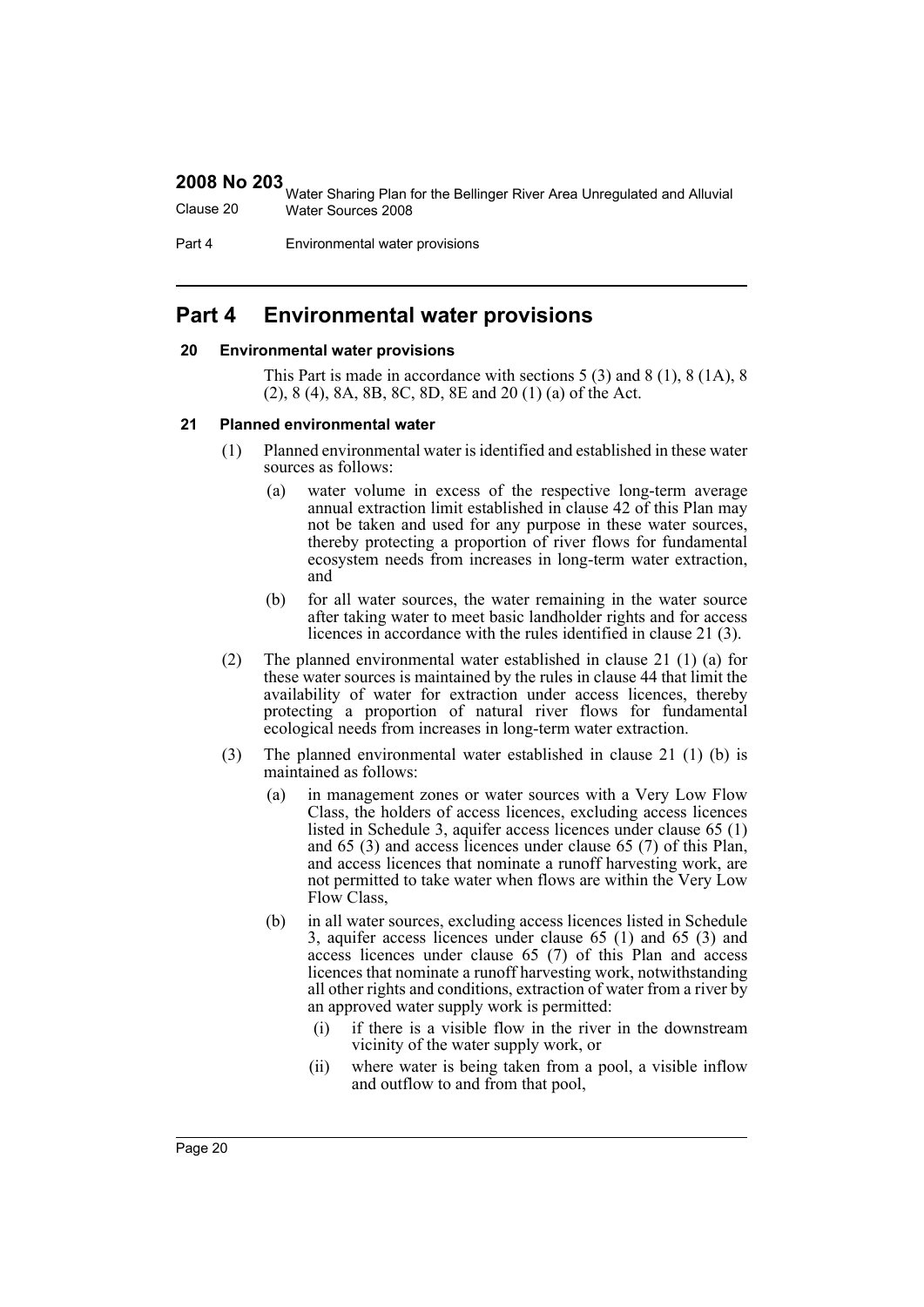| Water Sharing Plan for the Bellinger River Area Unregulated and Alluvial | 2008 No 203 |
|--------------------------------------------------------------------------|-------------|
| Water Sources 2008                                                       | Clause 22   |
| Environmental water provisions                                           | Part 4      |

- (c) in the Bellinger River Water Source, excluding access licences listed in Schedule 3, aquifer access licences under clause 65 (1) and 65 (3) and access licences under clause 65 (7) of this Plan, and access licences that nominate a runoff harvesting work, notwithstanding all other rights and conditions, extraction of water from a river by an approved water supply work is permitted for no more than 8 hours per day, when the flow at the Bellinger River Gauge at Thora is greater than 16 ML/day and less than or equal to 32 ML/day,
- (d) in the Hydes Creek Water Source, excluding access licences listed in Schedule 3, aquifer access licences under clause 65 (1) and 65 (3) and access licences under clause 65 (7) of this Plan, and access licences that nominate a runoff harvesting work, notwithstanding all other rights and conditions, extraction of water from a river by an approved water supply work is permitted for no more than 8 hours per day, when the flow at the Hydes Creek Gauge at Kethels Road bridge is greater than 1 ML/day and less than or equal to 4 ML/day, and
- (e) in the Never Never Water Source, excluding access licences listed in Schedule 3, aquifer access licences under clause 65 (1) and 65 (3) and access licences under clause 65 (7) of this Plan, and access licences that nominate a runoff harvesting work, notwithstanding all other rights and conditions, extraction of water from a river by an approved water supply work is permitted for no more than 8 hours per day, when the flow in the Never Never Creek at Promised Land Loop Road, immediately upstream of the Arthur Keogh Reserve is greater than 2 ML/day and less than or equal to 9 ML/day.
- (4) Following the establishment or amendment of a flow class or flow classes within the Bellinger River Water Source, the Boggy Creek Water Source, the Coastal Bellinger Water Source, the Coastal Kalang Water Source, the Hydes Creek Water Source, the Kalang River Water Source, the Never Never Creek Water Source and the Spicketts Creek Water Source under clause 18 (2) of this Plan, the Minister may under section 45 (1) (b) of the Act, amend subclauses  $(1)$ ,  $(2)$  and  $(3)$  to identify, establish and maintain planned environmental water in the relevant water source.

#### <span id="page-20-0"></span>**22 Adaptive environmental water**

(1) Water may be committed in these water sources for environmental purposes by an adaptive environmental water condition imposed on an access licence, pursuant to sections 8, 8B, 8C, 8D and 8E of the Act.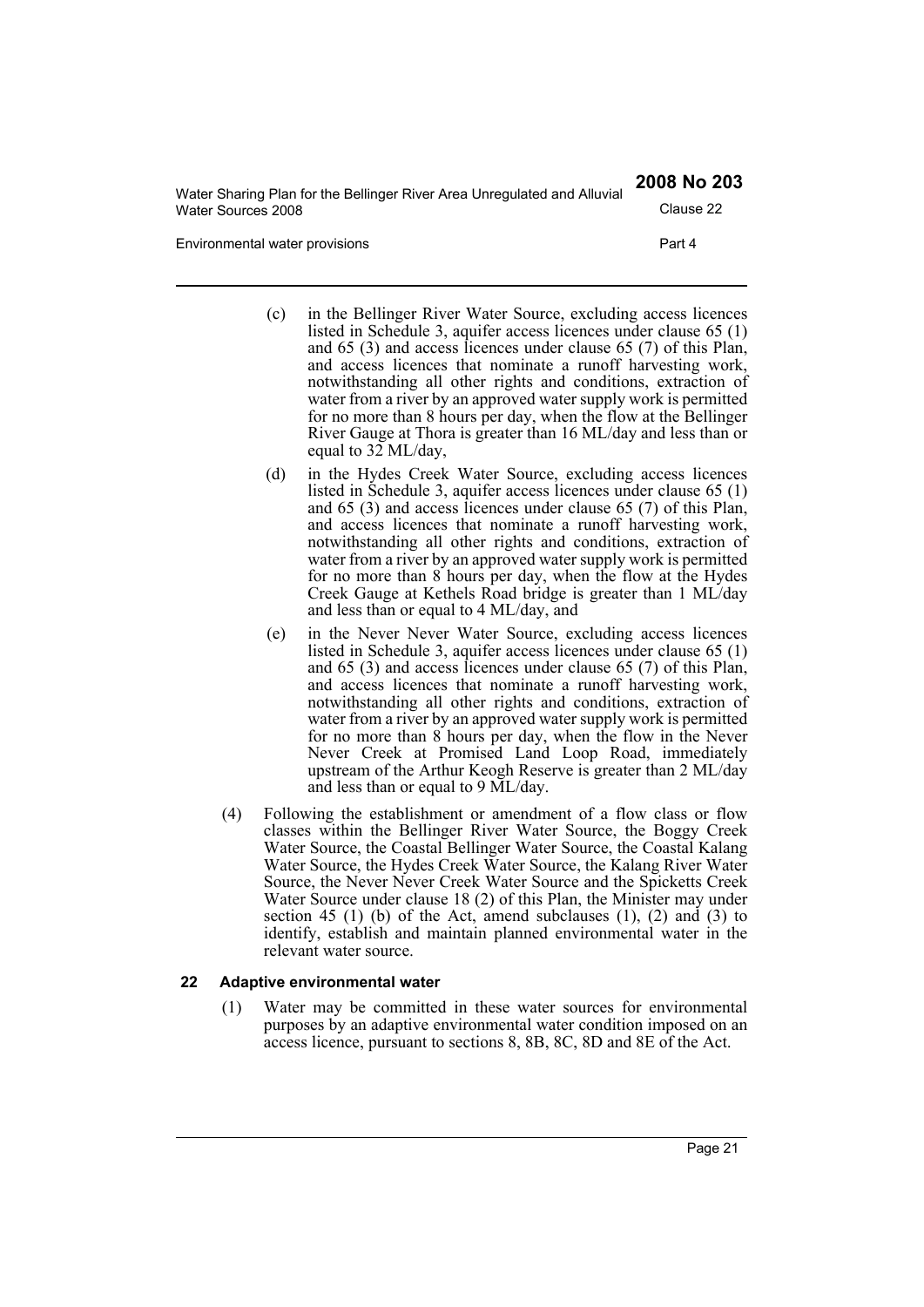Water Sharing Plan for the Bellinger River Area Unregulated and Alluvial Clause 22 Water Sources 2008

Part 4 **Environmental water provisions** 

- (2) The holder of an access licence may request that the Minister impose an adaptive environmental water condition in respect of the whole or a part of the share component of the access licence.
- (3) The condition imposed under subclause (2) will continue until the holder requests its removal in writing, and the condition is revoked by the Minister, pursuant to section 8B (2) of the Act.
- (4) An access licence may be granted in these water sources, pursuant to section 8C of the Act, by the Minister to the Minister, a catchment management authority or other public body, without the need for an application to be made for the licence in accordance with Part 2 of Chapter 3 of the Act, so long as:
	- (a) works or other actions result in water savings in the system being made in the water source, and
	- (b) the share component of the access licence is equal to the value of water savings made in the system, and
	- (c) an adaptive environmental water condition is imposed on the access licence and the condition is not removed,

where *system* means that part of the water source that is not identified by this Plan for commitments to basic landholder rights and for sharing and extraction under any other rights.

- (5) The Minister may keep an access licence surrendered by the holder of the licence or transfer it to a catchment management authority or other public body, and may change the licence to a different category or subcategory, if:
	- (a) the licence has been surrendered as a result of water savings made by any means (for example, works or other improvements or recycling), and
	- (b) the share component of the licence is equal to the value of the savings made, and
	- (c) an adaptive environmental water condition is imposed on the access licence and the condition is not removed.
- (6) An adaptive environmental water condition is a mandatory condition and the terms of an adaptive environmental water condition specified in subclause (1):
	- (a) are to be imposed by the Minister or Minister's delegate, and
	- (b) are to be specified on the access licence, and
	- (c) shall further the objectives of this Plan.
- (7) The allocation of water for access licences with an adaptive environmental water condition will be in accordance with the available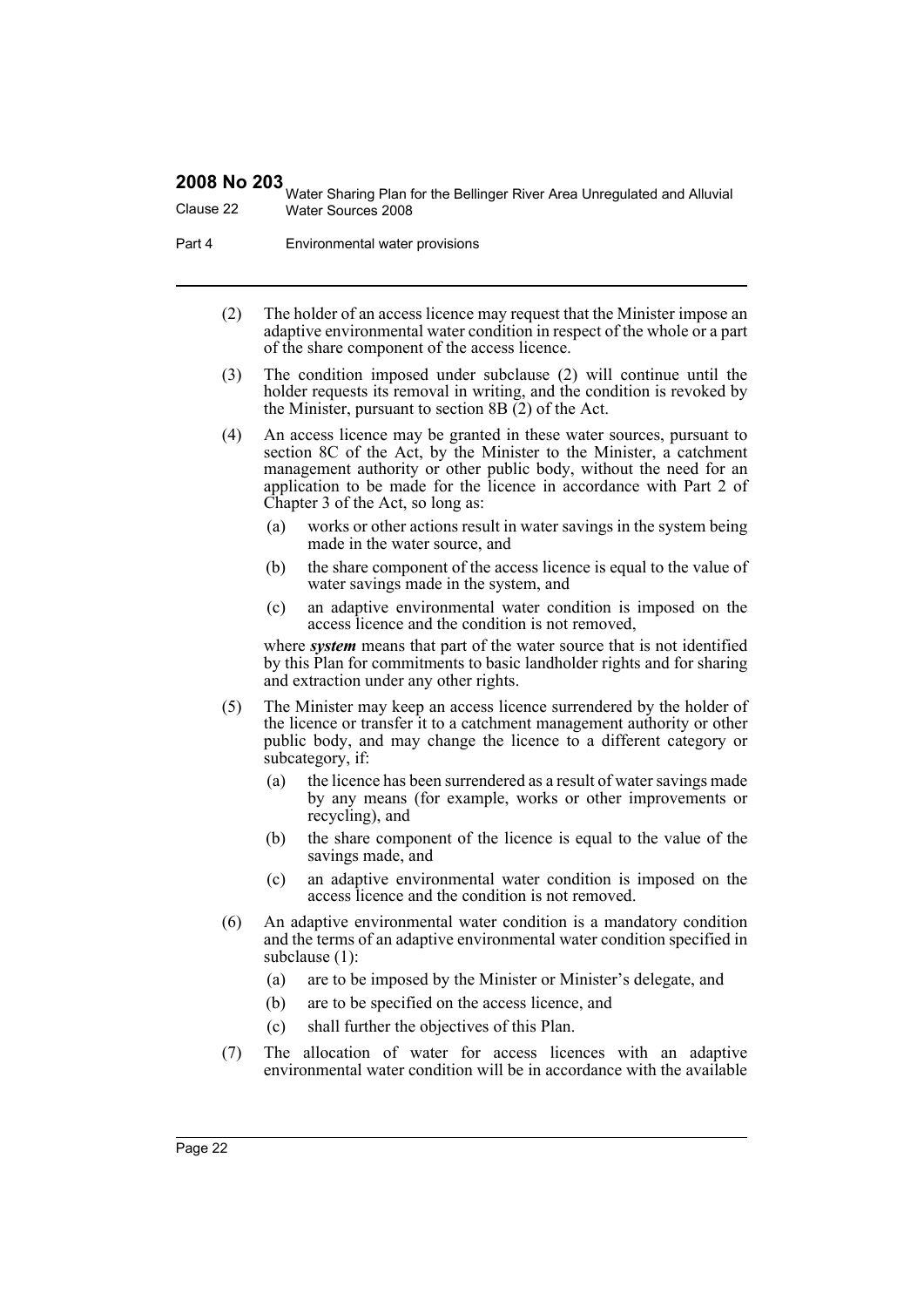| Water Sharing Plan for the Bellinger River Area Unregulated and Alluvial | 2008 No 203 |
|--------------------------------------------------------------------------|-------------|
| Water Sources 2008                                                       | Clause 22   |
| Environmental water provisions                                           | Part 4      |

water determination made for the relevant category of access licence under this Plan.

- (8) If the adaptive environmental water condition on an access licence requires the water to be left in the water source for environmental purposes, then the water allocation account is to be debited when the water is available in accordance with the adaptive environmental water condition on the access licence.
- (9) If the adaptive environmental water condition requires the environmental water to be taken from the water source, then the water allocation account is to be debited when it is taken.
- (10) For the purposes of auditing compliance with the long-term average annual extraction limit under this Plan, the delivery of water pursuant to an access licence with an adaptive environmental water condition:
	- (a) in the case of a licence arising under subclause (4), shall not be accounted for as extraction where it occurs, and
	- (b) in the case of a licence arising under subclause (2) or subclause (5), shall be accounted for as extraction where it occurs.
- (11) To the extent that the water allocation of an access licence which is subject to an adaptive environmental water condition is not required to meet the requirement of the adaptive environmental water condition, it may be the subject of an assignment dealing in accordance with the Dealings Rules in Part 12 of this Plan.
- (12) Notwithstanding subclause (11), an access licence with an adaptive environmental water condition may be the subject of any other dealing permitted by the Dealing Rules in this Plan, provided the benefit to the environment provided for in the adaptive environmental water condition is not diminished.
- (13) At the commencement of this clause, there were no access licences with an adaptive environmental water condition in these water sources.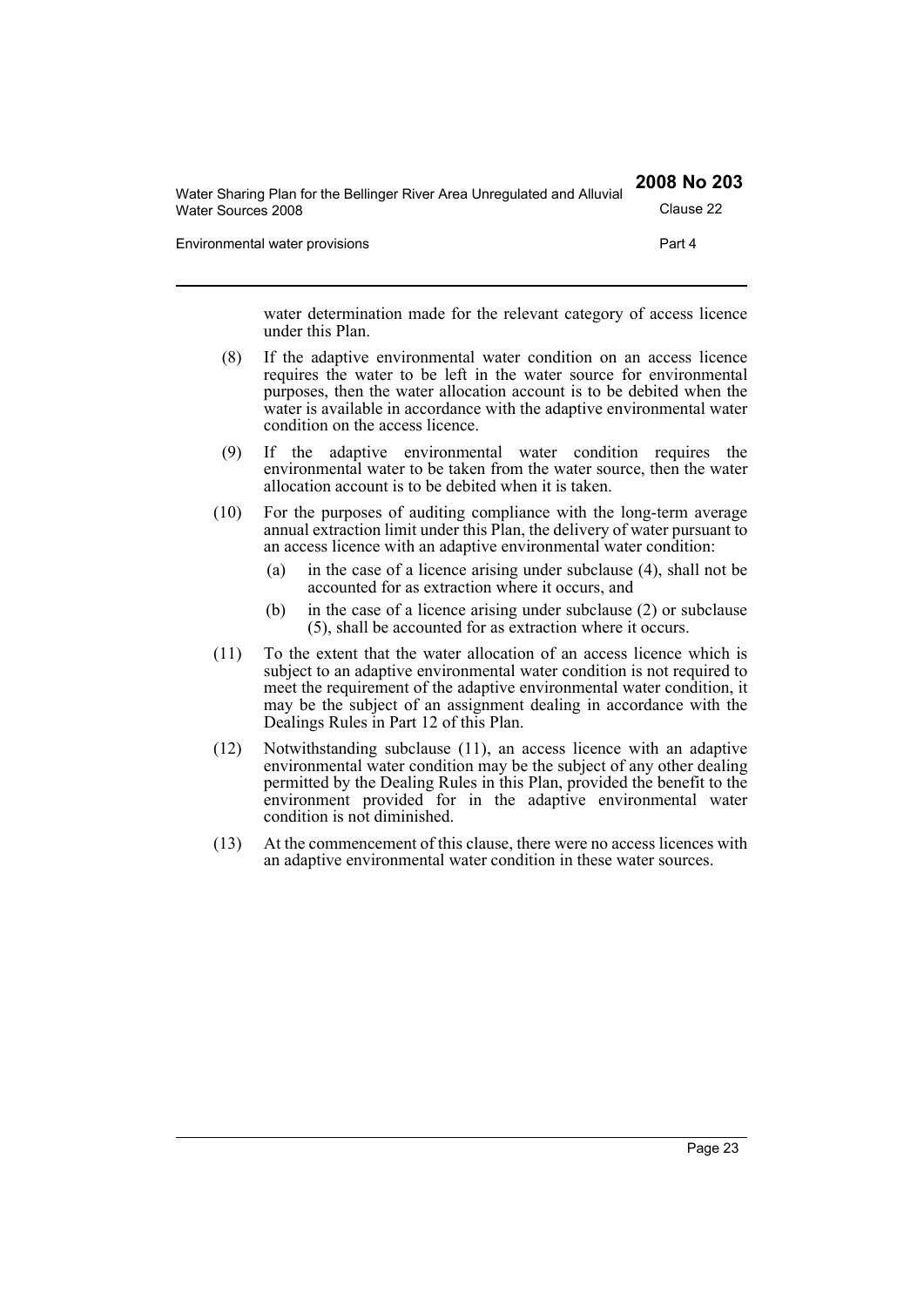|           | <b>THE STARK WARE STARK STARK STARK STARK STARK STARK STARK STARK STARK STARK STARK STARK STARK STARK STARK STARK STARK STARK STARK STARK STARK STARK STARK STARK STARK STARK STARK STARK STARK STARK STARK STARK STARK STARK ST</b> |
|-----------|--------------------------------------------------------------------------------------------------------------------------------------------------------------------------------------------------------------------------------------|
| Clause 23 | Water Sources 2008                                                                                                                                                                                                                   |

Part 5 Basic landholder rights

# <span id="page-23-0"></span>**Part 5 Basic landholder rights**

#### <span id="page-23-1"></span>**23 Basic landholder rights**

- (1) This Part is made in accordance with sections 5 (3) and 20 (1) (b) of the Act.
- (2) Basic landholders rights exercised under section 52 of the Act must be exercised in accordance with any established by the Minister with respect to the reasonable use of water for domestic consumption and stock watering by landholders authorised to use water for either or both of those purposes.

**Note.** The Minister may issue a direction under section 328 of the Act to restrict the exercise of basic landholder rights from these water sources.

**Note.** Water from these water sources should not be consumed without prior treatment that is adequate to ensure its safety. Land use activities may have polluted the groundwater in some areas.

#### <span id="page-23-2"></span>**24 Domestic and stock rights**

- (1) At the commencement of this Plan the water requirements of holders of domestic and stock rights within these water sources are estimated to total 3.6 megalitres per day (hereafter *ML/day*) and are distributed as follows:
	- (a) 0.4 ML/day in the Bellinger River Water Source,
	- (b) 0.1 ML/day in the Boggy Creek Water Source,
	- (c) 0.8 ML/day in the Coastal Bellinger Water Source,
	- (d) 0.6 ML/day in the Coastal Kalang Water Source,
	- (e) 0.1 ML/day in the Dalhousie Creek Water Source,
	- (f) 0.1 ML/day in the Hydes Creek Water Source,
	- (g) 0.5 ML/day in the Kalang River Water Source,
	- (h) 0.1 ML/day in the Never Never Creek Water Source,
	- (i) 0.1 ML/day in the Rosewood Creek Water Source,
	- (j) 0.1 ML/day in the Spicketts Creek Water Source, and
	- (k) 0.7 ML/day in the Thora–North Arm Bellinger River Water Source.
- (2) This Plan recognises that the exercise of domestic and stock rights may increase during the term of this Plan.

**Note.** Increase in use of domestic and stock rights may occur as a result of an increase in the number of landholdings fronting rivers and lakes in these water sources and/or as a result of the increase in the exercise of basic landholder rights by existing landholders.

**Note.** Increase in use of domestic and stock rights may also occur as a result of an increase in the number of landholdings overlying the alluvial groundwater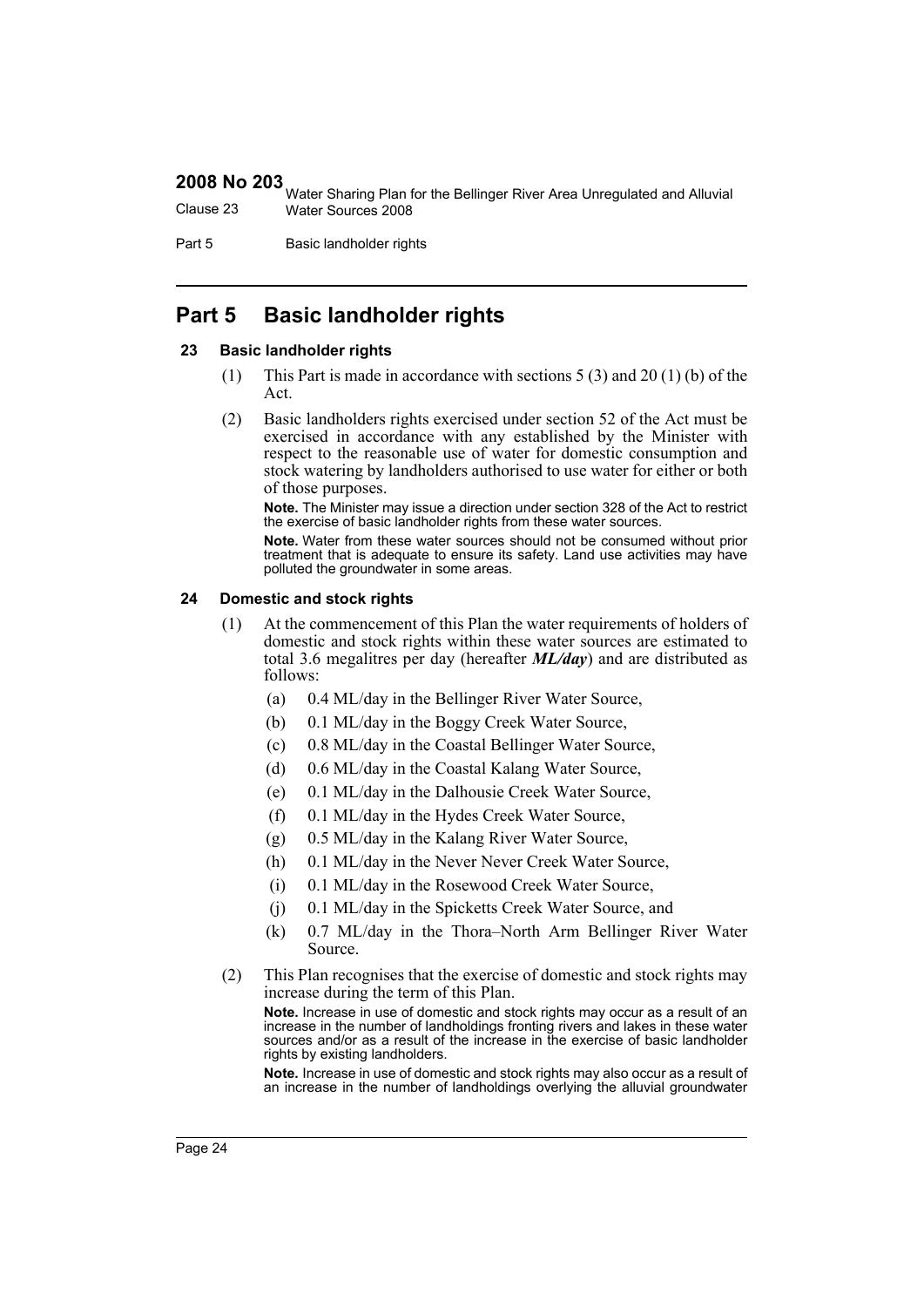| Water Sharing Plan for the Bellinger River Area Unregulated and Alluvial | 2008 No 203 |
|--------------------------------------------------------------------------|-------------|
| Water Sources 2008                                                       | Clause 25   |
| Basic landholder rights                                                  | Part 5      |
|                                                                          |             |

through subdivision and/or as a result of the increase in the exercise of basic landholder rights by existing landholders.

**Note.** The Minister may limit new domestic and stock rights in new subdivisions in any water source by regulation under section 52 (2) of the Act.

#### <span id="page-24-0"></span>**25 Native title rights**

- (1) At the commencement of this Plan there are no native title rights in these water sources and therefore the water requirements for native title rights total 0 ML/year.
- (2) This Plan recognises that the exercise of native title rights may increase during the term of this Plan.

**Note.** An increase in native title rights may occur as a result of the granting of native title rights under the Commonwealth's *Native Tile Act 1993*.

#### <span id="page-24-1"></span>**26 Harvestable rights**

The requirement for water under harvestable rights is the amount of water owners of land are entitled to capture pursuant to a harvestable rights order made under section 54 of the Act and published from time to time in the NSW Government Gazette.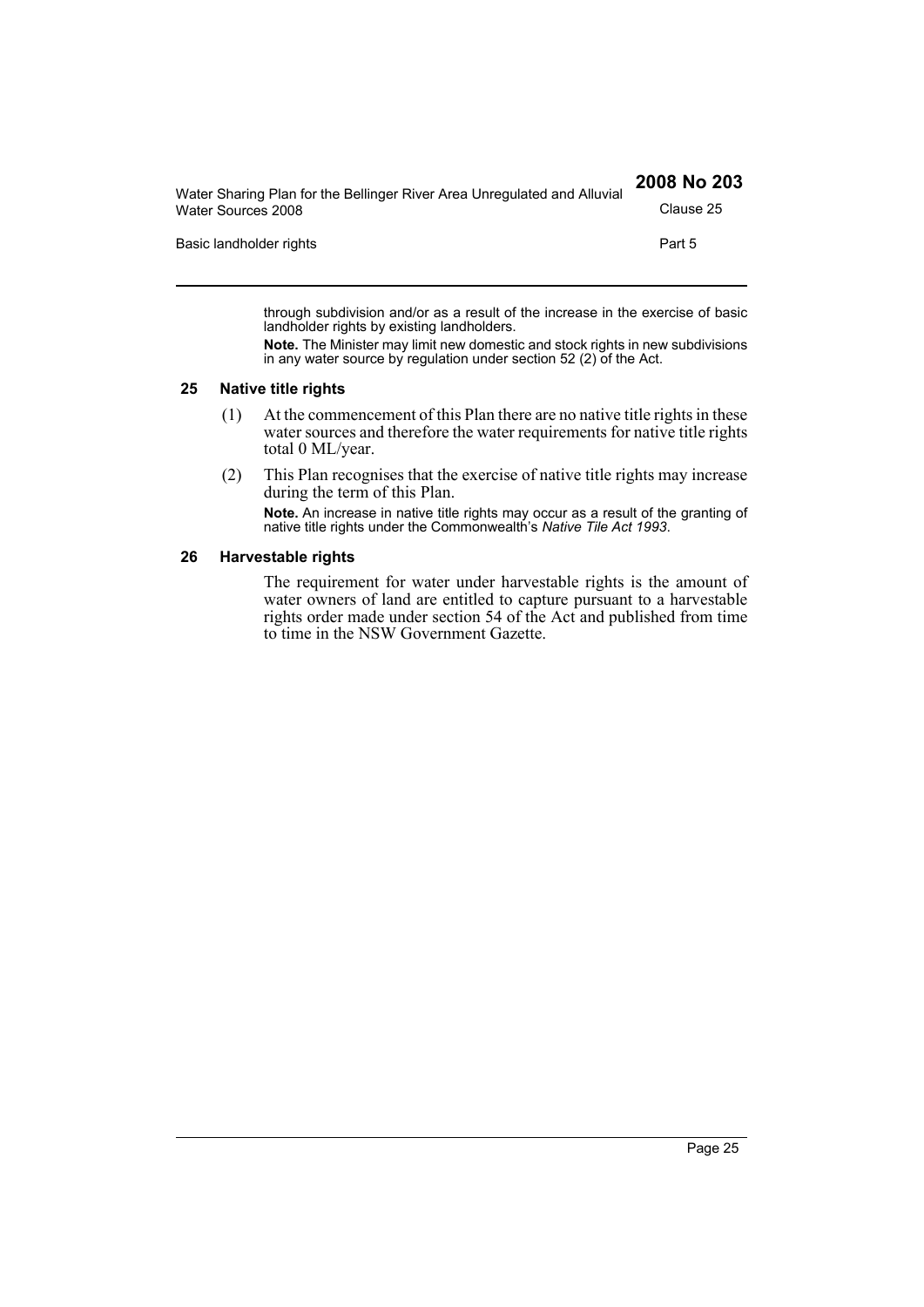Water Sharing Plan for the Bellinger River Area Unregulated and Alluvial Clause 27 Water Sources 2008

Part 6 Bulk access regime

# <span id="page-25-0"></span>**Part 6 Bulk access regime**

#### <span id="page-25-1"></span>**27 Bulk access regime**

- (1) This Part is made in accordance with section 20 (1) (e) of the Act.
- (2) This Plan establishes a bulk access regime for the extraction of water under access licences in these water sources having regard to:
	- (a) the environmental water provisions established under Part 4 of this Plan,
	- (b) the requirements for basic landholder rights identified under Part 5 of this Plan, and
	- (c) the requirements for water for extraction under access licences identified under Part 7 of this Plan.
- (3) The bulk access regime established in subclause (2):
	- (a) recognises the effect of climate variability on the availability of water as provided for under Part 3 of this Plan,
	- (b) establishes rules according to which access licences are granted as provided for in Part 8 of this Plan,
	- (c) recognises and is consistent with limits to the availability of water as provided for in Part 10, Division 1 of this Plan,
	- (d) establishes rules according to which available water determinations are to be made as provided for in Part 10, Division 1 of this Plan,
	- (e) establishes rules according to which access licences are managed as provided for in Parts 10 and 11 of this Plan, and
	- (f) establishes rules with respect to the priorities according to which access licences are to be adjusted as a consequence of any reduction in the availability of water as provided for in Part 10 of this Plan.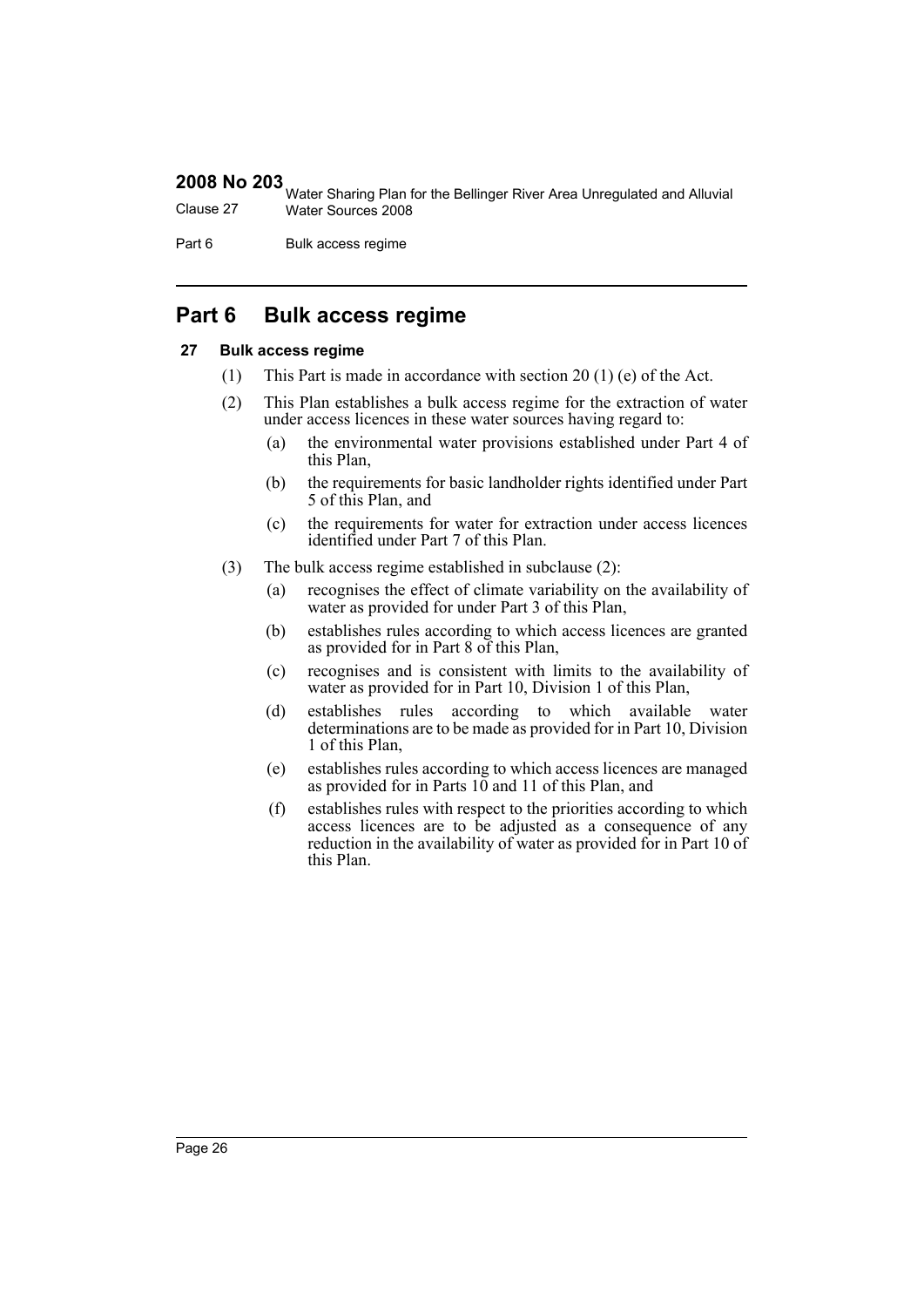| Water Sharing Plan for the Bellinger River Area Unregulated and Alluvial | 2008 No 203 |
|--------------------------------------------------------------------------|-------------|
| Water Sources 2008                                                       | Clause 28   |
| Requirements for water under access licences                             | Part 7      |

# <span id="page-26-0"></span>**Part 7 Requirements for water under access licences**

#### <span id="page-26-1"></span>**28 Requirements for water under access licences**

This Part is made in accordance with section 20 (1) (c) of the Act. **Note.** The amount of water specified in this Part represents the total volumes or unit shares specified in the share components on access licences in these water sources. The actual volumes of water available at any time will depend on climate, access licence priority and the rules in this Plan.

#### <span id="page-26-2"></span>**29 Share component of domestic and stock access licences**

It is estimated that at the time of commencement of Part 2 of Chapter 3 of the Act, the share components of domestic and stock access licences authorised to extract water from these water sources will total 128 megalitres per year (hereafter *ML/year*), distributed as follows:

- (a) 14 ML/year in the Bellinger River Water Source,
- (b) 4 ML/year in the Boggy Creek Water Source,
- (c) 2 ML/year in the Coastal Bellinger Water Source,
- (d) 0 ML/year in the Coastal Kalang Water Source,
- (e) 26 ML/year in the Dalhousie Creek Water Source,
- (f) 1 ML/year in the Hydes Creek Water Source,
- (g) 0 ML/year in the Kalang River Water Source,
- (h) 15 ML/year in the Never Never Creek Water Source,
- (i) 3 ML/year in the Rosewood Creek Water Source,
- (j) 0 ML/year in the Spicketts Creek Water Source, and
- (k) 63 ML/year in the Thora–North Arm Bellinger River Water Source.

#### <span id="page-26-3"></span>**30 Share component of local water utility access licences**

It is estimated that at the time of commencement of Part 2 of Chapter 3 of the Act, the share components of local water utility access licences authorised to extract water from these water sources will total 1,613 ML/year, distributed as follows:

- (a) 1,613 ML/year in the Bellinger River Water Source,
- (b) 0 ML/year in all other water sources.

#### <span id="page-26-4"></span>**31 Share component of unregulated river access licences**

It is estimated that at the time of commencement of Part 2 of Chapter 3 of the Act, the share components of unregulated river access licences authorised to extract water from these water sources will total 2,993 unit shares, distributed as follows: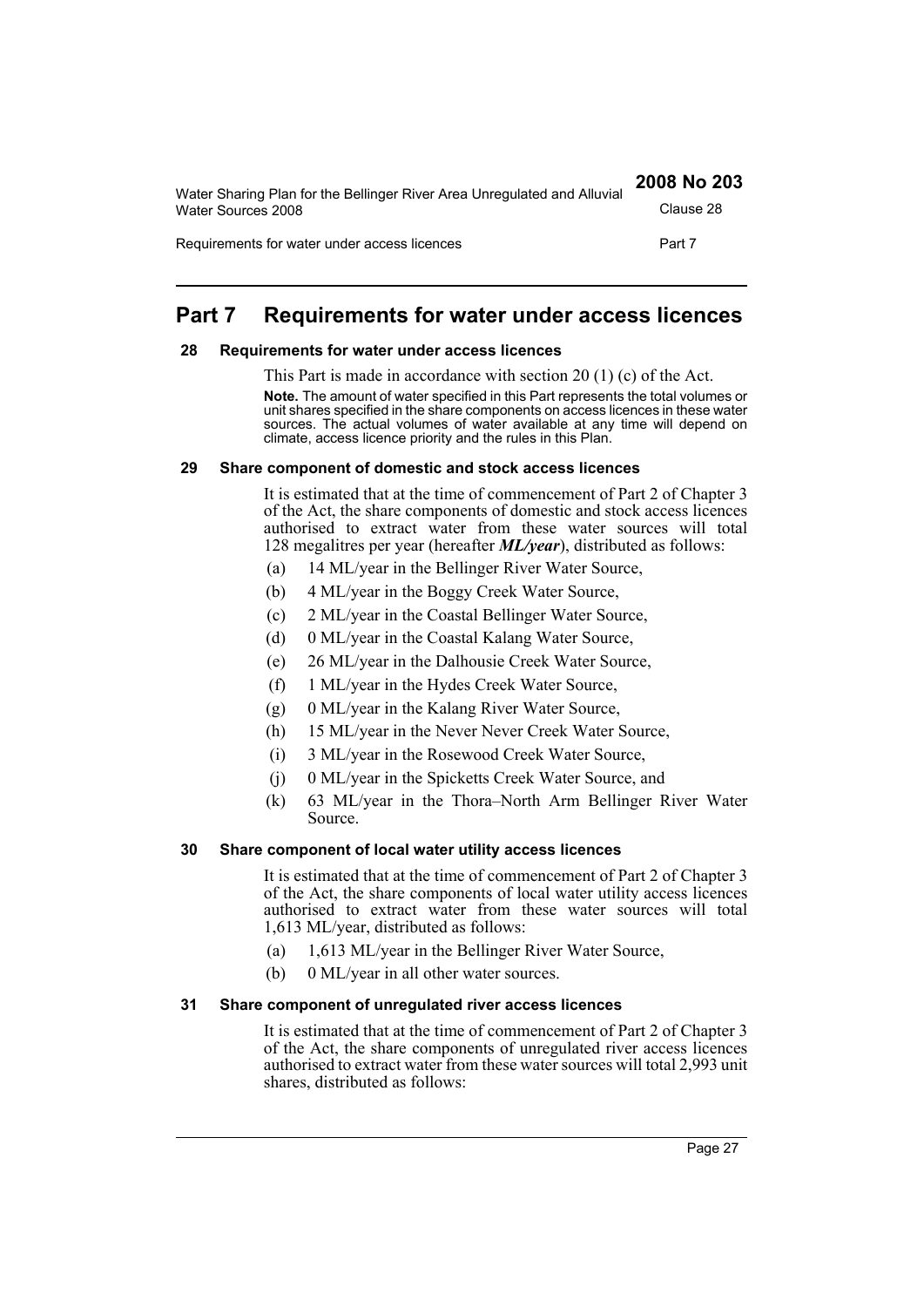Water Sharing Plan for the Bellinger River Area Unregulated and Alluvial Clause 32 Water Sources 2008

Part 7 Requirements for water under access licences

- (a) 1,011 unit shares in the Bellinger River Water Source,
- (b) 20 unit shares in the Boggy Creek Water Source,
- (c) 90 unit shares in the Coastal Bellinger Water Source,
- (d) 124 unit shares in the Coastal Kalang Water Source,
- (e) 191 unit shares in the Dalhousie Creek Water Source,
- (f) 429 unit shares in the Hydes Creek Water Source,
- (g) 18 unit shares in the Kalang River Water Source,
- (h) 723 unit shares in the Never Never Creek Water Source,
- (i) 11 unit shares in the Rosewood Creek Water Source,
- (j) 7 unit shares in the Spicketts Creek Water Source, and
- (k) 369 unit shares in the Thora–North Arm Bellinger River Water Source.

#### <span id="page-27-0"></span>**32 Share component of unregulated river high flow access licences**

It is estimated that at the time of commencement of Part 2 of Chapter 3 of the Act, the share components of unregulated river high flow access licences authorised to extract water from these water sources will total 0 unit shares, distributed as follows:

- (a) 0 unit shares in the Never Never Water Source, and
- (b) 0 unit shares in the Hydes Creek Water Source.

**Note.** The water sources listed above are the only water sources within the Plan area which have been identified as suitable for unregulated river high flow access licences. This Plan allows for a specified amount of unregulated river access licences to be converted to the unregulated river high flow access licences. However, at the commencement of this Plan, there are no existing access licences of this category, hence the 0 unit shares indicated.

#### <span id="page-27-1"></span>**33 Share component of aquifer access licences**

It is estimated that at the time of commencement of Part 2 of Chapter 3 of the Act, the share components of aquifer access licences authorised to extract water from these water sources will total 228 unit shares, distributed as follows:

- (a) 70 unit shares in the Bellinger River Water Source,
- (b) 0 unit shares in the Boggy Creek Water Source,
- (c) 19 unit shares in the Coastal Bellinger Water Source,
- (d) 0 unit shares in the Coastal Kalang Water Source,
- (e) 0 unit shares in the Dalhousie Creek Water Source,
- (f) 120 unit shares in the Hydes Creek Water Source,
- (g) 3 unit shares in the Kalang River Water Source,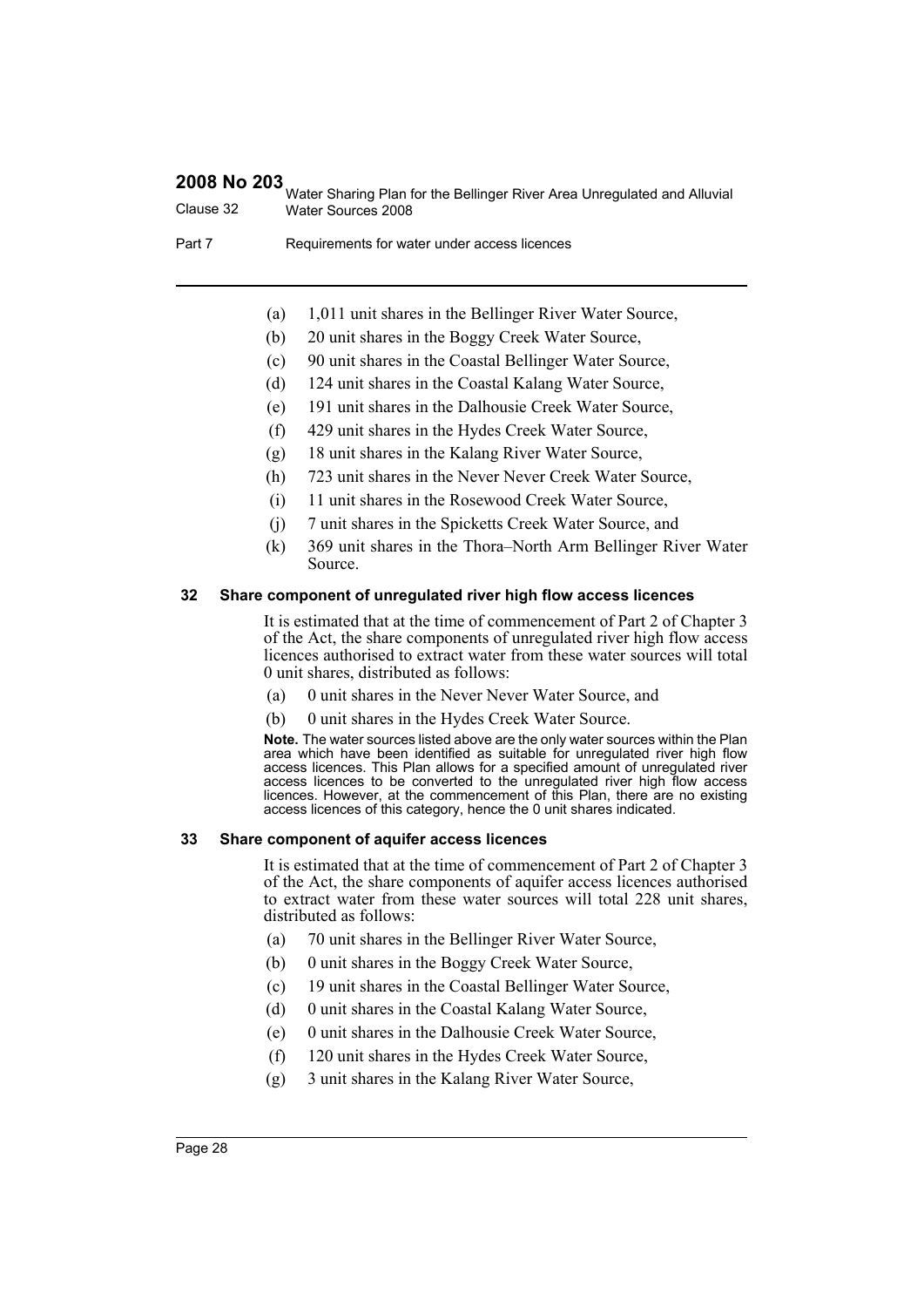| Water Sharing Plan for the Bellinger River Area Unregulated and Alluvial | 2008 No 203 |
|--------------------------------------------------------------------------|-------------|
| Water Sources 2008                                                       | Clause 34   |
| Requirements for water under access licences                             | Part 7      |

- (h) 6 unit shares in the Never Never Creek Water Source,
- (i) 0 unit shares in the Rosewood Creek Water Source,
- (j) 0 unit shares in the Spicketts Creek Water Source, and
- (k) 10 unit shares in the Thora–North Arm Bellinger River Water Source.

**Note.** The total share components for aquifer access licences specified in these water sources could be higher as a result of additional share components for unidentified aquifer access licences in the alluvial groundwater.

#### <span id="page-28-0"></span>**34 Changes to total share components**

This Plan recognises that the total requirements for water for extraction within these water sources may change during the term of this Plan as a result of:

- (a) the granting, surrender or cancellation of access licences,
- (b) the granting, surrender or cancellation of access licences through a dealing under Part 12 of this Plan, and
- (c) the variation of local water utility licences under section 66 of the Act.

**Note.** The total share components identified in this Part may also change due to volumetric conversion of Water Act licenses that are currently non-volumetric.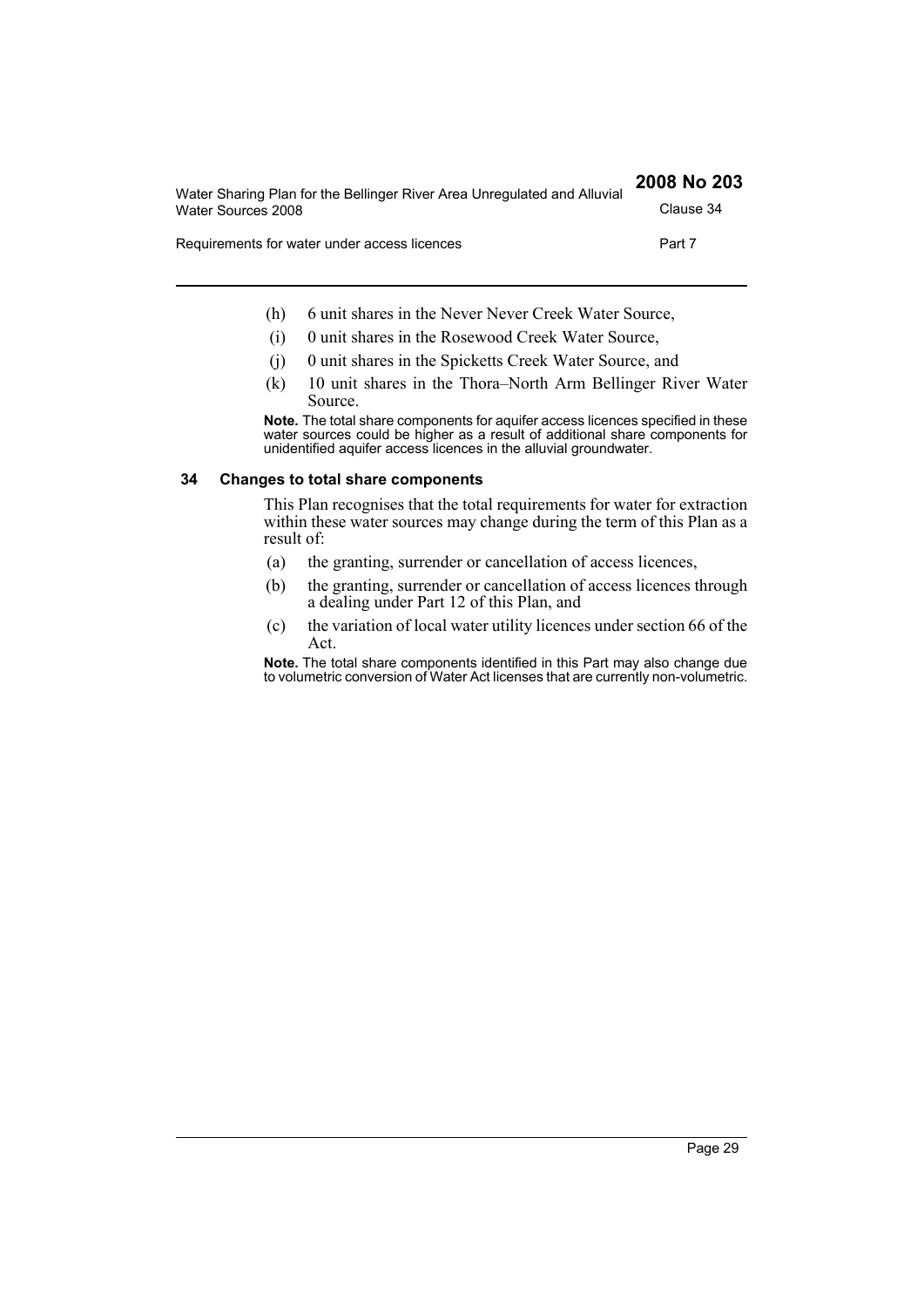|           | <b>EXECUTE:</b> Water Sharing Plan for the Bellinger River Area Unregulated and Alluvial |
|-----------|------------------------------------------------------------------------------------------|
| Clause 35 | Water Sources 2008                                                                       |

Part 8 Rules for granting access licences

# <span id="page-29-0"></span>**Part 8 Rules for granting access licences**

#### <span id="page-29-1"></span>**35 Rules for granting access licences**

- (1) This Part is made in accordance with sections 20 (2) (b), 61 and 63 of the Act, having regard to the limits to water availability in these water sources and the need to protect dependent ecosystems.
- (2) Applications for access licences may be made and access licences granted in these water sources, if the application is for:
	- (a) a specific purpose access licence for which application is provided for under clause 19 of the *Water Management (General) Regulation 2004* (hereafter *the Regulation*) in accordance with section 61 (1) (a) of the Act,

**Note.** At the commencement of this Plan, clause 19 of the Regulation provides for the following specific purpose access licences to be applied for:

- (i) a local water utility access licence (subcategory "domestic and commercial"), for the purpose of domestic consumption and commercial activities,
- (ii) a domestic and stock access licence (subcategory "domestic"), for the purpose of domestic consumption,
- (iii) an unregulated river access licence (subcategory "town water supply"), for the purpose of supply to communities for domestic consumption and commercial activities,
- (iv) an aquifer access licence (subcategory "town water supply"), for the purpose of supply to communities for domestic consumption and commercial activities, and
- (v) any category of specific purpose access licence (subcategory "Aboriginal cultural"), for Aboriginal cultural purposes.

**Note.** Pursuant to sections 66 (3) and 66 (4) of the Act, the Minister may also vary a local water utility's share component at 5 year intervals, or on application of the local water utility where there is rapid growth in population.

- (b) an access licence with a zero share component in accordance with sections  $61(1)(b)$  and  $63(5)$  of the Act,
- (c) an access licence that may be granted in accordance with a dealing that is permitted by Part 12 of this Plan,

**Note.** Dealings include the conversion of unregulated river access licences to unregulated river high flow access licences as specified in clause 74 of this Plan.

- (d) any category of specific purpose access licence (Aboriginal cultural), for Aboriginal cultural purposes, up to 10 ML/year per application,
- (e) an unregulated river access licence, or domestic and/or stock access licence in the tidal pool management zone where a history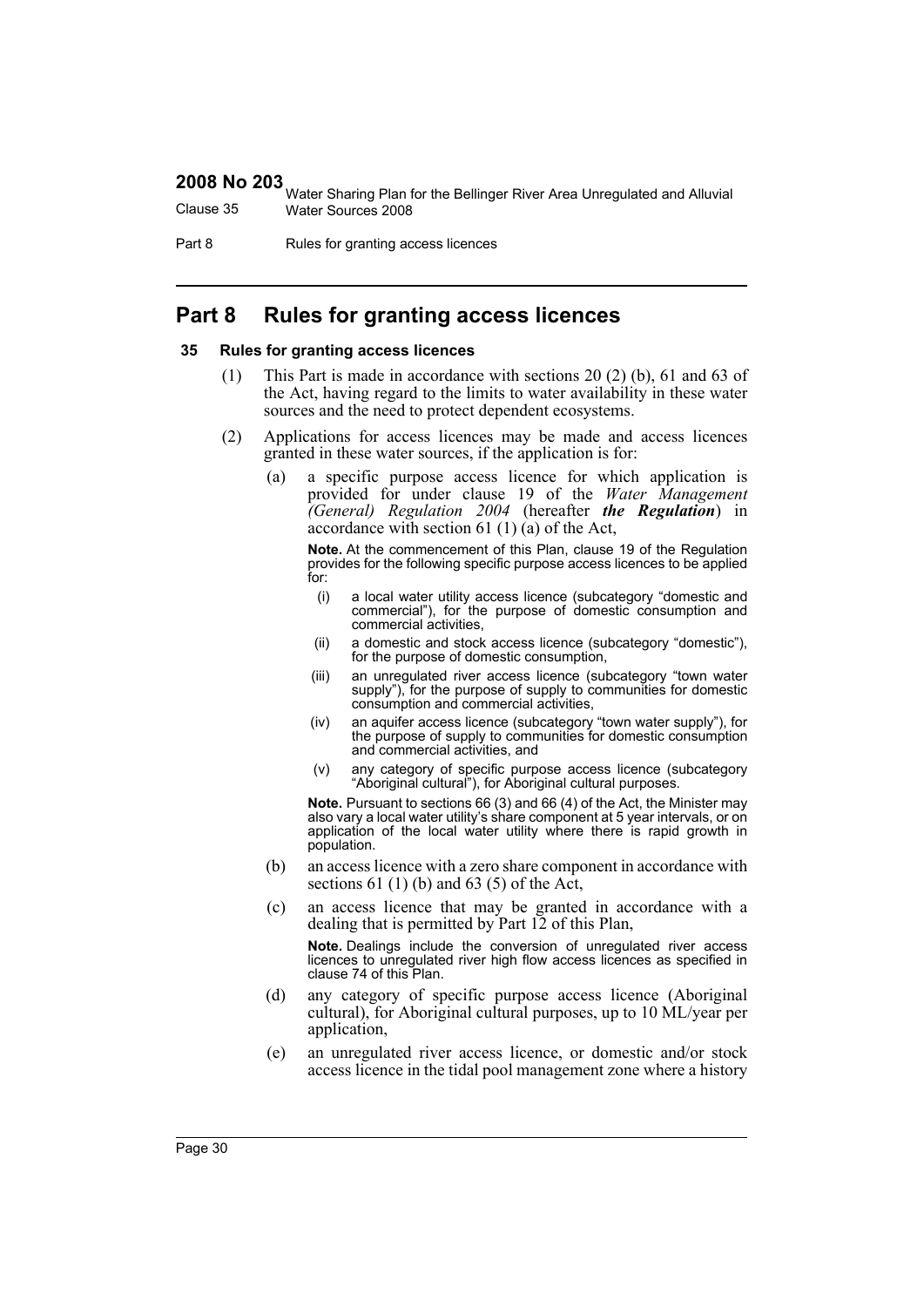| Water Sharing Plan for the Bellinger River Area Unregulated and Alluvial | 2008 No 203 |
|--------------------------------------------------------------------------|-------------|
| Water Sources 2008                                                       | Clause 35   |
| Rules for granting access licences                                       | Part 8      |

of extraction in the tidal pool management zone can be demonstrated prior to the 30 June 2006, and

- (f) an unregulated river (Aboriginal commercial) access licence, that can extract water from B Class flows only, has no more than minimal harm at the water source level impact assessment and provided no more than the following total unregulated river (Aboriginal commercial) access licence share component has ever been issued or will cause the following total share component to be exceeded, in the respective water sources:
	- (i) 500 unit shares in the Bellinger River Water Source,
	- (ii) 91.5 unit shares in the Boggy Creek Water Source,
	- (iii) 500 unit shares in the Coastal Bellinger Water Source,
	- (iv) 500 unit shares in the Coastal Kalang Water Sources,
	- (v) 183 unit shares in the Hydes Creek Water Source, and
	- (vi) 146.4 unit shares in the Spicketts Creek Water Source.

**Note.** Approval for granting of an unregulated river (Aboriginal commercial) access licence will be subject to assessment of the application in regard to the level of impact of the proposed extraction. This should include consideration of the potential impact on high flow (eg flows greater than the 50<sup>th</sup> percentile flow) values, and any potential impact on the water source as a whole.

**Note.** An unregulated river (Aboriginal commercial) access licence will not be fully commercial. Allocations under these licences will be able to be traded to non-Aboriginal people however the licence itself can only be traded amongst Aboriginal people, and as such will remain in the Aboriginal community for the life of the licence. These licences will not be able to be converted to any other category of licence. Aboriginal communities, enterprises and individuals are encouraged to seek financial assistance from funding bodies to purchase fully commercial licences. For these reasons, in line with interagency agreement the Department proposes to amend the access licence sub category 'Aboriginal Commercial' to 'Aboriginal Community Development' in the Water Management Act 2000 Regulation.

- (3) Licences under subclause 2 (e) can only be granted to those water users previously exempted from requiring a Water Act licence.
- (4) In applying for a new access licence, the applicant must establish the purpose and circumstance relating to that access licence, and that the share component sought will be the minimum required to meet that purpose and circumstance.
- (5) Subclause (4) does not apply to a new access licence arising from:
	- (a) section 61 (1) (c), of the Act, where the right has been acquired by auction, tender or other open market process, or
	- (b) an access licence dealing, or
	- (c) subclause 2 (e).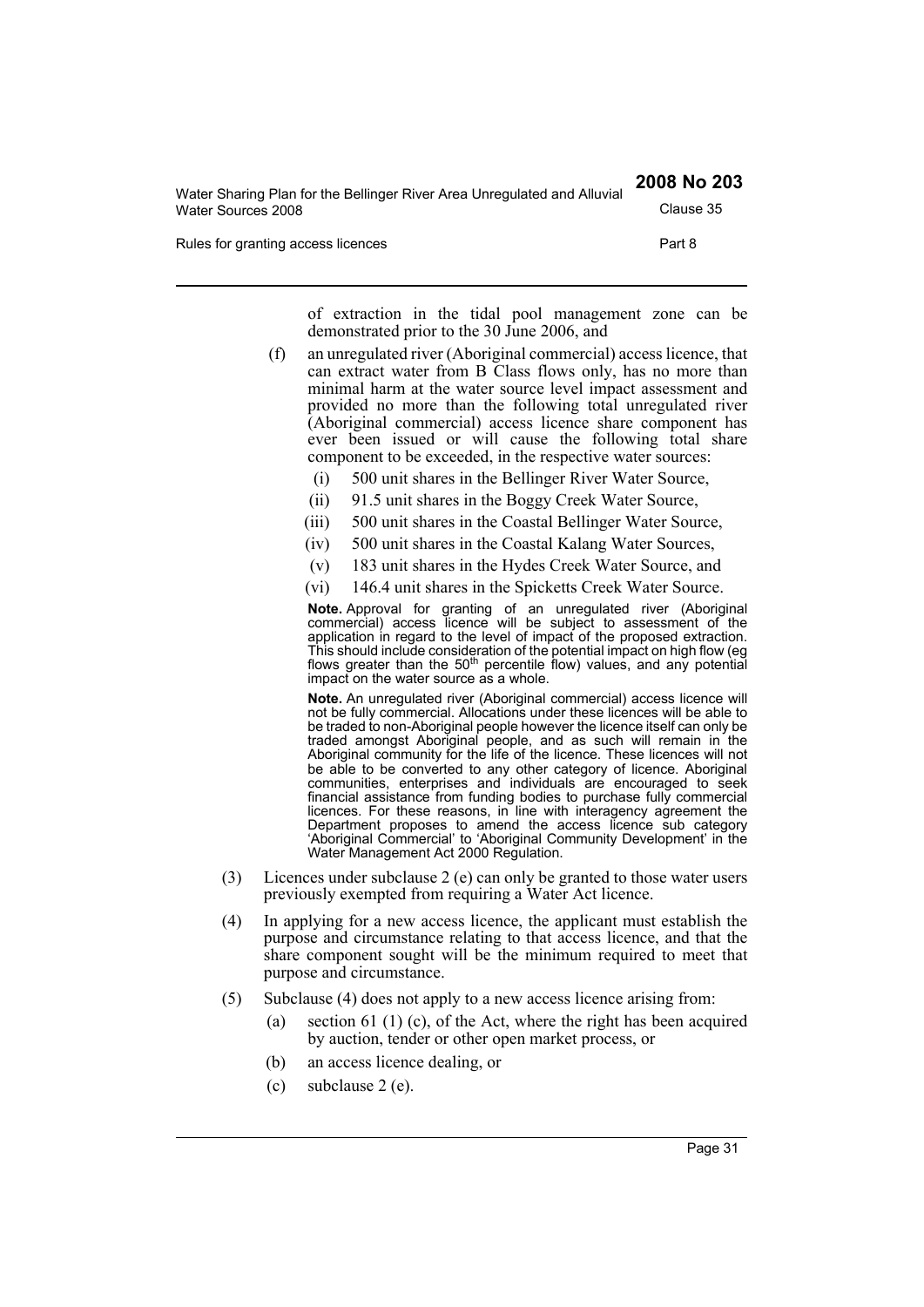Water Sharing Plan for the Bellinger River Area Unregulated and Alluvial Clause 35 Water Sources 2008

Part 8 Rules for granting access licences

- (6) Where total daily extraction limits have been established in a water source, any new access licence granted in the water sources, in accordance with this clause must have a share component within the respective total daily extraction limit initially assigned.
- (7) Where flow classes have not been established in a water source, any new access licence granted in the water sources, in accordance with subclause (2) (a) shall only be permitted to take water when flows exceed a level to be determined by the Minister and specified on the access licence.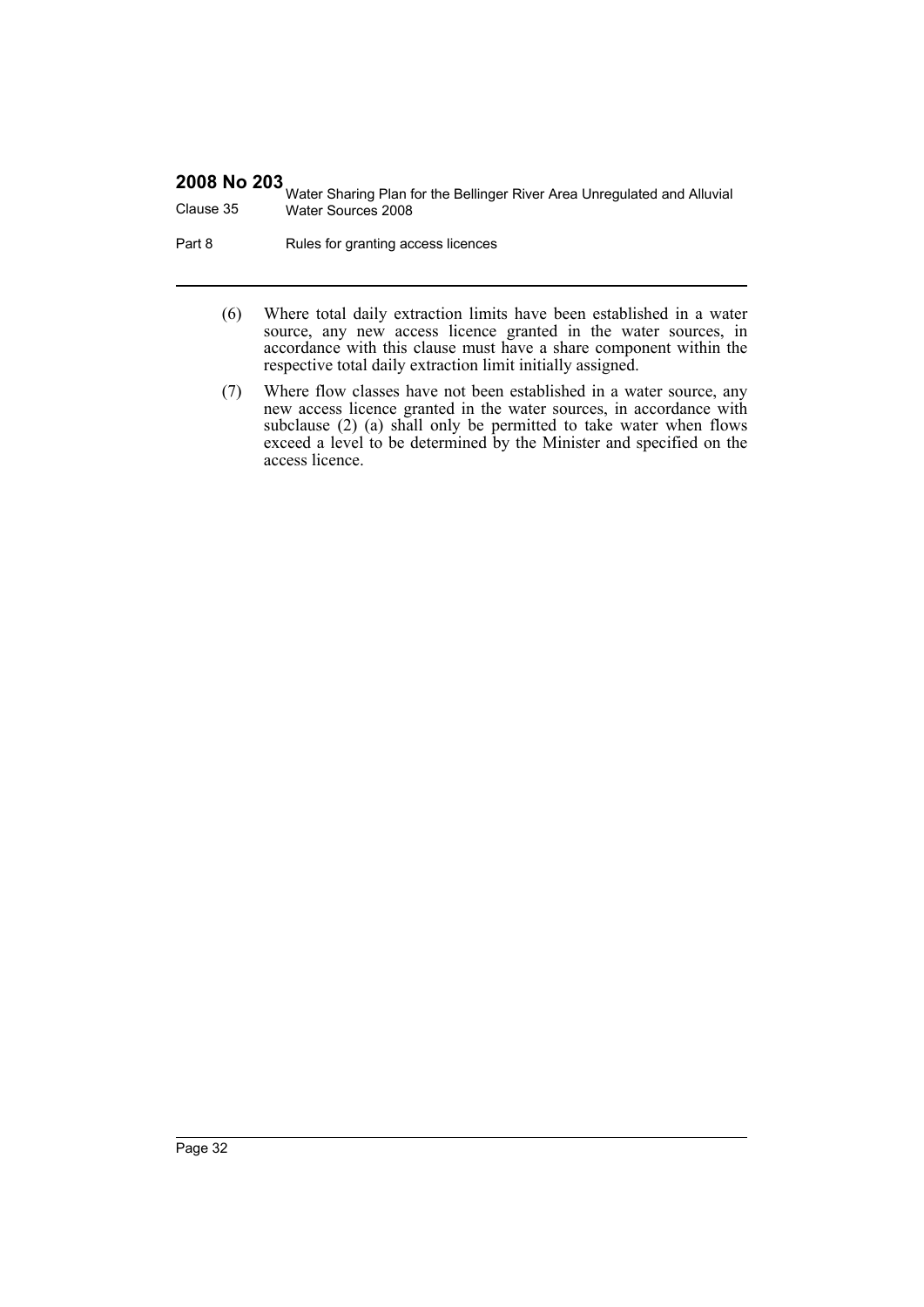| Water Sharing Plan for the Bellinger River Area Unregulated and Alluvial | 2008 No 203 |
|--------------------------------------------------------------------------|-------------|
| Water Sources 2008                                                       | Clause 36   |
| Rules for granting and amending water supply works approvals             | Part 9      |

# <span id="page-32-0"></span>**Part 9 Rules for granting and amending water supply works approvals**

#### <span id="page-32-1"></span>**36 Granting and amending water supply works approvals**

This Part is made in accordance with sections 21 (b) and 21 (e) of the Act.

#### <span id="page-32-2"></span>**37 Runoff harvesting dams**

- (1) New or expanded runoff harvesting dams shall, in addition to other considerations, be subject to the dam capacity not exceeding that which is consistent with the access licence share component specifying the runoff harvesting dam as the nominated work.
- (2) When the share component of an access licence that nominates an approval for a runoff harvesting dam is reduced either by the Minister, or on application of the approval holder, or by an assignment in accordance with Part 12 of this Plan, the Minister shall impose an additional condition requiring the dam to be modified so as to reduce its capacity, or requiring the water taken and evaporated from the dam to be reduced, consistent with the reduction in share component.

**Note.** Extraction of water from a runoff harvesting dam requires an unregulated river access licence nominating an approval for a runoff harvesting dam, unless the runoff harvesting dam is within the maximum harvestable right dam capacity for the property on which it is located, in which case no licences or approvals are required.

**Note.** Following the assignment of water allocations from a water allocation account of an access that nominates an approval for a runoff harvesting dam, the Minister may impose conditions requiring that runoff harvesting dam by-pass flows.

#### <span id="page-32-3"></span>**38 In-river dams**

The Minister may consider applications for in-river dams within these water sources consistent with the principles of the *Water Management Act 2000*.

**Note.** The practice of approving in-river dams is not endorsed and will only be considered under exceptional circumstances and in line with current legislation and policy.

**Note.** Taking of water from an in-river dam requires an access license unless it is taken in accordance with section 52 of the Act (domestic and stock rights). In either case, however, the dam requires a water management works approval unless exempted by regulation under the Act. All new or modified in-river dams will also require assessment under the *Fisheries Management Act 1994*.

**Note.** A review of the limitations on the establishment of dams on 3rd order streams is to be undertaken. This may result in amendment to the state-wide regulatory order and application across water sharing plans.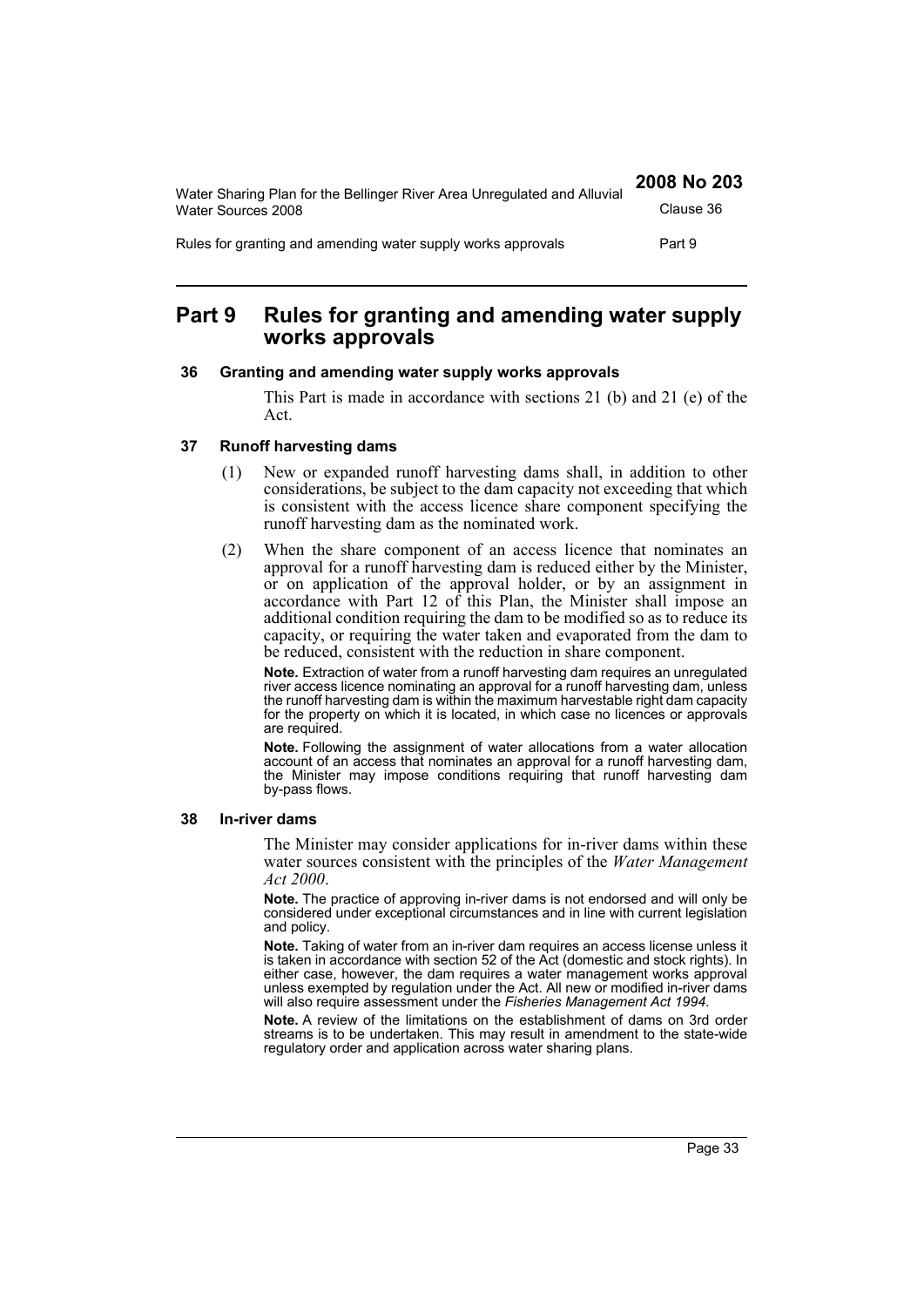Water Sharing Plan for the Bellinger River Area Unregulated and Alluvial Clause 39 Water Sources 2008

Part 9 Rules for granting and amending water supply works approvals

#### <span id="page-33-0"></span>**39 Rules for granting or amending water supply works (bore) approvals**

(1) This clause is made in accordance with sections 21 (c) and 21 (e) of the Act, to minimise extraction interference between neighbouring bores and to ensure minimal harm to groundwater and their dependent ecosystems.

**Note.** Extracting groundwater results in the draw down of water levels in the vicinity of the extraction. It is important to manage these local effects. Extraction may result in unacceptable water level declines in other works/bore close by, increasing the pumping costs associated with this extraction, or even cutting off supply altogether. It may interfere with the results of the regional water level monitoring undertaken by the Department. It may also lower the water levels in groundwater dependent ecosystems and cultural features close by. Finally, it may mobilise contaminated groundwater in the area, drawing it towards to point of extraction. It is important, therefore, to manage the location at which groundwater is extracted to minimise these local impacts. This is achieved in this clause by applying minimum distance condition to works.

- (2) To minimise interference between authorised extraction in these water sources, the Minister shall not grant an approval under section 95 of the Act, amend an approval under section 107 of the Act, or consent to a nomination of a work under section 71W of the Act, where a water supply work (bore) is proposed to be located within:
	- (a) 200 metres of an approved water supply work (bore) nominated by another access licence,
	- (b) 200 metres of an approved water supply work (bore) from which basic landholder rights water is being extracted,
	- (c) 100 metres from the property boundary, unless negotiated with a neighbour for a lesser distance,
	- (d) 500 metres from an approved water supply works (bore) from local water utility/major utility, and
	- (e) 100 metres from a Department's observation or monitoring bore, unless negotiated with the Department of Water and Energy for a lesser distance.

**Note.** The distance conditions in this clause apply to new or amended approvals. That is, when the applicant wants to construct a new water supply work (bore), and add it to an existing approval. The distance conditions also apply when the licence holder wants to nominate new or different works on the licence.

- (3) The distance restrictions specified in subclause (2) does not apply where:
	- (a) the application relates to a work solely for the purpose of exercising basic landholder rights, or
	- (b) the application is for a replacement bore.
- (4) The distance restrictions specified in subclause (2) may be amended by the Minister if: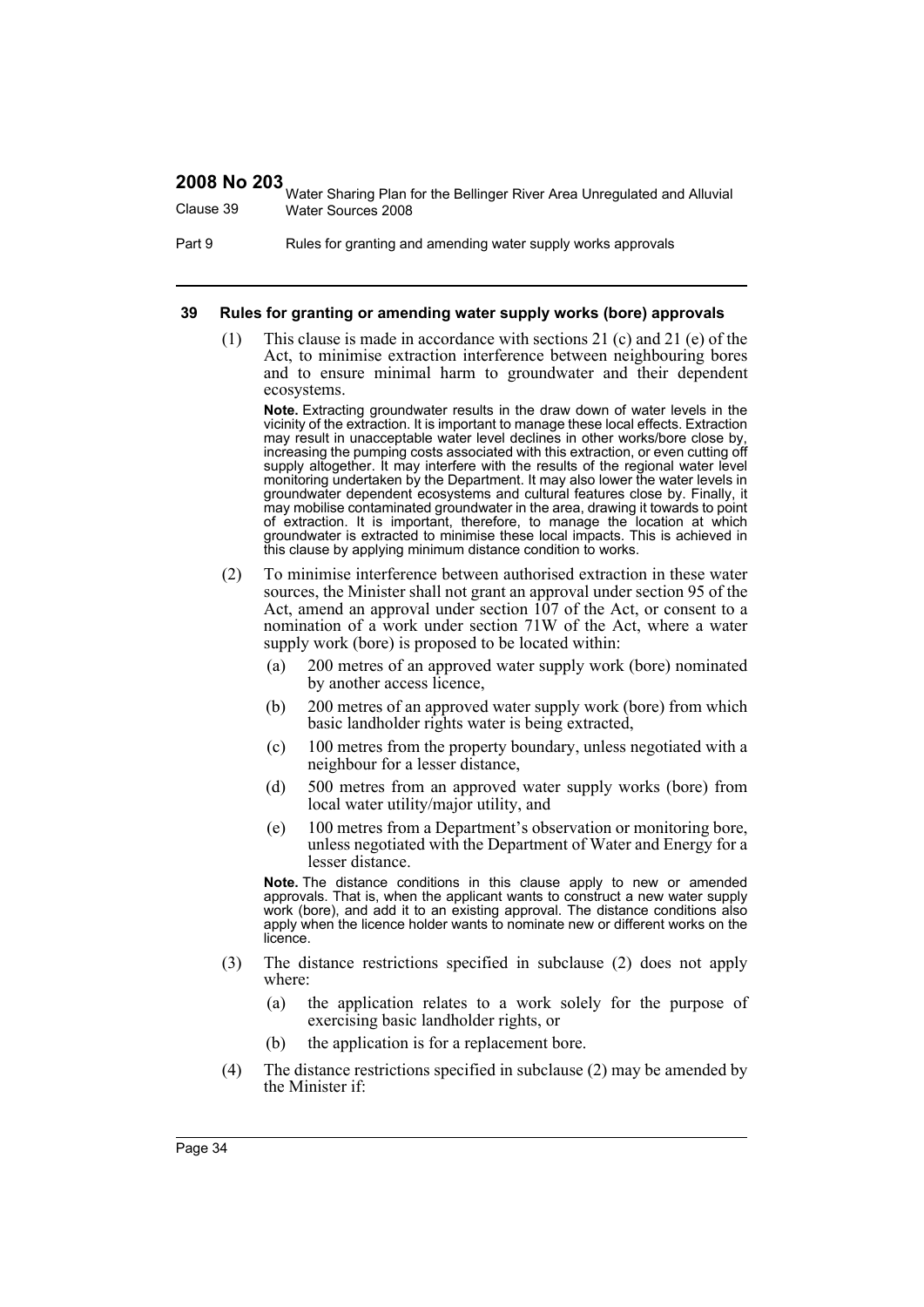| Water Sharing Plan for the Bellinger River Area Unregulated and Alluvial | 2008 No 203 |
|--------------------------------------------------------------------------|-------------|
| Water Sources 2008                                                       | Clause 39   |
| Rules for granting and amending water supply works approvals             | Part 9      |

- (a) a hydrogeological study undertaken by the applicant, and assessed as adequate by the Minister, demonstrates minimal potential for adverse impacts on existing authorised extraction,
- (b) all potentially affected access licence or approval holders have been notified by the proponent, and **Note.** Potentially affected access licence holders are typically neighbouring access licence or approval holders and those in the near vicinity.
- (c) there is a process for remediation in the event that any adverse impact occurs in the future, specified as conditions on the access licence.
- (5) Pursuant to section 45 (1) (b) of the Act, the Minister may add to or vary the distance restriction in subclause (2) to minimise the interference between authorised extraction after year 5 of this Plan or if the Minister identifies the need for further restrictions in a local impact area established under Division 4 Part 11 of this Plan.
- (6) The Minister shall not grant an approval under section 95 of the Act, amend an approval under section 107 of the Act, or consent to a nomination of a work under section 71W of the Act, where a water supply work (bore) is proposed to be located within:
	- (a) 100 metres of a contamination source as listed in Schedule 4, unless the proponent can demonstrate to the Minister's satisfaction that a lesser distance will result in no more than minimal harm to the water source, and that extraction will not impact on the environment or cause a threat to public health as advised by the Minister for Health, or
	- (b) a greater distance than in subclause (a) that the Minister nominates in order to ensure that no more than minimal harm will occur to the groundwater source, and that extraction will not impact on the environment or cause a threat to public health as advised by the Minister for Health.
- (7) Extraction of groundwater from a new water supply work (bore) for any purpose between 100 metres and 500 metres of a contamination source as listed in Schedule 4, will require:
	- (a) an application to the Minister by the licence holder providing evidence that no drawdown of the groundwater within 100 metres of a contamination source will occur,
	- (b) the Minister to assess the application as adequate, and
	- (c) the Minister to approve the application.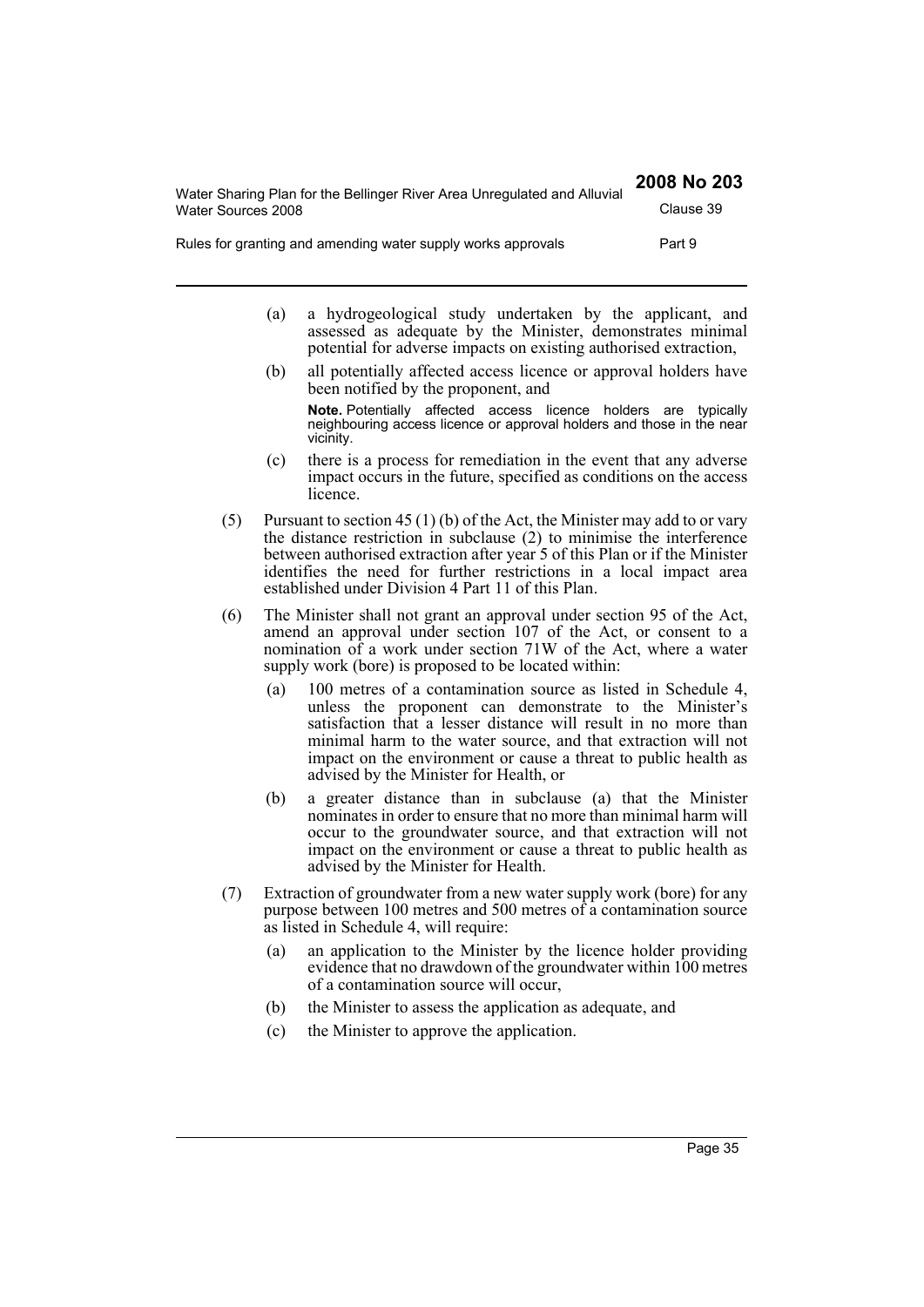Water Sharing Plan for the Bellinger River Area Unregulated and Alluvial Clause 39 Water Sources 2008

- Part 9 Rules for granting and amending water supply works approvals
	- (8) Subclauses (6) and (7) may be applied by the Minister in relation to contamination sources not on Schedule 4, based on the results of a site inspection or other relevant information provided to the Minister.
	- (9) Pursuant to section 45 (1) (b) of the Act, the Minister may vary Schedule 4 by inclusion or deletion of a contamination source based on the results of a site inspection or other relevant information provided to the Minister on that contamination source.
	- (10) Unless the application is for a replacement water supply work (bore) that is part of a bore network for a local water utility or town water supply, the Minister shall not grant a new approval under section 95, or an amended approval under section 107, or consent to a nominated work under section  $71W$  in these water sources, if it would result in a water supply work (bore) being authorised to extract water:
		- (a) for basic landholders rights only, within 100 metres of a high priority groundwater dependent ecosystems, excluding high priority karst environment groundwater dependent ecosystems, listed in and shown on the maps in Schedule 5, or
		- (b) from an access licence, within 200 metres of a high priority groundwater dependent ecosystems, excluding high priority karst environment groundwater dependent ecosystems, listed in and shown on the maps in Schedule 5, or
		- (c) within 500 metres of a high priority karst environment groundwater dependent ecosystems, listed in and shown on the maps in Schedule 5, or
		- (d) within 40 metres of the top of the high bank of any third order or above stream, or lagoon, or
		- (e) within 40 metres of first and second order stream, unless the water supply work (bore) is drilled into the underlying parent material, and the slotted intervals of the works commences deeper than 30 metres.

**Note.** Subclause (10) will not apply to current authorised extraction from an existing water supply work (bore) at current or equal share component.

- (11) The distance restrictions specified in subclauses (10) (a) and (10) (b) may be amended by the Minister if:
	- (a) a hydrogeological study undertaken by the applicant, and assessed as adequate by the Minister, and
	- (b) an application to the Minister by the licence holder providing evidence that no drawdown of the groundwater at the outside edge of the perimeter of the groundwater dependent ecosystem in Schedule 5.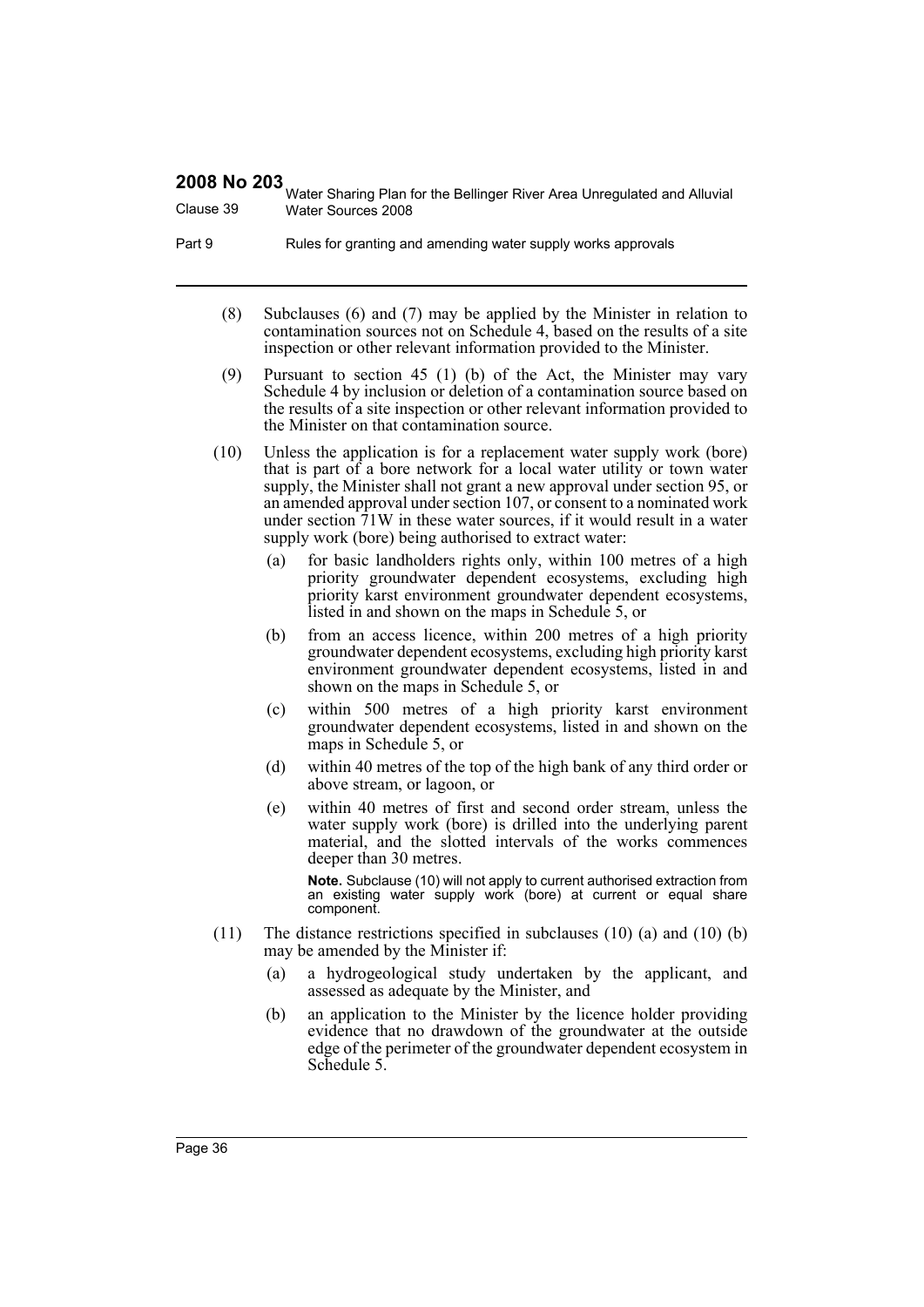| Water Sharing Plan for the Bellinger River Area Unregulated and Alluvial<br>Water Sources 2008 | 2008 No 203 |
|------------------------------------------------------------------------------------------------|-------------|
|                                                                                                | Clause 39   |
| Rules for granting and amending water supply works approvals                                   | Part 9      |

- (12) The restrictions specified in subclause (10) (e) on the drilling into the underlying parent material and the depth of slotted intervals may be amended by the Minister if the applicant can demonstrate, to the satisfaction of the Minister, that the water supply work (bore) will have minimal impact on base flows in the stream.
- (13) Subclause 10 (d) and 10 (e) does not apply to a new water supply works (bore) required as part of a dealing involving the conversion of an unregulated river access licence to an aquifer access licence under section 71O of the Act and clause 74 of this Plan.
- (14) Pursuant to section 45 (1) (b) of the Act, the Minister may amend the exclusion distances in subclauses (10) based on the outcomes of further studies of groundwater ecosystem dependency undertaken or assessed by the Minister.
- (15) Pursuant to section 45 (1) (b) of the Act, the Minister may identify further high priority groundwater dependent ecosystems and include them in Schedule 5 after year 5 of the Plan, based on further studies of groundwater ecosystem dependency undertaken or assessed by the Minister.
- (16) Pursuant to section 45 (1) (b) of the Act, the Minister may identify that a high priority groundwater dependent ecosystem in Schedule 5 does not have groundwater dependency and delete it from Schedule 5, based on further studies of groundwater ecosystem dependency undertaken by the Minister.
- (17) The distance restrictions specified in subclauses (2), (6), (7) and (10) does not apply to:
	- (a) water supply works (bore) used for monitoring or environmental management purposes, or
	- (b) water supply works (bore) specifically for remedial works and is nominated by an aquifer (interference) access licence for the remedial works.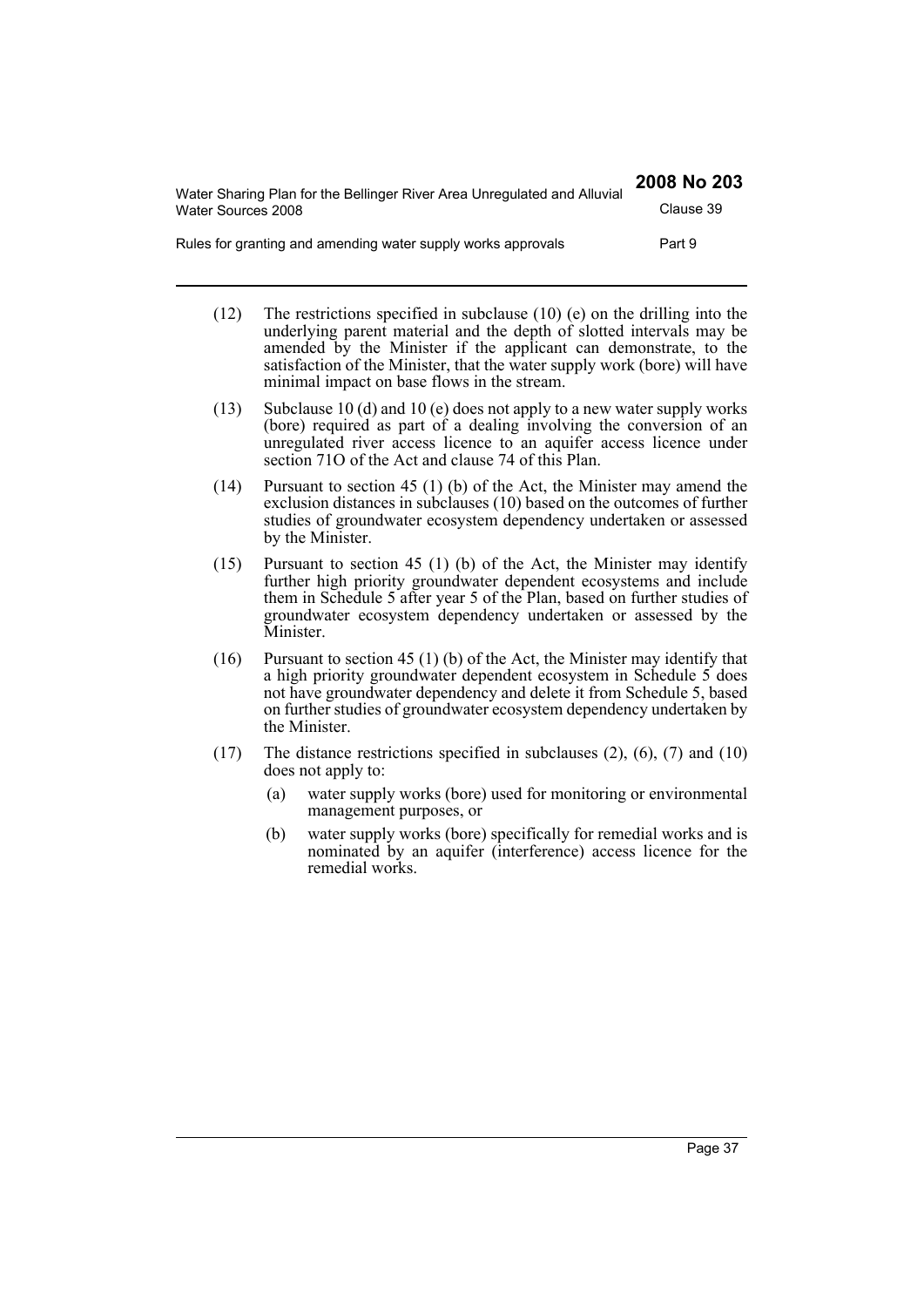|           | 1999 Water Sharing Plan for the Bellinger River Area Unregulated and Alluvial |
|-----------|-------------------------------------------------------------------------------|
| Clause 40 | Water Sources 2008                                                            |

Part 10 Limits to the availability of water

# **Part 10 Limits to the availability of water**

# **Division 1 Long-term average annual extraction limit**

#### **40 Limits to the availability of water**

This Division is made in accordance with section 20 (2) (a) of the Act.

#### **41 Extraction management units for these water sources**

In accordance with clause 16 of this Plan, management of the long-term average annual extraction of water in these water sources will be undertaken in the context of the Bellinger River Catchment and Dalhousie Creek Catchment Extraction Management Units (hereafter *these Units*).

#### **42 Long-term average annual extraction limit**

The long-term average annual extraction limit for each of these Units will be the total of:

- (a) the quantity of water specified in conditions attached to or included in entitlements issued under Part 2 of the *Water Act 1912* in the Unit, immediately prior to the commencement of Part 2 of Chapter 3 of the Act for the Unit, plus
- (b) an estimate of annual extraction of water under domestic and stock rights and native title rights in the Unit at the commencement of this Plan, plus
- (c) the sum of share components of access licences granted under clause 35 (2) (a), clause 35 (2) (e) and clause 35 (2) (f) in the Unit.

#### **43 Variation of the long-term average annual extraction limits**

- (1) The long-term average annual extraction limit of these Units may be varied by the Minister if surface water dealings under Part 12 of this Plan result in issuing or cancellation of access licences in these Unit.
- (2) The long-term average annual extraction limit for the Bellinger River Catchment Extraction Management Unit may be varied upon the conversion of access licences from unregulated river access licence to an unregulated river high flow access licence.
- (3) The variation in subclause (2) will result in the long-term average annual extraction limit being reduced by the amount of the cancelled share component of the unregulated river access licence and increased by the amount of the share component of the granted unregulated river high flow access licence.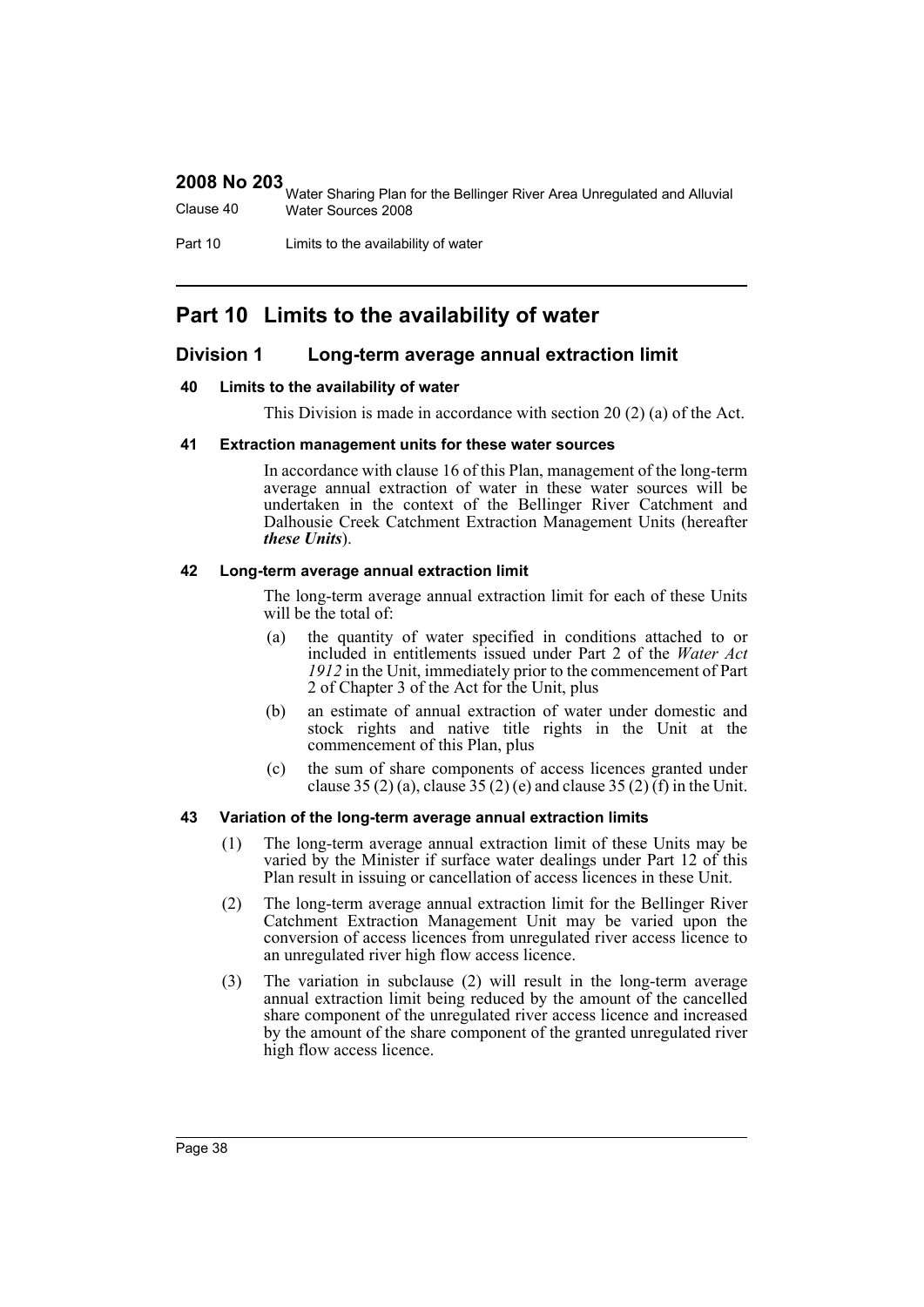| Water Sharing Plan for the Bellinger River Area Unregulated and Alluvial | 2008 No 203 |
|--------------------------------------------------------------------------|-------------|
| Water Sources 2008                                                       | Clause 44   |
| Limits to the availability of water                                      | Part 10     |

#### **44 Compliance with the long-term average annual extraction limits**

(1) Water extraction in these Units will be monitored each water year to determine if there is any growth in volumes extracted above the extraction limit specified in clause 42, based on comparison of the extraction limit against the average extraction within these Units over that year and the preceding 2 years.

**Note.** A water year is defined in Schedule 1 as any 12 month period from 1 July.

- (2) For the purposes of auditing compliance with the long-term average annual extraction limit, water pursuant to an access licence that has been committed as adaptive environmental water where the access licence has been granted under clause 22 (4), shall not be accounted for as extraction under subclause (1).
- (3) If the 3 year average of extraction in these Units exceeds the long-term average annual extraction limit established in clause 42 by 5% or greater, then the available water determination made for unregulated river access licences under clause 48 (1), for the following water year for unregulated river access licences in these water sources shall be reduced by an amount that is assessed as necessary by the Minister to return subsequent total water extraction in these Units to the long-term average annual extraction limit.
- (4) If the 3 year average of extraction in these Units is less than 95% of the long-term average annual extraction limit established in clause 42, the available water determination made under clause 48 (1) for the following water year for unregulated river access licences in these water sources shall be increased to such an extent as to allow total water extraction in these Units to increase to that extraction limit.

**Note.** The effect of this subclause and clause 48 is that available water determinations for unregulated river access licences can never be greater than 1 ML per unit share, except for the available water determination made for the first year of the Plan.

- (5) Any reduction or increase to the available water determinations made under clause 48 (1) for unregulated river access licences in these water sources as a result of subclause (3) or (4) should be repeated for each of the subsequent two water years.
- (6) If the 3 year average of extraction in these Units exceeds the long-term average annual extraction limit established in clause 42 by 5% or greater, then the available water determination made for unregulated river high flow access licences under clause 49 (1), for the following water year for unregulated river high flow access licences in these water sources shall be reduced by an amount that is assessed as necessary by the Minister to return subsequent total water extraction in these Units to the long-term average annual extraction limit.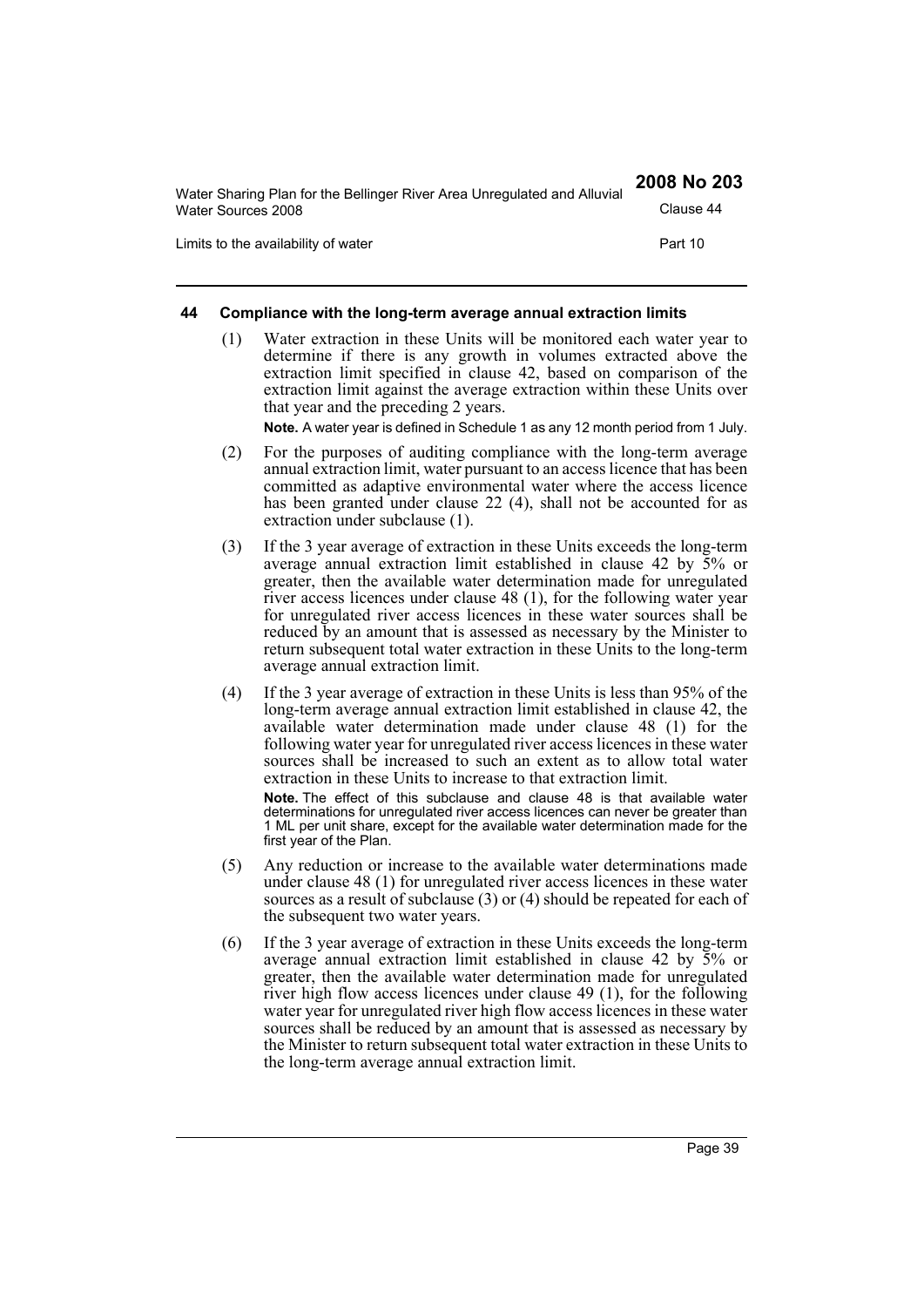Water Sharing Plan for the Bellinger River Area Unregulated and Alluvial Clause 45 Water Sources 2008

Part 10 Limits to the availability of water

(7) If the 3 year average of extraction in these Units is less than 95% of the long-term average annual extraction limit established in clause 42, the available water determination made under clause 49 (1) for the following water year for unregulated river high flow access licences in these water sources shall be increased to such an extent as to allow total water extraction in these Units to increase to that extraction limit. **Note.** The effect of this subclause and clause 49 is that available water

determinations for unregulated river high flow access licences can never be greater than 1 ML per unit share, except for the available water determination made for the first year of the Plan.

- (8) Any reduction or increase to the available water determinations made under clause 49 (1) for unregulated river high flow access licences in these water sources as a result of subclause  $(6)$  or  $(7)$  should be repeated for each of the subsequent two water years.
- (9) If the 3 year average of extraction in these Units exceeds the long-term average annual extraction limit established in clause 42 by 5% or greater, then the available water determination made for aquifer access licences under clause 50 (1), for the following water year for aquifer access licences in these water sources shall be reduced by an amount that is assessed as necessary by the Minister to return subsequent total water extraction in these Units to the long-term average annual extraction limit.
- (10) If the 3 year average of extraction in these Units is less than 95% of the long-term average annual extraction limit established in clause 42, the available water determination made under clause 50 (1) for the following water year for aquifer access licences in these water sources shall be increased to such an extent as to allow total water extraction in these Units to increase to that extraction limit.

**Note.** The effect of this subclause and clause 50 is that available water determinations for aquifer access licences can never be greater than 1 ML per unit share, except for the available water determination made for the first year of the Plan.

(11) Any reduction or increase to the available water determinations made under clause 50 (1) for aquifer access licences in these water sources as a result of subclause (9) or (10) should be repeated for each of the subsequent two water years.

# **Division 2 Available water determinations**

#### **45 Available water determinations**

- (1) This Division is made in accordance with section 20 (2) (b) of the Act.
- (2) All available water determinations in these water sources shall be expressed as either: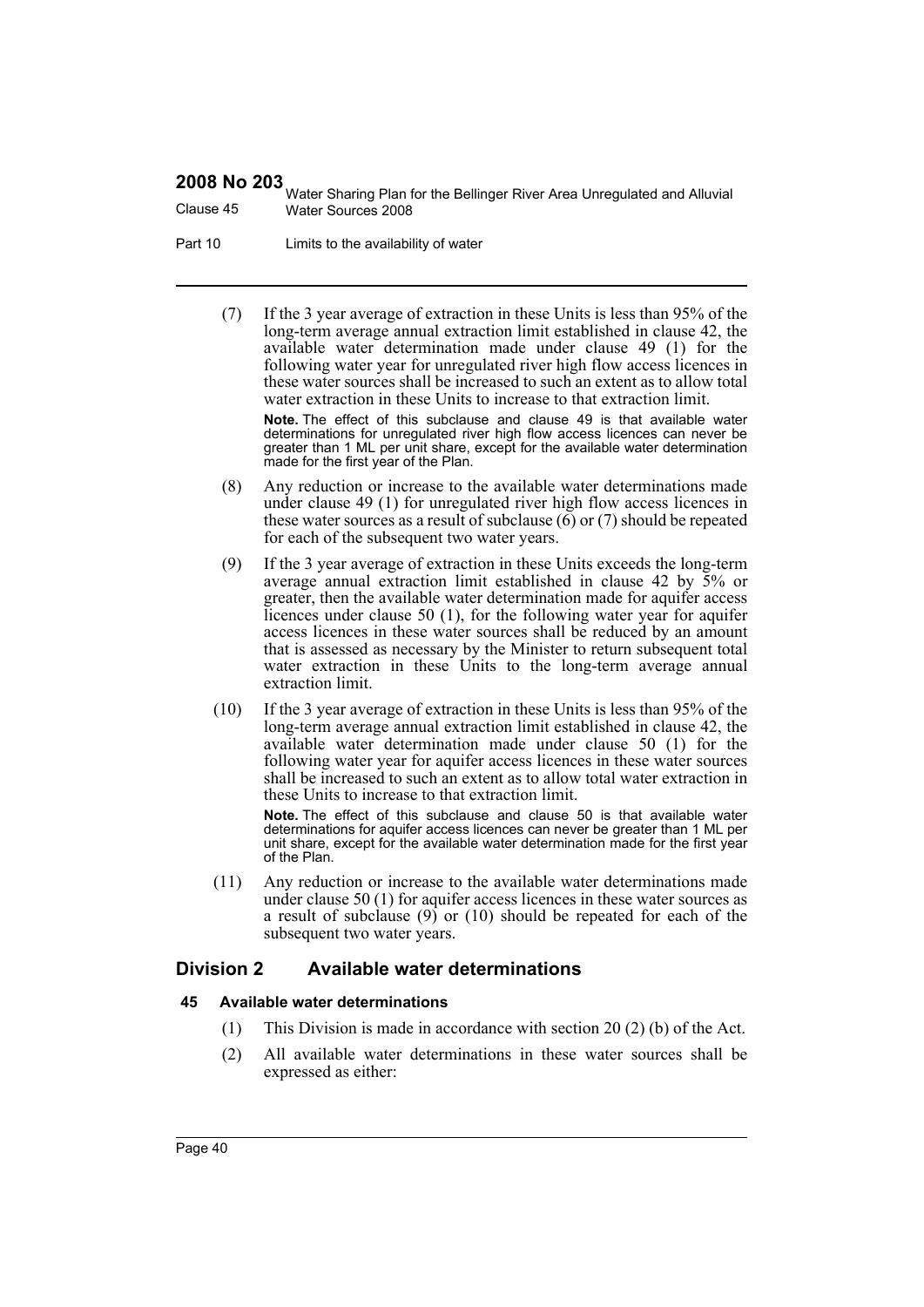| Water Sharing Plan for the Bellinger River Area Unregulated and Alluvial<br>Water Sources 2008 | 2008 No 203 |
|------------------------------------------------------------------------------------------------|-------------|
|                                                                                                | Clause 46   |
| Limits to the availability of water                                                            | Part 10     |

- (a) a percentage of the share component for all access licences where share components are specified as megalitres per year, or
- (b) megalitres per unit share for all access licences where share components are specified as a number of unit shares.

#### **46 Available water determinations for domestic and stock access licences**

- (1) An available water determination shall be made at the commencement of each water year for domestic and stock access licences in these water sources and shall provide an allocation of 100% of share components, except where the available water determination is made under subclause (2).
- (2) The available water determination made at the commencement of the first year of this Plan, for domestic and stock access licences in these water sources, shall provide an allocation of 200% of share components.

#### **47 Available water determinations for local water utility access licences**

- (1) An available water determination shall be made at the commencement of each water year for local water utility access licences in these water sources and shall provide an allocation of 100% of share components, except where the available water determination is made under subclause (2).
- (2) The available water determination made at the commencement of the first year of this Plan, for local water utility access licences in these water sources, shall provide an allocation of 200% of share components.

#### **48 Available water determinations for unregulated river access licences**

- (1) An available water determination shall be made at the commencement of each water year for unregulated river access licences in these water sources and shall provide an allocation equal to 1 megalitre multiplied by the number of unit shares in the share component, or such lower amount as results from clauses 44 (3) or 44  $(4)$ , except where the available water determination is made under subclause  $(2)$ .
- (2) The available water determination made at the commencement of the first year of this Plan, for unregulated river access licences in these water sources, shall provide an allocation equal to 2 megalitres multiplied by the number of unit shares in the share component. **Note.** The effect of this clause and clause 44 (4) is that available water determinations for unregulated river access licences can never be greater than 1 ML per unit share, except for the available water determination made for the first year of the Plan.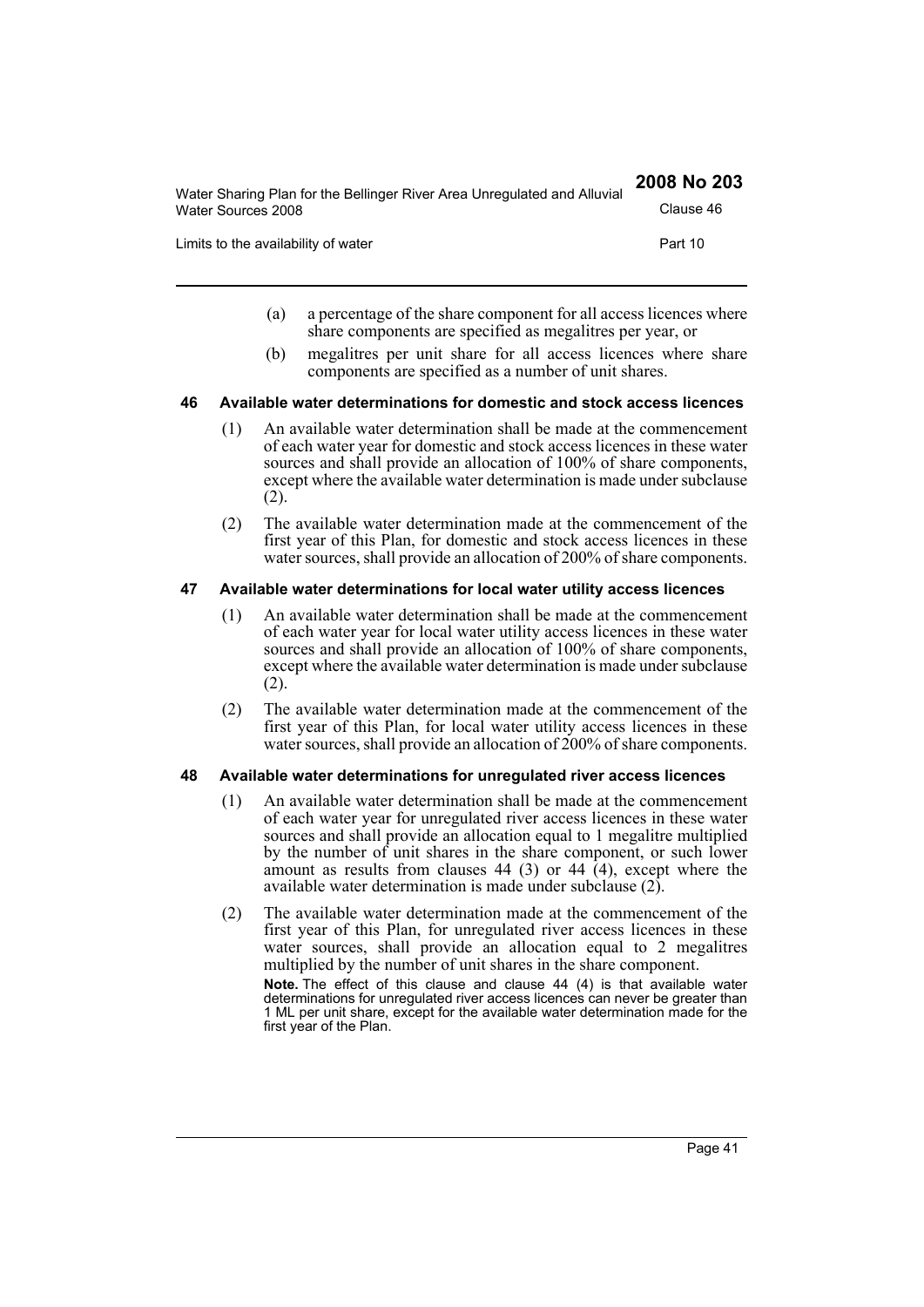Water Sharing Plan for the Bellinger River Area Unregulated and Alluvial Clause 49 Water Sources 2008

Part 10 Limits to the availability of water

#### **49 Available water determinations for unregulated river high flow access licences**

- (1) An available water determination shall be made at the commencement of each water year for unregulated river high flow access licences in these water sources and shall provide an allocation equal to 1 megalitre multiplied by the number of unit shares in the share component, or such lower amount as results from clauses 44 (6) or 44 (7), except where the available water determination is made under subclause (2).
- (2) The available water determination made at the commencement of the first year of this Plan, for unregulated river high flow access licences in these water sources, shall provide an allocation equal to 2 megalitres multiplied by the number of unit shares in the share component.

**Note.** The effect of this clause and clause 44 (7) is that available water determinations for unregulated river high flow access licences can never be greater than 1 ML per unit share, except for the available water determination made for the first year of the Plan.

#### **50 Available water determinations for aquifer access licences**

- (1) An available water determination shall be made at the commencement of each water year for aquifer access licences in these water sources and shall provide an allocation equal to 1 megalitre multiplied by the number of unit shares in the share component, or such lower amount as results from clauses 44 (9) or 44 (10), except where the available water determination is made under subclause (2).
- (2) The available water determination made at the commencement of the first year of this Plan, for aquifer access licences in these water sources, shall provide an allocation equal to 2 megalitres multiplied by the number of unit shares in the share component.

**Note.** The effect of this clause and clause 44 (10) is that available water determinations for aquifer access licences can never be greater than 1 ML per unit share, except for the available water determination made for the first year of the Plan.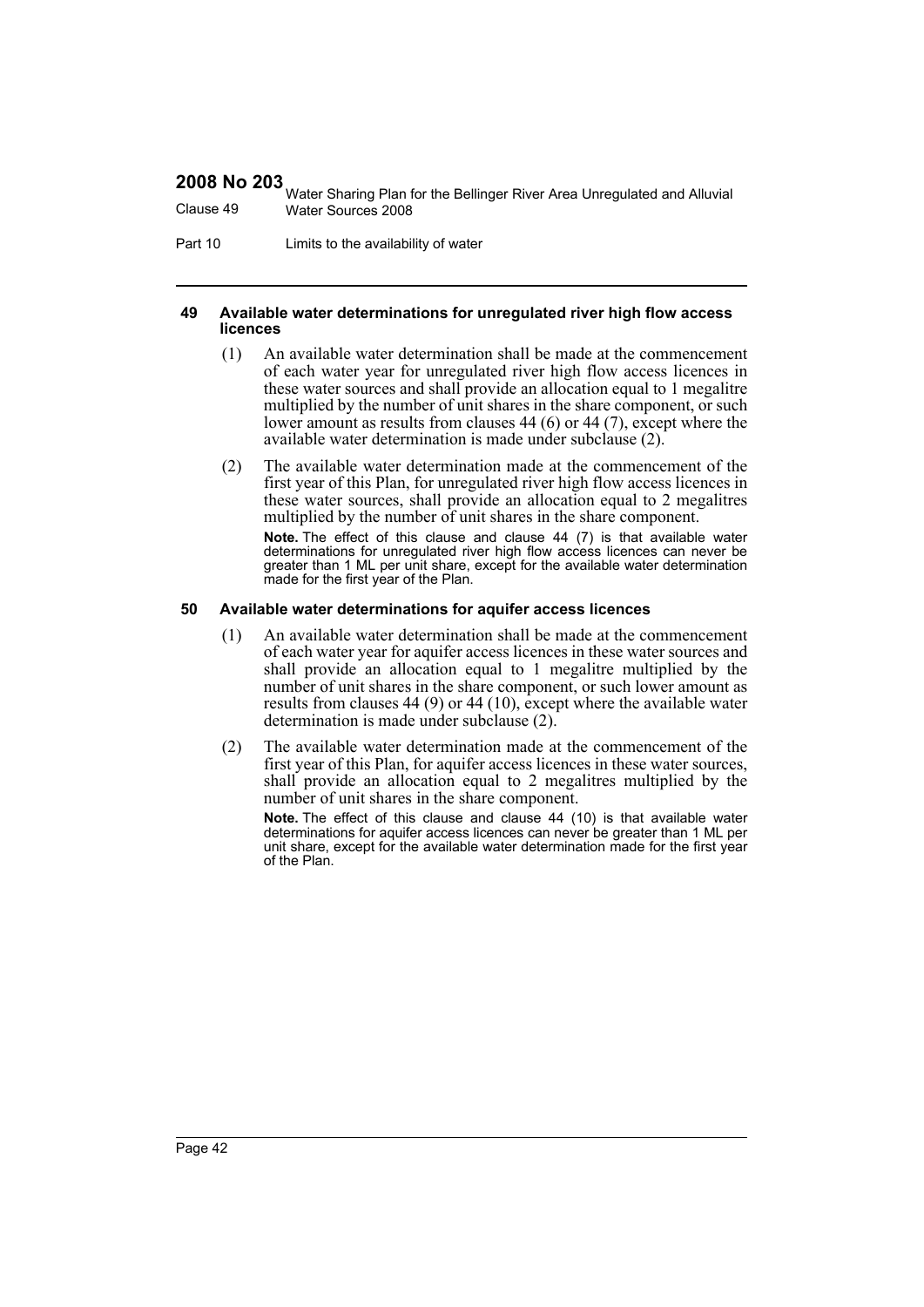| Water Sharing Plan for the Bellinger River Area Unregulated and Alluvial | 2008 No 203 |
|--------------------------------------------------------------------------|-------------|
| Water Sources 2008                                                       | Clause 51   |
| Rules for managing access licences                                       | Part 11     |

# **Part 11 Rules for managing access licences**

# **Division 1 General**

## **51 Rules for managing access licences**

This Part is made in accordance with sections 20 (2) (b), 21 (a) and 21 (c) of the Act, having regard to:

- (a) the environmental water rules established in Part 4 of this Plan,
- (b) requirements for water to satisfy basic landholder rights identified in Part 5 of this Plan, and
- (c) requirements for water for extraction under access licences in Part 7 of this Plan.

# **Division 2 Water allocation account management**

## **52 Water allocation accounts**

In accordance with section 85 of the Act, a water allocation account shall be established for each access licence in these water sources.

## **53 Accrual of water allocations**

Water allocations will be accrued into each access licence water allocation account in accordance with the available water determinations made as specified in Division 2 Part 10 of this Plan.

## **54 Accounting of assigned allocations and return flows**

(1) Water allocations assigned from a water allocation account under Chapter 3 Part 2 Division 4 of the Act shall be debited from that water allocation account, and water allocations assigned to a water allocation account under Chapter 3 Part 2 Division 4 of the Act shall be credited to that water allocation account.

**Note.** Water allocations may be assigned to, or from, these accounts by a water allocation assignment made under section 71T of the Act, where these are allowed under rules specified in Part 12 of this Plan.

(2) Water allocations may also be recredited to access licence water allocation accounts under section 76 of the Act, in accordance with water return flow rules established under section 75 of the Act.

## **55 Volume taken under access licences**

**Note.** Section 341 of the Act makes it unlawful to take a volume of water under an access licence that exceeds the volume of water allocation, which is credited to the access licence at the time of water extraction.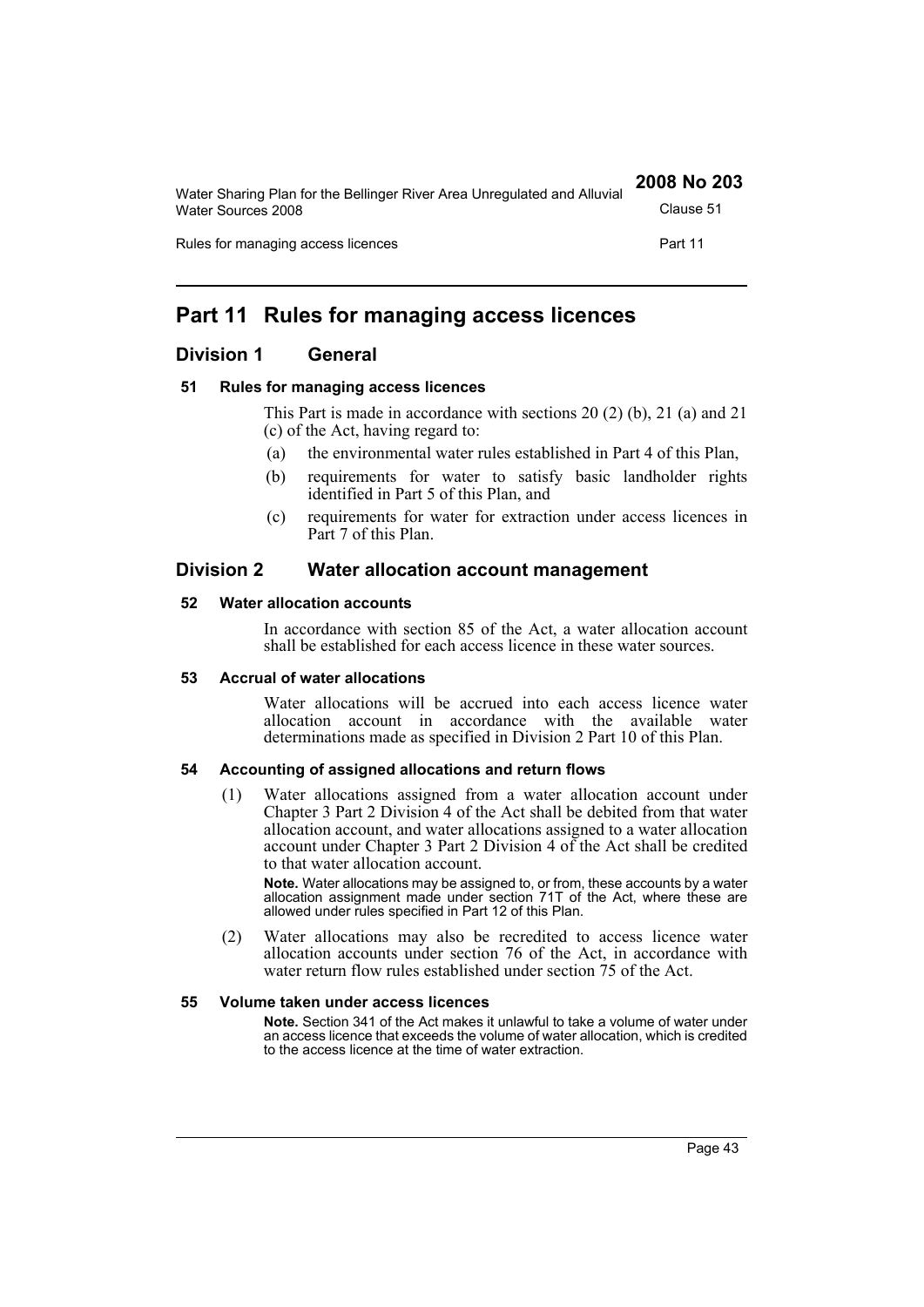Water Sharing Plan for the Bellinger River Area Unregulated and Alluvial Clause 56 Water Sources 2008

Part 11 Rules for managing access licences

- (1) The water allocation taken under an access licence in these water sources shall be the volume of water extracted by the approved water supply works nominated by the access licence, except where subclause  $(2)$  applies.
- (2) If water that, pursuant to an access licence, is committed as adaptive environmental water to be left in a river for environmental purposes, then the water allocation taken under that access licence shall be assumed to be 100% of the available water determination made in Division 2 Part 10 of this Plan.

#### **56 Limits to the volumes that may be taken under access licences**

- (1) The maximum volume that may be taken under or assigned from an access licence in these water sources at any time may not exceed the volume in the water allocation account.
- (2) The maximum volume that may be taken under a domestic and stock, local water utility, unregulated river high flow, unregulated river and aquifer access licences in these water sources in any 3 consecutive water years may not exceed a volume equal to:
	- (a) the sum of water allocations accrued under the licence from available water determinations in those years,
	- (b) plus any water allocations assigned from another access licence under section 71T of the Act, in those years,
	- (c) plus any water allocations recredited in accordance with section 76 of the Act, in those years, and
	- (d) minus any water allocations assigned to another access licence under section 71T of the Act, in those years.
- (3) Notwithstanding subclause (2), the maximum volume that may be taken under a domestic and stock, local water utility, unregulated river high flow, unregulated river and aquifer access licences in these water sources in the first 3 water years of this Plan may not exceed a volume equal to:
	- (a) 3 times the share component for access licences with share components expressed as ML per year or 3 ML multiplied by the number of unit shares for access licence with share components expressed as a number of unit shares,
	- (b) plus any water allocations assigned from another access licence under section 71T of the Act, in those years,
	- (c) plus any water allocations recredited in accordance with section 76 of the Act, in those years, and
	- (d) minus any water allocations assigned to another access licence under section 71T of the Act, in those years.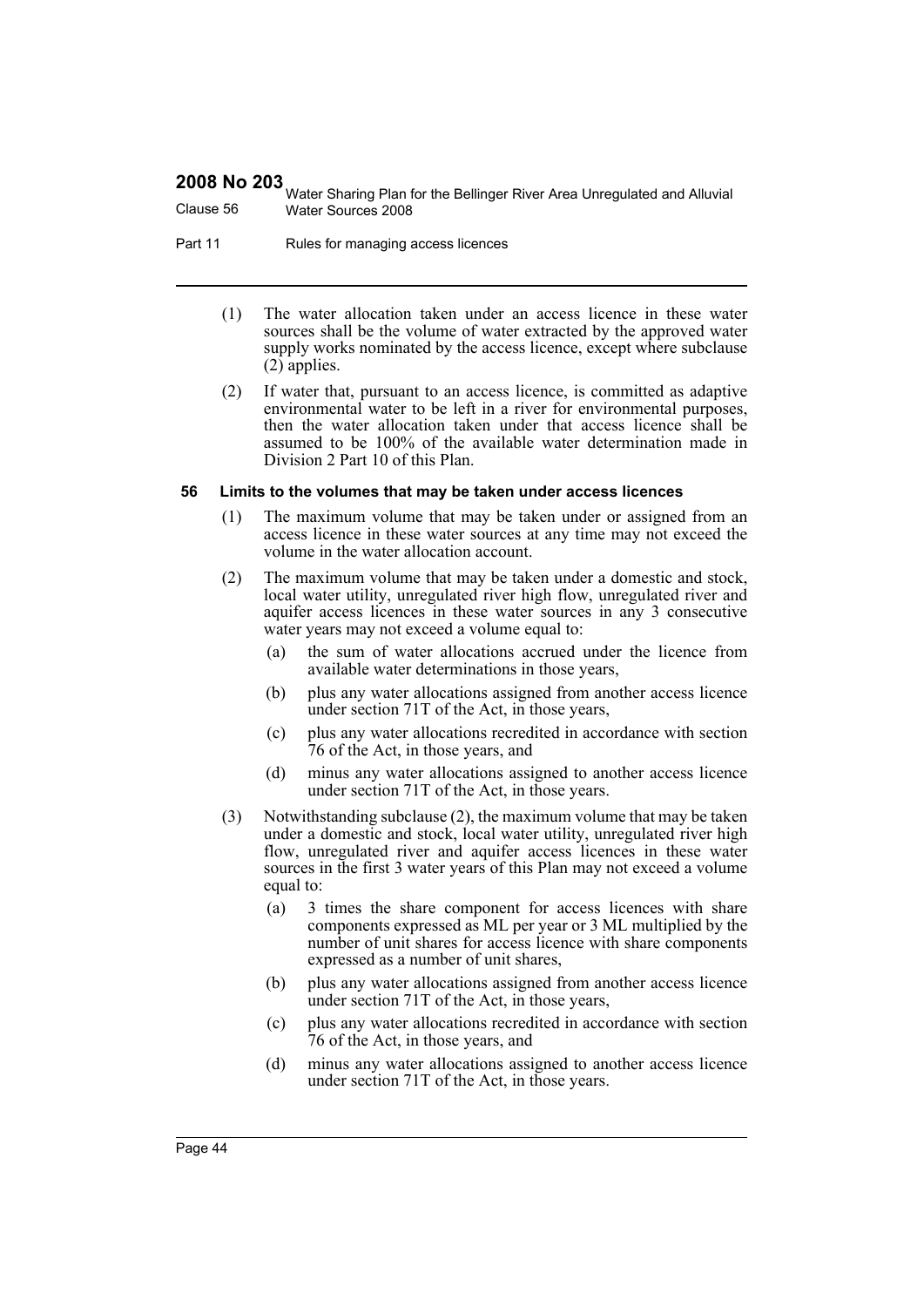| Water Sharing Plan for the Bellinger River Area Unregulated and Alluvial<br>Water Sources 2008 | 2008 No 203 |
|------------------------------------------------------------------------------------------------|-------------|
|                                                                                                | Clause 57   |
| Rules for managing access licences                                                             | Part 11     |

#### **57 Carrying over of water allocations credits and water allocation account limits**

The maximum water allocation that can be carried over in the accounts of domestic and stock, local water utility, unregulated river high flow, unregulated river and aquifer access licences from one water year to the next shall be equal to:

- (a) 100% of the access licence share component for access licences with share components expressed as ML per year, or
- (b) 1 ML multiplied by the number of unit shares for access licences with share components expressed as a number of unit shares.

# **Division 3 Sharing surface water flows on a daily basis**

## **58 Sharing surface water flows on a daily basis**

This Division is made in accordance with sections 20 (2) (b) and 21 (a) of the Act.

#### **59 Total daily extraction limits**

At the commencement of this Plan, total daily extraction limits (hereafter *TDELs*) have not been established in these water sources.

## **60 Initial assignment of the TDEL to categories of access licence**

No TDELs will be initially assigned to any category of access licence in these water sources.

## **61 Unassigned TDEL**

There are no unassigned TDELs in these water sources.

## **62 Daily extraction limits for individual access licence holders**

At the commencement of this Plan, there are no individual daily extraction limits established for licence holders (hereafter *IDELs*).

## **63 Granting of unassigned TDEL**

There are no unassigned TDELs in these water sources.

## **64 Very low flow access in these water sources**

(1) During periods of very low flows, holders of local water utility access licences, specified in Schedule 3, may continue to access water until such time as the licence holder undertakes major augmentation to their water supply works.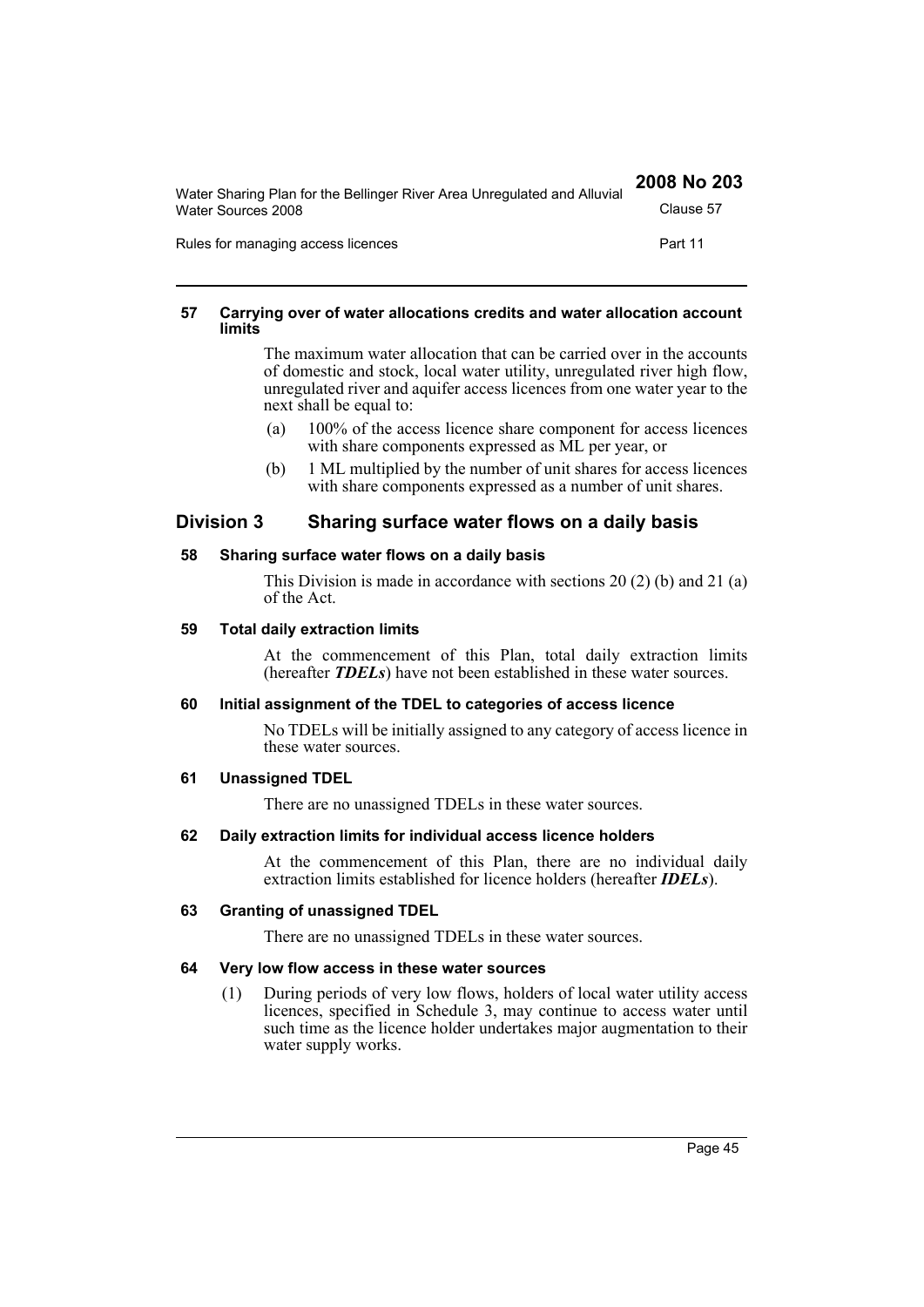Water Sharing Plan for the Bellinger River Area Unregulated and Alluvial Clause 64 Water Sources 2008

Part 11 Rules for managing access licences

- (2) During periods of very low flows, holders of access licences other than local water utility access licences, specified in Schedule 3 may continue to access water for the following purposes:
	- (a) fruit washing,
	- (b) cleaning of dairy plant and equipment for the purpose of hygiene,
	- (c) poultry watering and misting, or
	- (d) cleaning of enclosures used for intensive animal production for the purposes of hygiene.
- (3) The maximum daily volume that can be extracted under subclause (2) will:
	- (a) be the minimum required to satisfy the purposes specified in that subclause,
	- (b) be individually assessed and specified on each access licence within 12 months of the commencement of this Plan, and
	- (c) will not exceed 20 kilolitres per day.
- (4) Once specified under subclause (3) (b) the maximum daily volume that can be extracted under subclause (2) cannot be increased.
- (5) Notwithstanding subclauses (2) and (3), extraction of water by an approved water supply work is only permitted where it complies with the flow conditions of the authorised water supply works or in the absence of such condition, if there is a visible flow in the river in the downstream vicinity of the water supply work.
- (6) The Minister may, under section 45 (1) (b) of the Act, add a licence to Schedule 3 following written request by the holder of an access licence, but only if extraction under the licence is for the purposes established in subclause (2), and the purpose was on the entitlement that was replaced by the access licence.
- (7) The Minister may under section 45 (1) (b) of the Act remove a licence from Schedule 3 if:
	- (a) any access licence dealing results in the water being extracted under that licence from a different location,
	- (b) an alternative water supply is obtained, that satisfies the requirements of subclause (2), or
	- (c) the licence is surrendered or cancelled or the purpose ceases to exist.
- (8) Following an assessment of the continuing requirements for access under this clause the Minister may, under section 45 (1) (b) of the Act amend or delete Schedule 3, if such a review determines that access under this clause is no longer required.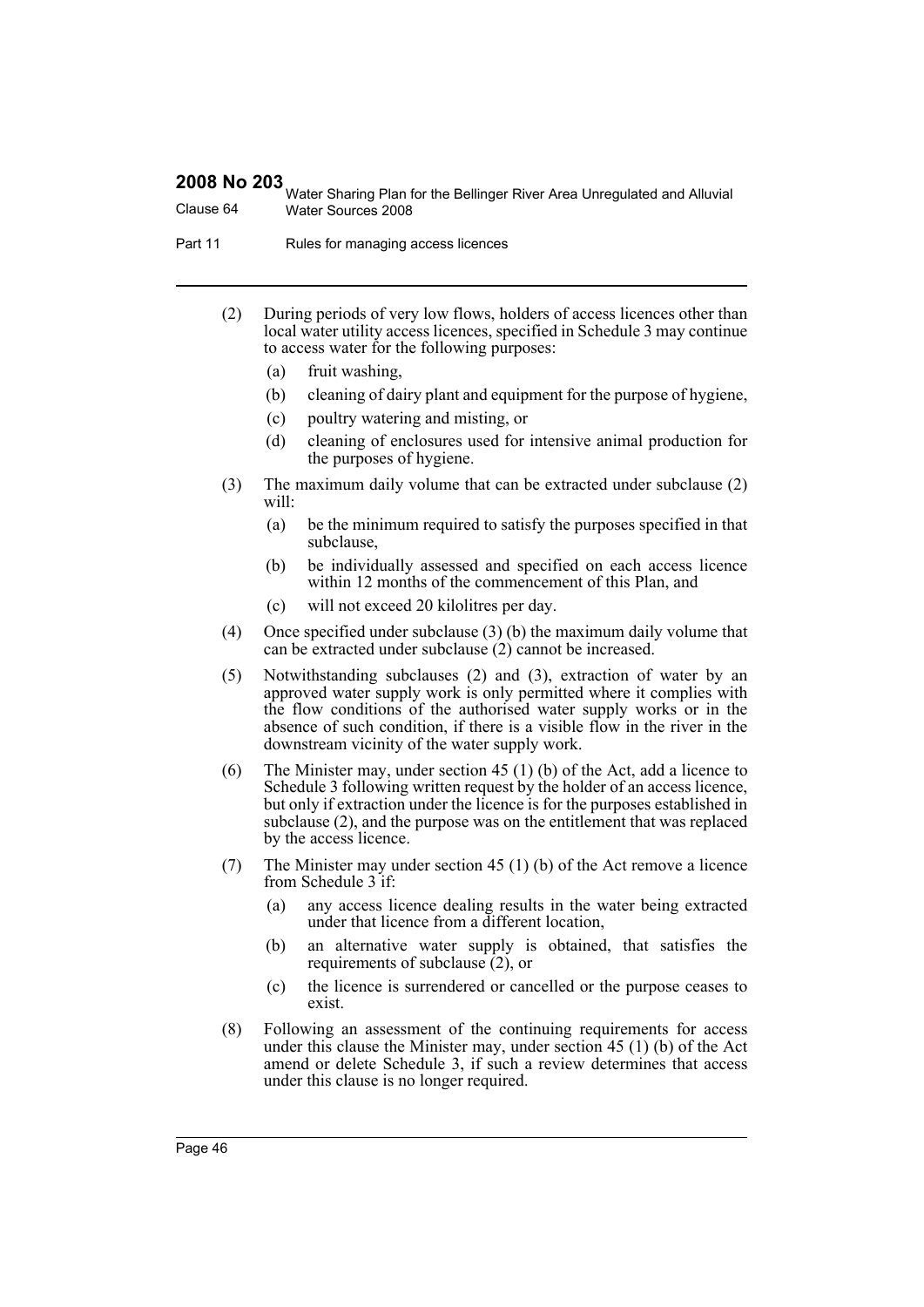| Water Sharing Plan for the Bellinger River Area Unregulated and Alluvial | 2008 No 203 |
|--------------------------------------------------------------------------|-------------|
| Water Sources 2008                                                       | Clause 65   |
| Rules for managing access licences                                       | Part 11     |

#### **65 Access conditions for access licences which nominated water supply works (bore) approvals in these water sources**

- (1) The taking of water under an aquifer access licence which nominates a water supply works (bores) that is at or less than 40 metres from the top of the high bank of a river shall, for the first five years of this Plan, not be subject to the access rules in clause 18 of this Plan applying to unregulated river access licences within the same water source or management zone, except where subclause (2) applies, but will be subject to any other relevant condition on the access licence.
- (2) Notwithstanding subclause (1), where a new water supply works (bore) is required as part of a dealing involving the conversion of an unregulated river access licence to an aquifer access licence under clause 74 of this Plan then the taking of water under the aquifer access licence shall be subject to the same access rules applying to unregulated river access licences within the same water source or management zone.
- (3) The taking of water under an aquifer access licences which nominates a water supply works (bores) that is greater than 40 metres from the top of the high bank of a river shall not be subject to the access rules applying to unregulated river access licences within the same water source or management zone, but will be subject to any other relevant condition on the access licence.
- (4) The taking of water under an aquifer access licences which nominates a water supply works (bores) that is at or less than 40 metres from the top of the high bank of a river shall, after year six of this Plan, be subject to the relevant access rules applying to unregulated river access licences within the same water source or management zone and any other relevant condition on the access licence.
- (5) The taking of water under a local water utility access licences which nominates a new water supply works (bores) that is at or less than 40 metres from the top of the high bank of a river shall, be subject to the relevant access rules applying to unregulated river access licences within the same water source or management zone and any other relevant condition on the access licence.
- (6) For the purposes of subclauses (4) and (5), an unregulated river access condition that requires a visible flow at the pump site shall be for an aquifer access licence taken to mean a visible flow in the river immediately adjacent to the water supply work (bore).
- (7) The taking of water under a local water utility or domestic and stock access licences which, at the commencement of this Plan, nominates a water supply works (bores), that is less than 40 metres from the top of the high bank of a river shall not be subject to the access rules applying to local water utility or domestic and stock access licences access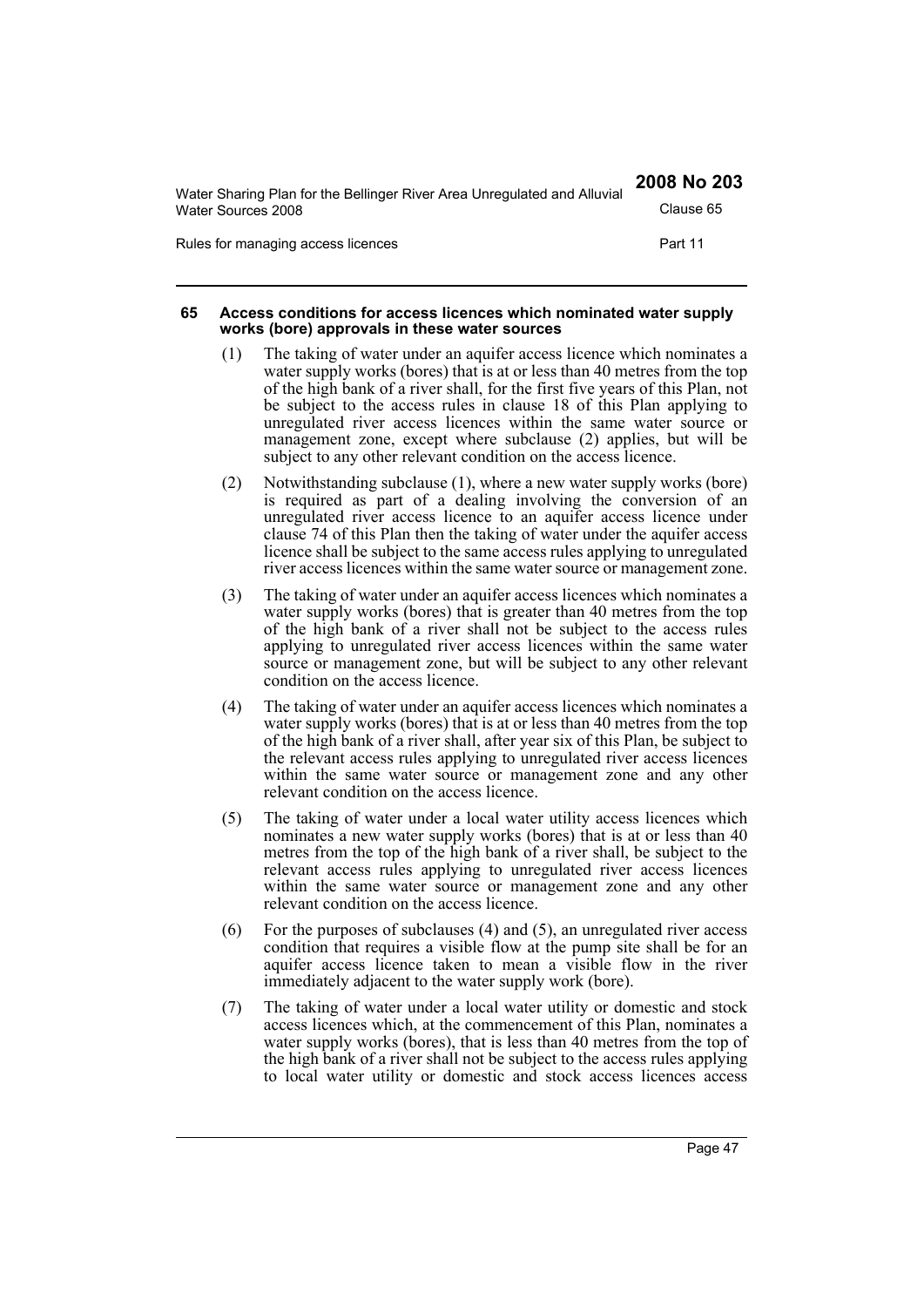|           | Water Sharing Plan for the Bellinger River Area Unregulated and Alluvial |
|-----------|--------------------------------------------------------------------------|
| Clause 66 | Water Sources 2008                                                       |

Part 11 Rules for managing access licences

licences within the same management zone or water source, but will be subject to any other relevant condition on the access licence, except where clause (5) applies.

#### **66 Infrastructure failure in these water sources**

In the event of infrastructure failure in these water sources, the Minister may elect to:

- (a) continue to announce the current flow class,
- (b) announce another flow class based on climatic conditions and any other flow gauging information, and
- (c) restrict access to water to the lowest flow class or in the absence of flow classes to visible flow.

**Note.** If satisfied that it is necessary to do so in the public interest, the Minister may direct the holders of an access licence to cease using a water supply work in accordance with section 323 of the Act.

# **Division 4 Management of local impacts**

#### **67 Management of local impacts**

- (1) This Division is made in accordance with section 21 (a) of the Act.
- (2) The Minister may declare a defined area to be known as a local impact area in order to:
	- (a) protect water levels within a water source,
	- (b) protect water quality within a water source,
	- (c) protect high priority groundwater dependent ecosystems in Schedule  $\overline{5}$  through the protection of water quality and/or water levels, or
	- (d) protect aquifer integrity.
- (3) The declaration in subclause (2) will contain the rules that are to apply in the local impact area and those rules will apply pursuant to a mandatory condition on each access licence requiring compliance with rules.
- (4) The Minister is to advise in writing each licence holder who becomes subject to local impact rules.

**Note.** The Minister may also, if satisfied that it is necessary to do so in the public interest, may make an order under section 323 of the Act, directing that for a specified period, the taking of water from a specified water source is totally prohibited.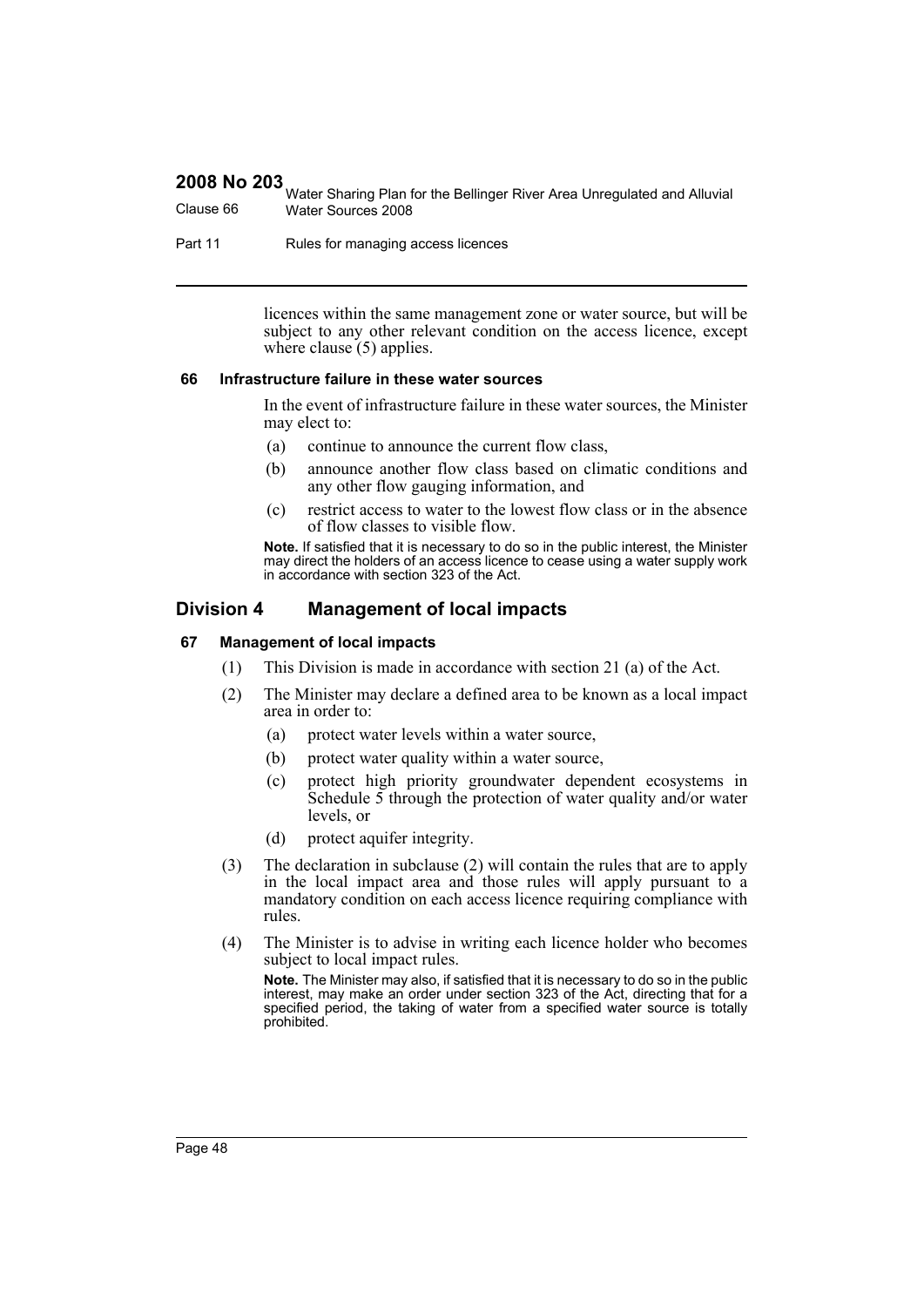| Water Sharing Plan for the Bellinger River Area Unregulated and Alluvial | 2008 No 203 |
|--------------------------------------------------------------------------|-------------|
| Water Sources 2008                                                       | Clause 68   |
| Rules for managing access licences                                       | Part 11     |

#### **68 Water level management**

- (1) Where the Minister declares a local impact area under clause  $67(2)(a)$ , 67 (2) (c) or 67 (2) (d) extraction will be restricted to such an extent and for such time as is required to restore groundwater levels to a sustainable level and/or to protect or restore groundwater dependent ecosystems.
- (2) The Minister may nominate specific water levels to define the terms referred to in subclauses (1), to ensure extraction does not cause an ongoing decline in groundwater levels.
- (3) In the case of subclause (1), the local impact rules may also be:
	- (a) expressed as restrictions on yearly, quarterly, or weekly extraction in the affected areas, and
	- (b) subject to review based on assessment of data from monitoring bores within the local impact area.
- (4) If water levels recover, extraction restrictions may be eased to such an extent as to allow recovered water levels to be maintained and fluctuate within the normal bounds of climate variability.

**Note.** This clause recognises that in some locations, at certain periods of high groundwater demand, critical water level declines may occur, and that additional extraction limitations may be required. The Department of Water and Energy will identify monitoring bores, and determine the method for specifying an affected area.

#### **69 Water quality management**

(1) The beneficial uses of these water sources are specified in Schedule 6. **Note.** There are localised areas within these groundwater sources where the beneficial use is of a lower class.

**Note.** It is not recommended that water direct from the groundwater be consumed by humans without prior treatment. Land use activities may have resulted in pollution of the groundwater in some areas.

- (2) Water quality decline will be deemed unacceptable if extraction causes, or is likely to cause, water quality to decline to a lower beneficial use class, as prescribed within the framework described in the NH&MRC/ARMCANZ *Australian Drinking Water Guidelines* (1996), and the ANZECC/ARMCANZ *Guidelines for Fresh and Marine Water Quality* (2000).
- (3) Before making a local impact area declaration made under clause 67 (2) (b) or 67 (2) (c) (in respect to water quality on groundwater dependent ecosystems), the Minister shall have regard to the results of:
	- (a) a site inspection, and
	- (b) water analysis from bores,

within the proposed local impact area.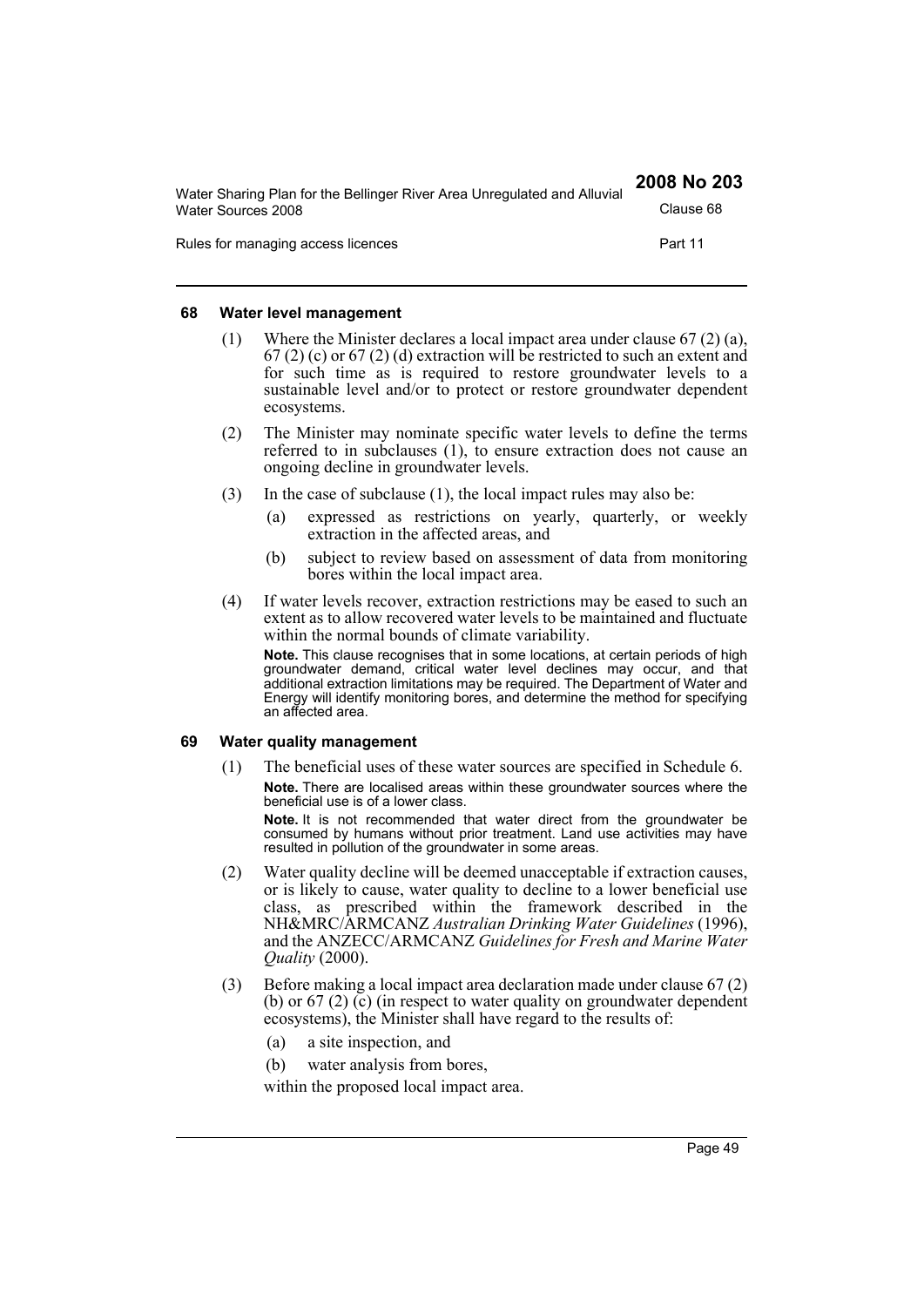Water Sharing Plan for the Bellinger River Area Unregulated and Alluvial Clause 70 Water Sources 2008

Part 11 Rules for managing access licences

- (4) If water quality decline is resulting from extraction, extraction from all water supply works (bores) nominated by an access licence within a local impact area declared under clause 67 (2) (b) will be restricted to such an extent and for such time as required to halt that decline, or restore the beneficial use of the groundwater.
- (5) In the case of subclause (4), the local impact rules may be:
	- (a) expressed as restrictions on yearly, quarterly, or weekly extraction in the affected areas, and
	- (b) subject to review based on assessment of data from monitoring bores within the local impact area.
- (6) An existing water supply work (bore) within 100 metres of a contamination source identified in Schedule 4, will be able to continue extraction of groundwater at levels equivalent to the access licence share component at the commencement of this Plan nominating that work, subject to any restrictions arising from subclause (4).

#### **70 Infrastructure failure in local impact areas**

- (1) The operational rules relating to a local impact area may rely on water levels at specified monitoring bores.
- (2) In the event of a monitoring bore failure the Minister may:
	- (a) continue with the current access rules until the monitoring bore is reinstated,
	- (b) adjust the current access rules based on climatic conditions and monitoring bore information, until the monitoring bore is reinstated, and
	- (c) rely on another monitoring bore in the area to provide information.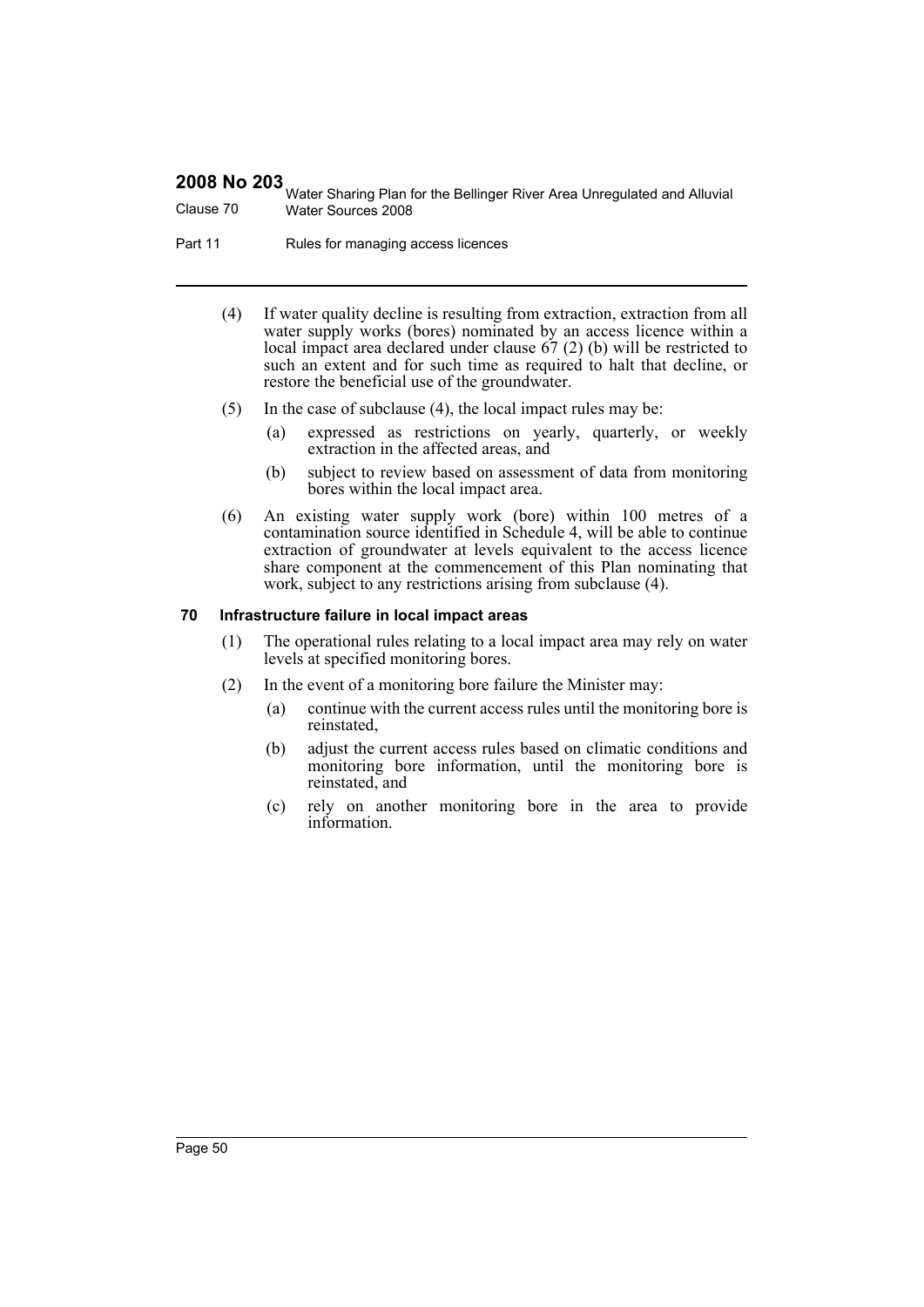| Water Sharing Plan for the Bellinger River Area Unregulated and Alluvial | 2008 No 203 |
|--------------------------------------------------------------------------|-------------|
| Water Sources 2008                                                       | Clause 71   |
| Access licence dealing rules                                             | Part 12     |

# **Part 12 Access licence dealing rules**

## **71 Access licence dealing rules**

- (1) This Part is made in accordance with section 20 (1) (d) of the Act and with the Minister's access licence dealing principles gazetted on 1 July 2004 (as amended) under section 71Z of the Act.
- (2) Applications for access licence dealings may be granted subject to the Minister's access licence dealing principles gazetted from time to time under section 71Z of the Act and the rules in this Part.
- (3) To the extent that the water allocation of an access licence which is subject to an adaptive environmental water condition is not required to meet the requirement of the condition it may be the subject of an assignment dealing in accordance with the Dealings Rules in Part 12 of this Plan.
- (4) Notwithstanding subclause (3) an access licence with an adaptive environmental water condition may be the subject of any other dealing permitted by the Dealing Rules in this Plan, provided the benefit to the environment provided for in the adaptive environmental condition is not diminished.

**Note.** There are a number of mechanisms within the Act, called access licence dealings, to change either the holder of all or part of an access licence, or the location within a water source at which all or part of the share and extraction components of access licences can be exercised. These dealings are governed by the principles in section 5 of the Act, the Minister's access licence dealing principles, and the rules in this Part.

**Note.** Where there is an inconsistency between access licence dealing rules established in this Plan and Minister's access licence dealing principles gazetted subsequent to the commencement of this Plan, section 71Z of the Act provides for the Minister's access licence dealing principles to prevail.

**Note.** An unregulated river (Aboriginal commercial) access licence will not be fully commercial. Allocations under these licences will be able to be traded to non-Aboriginal people however the licence itself can only be traded amongst Aboriginal people, and as such will remain in the Aboriginal community for the life of the licence. These licences will not be able to be converted to any other category of licence. Aboriginal communities, enterprises and individuals are encouraged to seek financial assistance from funding bodies to purchase fully commercial licences.

**Note.** In line with interagency agreement the Department proposes to amend the access licence sub category 'Aboriginal Commercial' to 'Aboriginal Community Development' in the Water Management Act 2000 Regulation.

#### **72 Rules relating to constraints within these water sources**

(1) This clause applies to any relevant dealings under sections 71Q, 71S and 71W, and with respect to water allocation assignments under section 71T of the Act, within these water sources.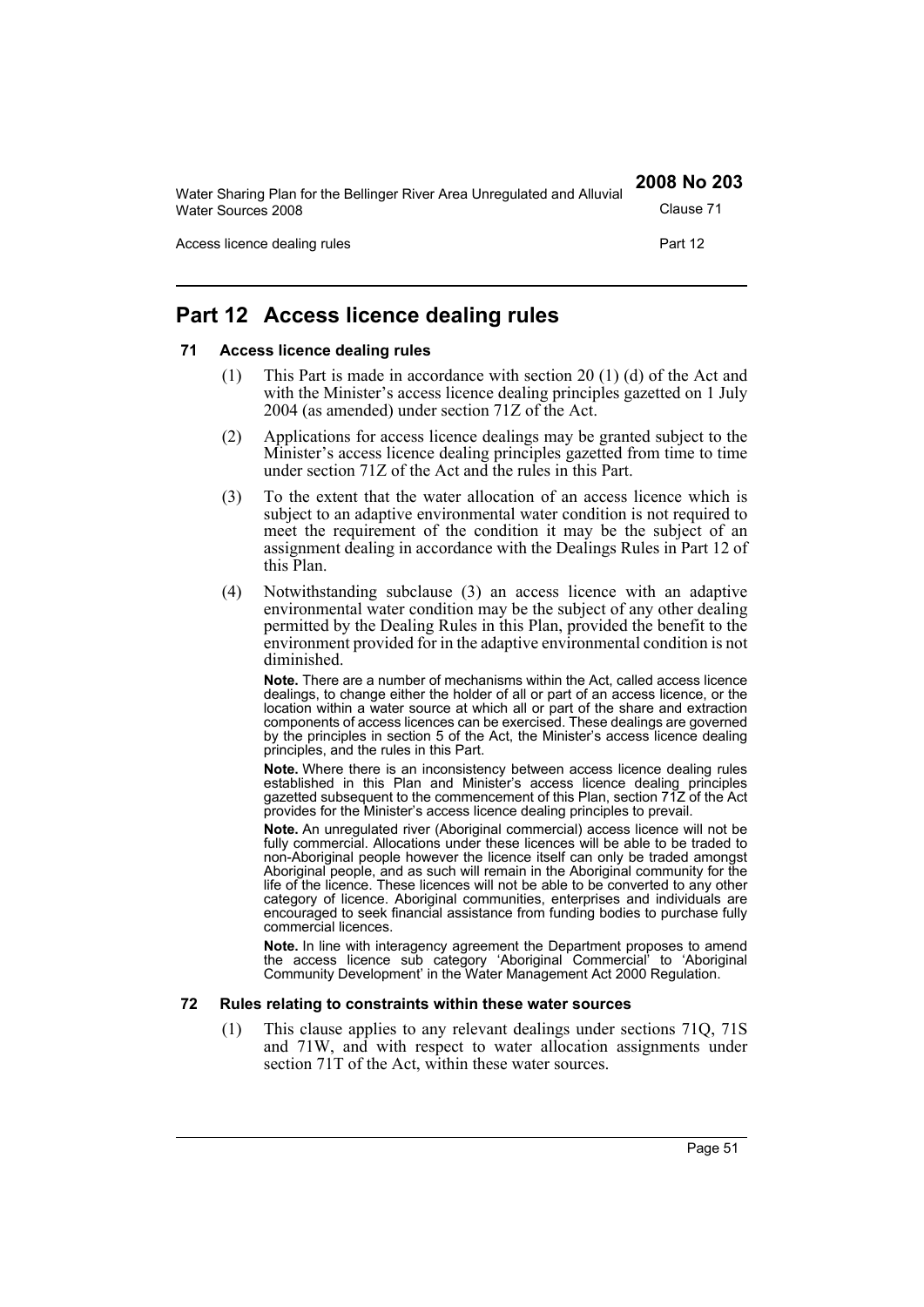Water Sharing Plan for the Bellinger River Area Unregulated and Alluvial Clause 72 Water Sources 2008

Part 12 **Access licence dealing rules** 

(2) Dealings are prohibited under this clause if:

- (a) the dealing would result in the total extraction under access licences through nominated water supply works (bores) in the area, plus basic landholder rights extraction, causing any adverse local impact in accordance with Part 11, Division 4 of this Plan,
- (b) the dealing involves an assignment of access rights or an allocation assignment from an aquifer access licence that nominates a water supply works (bores) outside 40 metres from the top of the bank of a river to a water supply works (bores) within 40 metres from the top of the bank of a river,
- (c) the dealing involves an assignment of access rights or an allocation assignment from an access licence in:
	- (i) Thora–North Arm Bellinger River Water Source, if it is from the Lower Thora–North Arm Bellinger River Management Zone to the Upper Thora–North Arm Bellinger River Management Zone,
	- (ii) the Bellinger River Water Source, the Coastal Bellinger Water Source, the Coastal Kalang Water Source or Hydes Creek Water Source Water Source, if it is from the non tidal management zone to the tidal pool management zone, where:
		- (1) an assessment of the allowable annual limit that can be extracted within the respective tidal pool management zone has not been undertaken and that limit has not been specified in the Implementation Program for this Plan,
		- (2) it causes total access licence share components in the tidal pool management zone to exceed the allowable annual limit that can be extracted within the respective management zone as specified in the Implementation Program for this Plan,
	- (iii) the Kalang River Water Source, if it is from the Tidal Pool Management Zone to the Non Tidal Management Zone,
	- (iv) the Hydes Creek Water Source, if it is from the Tidal Pool Management Zone to the Non Tidal Management Zone and it causes total access licence share components in the non tidal management zone to exceed the total access licence share components in that management zone at the commencement of this Plan, and
	- (v) the Bellinger River Water Source, if it is from the Tidal Pool Management Zone to the Non Tidal Management Zone and it causes the total access licence share components in the non tidal management zone to exceed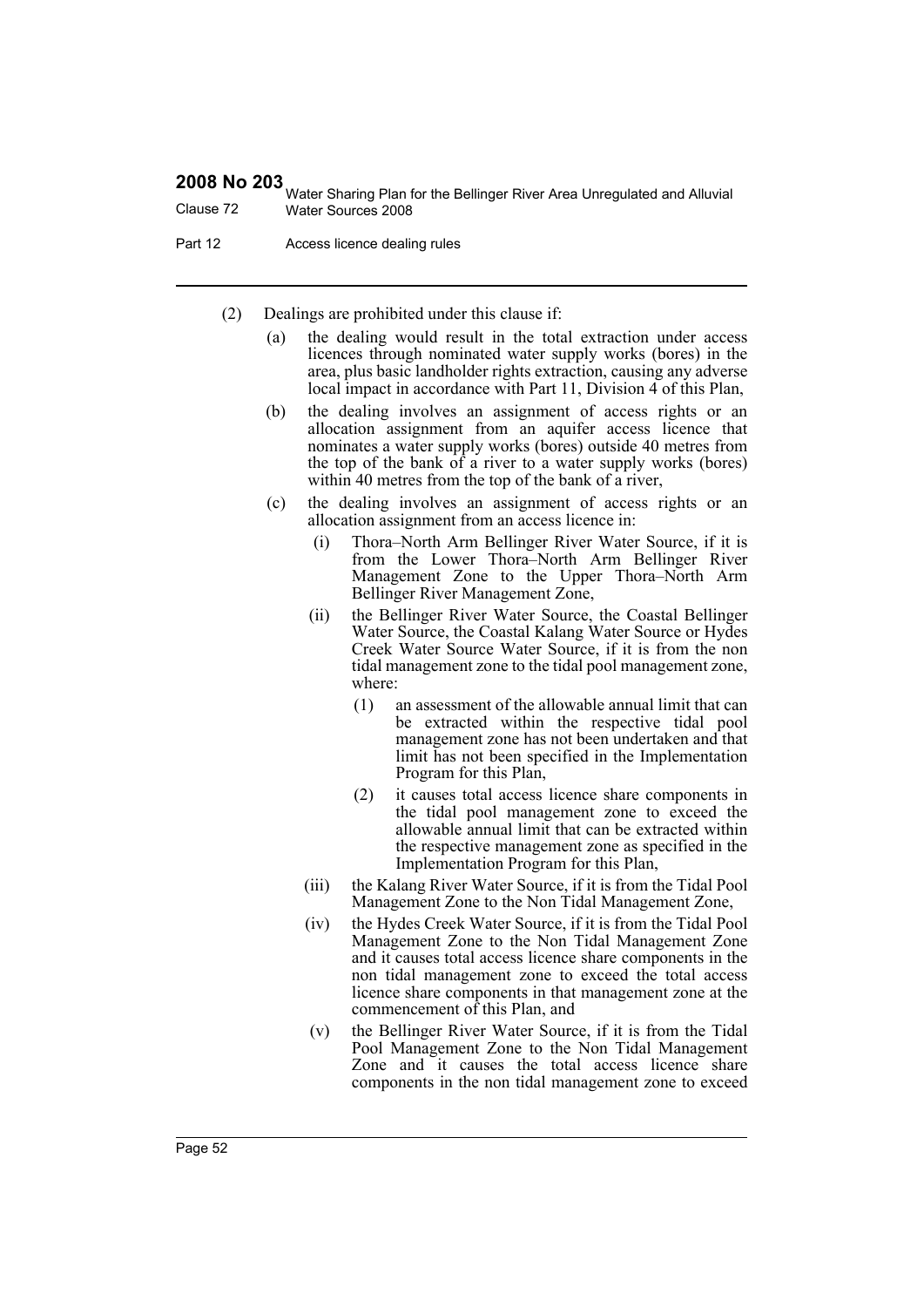| Water Sources 2008           | Clause 72 |
|------------------------------|-----------|
| Access licence dealing rules | Part 12   |

Water Sharing Plan for the Bellinger River Area Unregulated and Alluvial

the total access licence share components in that management zone at the commencement of this Plan plus 54 ML,

**2008 No 203**

- (d) the dealing involves an assignment of access rights or an allocation assignment from an unregulated river high flow access licence to an access licence of another category,
- (e) the dealing involves an access licence, that currently nominates works in:
	- (i) the Lower Thora–North Arm Bellinger River Management Zone of the Thora–North Arm Bellinger River Water Source nominating works in the Upper Thora–North Arm Bellinger River Management Zone,
	- (ii) a non tidal management zone of the Bellinger River Water Source, the Coastal Bellinger Water Source, the Coastal Kalang Water Source or Hydes Creek Water Source Water Source nominating works in a tidal pool management zone, if:
		- (A) an assessment of the allowable annual limit that can be extracted within the respective tidal pool management zone has not been undertaken and that limit has not been specified in the Implementation Program for this Plan,
		- (B) it causes total access licence share components in the tidal pool management zone to exceed the allowable annual limit that can be extracted within the respective management zone as specified in the Implementation Program for this Plan,
	- (iii) the Tidal Pool Management Zone of the Kalang River Water Source nominating works in the Non Tidal Management Zone,
	- (iv) the Tidal Pool Management Zone of the Hydes Creek Water Source nominating works in the Non Tidal Management Zone and it causes total access licence share components in the non tidal management zone to exceed total access licence share components in that management zone at the commencement of this Plan, and
	- (v) the Tidal Pool Management Zone of the Bellinger River Water Source nominating works in the Non Tidal Management Zone and it causes the total access licence share components in the non tidal management zone to exceed the total access licence share components in that management zone at the commencement of this Plan plus 54 ML, and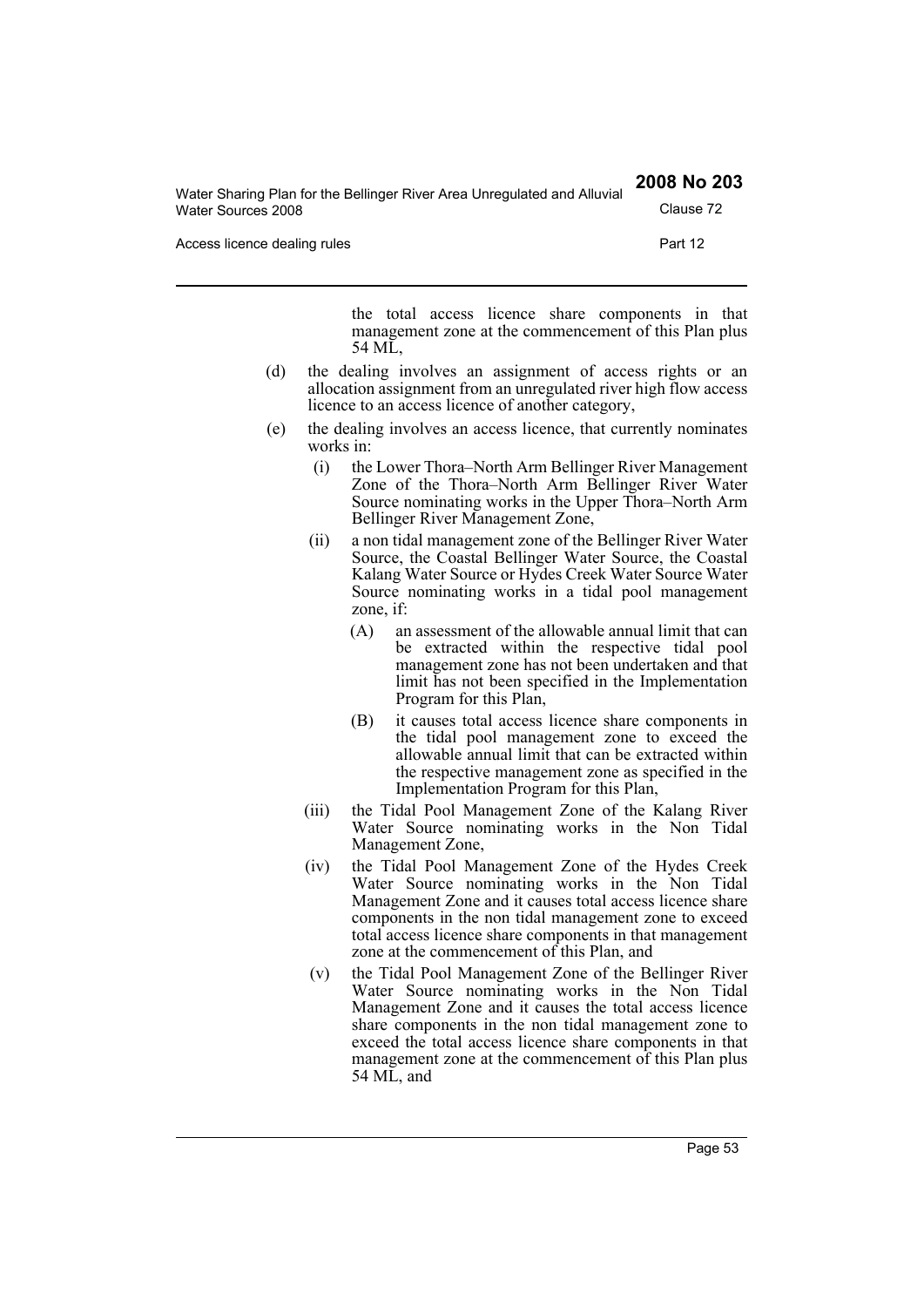Water Sharing Plan for the Bellinger River Area Unregulated and Alluvial Clause 73 Water Sources 2008

Part 12 **Access licence dealing rules** 

(f) the access licence dealing involves consent to the nomination of a water supply work (bore) prohibited under clause 39 of this Plan.

#### **73 Rules for change of water source**

- (1) This clause relates to dealings under section 71R and 71W of the Act. **Note.** Section 71R dealings are the mechanism by which access licences can move from one water source to another. Once the change in water source has been affected, if permitted, the new license will have to nominate specified works (by a dealing under section 71W of the Act) in the receiving water source before extraction can commence.
- (2) Dealings under section 71R and 71W of the Act that change the water source to which an access licence applies are prohibited in these water sources if:
	- (a) the dealing involves a change of water source from one extraction management unit to another extraction management unit,
	- (b) the dealing is into Dalhousie Creek Water Source, Never Never Creek Water Source, Rosewood Creek Water Source or Thora–North Arm Bellinger River Water Source,
	- (c) the dealing is into Boggy Creek Water Source and it causes the total access licence share components to exceed the total access licence share components in that water source at the commencement of this Plan, plus 50 ML,
	- (d) the dealing is into Spicketts Creek Water Source from a water source other than the Non Tidal Management Zone of the Kalang River Water Source,
	- (e) the dealing is into the Non Tidal Management Zone of the Bellinger River Water Source and it causes the total access licence share components in the non tidal management zone to exceed the total access licence share components in that management zone at the commencement of this Plan plus 54 ML,
	- (f) the dealing is into the Non Tidal Management Zone of the Coastal Bellinger Water Source and it causes the total access licence share components in the non tidal management zone to exceed the total access licence share components in that management zone at the commencement of this Plan plus 14 ML,
	- (g) the dealing is into the Non Tidal Management Zone of the Coastal Kalang Water Source and it causes the total access licence share components in the non tidal management zone to exceed the total access licence share components in that management zone at the commencement of this Plan plus 88 ML,
	- (h) the dealing is into the non tidal management zone of the Hydes Creek Water Source and it causes total access licence share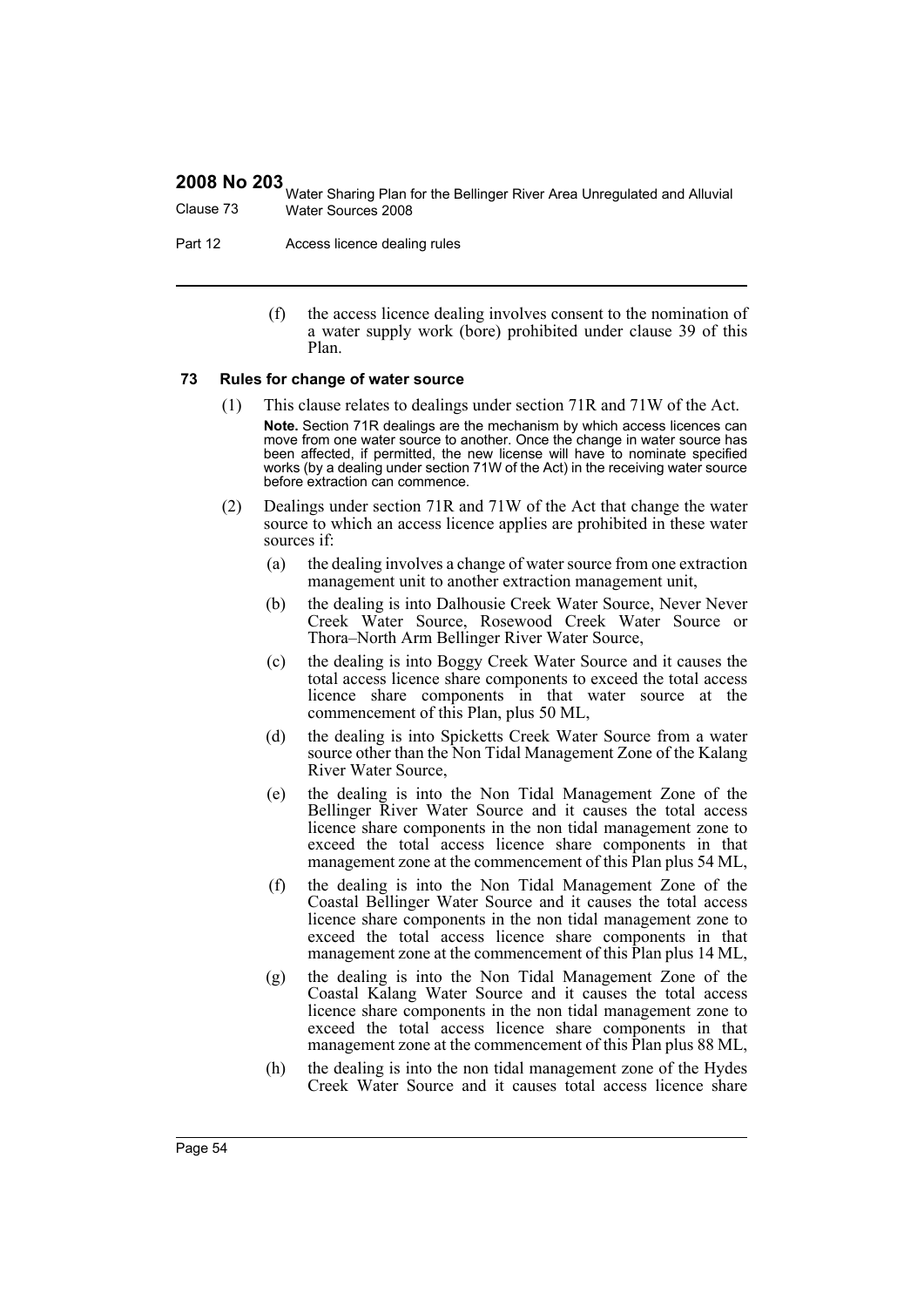| Water Sharing Plan for the Bellinger River Area Unregulated and Alluvial | 2008 No 203 |
|--------------------------------------------------------------------------|-------------|
| Water Sources 2008                                                       | Clause 73   |
| Access licence dealing rules                                             | Part 12     |

components in the non tidal management zone to exceed total access licence share components in that management zone at the commencement of this Plan,

- (i) the dealing is into the Non Tidal Management Zone of the Kalang River Water Source from another water source other than Spicketts Creek Water Source, and
- (j) the dealing is into the tidal pool management zone of the Bellinger River Water Source, the Coastal Bellinger Water Source, the Coastal Kalang Water Source, Hydes Creek Water Source or Kalang River Water Source where:
	- (i) an assessment of the allowable annual limit that can be extracted within the respective tidal pool management zone has not been undertaken and that limit has not been specified in the Implementation Program for this Plan, or
	- (ii) it causes total share components of access licences in the tidal pool management zone to exceed the allowable annual limit that can be extracted within the respective management zone as specified in the Implementation Program for this Plan.
- (3) Dealings under section 71R and 71W of the Act that change the water source to which an access licence applies are prohibited in these water sources if the dealing involves an unregulated river high flow access licence.
- (4) Dealings under section 71R and 71W of the Act that change the water source to which an access licence applies are prohibited in these water sources if the dealing would result in the total extraction under access licences through nominated water supply works (bores) in the area, plus basic landholder rights extraction, causing any adverse local impact in accordance with Part 11, Division 4 of this Plan.
- (5) Unless the application is for a replacement water supply work (bore) that is part of a bore network for a local water utility or town water supply or a new water supply works (bore) required as part of a dealing involving the conversion of an unregulated river access licence to an aquifer access licence under section 71O of the Act and clause 74 of this Plan, consent to a nominated work under section 71W, is not to be granted in these groundwater sources, if it would result in a water supply work (bore) being authorised to extract water within 40 metres of the top of the high bank of a river.
- (6) The share component on an access licence issued under this clause is to be equal to the cancelled access licence share component.
- (7) The extraction component of the cancelled access licence is not to be carried over to the new access licence.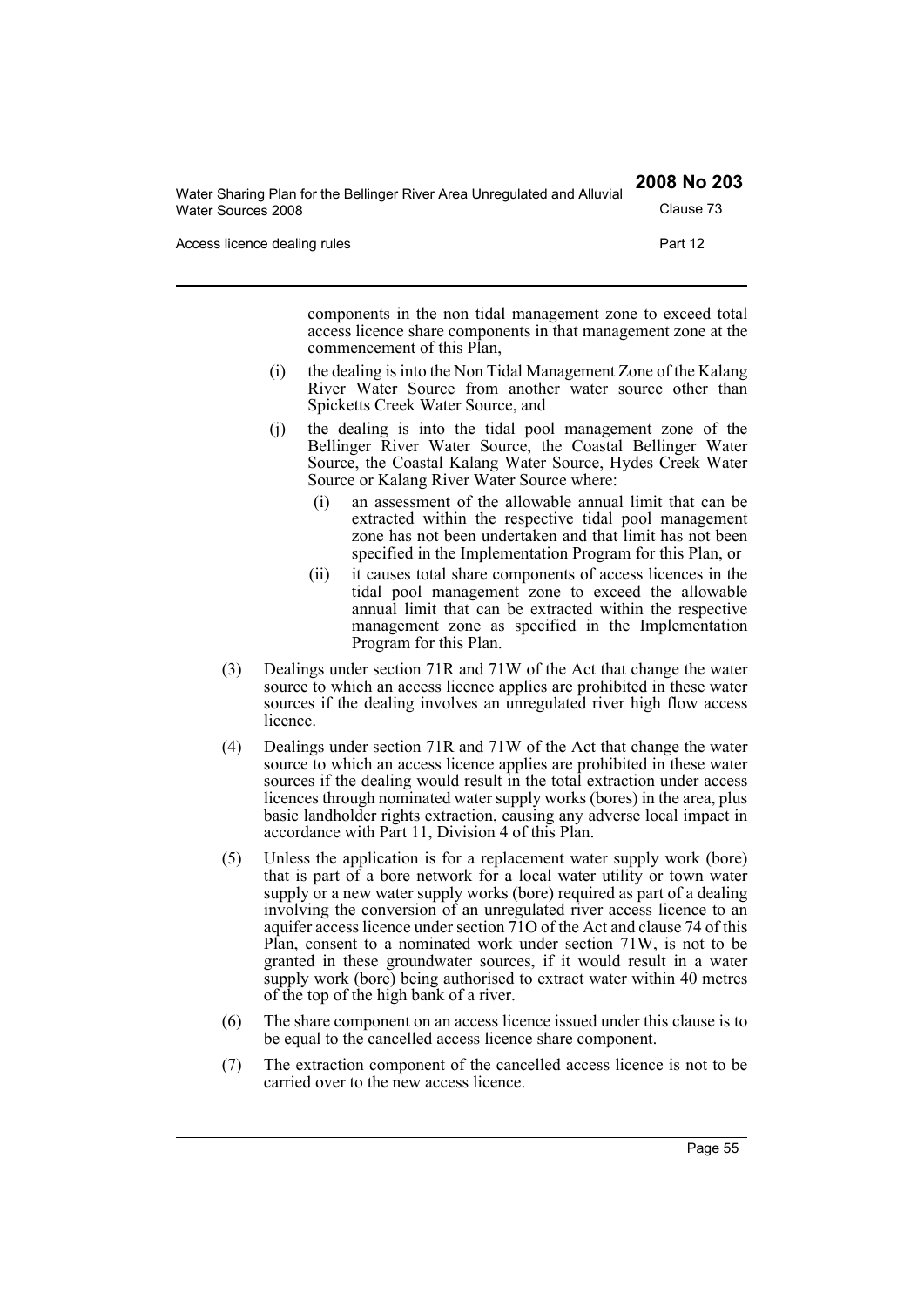Water Sharing Plan for the Bellinger River Area Unregulated and Alluvial Clause 74 Water Sources 2008

Part 12 **Access licence dealing rules** 

#### **74 Rules for conversion of access licence category**

- (1) This clause relates to dealings under section 71O of the Act.
- (2) Conversion of an access licence of one category to an access licence of another category are permitted only if the conversion is from:
	- (a) an unregulated river access licence to an aquifer access licence, or
	- (b) an unregulated river access licence to an unregulated river high flow access licence in the Never Never and Hydes Creek Water Sources.
- (3) For any conversion of an access licence under subclauses (2) (a) and 2 (b) the access licence being converted shall be cancelled and a new licence issued.
- (4) The share component on an access licence issued under subclause 2 (a) is to be equal to the cancelled access licence share component.
- (5) The volume of share component on an access licence issued under subclause (2) (b) is to be equal to 2.5 times the cancelled access licence share component.
- (6) The total amount of all access licence share component that can be converted to unregulated high flow access licences under subclause (2) (b) shall be limited to:
	- (a) 250.8 unit shares in the Hydes Creek Water Source, and
	- (b) 723.2 unit shares in the Never Never Water Source.

**Note.** Approval for conversion of an unregulated river access licence to an unregulated river high flow access licence will be subject to assessment of the application in regard to the level of impact of the proposed conversion. This should include consideration of the potential impact on high flow (eg flows<br>greater than the 50<sup>th</sup> percentile flow) values, and any potential impact on the water source as a whole.

#### **75 Rules for interstate access licence transfer**

- (1) This clause relates to dealings under section 71U of the Act.
- (2) Dealings that result in the interstate transfer of an access licence into or out of these water sources are prohibited.

#### **76 Rules for water allocation assignments between water sources**

- (1) This clause relates to dealings under section 71T of the Act.
- (2) Dealings under section 71T that result in water allocation assignments to or from an access licence in one of these water sources to or from an access licence in another of these water sources are prohibited in these water sources if the dealing would result in the total extraction under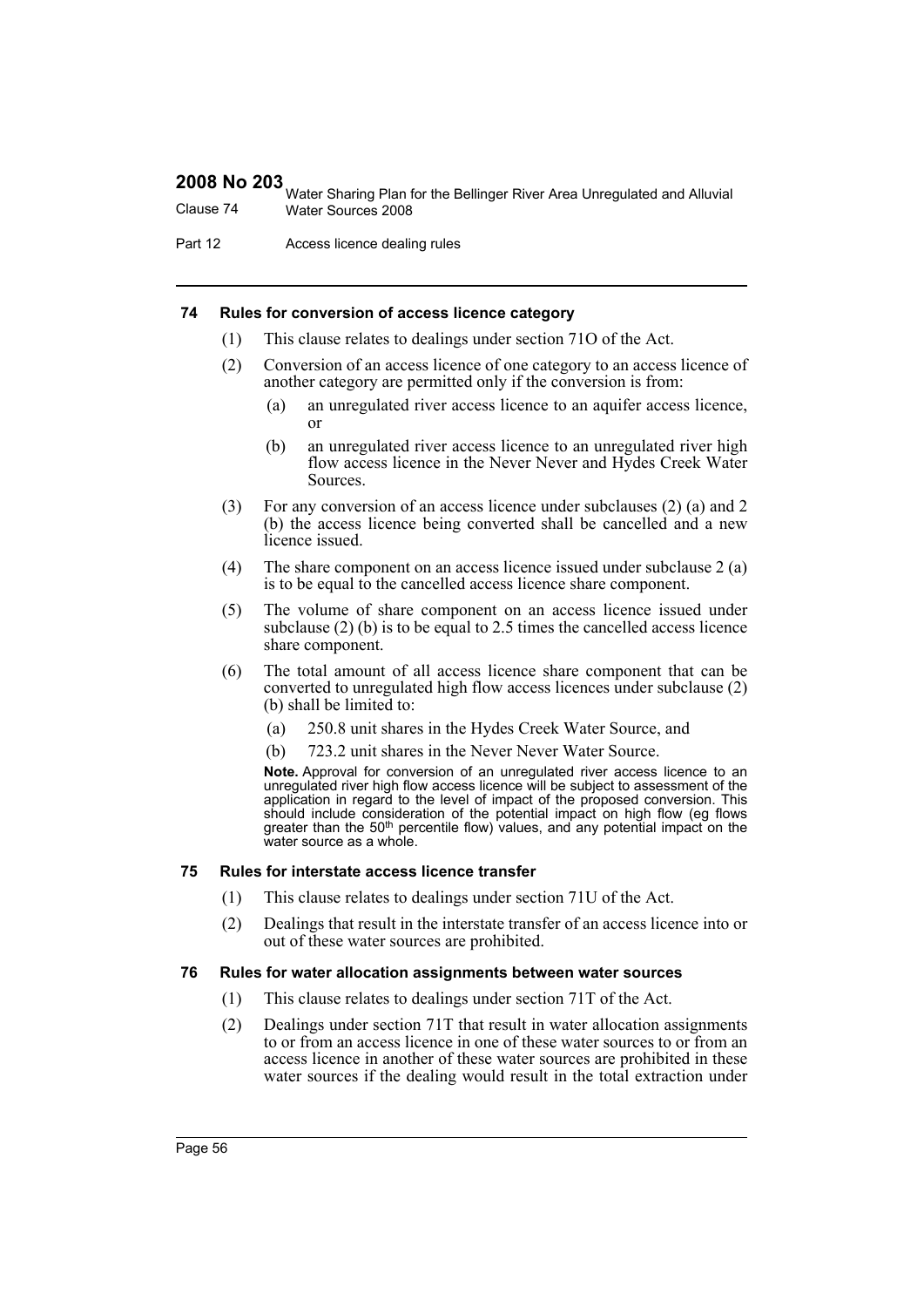| Water Sharing Plan for the Bellinger River Area Unregulated and Alluvial | 2008 No 203 |
|--------------------------------------------------------------------------|-------------|
| Water Sources 2008                                                       | Clause 76   |
| Access licence dealing rules                                             | Part 12     |

access licences through nominated water supply works (bores) in the area, plus basic landholder rights extraction, causing any adverse local impact in accordance with Part 11, Division 4 of this Plan.

- (3) Dealings under section 71T of the Act that result in water allocation assignments to or from an access licence in one of these water sources to or from an access licence in another of these water sources are prohibited if:
	- (a) the dealing involves a change of water source from one extraction management unit to another extraction management unit,
	- (b) the dealing is into Dalhousie Creek Water Source, Never Never Creek Water Source, Rosewood Creek Water Source or Thora–North Arm Bellinger River Water Source,
	- (c) the dealing is into Boggy Creek Water Source and it causes the total access licence share components to exceed the total access licence share components in that water source at the commencement of this Plan, plus 50 ML,
	- (d) the dealing is into Spicketts Creek Water Source from a water source other than the Kalang River Water Source,
	- (e) the dealing is into the Non Tidal Management Zone of the Bellinger River Water Source and it causes the total access licence share components in the non tidal management zone to exceed the total access licence share components in that management zone at the commencement of this Plan plus 54 ML,
	- (f) the dealing is into the Non Tidal Management Zone of the Coastal Bellinger Water Source and it causes the total access licence share components in the non tidal management zone to exceed the total access licence share components in that management zone at the commencement of this Plan plus 14 ML,
	- (g) the dealing is into the Non Tidal Management Zone of the Coastal Kalang Water Source and it causes the total access licence share components in the non tidal management zone to exceed the total access licence share components in that management zone at the commencement of this Plan plus 88 ML,
	- (h) the dealing is into the non tidal management zone of the Hydes Creek Water Source and it causes total access licence share components in the non tidal management zone to exceed total access licence share components in that management zone at the commencement of this Plan,
	- (i) the dealing is into the Non Tidal Management Zone of the Kalang River Water Source from another water source other than Spicketts Creek Water Source,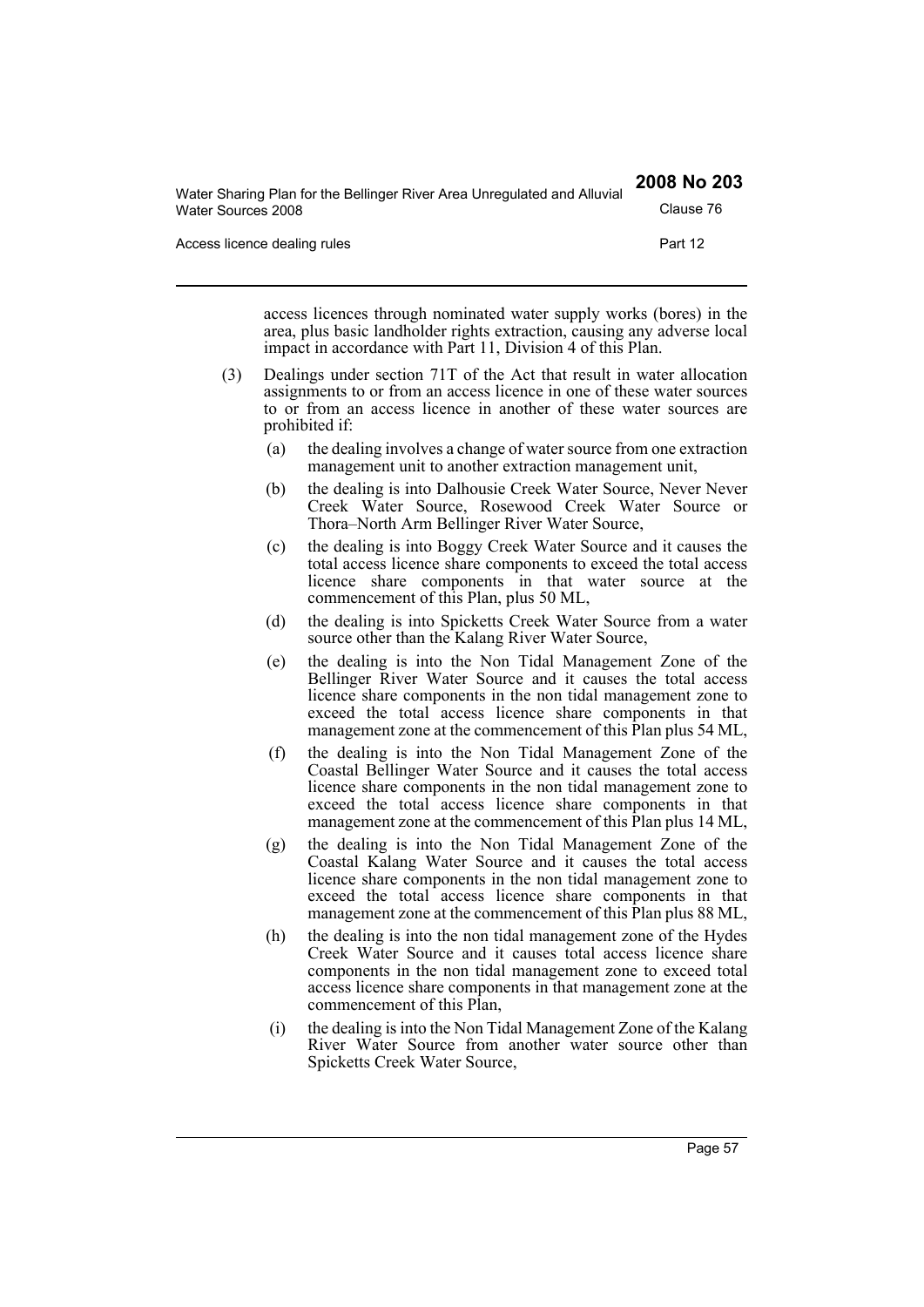Water Sharing Plan for the Bellinger River Area Unregulated and Alluvial Clause 77 Water Sources 2008

Part 12 **Access licence dealing rules** 

- (j) the dealing is into the tidal pool management zone of the Bellinger River Water Source, the Coastal Bellinger Water Source, the Coastal Kalang Water Source, Hydes Creek Water Source or Kalang River Water Source where:
	- (i) an assessment of the allowable annual limit that can be extracted within the respective tidal pool management zone has not been undertaken and that limit has not been specified in the Implementation Program for this Plan, or
	- (ii) it causes total share components of access licences in the tidal pool management zone to exceed the allowable annual limit that can be extracted within the respective management zone as specified in the Implementation Program for this Plan, and
- (k) the dealing involves an unregulated river high flow access licence.

## **77 Rules for interstate assignment of water allocations**

- (1) This clause relates to dealings under section 71V of the Act.
- (2) Dealings that result in interstate assignment of water allocations to or from these water sources are prohibited.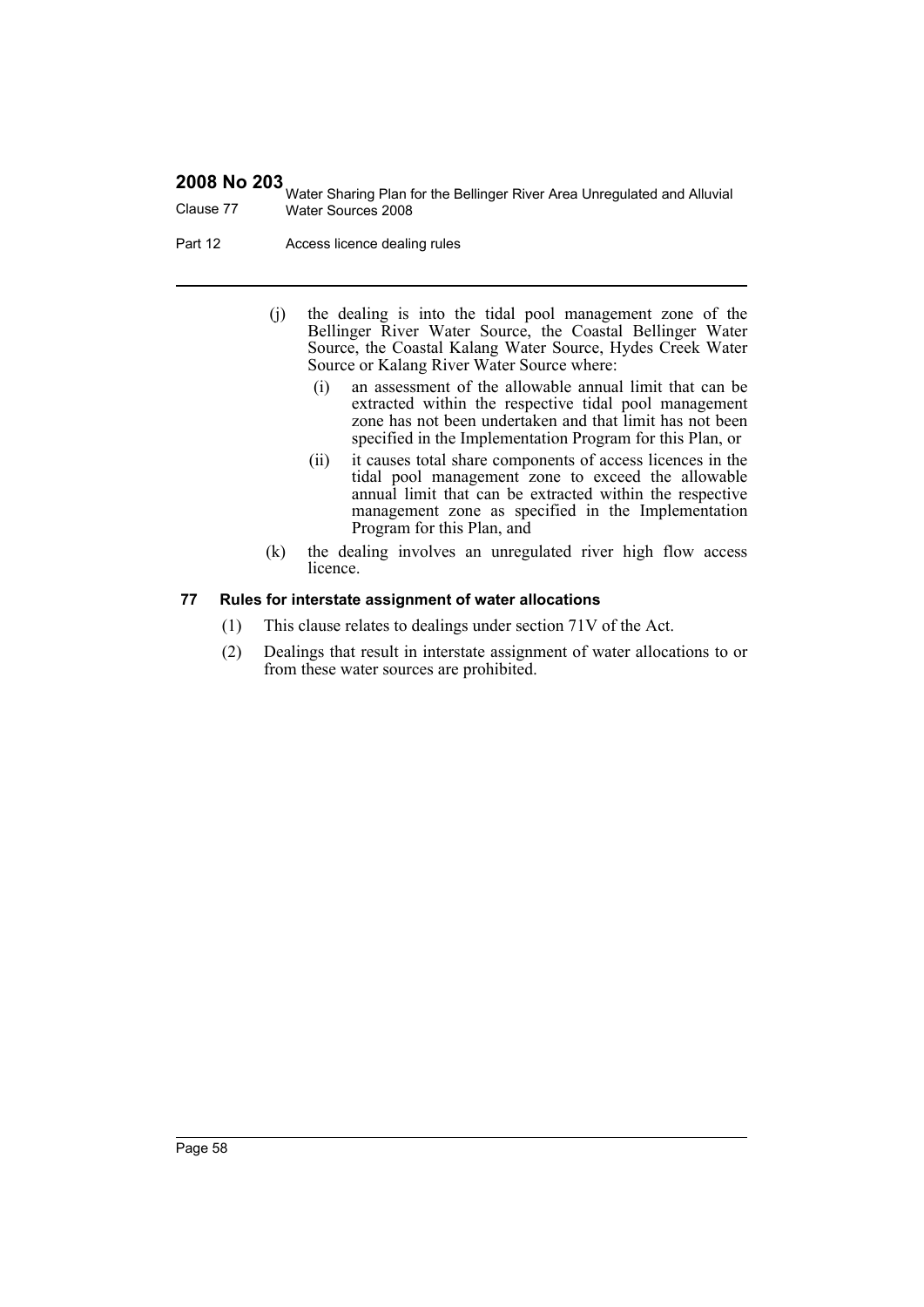| Water Sharing Plan for the Bellinger River Area Unregulated and Alluvial | 2008 No 203 |
|--------------------------------------------------------------------------|-------------|
| Water Sources 2008                                                       | Clause 78   |
| Mandatory conditions                                                     | Part 13     |

# **Part 13 Mandatory conditions**

#### **78 Mandatory conditions on access licences**

- (1) This Part is made in accordance with sections 17 (c) and 20 (2) (e) of the Act.
- (2) All access licences in these water sources shall have mandatory conditions to give effect to the provisions of this Plan in relation to the following:
	- (a) the requirement that all extraction under access licences will be subject to the available water determinations made pursuant to section 59 of the Act,
	- (b) the requirement that all extraction under access licences will be subject to the account management rules established in Part 11 this Plan,
	- (c) the requirement that all extraction under aquifer access licences will be subject to any local impact rules established in Division 4 of Part 11 of this Plan,
	- (d) the taking of any water in a water allocation account for an access licence will only be permitted if the resulting debit from the access licence water allocation account will not exceed the volume of water remaining in the account,
	- (e) the requirement that water may only be taken by water supply works nominated on the access licence, consistent with the conditions of the works approval, and
	- (f) any other conditions required to implement the provisions of this Plan.
- (3) All access licences in these water sources, excluding unregulated river high flow access licences and unregulated river (Aboriginal commercial) access licences, shall have a mandatory condition which specifies a cease to pump which is the higher of:
	- (a) the upper limit of the Very Low Flow Class established in clause 18 for the respective water source or management zone, or
	- (b) the cease to pump threshold specified on the entitlement issued under Part 2 of the *Water Act 1912* that is being replaced by an access licence under the Act.
- (4) All domestic and stock access licences in these water sources shall have mandatory conditions to give effect to the following:
	- (a) water may only be taken for the purposes of domestic consumption or stock watering as defined in section 52 of the Act,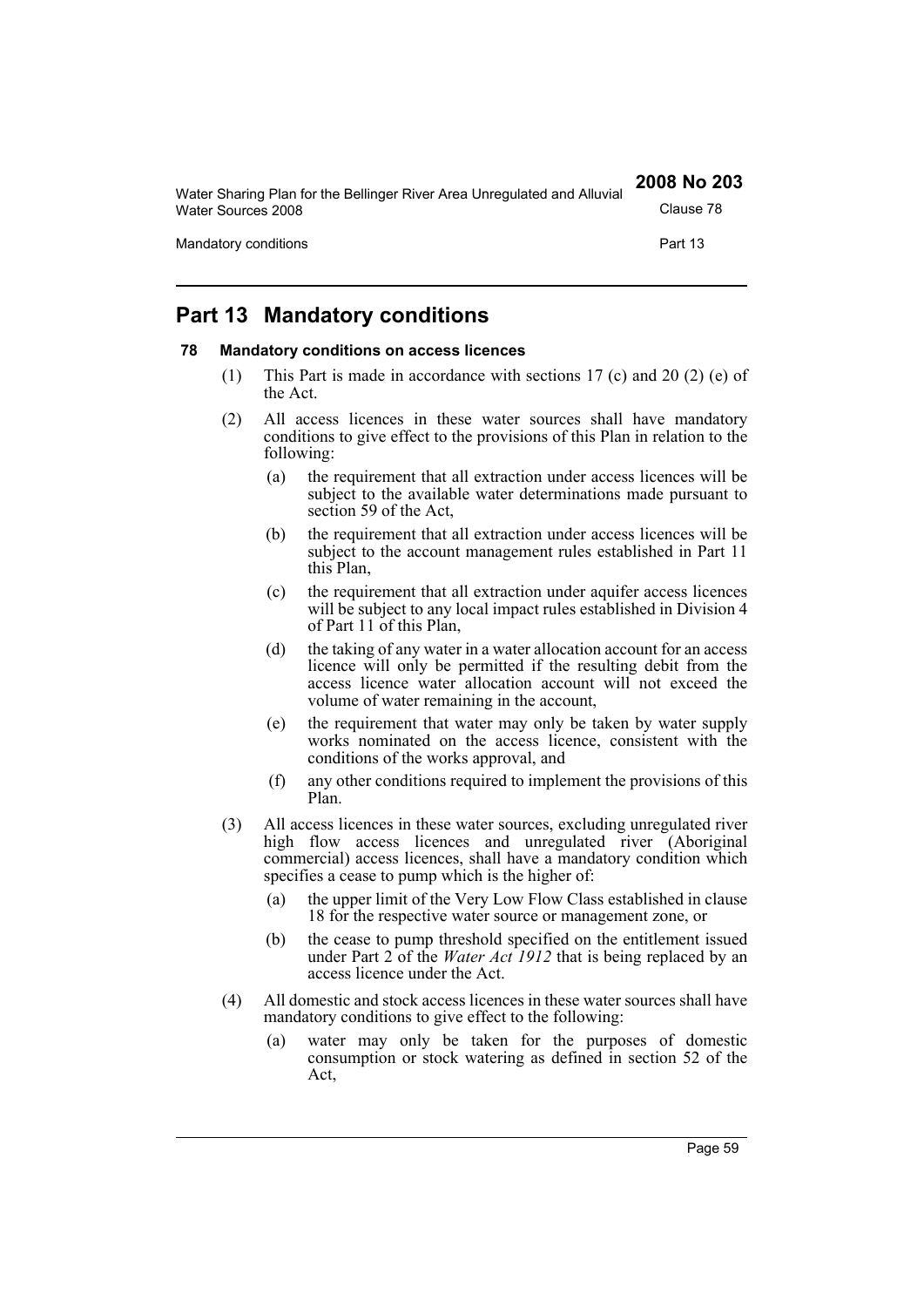Water Sharing Plan for the Bellinger River Area Unregulated and Alluvial Clause 78 Water Sources 2008

Part 13 Mandatory conditions

- (b) where a flow class has been determined by the Minister water may only be taken at a rate not exceeding that specified for the flow class and in the access licence extraction component, unless otherwise authorised by an approved group,
- (c) where a flow class has not been determined by the Minister water may only be taken in accordance with the related cease to pump flow rate.
- (d) notwithstanding subclauses (b) and (c), water may be taken without any restrictions in rate from an in-river dam while the dam is passing all inflows, and
- (e) the conditions in subclauses (b) (c) and (d) are not to be imposed if the extraction component of the access licence specifies that water may only be taken from a runoff harvesting dam.
- (5) All local water utility access licences in these water sources shall have mandatory conditions to give effect to the following:
	- (a) water may only be taken for the purposes of supplying water for the exercise of a water supply function of the local water utility or for other such purpose provided for under the Act,
	- (b) where a flow class has been determined by the Minister water may only be taken at a rate not exceeding that specified for the flow class on the access licence extraction component, and
	- (c) notwithstanding subclause (b), water may be taken without any restrictions in rate from an in-river dam while the dam is passing all inflows.
- (6) All unregulated river access licences in these water sources shall have mandatory conditions to give effect to the following:
	- (a) where a flow class has been determined by the Minister water may only be taken at a rate not exceeding that specified for the flow class and in the access licence extraction component, unless otherwise authorised by an approved group,
	- (b) where a flow class has not been determined by the Minister water may only be taken in accordance with the related cease to pump flow rate, and
	- (c) notwithstanding subclauses (a) and (b), water may be taken without any restrictions in rate from an in-river dam while the dam is passing all inflows.
- (7) All unregulated river high flow access licences and unregulated river (Aboriginal commercial) access licence in these water sources shall have mandatory conditions to give effect to the following:
	- (a) a cease to pump flow rate which is the higher of: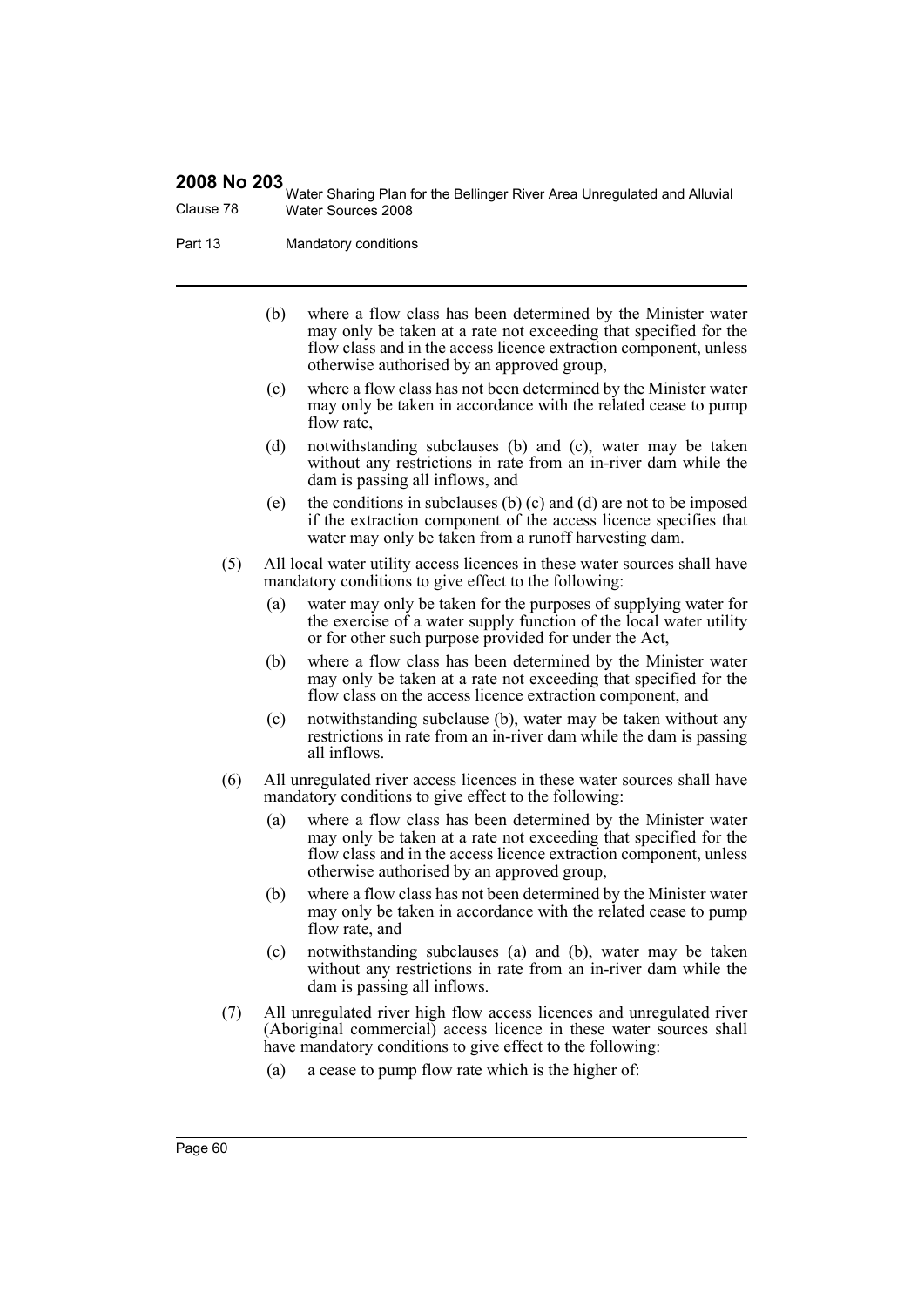| Water Sharing Plan for the Bellinger River Area Unregulated and Alluvial | 2008 No 203 |
|--------------------------------------------------------------------------|-------------|
| Water Sources 2008                                                       | Clause 79   |
| Mandatory conditions                                                     | Part 13     |
|                                                                          |             |

- (i) the lower limit of the B Class established in clause 18 for the respective water source or management zone, or
- (ii) the cease to pump threshold specified on the entitlement issued under Part 2 of the *Water Act 1912* that is being replaced by an access licence under the Act,
- (b) where a flow class has been determined by the Minister water may only be taken at a rate not exceeding that specified for the flow class and in the access licence extraction component, unless otherwise authorised by an approved group,
- (c) where a flow class has not been determined by the Minister water may only be taken in accordance with the related cease to pump flow rate, and
- (d) notwithstanding subclauses (b) and (c), water may be taken without any restrictions in rate from an in-river dam while the dam is passing all inflows.
- (8) All access licences in these water sources that nominate a runoff harvesting work shall have a mandatory condition imposed on them specifying that water may be taken without restriction in rate, but only from the specified work.
- (9) Access licences listed in Schedule 3 shall have mandatory conditions to give effect to clause 64.
- (10) All (Aboriginal cultural) access licences shall have mandatory conditions that only allow the taking of water by Aboriginal persons or communities for personal, domestic and communal purposes, including the purpose of drinking, food preparation, washing, manufacturing traditional artefacts, watering domestic gardens, cultural teaching hunting, fishing and gathering and for recreational, cultural and ceremonial purposes.
- (11) All unregulated river (Aboriginal commercial) access licences shall have mandatory conditions that only allow the taking of water by Aboriginal persons or communities for commercial purposes.
- (12) All aquifer access licences shall have mandatory conditions to give effect to a local impact area declaration under clause 67 of this Plan.
- (13) All aquifer access licences shall have mandatory conditions to give effect to clause 65 of this Plan.

# **79 Mandatory conditions on water supply works approvals**

(1) All approvals for water supply works, other than water supply works (bore), in these water sources shall have mandatory conditions to give effect to the following: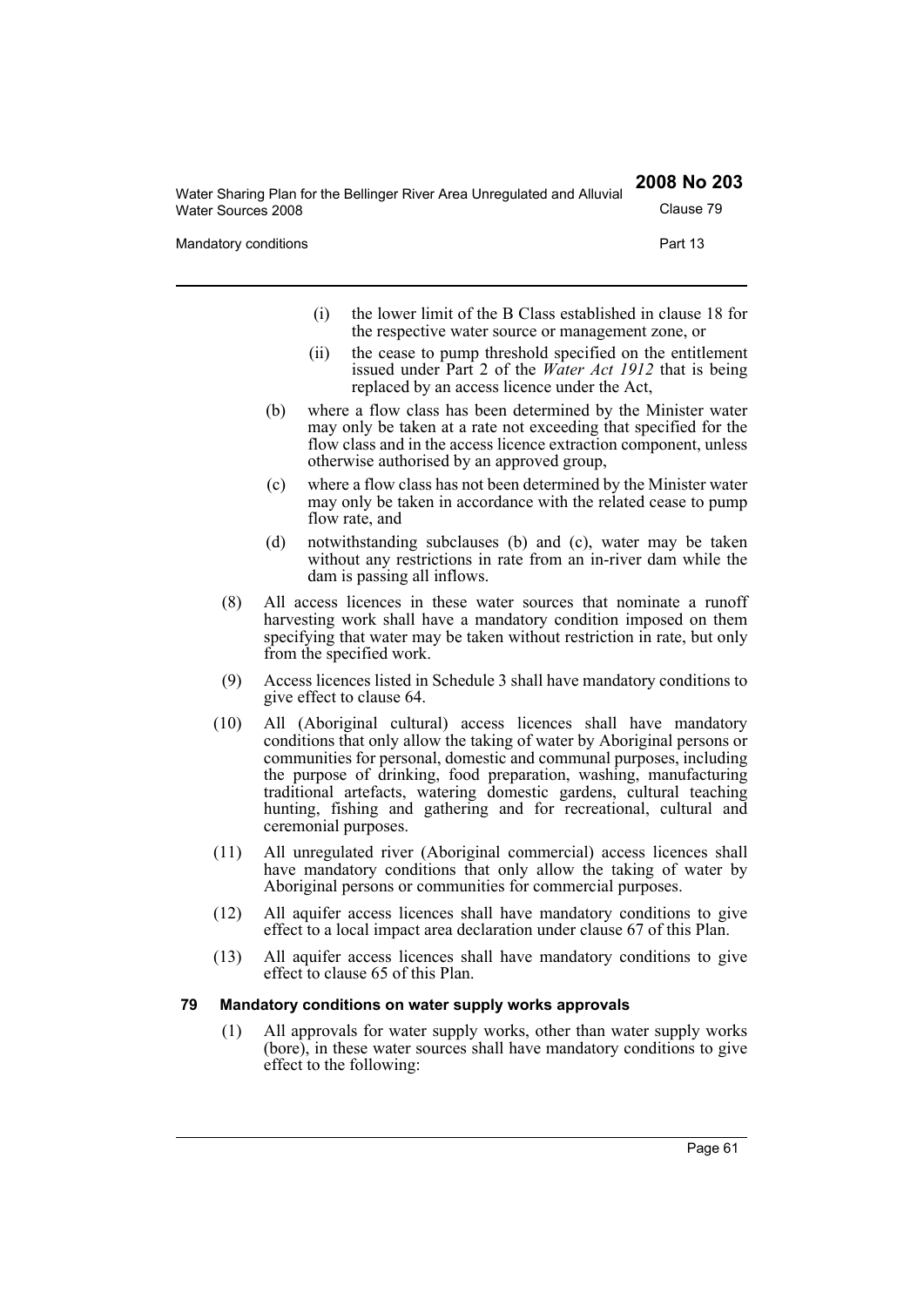Water Sharing Plan for the Bellinger River Area Unregulated and Alluvial Clause 80 Water Sources 2008

Part 13 Mandatory conditions

- (a) when directed by the Minister, flow measurement devices shall be installed and maintained on all works used for extraction of water under a surface water access licence and shall be of a type and shall be maintained in a manner which is acceptable to the Minister,
- (b) water extraction and property water management infrastructure and cropping details shall be provided to the Minister on request,
- (c) the taking of water may only occur in accordance with the conditions applying to the access licence for whose water allocation account the taking of water will be debited,
- (d) it is the responsibility of the work approval holder to ascertain the flow class at any time before commencing to take water under an access licence,
- (e) for all water sources, notwithstanding all other rights and conditions, extraction of water from a river by an approved water supply work is permitted only where it complies with the flow conditions of the authorised water supply works or in the absence of such condition, if there is a visible flow in the river in the downstream vicinity of the water supply work or where water is being taken from a pool, a visible inflow and outflow to and from that pool,
- (f) for the Bellinger River Water Source, the Hydes Creek Water Source and the Never Never Creek Water Source, extraction of water from a river by an approved water supply work is permitted only where it complies with clauses 21  $(3)$   $(c)$ , 21  $(3)$   $(d)$ , and 21 (3) (e) of this Plan respectively,
- (g) extraction under an access licence through an approved work is only authorised with respect to the work nominated by the access licence,
- (h) approvals for in-river dams must include a condition requiring the passing of such flows as the Minister determines to be appropriate to achieve the objectives of this Plan, and
- (i) any other conditions required to implement the provisions of this Plan.

#### **80 Mandatory conditions on water supply works (bore) approvals**

**Note.** In accordance with the Act, actual extraction of groundwater can only be undertaken through an approved water supply work (bore). Standards and conditions relating to the construction, maintenance, operation and decommissioning of these works are particularly important. If not properly adhered to, the works themselves can be a conduit for contamination of the groundwater source.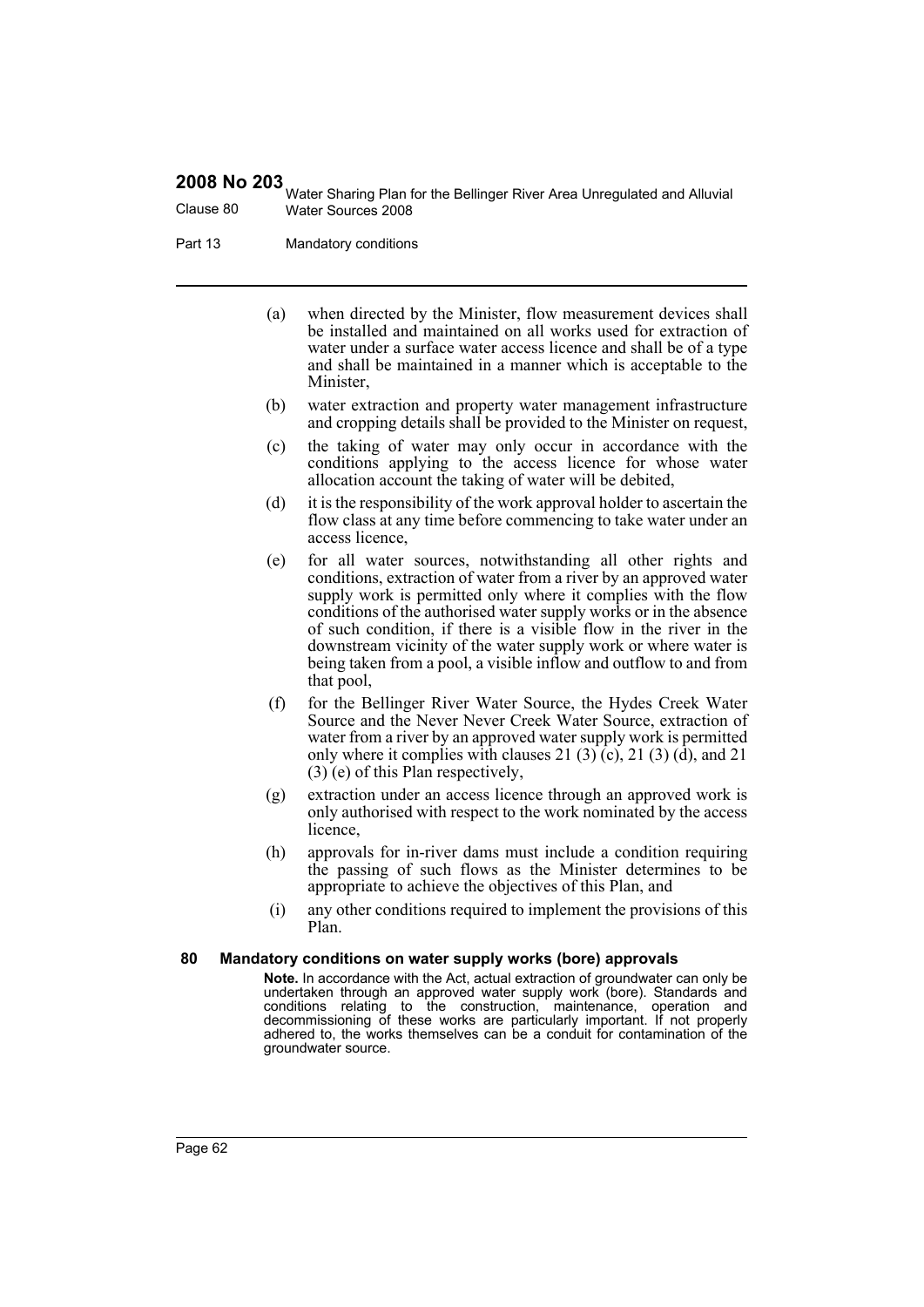| Water Sharing Plan for the Bellinger River Area Unregulated and Alluvial | 2008 No 203 |
|--------------------------------------------------------------------------|-------------|
| Water Sources 2008                                                       | Clause 80   |
| Mandatory conditions                                                     | Part 13     |

- (1) All approvals for water supply works (bores), in these water sources shall have mandatory conditions to give effect to the following:
	- (a) the water supply work (bore) is only to be constructed by a driller licensed under Part 5 of the *Water Act 1912* or the *Water Management Act 2000*,
	- (b) the water supply work (bore) must comply with drilling standards as specified by the Minister,
	- (c) construction of a water supply work (bore) must prevent contamination between aquifers through proper bore construction,
	- (d) a water supply work (bore) approval holder must ensure decommissioning procedures comply with applicable standards as specified by the Minister,
	- (e) a new or replacement water supply work (bore) to access water for basic rights will be required, as a condition of approval, to be constructed to sufficient depth to ensure that access to the resource is not unacceptably impacted by other authorised extractions,
	- (f) the water supply work (bore) approval holder is, within 2 months of completion, or after the issue of the approval if the water supply work (bore) is existing, to submit to the Department the following:
		- (i) details of the water supply work (bore) on the prescribed form,
		- (ii) the location of the authorised water supply works (bore) on the lot and deposited plan, GPS references, and the location of the water supply work (bore) in relation to property boundaries, and
		- (iii) details of any water analysis and/or pumping tests as required by the Minister,
	- (g) if during the construction of the water supply work (bore), saline or contaminated water is encountered above the production aquifer, such water is to be sealed off by:
		- (i) inserting the appropriate length of casing to a depth sufficient to exclude the saline or contaminated water from the work, and
		- (ii) placing an impermeable seal between the casing and the wall of the bore hole from the bottom of the casing to ground level, as specified by the Minister,
	- (h) if a water supply work (bore) is abandoned, the water supply work (bore) approval holder is to: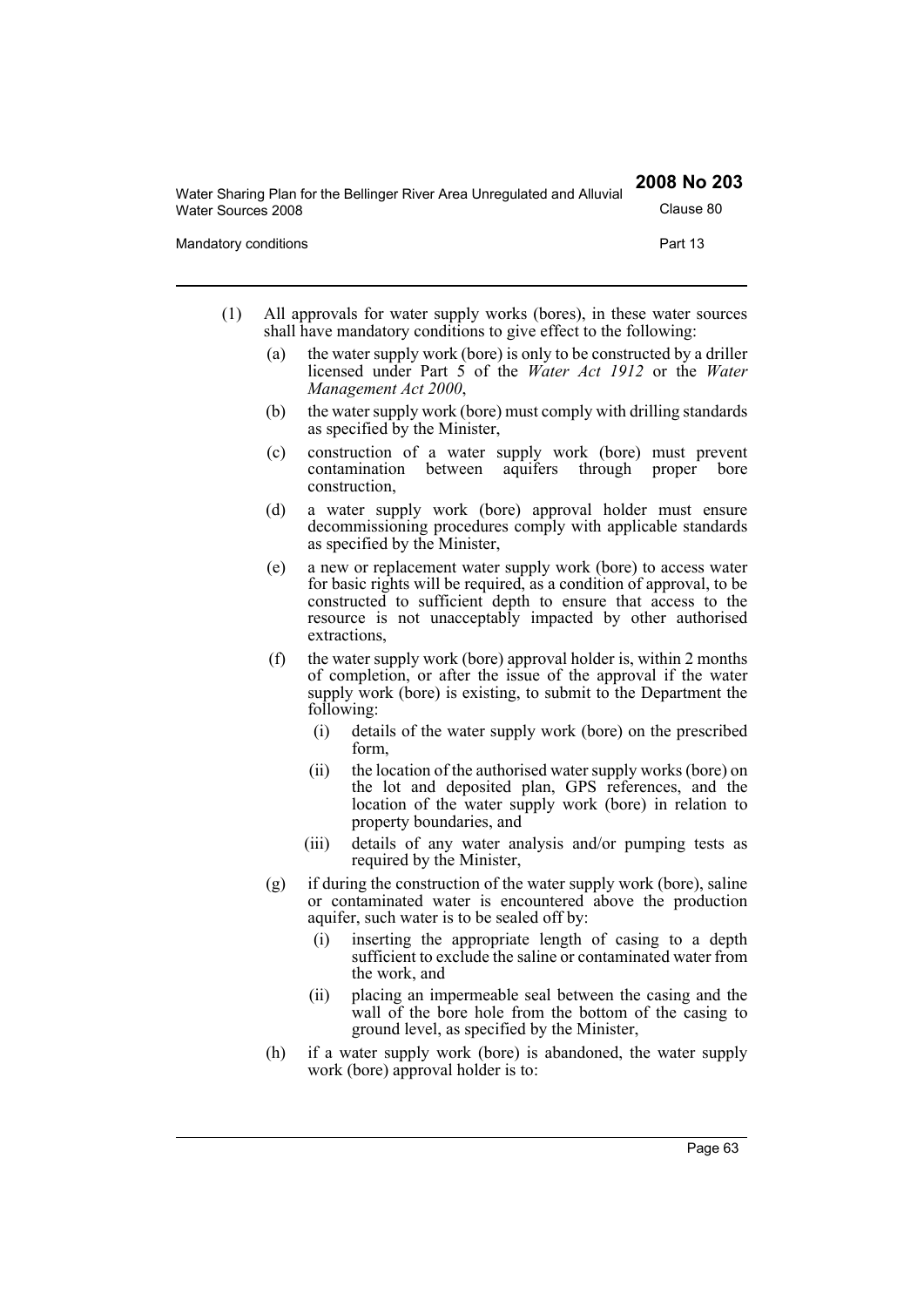Water Sharing Plan for the Bellinger River Area Unregulated and Alluvial Clause 80 Water Sources 2008

Part 13 Mandatory conditions

- (i) notify the Minister that the work has been abandoned, and
- (ii) seal off the aquifer by backfilling the work to ground level after withdrawing the casing (lining), as specified by the Minister,
- (i) when directed by the Minister, an extraction measurement device shall be installed and maintained on each water supply work (bore) used for extraction of water under access licence, and shall be of a type and shall be maintained in a manner which is acceptable to the Minister,
- (j) a water supply work (bore) must comply with the relevant local impact rules in Division 4 of Part 11 of this Plan,
- (k) extraction under an access licence through an approved water supply work (bore) is only authorised with respect to the work nominated by the access licence,
- (l) a water supply work (bore) approval holder must supply to the Minister on request, and to the required standards, a report pertaining to the quality of the water obtained from the water supply work (bore),
- (m) a water supply work (bore) must be constructed within 3 years of the approval being granted, and
- (n) any other conditions required to implement the provisions of this Plan.
- (2) All approved water supply works (bores) in these water sources shall have a mandatory condition that only allows the taking of water from these water sources which is the more restrictive of:
	- (i) the conditions specified on the entitlement issued under the *Water Act 1912* that is being replaced by an access licence under the Act taken to be a mandatory condition on the replacement water supply work approval, or
	- (ii) an extraction limiting condition arising from this Plan.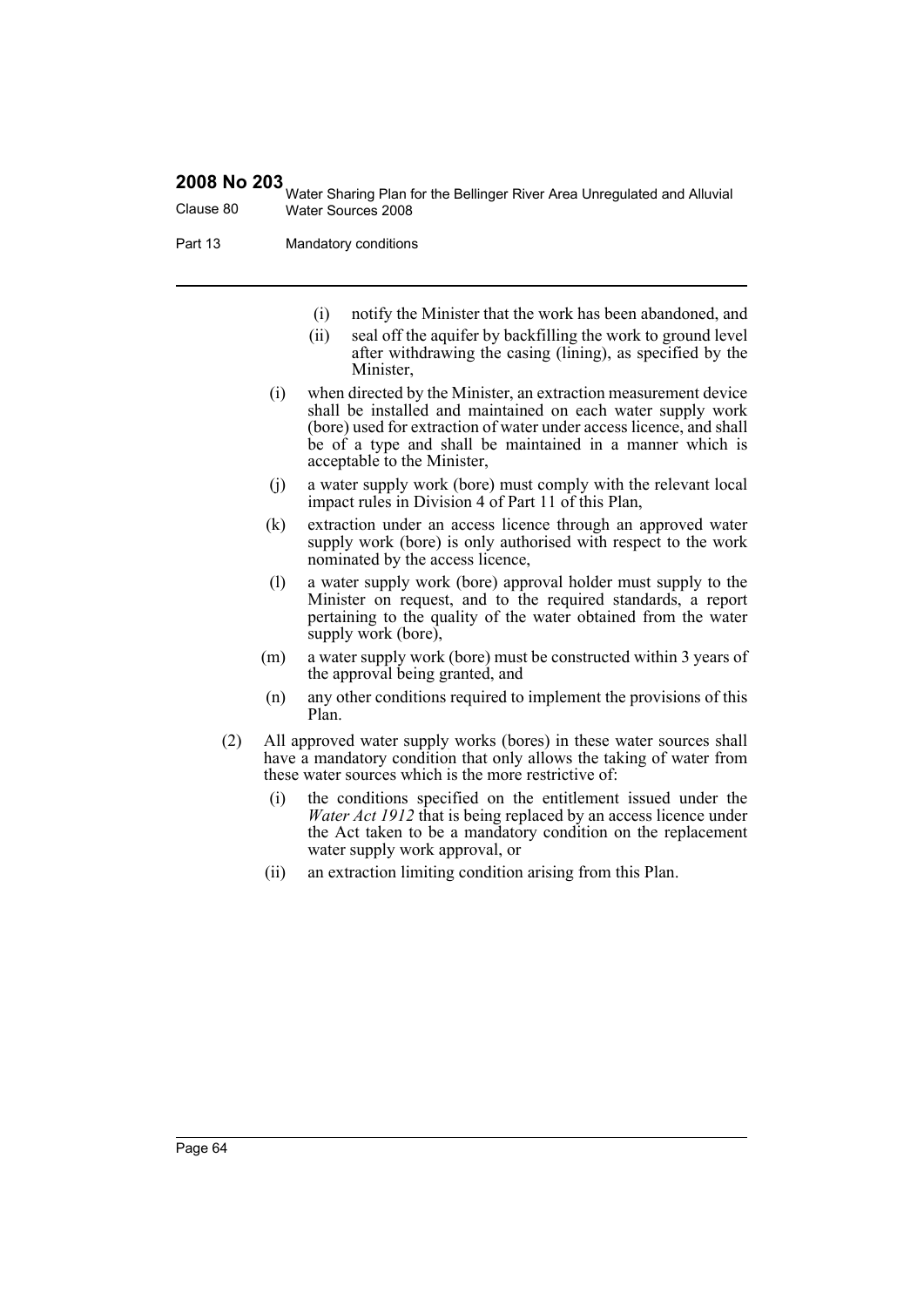| Water Sharing Plan for the Bellinger River Area Unregulated and Alluvial | 2008 No 203 |
|--------------------------------------------------------------------------|-------------|
| Water Sources 2008                                                       | Clause 81   |
| Monitoring and reporting                                                 | Part 14     |

# **Part 14 Monitoring and reporting**

#### **81 Monitoring and reporting of performance indicators**

The monitoring and reporting of the performance indicators specified in clause 13 shall be undertaken by the Minister.

#### **Note.** Review and Audit of this Plan

In accordance with section 43A of the Act, the Water and Energy Commission must undertake a review of this Plan prior to any decision to extend its term or to make a new plan. The review must consider the extent to which this Plan's water sharing provisions have contributed to achieving or not achieving the relevant Water and Energy management standards and targets in the catchment management area (as referred to in section 5 of the *Catchment Management Authorities Act 2003*).

When undertaking this review the Water and Energy Commission is required to call for public submissions. The Commission will take into consideration any submission received as well as any other relevant State-wide or regional government policies or agreements that apply to the catchment management area.

In accordance with section 44 of the Act, this Plan will be audited at intervals of no more than five years, for the purpose of ascertaining whether its provisions are being given effect to. This audit is to be carried out by an audit panel appointed by the Minister in consultation with the water management committee, where one exists.

**Note.** Implementation Program

In accordance with section 51 of the Act, the Minister may establish an Implementation Program that sets out the means by which the provisions of this Plan are to be achieved.

It is proposed that the Minister establish an Implementation Program for this Plan. Pursuant to section 51 (5) of the Act, the Implementation Program is to be reviewed annually by the Minister to determine whether it is effective in implementing this Plan.

The results of the review of the Implementation Program are included in the annual report for the Department.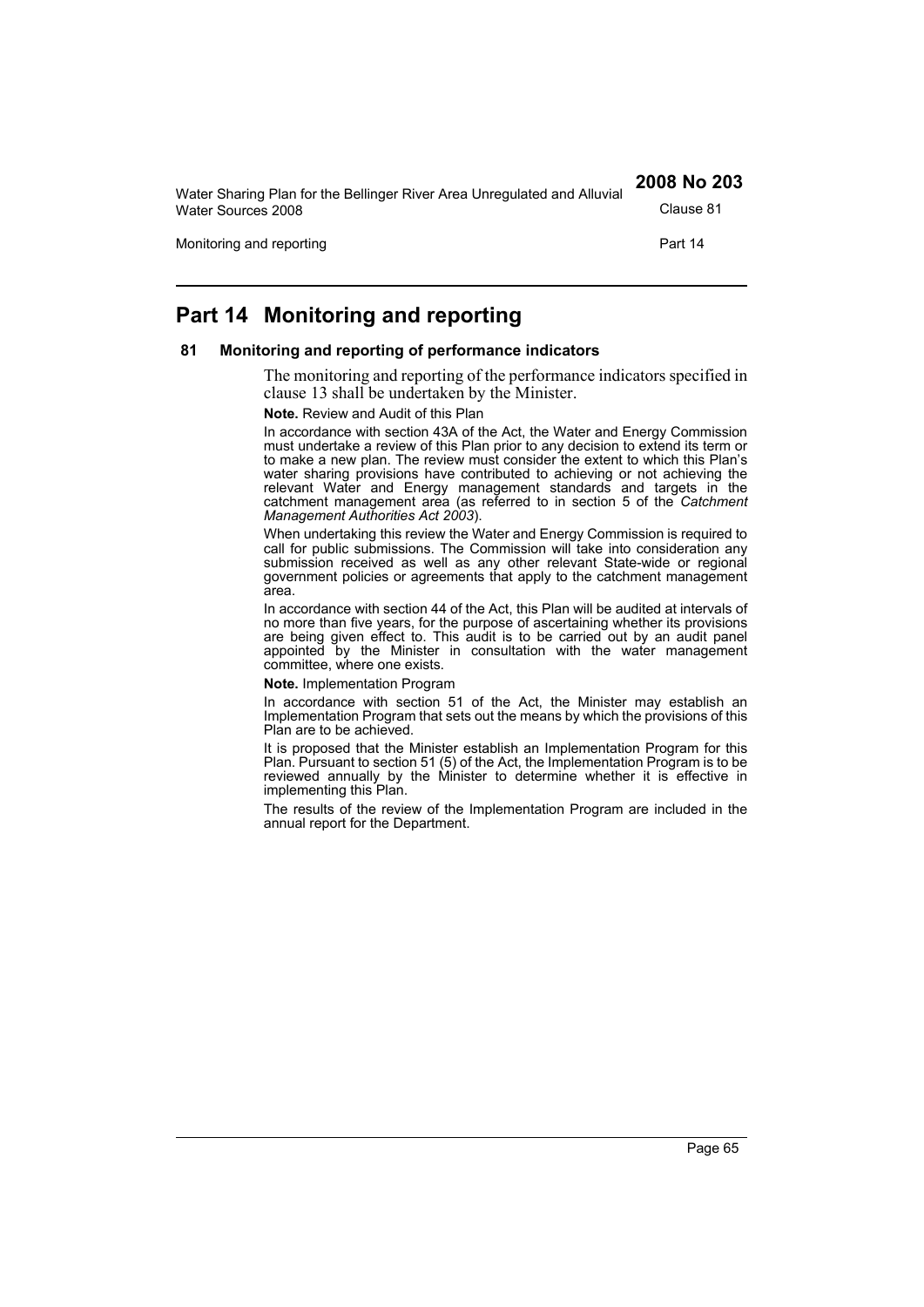Water Sharing Plan for the Bellinger River Area Unregulated and Alluvial Clause 82 Water Sources 2008

Part 15 Amendment of this Plan

# **Part 15 Amendment of this Plan**

## **82 Amendment of this Plan**

This part is made in accordance with section 45 (1) (b) of the Act.

#### **83 Amendments due to floodplain harvesting**

This Plan may be amended so as to provide for the floodplain harvesting of water, subject to the amendments not affecting the outcomes of the long-term average annual extraction limit specified within this Plan.

**Note.** This means that this Plan can be changed to issue and manage floodplain harvesting licences provided that the long-term average annual extraction limit (LTAAEL) does not increase or decrease. Floodplain harvesting in coastal systems is limited compared to inland systems. By not amending the LTAAEL with the granting of these licences, coastal systems are being consistent with inland systems where growth is managed within the existing LTAAEL.

#### **84 Amendments for Coastal Sands Water Source**

The Minister may, under section 45 (1) (b) of the Act amend this Plan, where required, to include provisions and rules for the waters in the coastal sands that are within and outside the area of this Plan.

**Note.** Coastal sands are defined as the sand plains and sand dunes associated with beach complexes.

#### **85 Amendments for alluvial aquifers downstream of the tidal limit**

The Minister may, under section 45 (1) (b) of the Act amend this Plan, where required, to include provisions and rules for the alluvial aquifer that is downstream of the tidal limit and within or outside of the area of this Plan.

#### **86 Amendments for stormwater harvesting**

The Minister may, under section 45 (1) (b) of the Act, amend:

- (a) Part 3,
- (b) Part 4,
- (c) Part 8
- (d) Part 9,
- (e) Part 10,
- (e) Part 11, Division 2 and 3,
- (f) Part 12, and
- (h) Part 13,

to include rules for any new category of access licence established under the Act for the purpose of stormwater harvesting.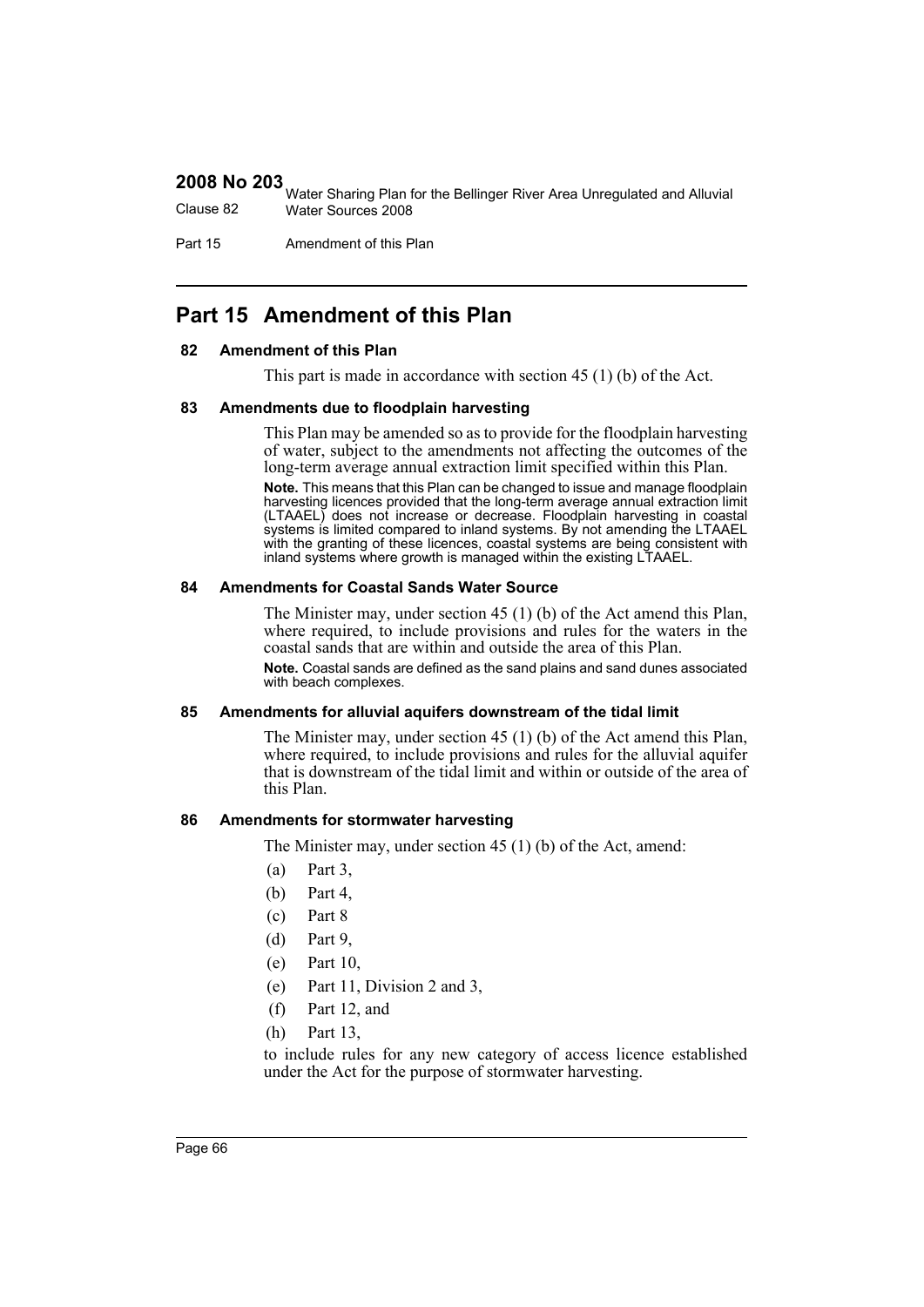| Water Sharing Plan for the Bellinger River Area Unregulated and Alluvial | 2008 No 203 |
|--------------------------------------------------------------------------|-------------|
| Water Sources 2008                                                       | Clause 87   |
| Amendment of this Plan                                                   | Part 15     |

## **87 Other amendment of this Plan**

This Plan may also be amended in accordance with the following clauses:

- (a) clause 5 (4) in respect to amending an existing, or establishing a new or additional management zones,
- (b) clauses 17 (2), 17 (3) and 17 (4) in respect to additional or amendment to flow reference points,
- (c) clause 18 (2) in respect to the establishment of new or additional flow class or classes,
- (d) clause 21 (4) in respect to the identification, establishment and maintenance of planned environmental water,
- (e) clause 39 (5) in respect to the distance restrictions to minimise interference between extraction,
- (f) clause 39 (9) in respect to contamination sources,
- (g) clauses  $64 (6)$ ,  $64 (7)$  and  $64 (8)$  in respect to access to very low flows by access licences in Schedule 3.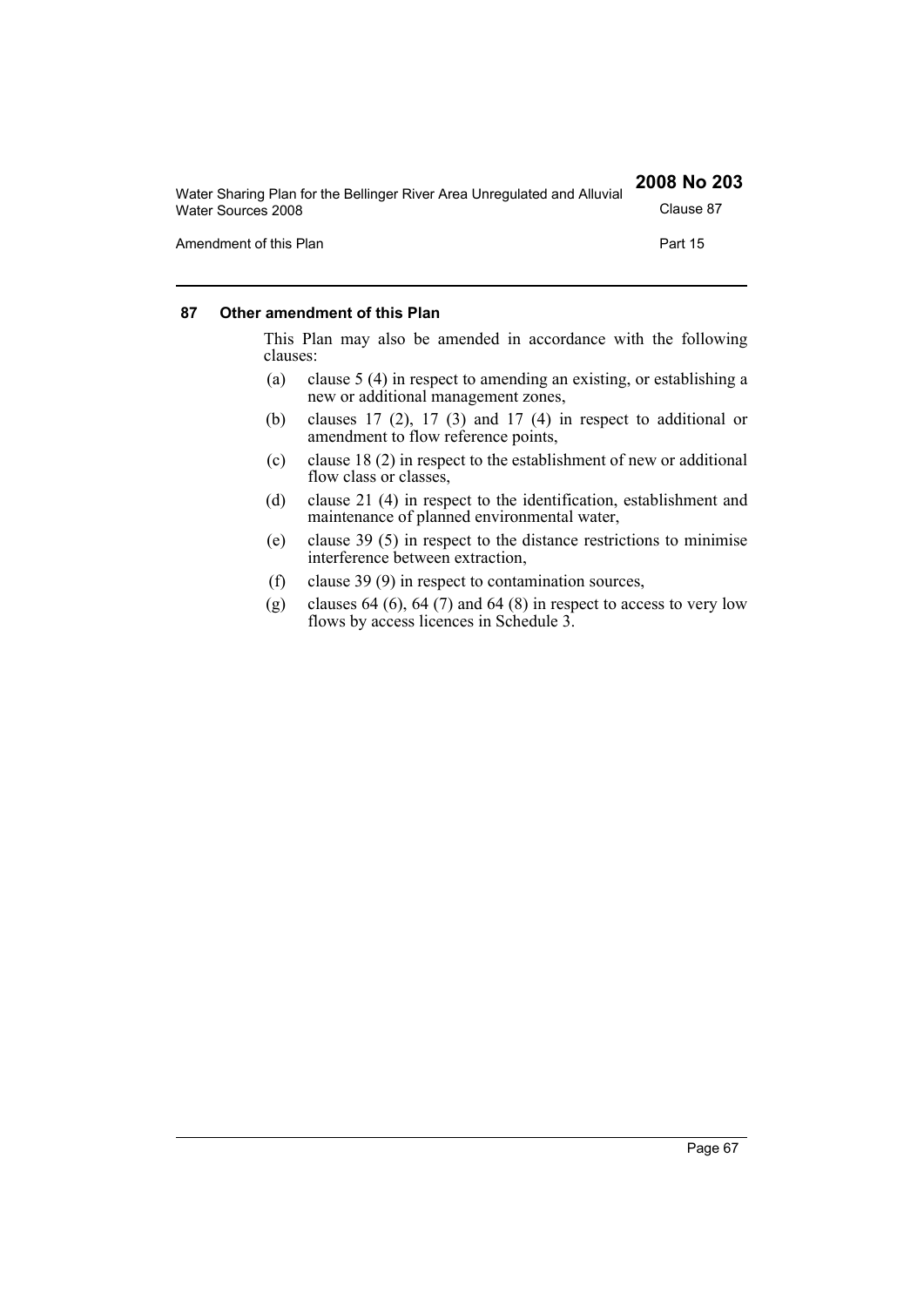2008 No 203 Water Sharing Plan for the Bellinger River Area Unregulated and Alluvial Water Sources 2008

Schedule 1 Dictionary

# **Schedule 1 Dictionary**

The following definitions apply to this Plan in addition to the definitions set out in the Act:

*account water* is the balance in an access licence water allocation at a particular time.

*extraction limit* is a limit on the amount of water that may be extracted from an extraction management unit.

*extraction management unit* is a group of water sources for the purpose of managing annual average extraction.

*farm dam* is a privately owned dam typically of earthen construction designed to collect and/or store water for use on one or few properties. It does not include publicly owned dams or weirs.

*flow classes* are categorised by the size and duration of flow levels in unregulated rivers, for example:

- (a) Very Low Flows may be a class on their own,
- (b) low flows may be categorised as A Class flows,
- (c) moderate flows may be categorised as B Class flows, and
- (d) high flows may be categorised as C Class flows.

*flow gauging station* is a device that is used to measure the height of a river, from which the flow in the river can be calculated.

*in-river dam* is a dam on a 3rd, 4th or higher order river. 3rd, 4th or higher or higher order rivers are as defined in the order made under section 5 of the *Water Act 1912* in relation to the definition of a *river* gazetted 23rd March 2001.

*karst environment* means an area of land, including subterranean land, that has developed in soluble rock through the processes of solution, abrasion or collapse, together with its associated bedrock, soil, water, gases and biodiversity.

*management zone* is an area within the surface water source in which daily extraction limits may be defined or where dealing restrictions are approved. Management zones may be designated where the surface water source to which the plan applies is divided into areas and total daily extraction limits are defined for each area. They may also be designated where local dealing restrictions are in place.

*runoff harvesting dam* is a farm dam on a hillside or 1st or 2nd order stream which collects and stores rainfall runoff.  $1<sup>st</sup>$  and  $2<sup>nd</sup>$  order streams are as defined in the order made under section 5 of the *Water Act 1912* in relation to the definition of a river gazetted 23rd March 2001.

*stream order* is defined by the Strahler stream ordering method.

*tidal pool* is the area of water between the upper mangrove limit and lower tidal limits, with the mangrove limit being that as defined in the *DIPNR Survey of tidal limits and mangrove limits in NSW estuaries 1996 to 2003* (NSW Dept of Commerce, Manly Hydraulics Laboratory).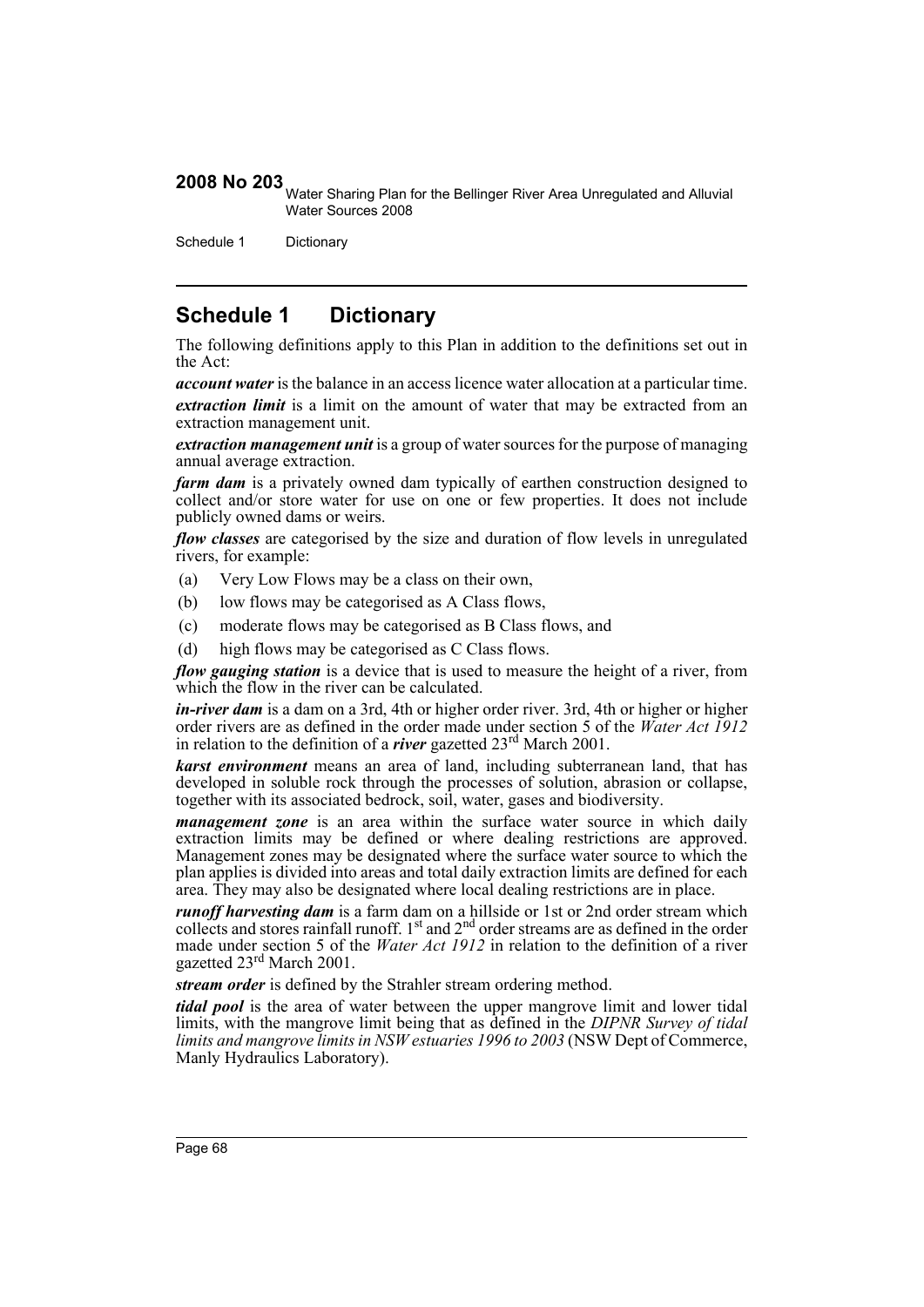Water Sharing Plan for the Bellinger River Area Unregulated and Alluvial Water Sources 2008

Dictionary Schedule 1

*total daily extraction limit (TDEL)* is the volume of water that may be extracted under access licences from an unregulated river on a daily basis from a particular flow class.

*visible flow* is the continuous downstream movement of water that is perceptible to the eye.

*water storage* means a state owned dam, weir or other structure, which is used to regulate and manage river flows in this water source and the water body impounded by the structure.

*water year* is a 12 month period from 1 July to 30 June.

**Note.** The Strahler system is explained as follows:

- Starting at the top of a catchment, any watercourse that has no other watercourses flowing into it is classed as a 1st order watercourse,
- Where two 1st order watercourses join, the watercourse becomes a 2nd order watercourse,
- If a 2nd order watercourse is joined by a 1st order watercourse—it remains a 2nd order watercourse,
- When two or more 2nd order watercourses join they form a 3rd order watercourse,
- A 3rd order watercourse does not become a 4th order watercourse until it is joined by another 3rd order watercourse and so on.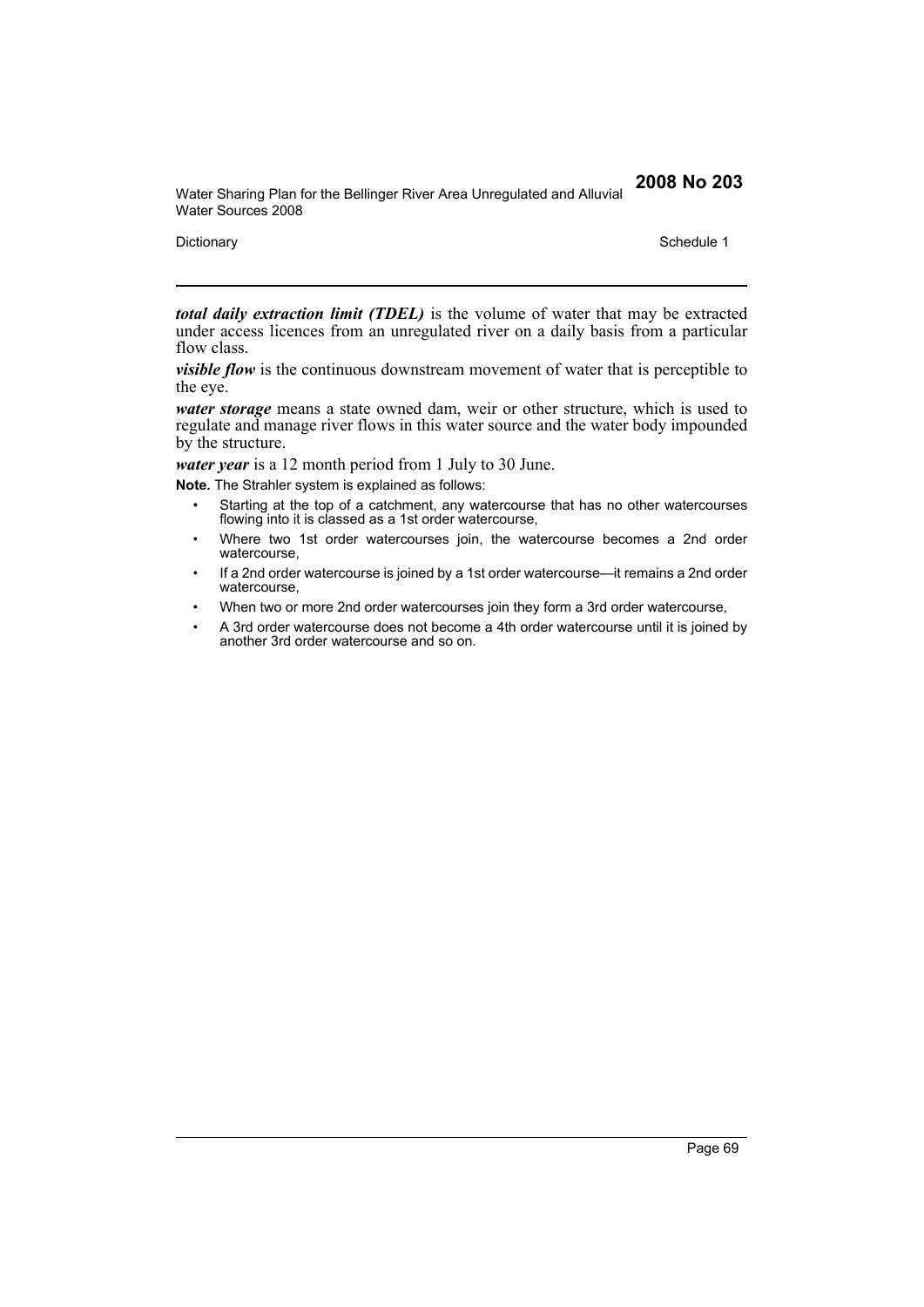2008 No 203 Water Sharing Plan for the Bellinger River Area Unregulated and Alluvial Water Sources 2008

Schedule 2 Contribution to relevant targets in the December 2002 State Water Management Outcomes Plan

# **Schedule 2 Contribution to relevant targets in the December 2002 State Water Management Outcomes Plan**

Levels of assessed contribution:

FULL – contributes to target in full

HIGH - while not fully contributing to target is considered a good level of contribution

PARTIAL - goes some way to contributing to the target

LOW - only small degree of contribution to the target

| <b>Relevant Target</b>                                                                                                                                                                                                                                                                         | Level of<br>contribution | <b>Comments</b>                                                                                                                                                                                                                                                                                                                                          |
|------------------------------------------------------------------------------------------------------------------------------------------------------------------------------------------------------------------------------------------------------------------------------------------------|--------------------------|----------------------------------------------------------------------------------------------------------------------------------------------------------------------------------------------------------------------------------------------------------------------------------------------------------------------------------------------------------|
| Target 1c Long-term average annual FULL<br>extraction limits which are<br>ecologically sustainable, and which<br>minimise downstream impacts,<br>established in all coastal water<br>sources.                                                                                                  |                          | An overall long-term average<br>annual extraction limit has been set<br>for each extraction management<br>unit.<br>The unlicensed extraction<br>downstream of the current limit for<br>licensing under the <i>Water Act 1912</i><br>will be incorporated into that<br>long-term average annual<br>extraction limit once volumetric<br>conversion occurs. |
| Target 1f Rules for adjustments to<br>future available water<br>determinations in the event that the<br>extraction limits are exceeded,<br>clearly prescribed in consultation<br>with the relevant management<br>committee, and acted upon.                                                    | <b>FULL</b>              | Rules for Available Water<br>Determination (AWD) adjustment<br>are set out in Part 10 of this Plan<br>and ensure that the long-term<br>average annual extraction limit is<br>not exceeded.<br>This Plan is a Minister's plan and<br>therefore no management<br>committee involvement required.                                                           |
| Target 2 All management plans<br>incorporating mechanisms to protect<br>and restore aquatic habitats, and the<br>diversity and abundance of native<br>animals and plants, with particular<br>reference to threatened species,<br>populations and communities and<br>key threatening processes. | <b>HIGH</b>              | Cease to pump rules protect and<br>restore aquatic habitats. These rules<br>were based on risk to instream<br>values. These values were based<br>on: naturalness; diversity; rarity<br>including threatened species,<br>populations and communities; and<br>special features.<br>Trading rules were designed to                                          |
|                                                                                                                                                                                                                                                                                                |                          | reduce stress in water sources with<br>high instream values.                                                                                                                                                                                                                                                                                             |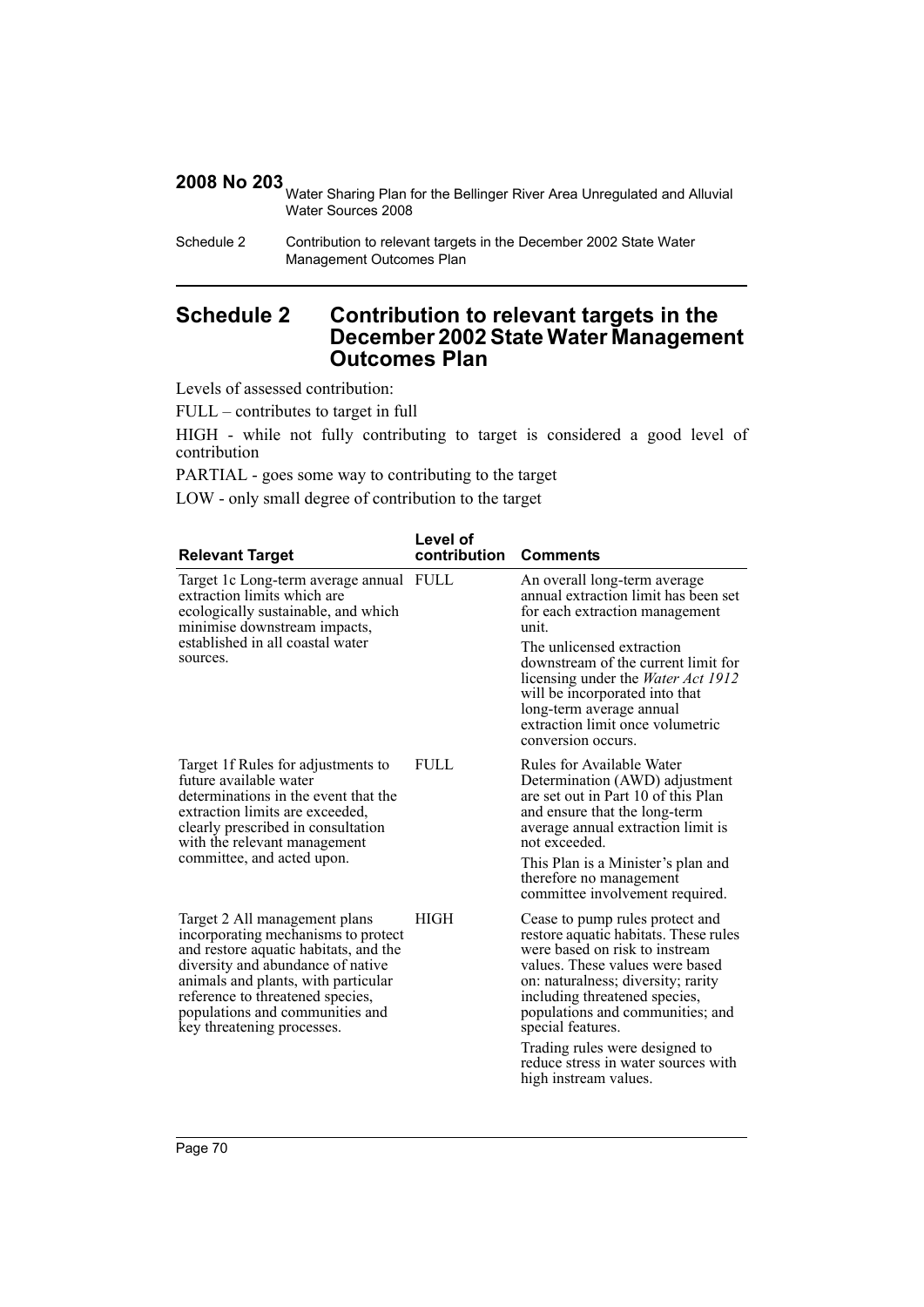Water Sharing Plan for the Bellinger River Area Unregulated and Alluvial Water Sources 2008

**2008 No 203**

Schedule 2

Contribution to relevant targets in the December 2002 State Water Management Outcomes Plan

| <b>Relevant Target</b>                                                                                                                                                                                                                                                                                                                                                                                       | Level of<br>contribution | <b>Comments</b>                                                                                                                                                                                                                                                                   |
|--------------------------------------------------------------------------------------------------------------------------------------------------------------------------------------------------------------------------------------------------------------------------------------------------------------------------------------------------------------------------------------------------------------|--------------------------|-----------------------------------------------------------------------------------------------------------------------------------------------------------------------------------------------------------------------------------------------------------------------------------|
| Target 4a Wherever the frequency of PARTIAL<br>"end of system" daily flows would<br>be less than 60% of the<br>pre-development level without<br>environmental water rules or<br>extraction limits, the flows increased<br>to 60% of pre-development levels or<br>increased by at least 10% of the<br>pre-development frequency.                                                                              |                          | Access rules and trading rules will<br>contribute to restoration of flow in<br>proportion to the risk to instream<br>values. High risk water sources will<br>have a higher proportion and low<br>risk a lower proportion.                                                         |
| Target 4b Frequency of "end of"<br>system" daily very low flows (as<br>defined by local field investigation)<br>protected or restored to<br>pre-development levels to maintain<br>or restore their critical ecological<br>functions, drought refuges and<br>habitat connectivity. In the absence<br>of such local assessments, protection<br>extended up to at least the<br>pre-development 95th percentile. | <b>HIGH</b>              | Cease to pump level at end of<br>system established for all water<br>sources to protect daily very low<br>flows, excluding Dalhousie Creek<br>Water Source and Spicketts Creek<br>Water Source.                                                                                   |
| Target 5 Access rights for water<br>access licensees clearly and legally<br>specified in terms of share and<br>extraction components.                                                                                                                                                                                                                                                                        | <b>FULL</b>              | The Plan specifies access rights in<br>terms of share and extraction<br>components.                                                                                                                                                                                               |
| Target 6b For surface water sources,<br>a pathway for reducing the share<br>components to 200 percent of the<br>long term average annual extraction<br>limit to be established not later than<br>the end of the term of the SWMOP.                                                                                                                                                                           | <b>FULL</b>              | Long-term average annual<br>extraction limit based on existing<br>entitlement plus exemptions. No<br>pathway required                                                                                                                                                             |
| Target 7 Mechanisms in place to<br>enable Aboriginal communities to<br>gain an increased share of the<br>benefits of the water economy.                                                                                                                                                                                                                                                                      | <b>HIGH</b>              | The Plan provides for the granting<br>of access licences for Aboriginal<br>commercial purposes available in<br>low hydrological stressed, and<br>medium to low instream value,<br>water sources.<br>The Plan also provides market<br>opportunities for Aboriginal Water<br>Trust. |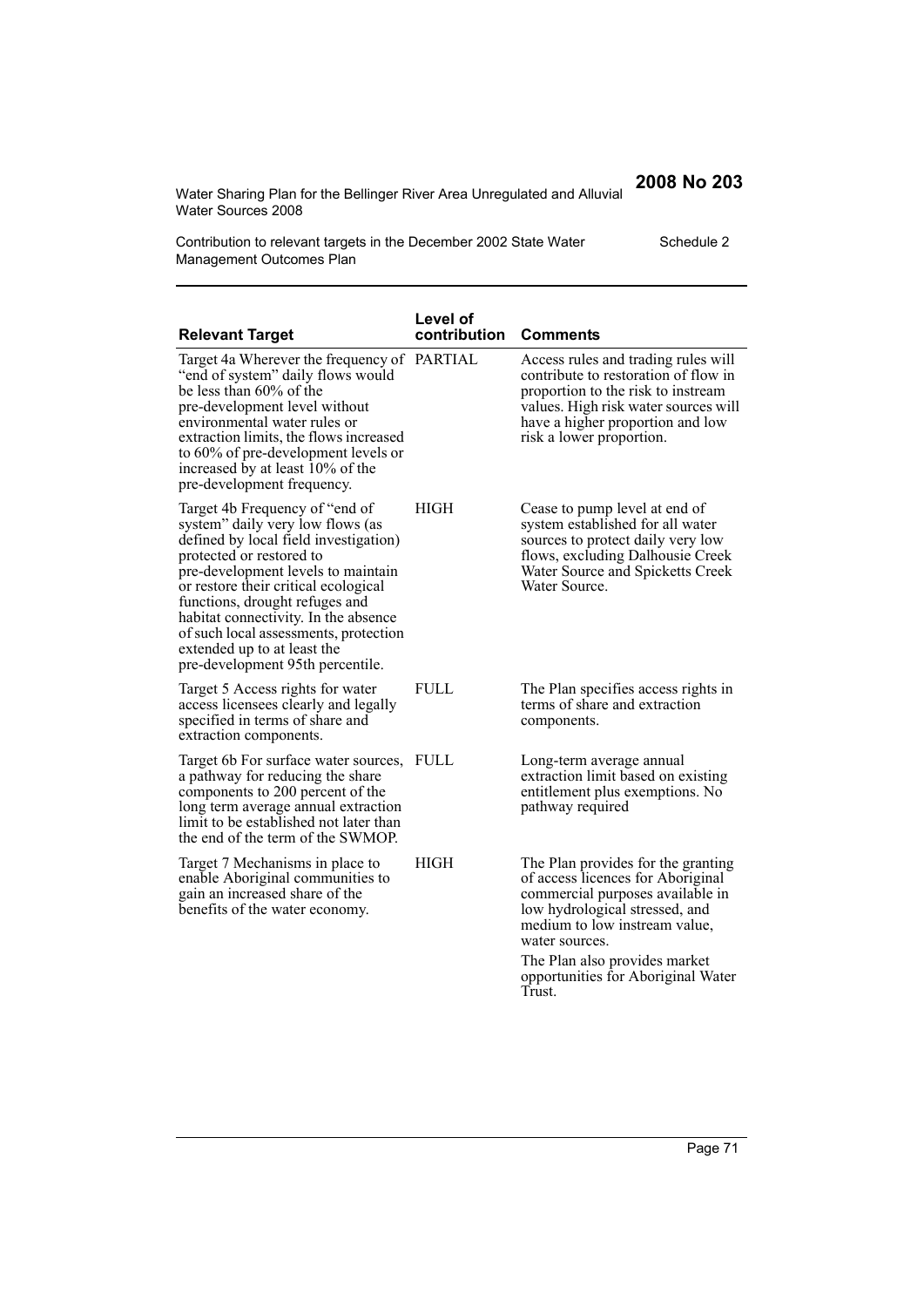Water Sharing Plan for the Bellinger River Area Unregulated and Alluvial Water Sources 2008

| Schedule 2 | Contribution to relevant targets in the December 2002 State Water |
|------------|-------------------------------------------------------------------|
|            | Management Outcomes Plan                                          |

| <b>Relevant Target</b>                                                                                                                                                                                                                         | Level of<br>contribution | <b>Comments</b>                                                                                                                                                                                                                                                                                                                                                                                                                                                                                         |
|------------------------------------------------------------------------------------------------------------------------------------------------------------------------------------------------------------------------------------------------|--------------------------|---------------------------------------------------------------------------------------------------------------------------------------------------------------------------------------------------------------------------------------------------------------------------------------------------------------------------------------------------------------------------------------------------------------------------------------------------------------------------------------------------------|
| Target 8 Daily extraction<br>components specified and tradeable,<br>subject to metering, reporting and<br>compliance, for at least 50 percent of<br>unregulated river access licences and<br>for 80 percent of stressed<br>unregulated rivers. | <b>PARTIAL</b>           | Flow classes established but no<br>daily extraction limits set.                                                                                                                                                                                                                                                                                                                                                                                                                                         |
| Target 10 Degree of connectivity<br>between aquifers and rivers<br>assessed, and zones of high<br>connectivity mapped to enable base<br>flows to the river to be maintained or<br>improved.                                                    | <b>HIGH</b>              | Interaction between rivers and<br>groundwater considered in<br>developing the Plan. Rules for<br>works in close proximity to river in<br>adjacent Groundwater Plans<br>consistent with the Plan.                                                                                                                                                                                                                                                                                                        |
| Target 12 Measures in place in all<br>water sources subject to a gazetted<br>water sharing plan to protect<br>domestic and stock rights from the<br>impact of other water access and<br>use.                                                   | <b>FULL</b>              | The Plan recognises domestic and<br>stock rights and provides access<br>rules to protect the impact. Cease to<br>pump access rules will protect basic<br>landholder rights users from the<br>impact of extraction by access<br>licences.                                                                                                                                                                                                                                                                |
| Target 13 The knowledge sharing,<br>training and resources necessary to<br>ensure that Aboriginal people have<br>the capacity to be effectively<br>involved in water management<br>identified and addressed                                    | <b>PARTIAL</b>           | Liaison with regional Aboriginal<br>networks and work undertaken with<br>Aboriginal staff to identify<br>appropriate communication<br>mechanisms and approaches for<br>local Aboriginal Land Councils to<br>provide input to the planning<br>process.<br>Given limited information on<br>specific cultural values Plan adopts<br>an approach to protect cultural<br>values through general<br>environmental protection provided<br>by rules. Aboriginal dependence on<br>water recognised through Basic |
|                                                                                                                                                                                                                                                |                          | Landholder Rights and specific<br>access licences for cultural and<br>commercial purposes.                                                                                                                                                                                                                                                                                                                                                                                                              |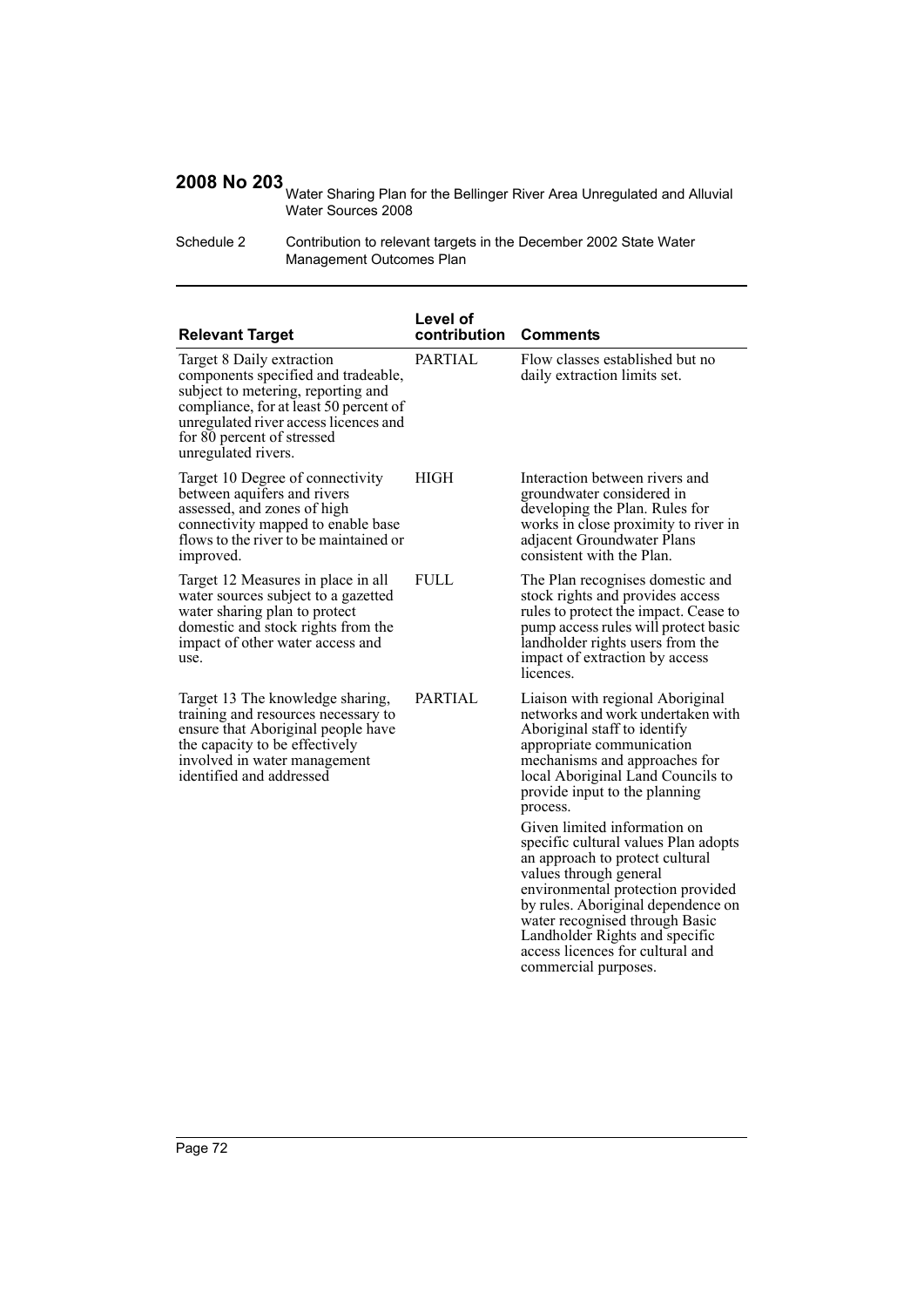Water Sharing Plan for the Bellinger River Area Unregulated and Alluvial Water Sources 2008

**2008 No 203**

Schedule 2

Contribution to relevant targets in the December 2002 State Water Management Outcomes Plan

| <b>Relevant Target</b>                                                                                                                                                                                                   | Level of<br>contribution | <b>Comments</b>                                                                                                                                                                                                                                                                                                                             |
|--------------------------------------------------------------------------------------------------------------------------------------------------------------------------------------------------------------------------|--------------------------|---------------------------------------------------------------------------------------------------------------------------------------------------------------------------------------------------------------------------------------------------------------------------------------------------------------------------------------------|
| Target 14 Water sources, ecosystems<br>and sites of cultural or traditional<br>importance to Aboriginal people<br>identified, plans of management<br>prepared, and measures put in place<br>to protect and improve them. | LOW                      | Where possible, water sources,<br>ecosystems and sites of cultural or<br>traditional importance to<br>Aboriginal people were identified<br>and the risks from water extraction<br>assessed in the preparation of the<br>Plan. Further comment from<br>Aboriginal communities is being<br>sought during the exhibition of the<br>draft plan. |
|                                                                                                                                                                                                                          |                          | Access and dealing rules<br>established to protect and enhance.                                                                                                                                                                                                                                                                             |
| Target 16a All share components of<br>access licences tradeable.                                                                                                                                                         | HIGH                     | Part 12 of the Plan provides for<br>trading of access licence share<br>components.                                                                                                                                                                                                                                                          |
| Target 16c Conversion factors and<br>protocols established to facilitate<br>trading and dealings between water<br>sources, whilst also protecting<br>existing access and environmental<br>water.                         | <b>FULL</b>              | Part 12 of the Plan establishes the<br>protocols for trading between water<br>sources. An exchange rate of 1:1<br>for trading between water sources<br>within each extraction management<br>unit has been adopted, and a<br>conversion factor of 2.5:1 for high<br>flow access in the Hydes Creek and<br>Never Never Water Sources.         |
| Target 16e Any unassigned access<br>rights identified and clear<br>mechanisms established for their<br>future assignment.                                                                                                | FULL.                    | The Plan has identified that there is<br>no unassigned access rights.<br>The Plan identified which access<br>licence categories can be granted<br>and the rules for variation to the<br>LTAEL as a result of granting those<br>access licences.                                                                                             |
| Target 16f Zones established where<br>necessary for environmental<br>protection and limits/constraints on<br>water dealings in them made<br>explicit.                                                                    | <b>HIGH</b>              | The Plan establishes management<br>zones in Part 1 of the Plan and<br>establishes flow rules for specific<br>management zones in clause 18 of<br>the Plan, and the trading rules<br>within and between zones in Part<br>12 of the Plan.                                                                                                     |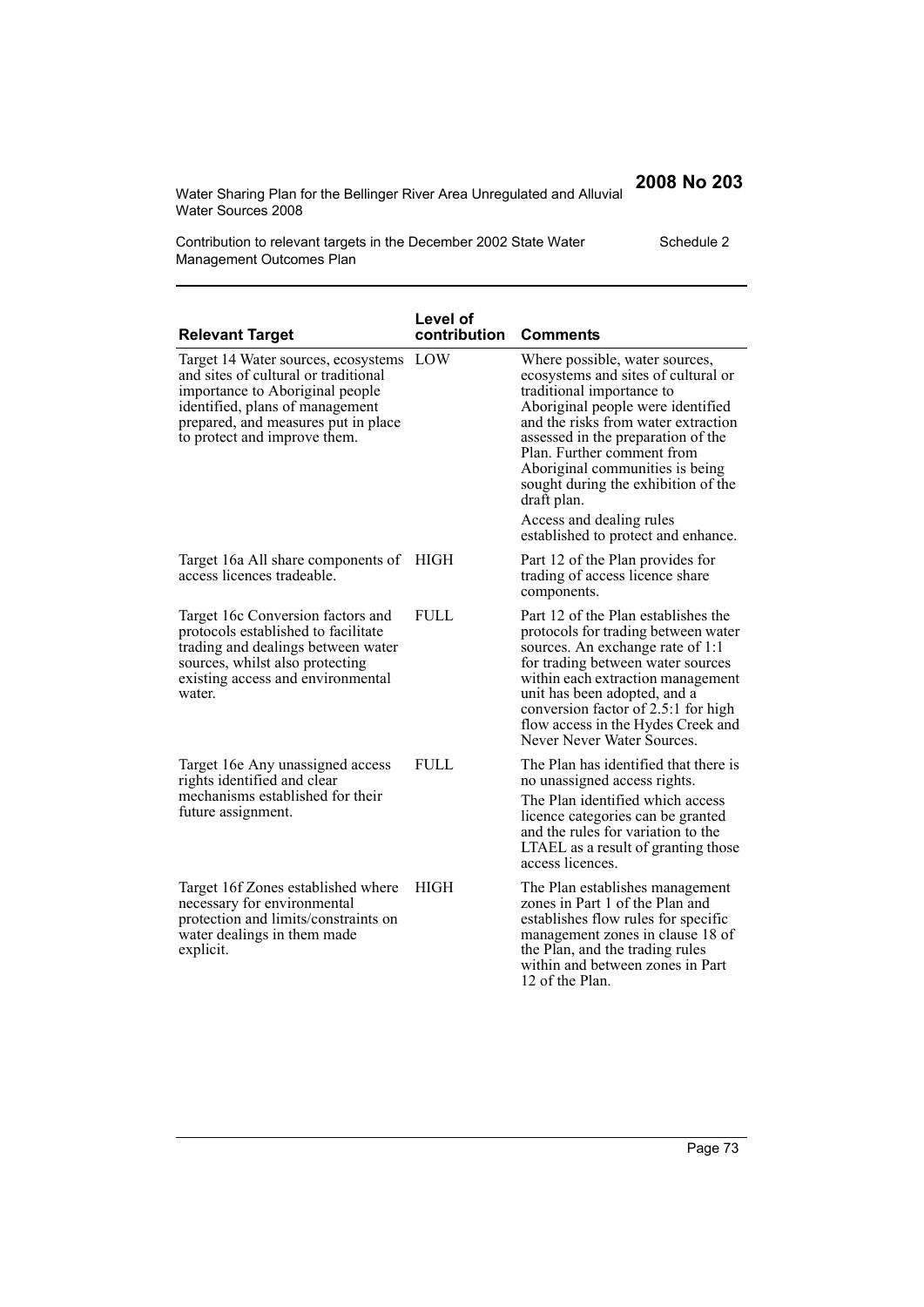Water Sharing Plan for the Bellinger River Area Unregulated and Alluvial Water Sources 2008

Schedule 2 Contribution to relevant targets in the December 2002 State Water Management Outcomes Plan

| <b>Relevant Target</b>                                                                                                                                                                                                                                                                                                                                       | Level of<br>contribution Comments |                                                                                                                                                                                                                             |
|--------------------------------------------------------------------------------------------------------------------------------------------------------------------------------------------------------------------------------------------------------------------------------------------------------------------------------------------------------------|-----------------------------------|-----------------------------------------------------------------------------------------------------------------------------------------------------------------------------------------------------------------------------|
| Target 35 All management plans<br>incorporating water quality<br>objectives that have considered<br>Government approved Interim<br>Environmental Objectives, the<br>current Australian and New Zealand<br><b>Environment and Conservation</b><br>Council Guidelines and the<br>recommendations of relevant<br><b>Healthy Rivers Commission</b><br>Inquiries. | <b>PARTIAL</b>                    | The Plan contain a water quality<br>objective for the contribution to the<br>maintenance of water quality.<br>There are no recommendations<br>from any Healthy Rivers<br>Commission Inquiries over the area<br>of the Plan. |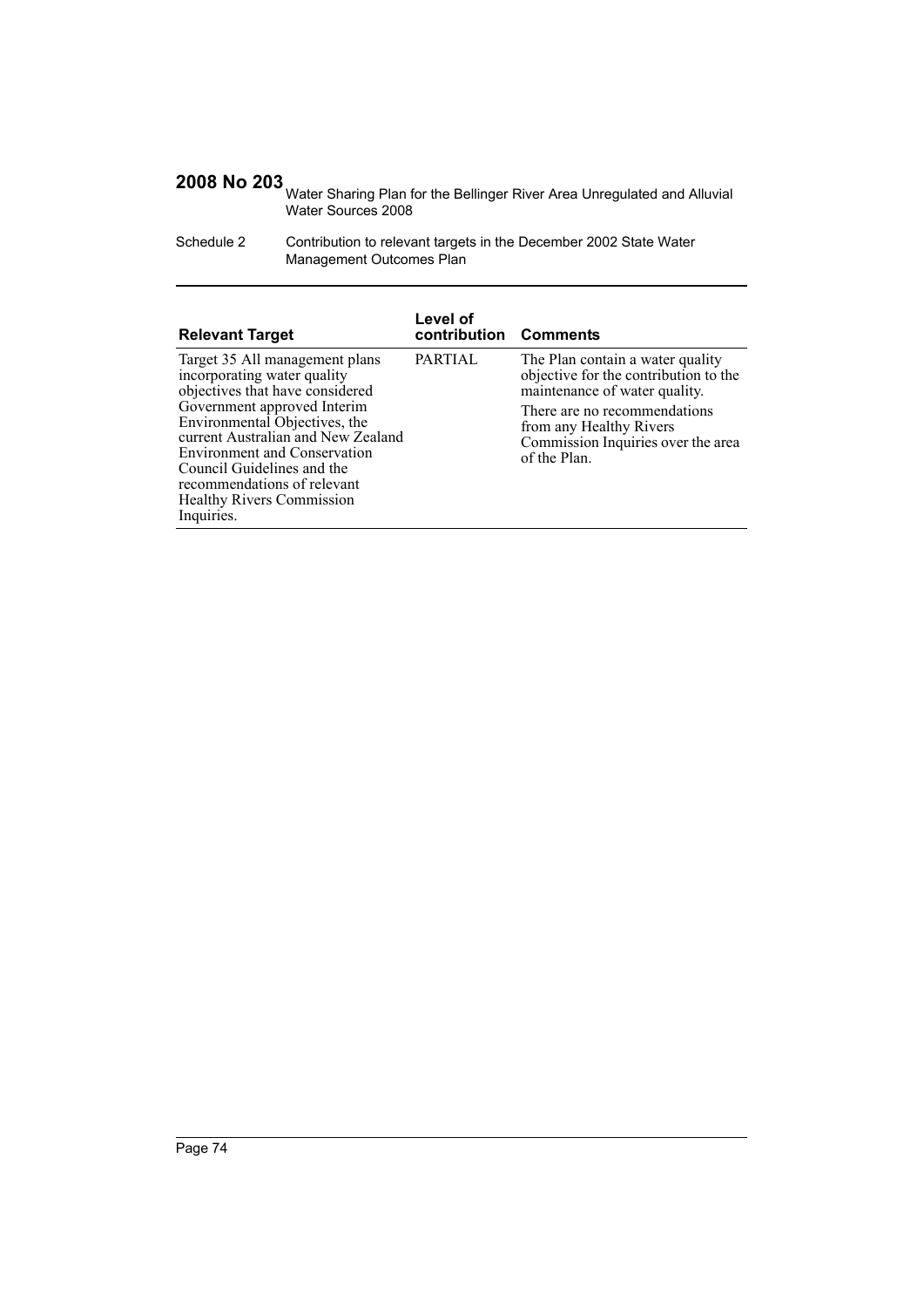| Water Sharing Plan for the Bellinger River Area Unregulated and Alluvial<br>Water Sources 2008  | 2008 No 203 |
|-------------------------------------------------------------------------------------------------|-------------|
| Licences under the Water Act 1912 or Water Management Act 2000 with<br>access to very low flows | Schedule 3  |

## **Schedule 3 Licences under the Water Act 1912 or Water Management Act 2000 with access to very low flows**

Schedule 3 currently lists Water Act licenses from which Water Management Act licences will be derived upon commencement of the WSP.

**Note.** At the commencement of this Plan there are 5 licences included in this schedule. Water Act Licences (Non Local Water Utilities) 30SL040955 30SL065242 30SL065813 30SL066237 30SL039469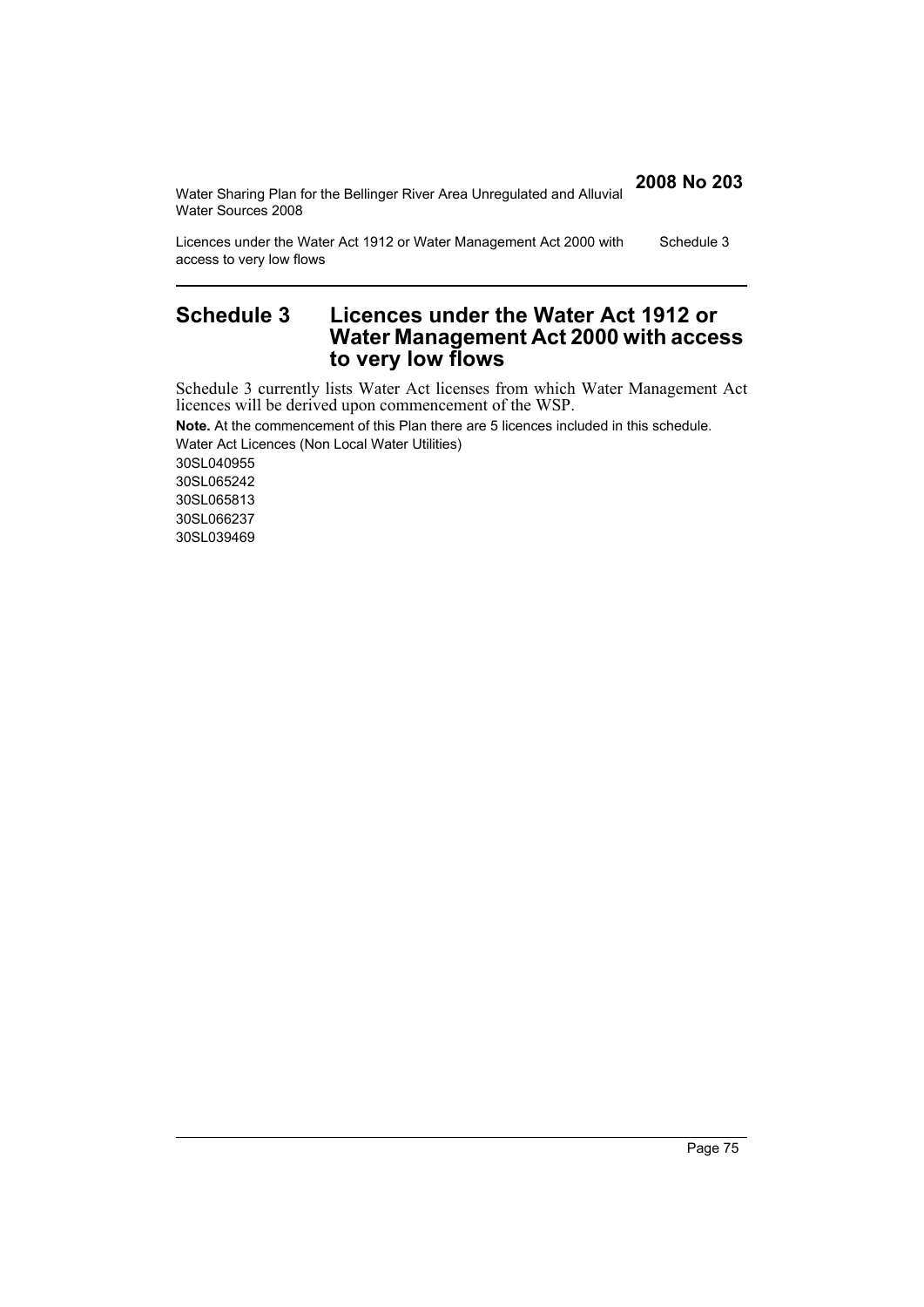2008 No 203 Water Sharing Plan for the Bellinger River Area Unregulated and Alluvial Water Sources 2008

Schedule 4 Contamination sources in the Bellinger River Area Unregulated and Alluvial Water Sources

### **Schedule 4 Contamination sources in the Bellinger River Area Unregulated and Alluvial Water Sources**

Contamination sources in the Bellinger River Area Unregulated and Alluvial Water Sources include:

- (a) on site sewage disposal systems or septic tanks,
- (b) any sites where contamination has been assessed as presenting a significant risk of harm under *Contaminated Land Management Act 1997*,
- (c) any sites with an historical use listed in Table 1 of *Managing Land Contamination. Planning Guidelines. SEPP 55—Remediation of Land*, and
- (d) any relevant sites listed in an agency database relating to contamination sources.

**Note.** The contamination sources listed in this Schedule may change during the period of this Plan. The Offices of the Department of Water and Energy, shown in Appendix 2, should be contacted for a current list.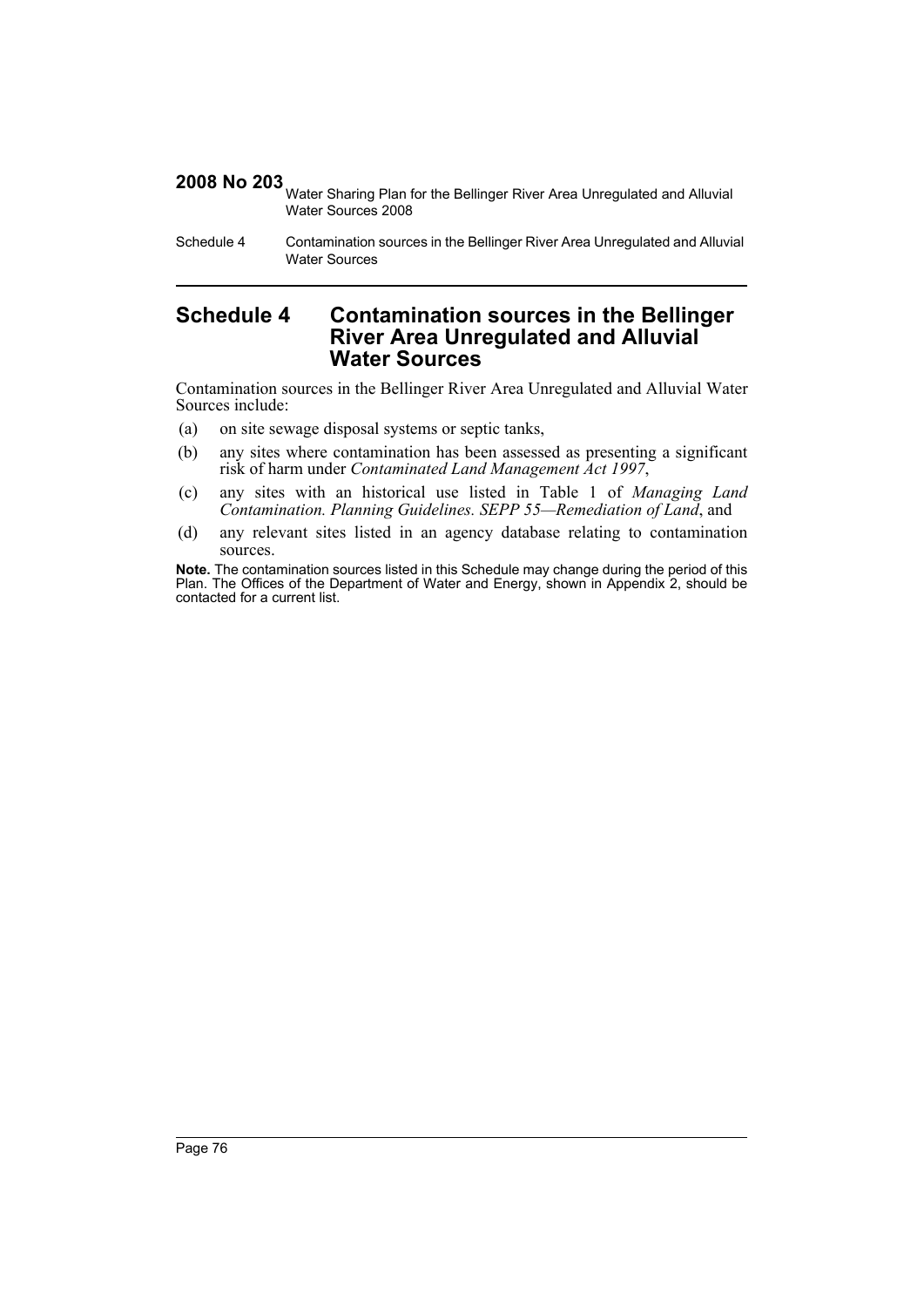Water Sharing Plan for the Bellinger River Area Unregulated and Alluvial Water Sources 2008

High priority groundwater dependent ecosystems Schedule 5

## **Schedule 5 High priority groundwater dependent ecosystems**

At the commencement of this Plan, no high priority groundwater dependent ecosystems or high priority karst environment groundwater dependent ecosystems have been identified in this Schedule.

**Note.** High priority groundwater dependent ecosystems are currently under investigation and some of these may be identified during the term of this Plan. The full list of potential GDEs will be identified on the DWE GDE Register and as a precautionary approach, will be considered by staff in the assessment of any works approval within the plan area. If verified as high priority groundwater dependent ecosystems, the Schedule will be amended to include further GDEs.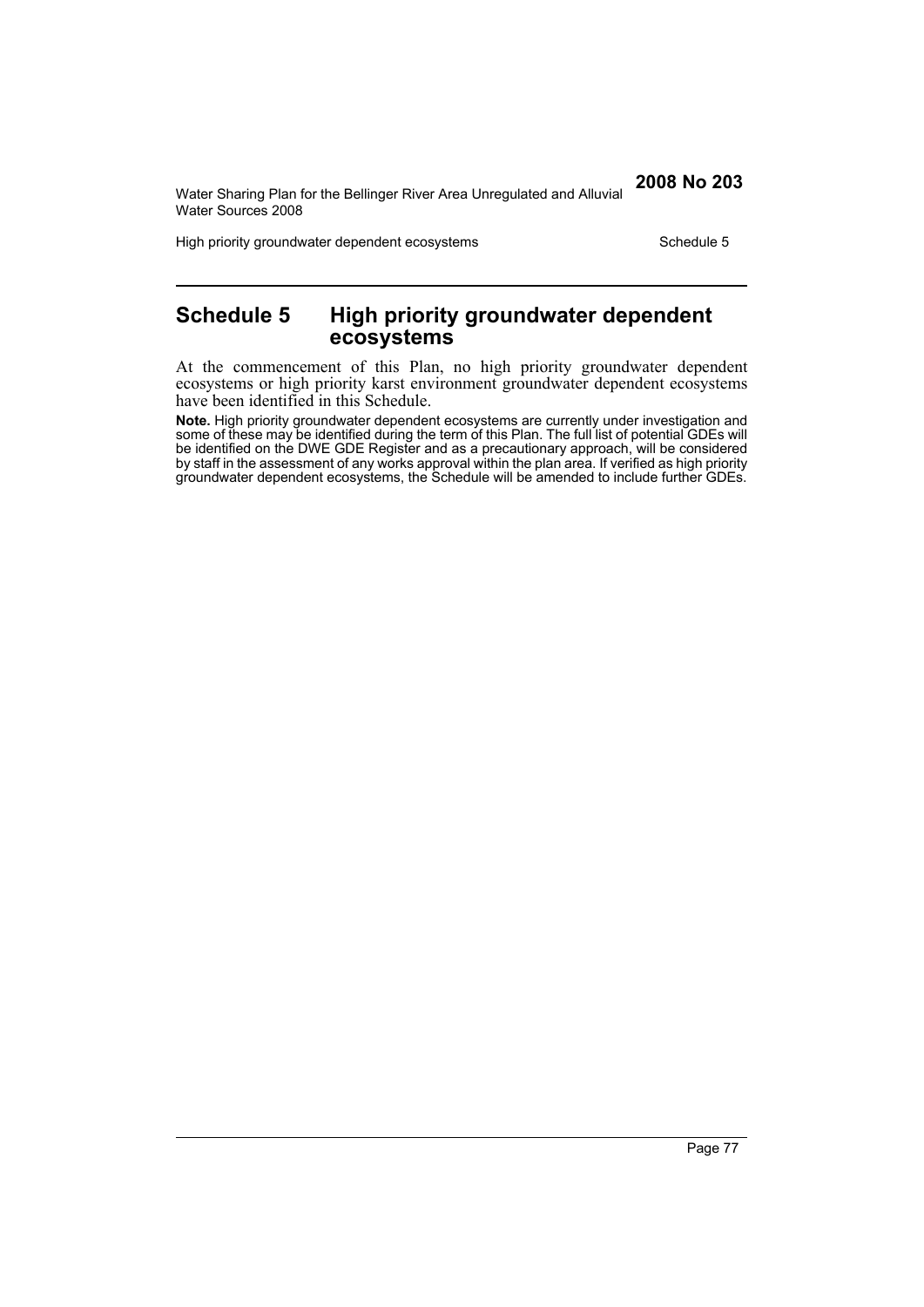Water Sharing Plan for the Bellinger River Area Unregulated and Alluvial Water Sources 2008

## **Schedule 6 Beneficial use for the Bellinger River Area Unregulated and Alluvial Water Sources**

| <b>Water Source</b>             | <b>Beneficial Uses</b>              |
|---------------------------------|-------------------------------------|
| <b>Bellinger River</b>          | Irrigation and ecosystem protection |
| Boggy Creek                     | Irrigation and ecosystem protection |
| Coastal Bellinger               | Irrigation and ecosystem protection |
| Coastal Kalang                  | Irrigation and ecosystem protection |
| Dalhousie Creek                 | Irrigation and ecosystem protection |
| <b>Hydes Creek</b>              | Irrigation and ecosystem protection |
| Kalang River                    | Irrigation and ecosystem protection |
| Never Never                     | Irrigation and ecosystem protection |
| Rosewood Creek                  | Irrigation and ecosystem protection |
| Spicketts Creek                 | Irrigation and ecosystem protection |
| Thora-North Arm Bellinger River | Irrigation and ecosystem protection |

Schedule 6 Beneficial use for the Bellinger River Area Unregulated and Alluvial Water Sources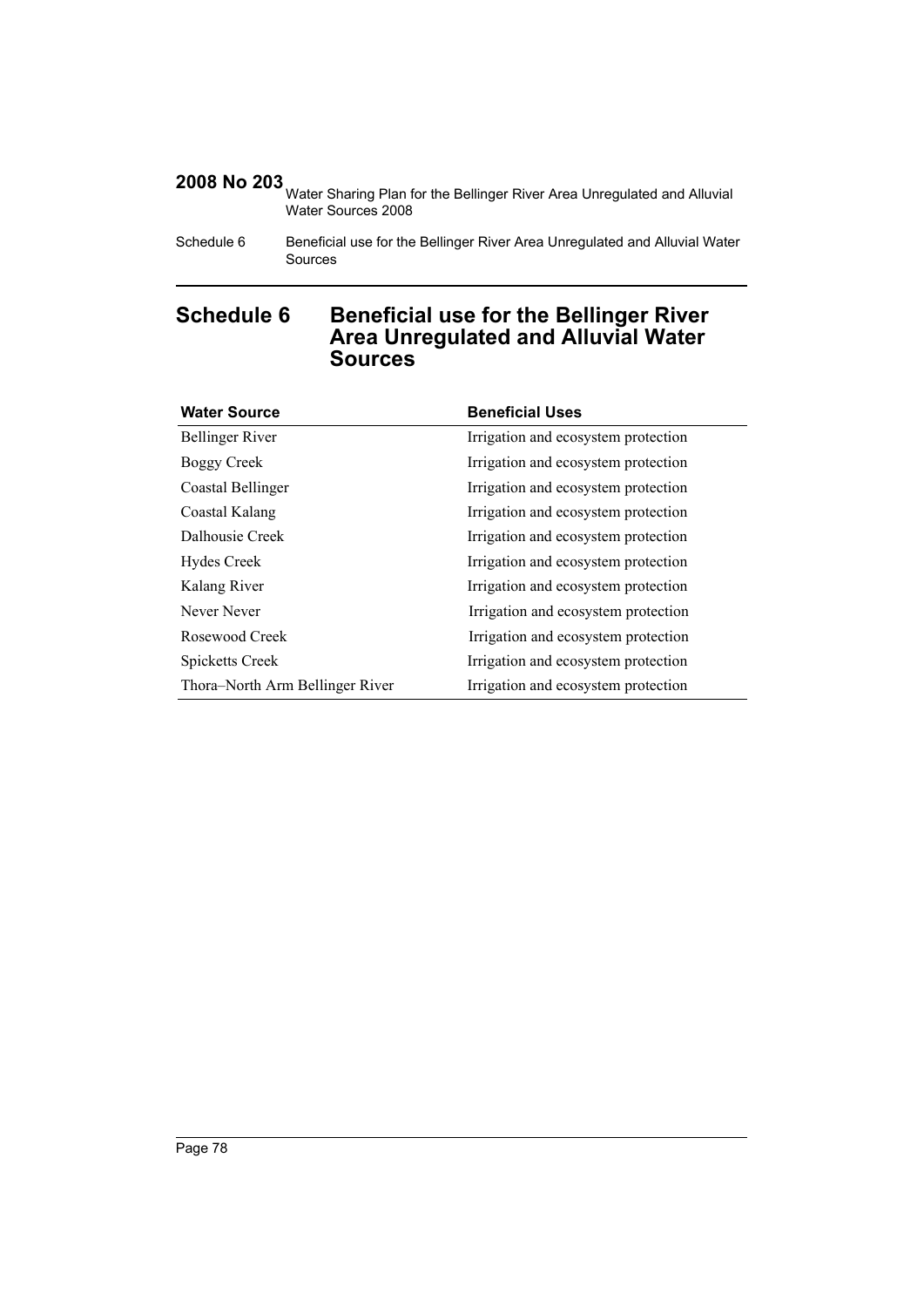Water Sharing Plan for the Bellinger River Area Unregulated and Alluvial Water Sources 2008

Bellinger River Area Unregulated and Alluvial Water Sources and the Bellinger River Catchment and the Dalhousie Creek Catchment Extraction Management Units Appendix 1

## **Appendix 1 Bellinger River Area Unregulated and Alluvial Water Sources and the Bellinger River Catchment and the Dalhousie Creek Catchment Extraction Management Units**